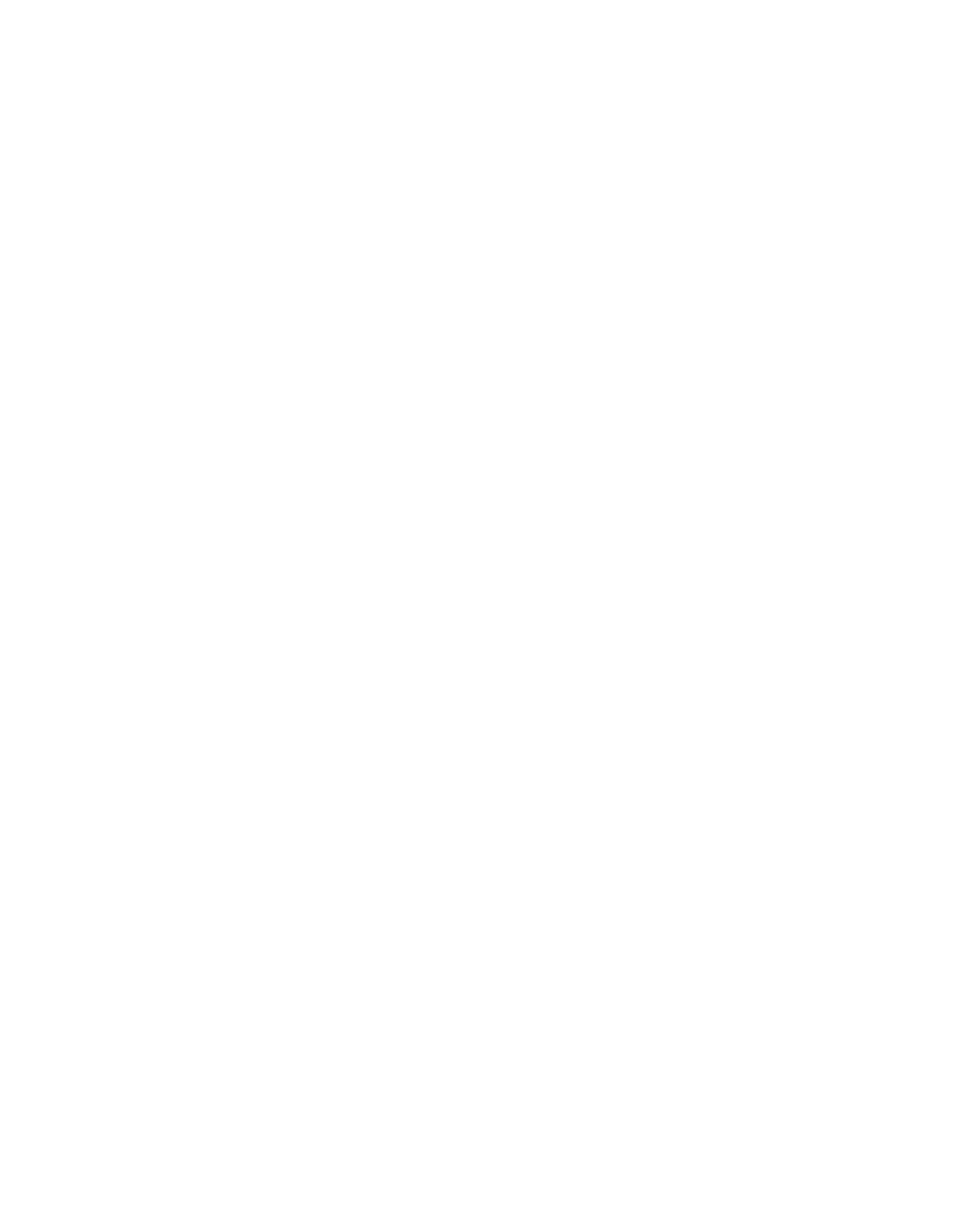# **New reporting format for the implementation of the Barcelona Convention and its Protocols**

# **TABLE OF CONTENTS**

New reporting format

- 1. Barcelona Convention
- 2. Dumping Protocol
- 3. Prevention and Emergency Protocol
- 4. LBS and Activities Protocol
- 5. SPA and Biodiversity Protocol
- 6. Offshore Protocol
- 7. Hazardous Waste Protocol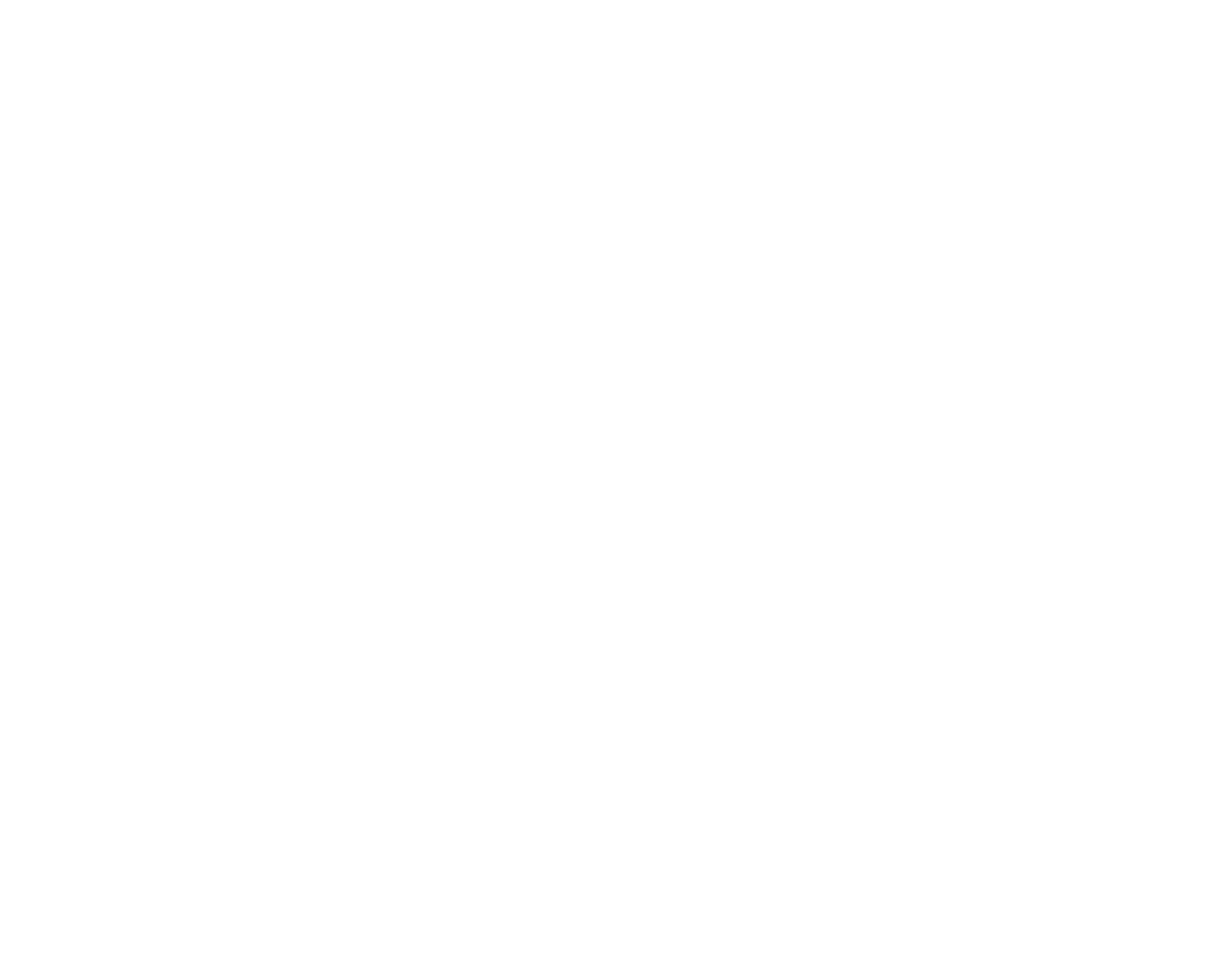**1. Implementation of the Barcelona Convention for the Protection of the Marine Environment and the Coastal Region of the Mediterranean and its Protocols (Barcelona Convention)** 

## **I - INFORMATION ON THE REPORTING PARTY**

.

*Please provide information on the reporting Party by completing the following table.* 

| <b>Contracting Party</b>                                     |  |
|--------------------------------------------------------------|--|
| Reporting period (from D/M/Y to D/M/Y)                       |  |
| Full<br>name of the institution<br>responsible<br>the<br>for |  |
| implementation of the Convention                             |  |
| Name of the officer who is the MAP focal point               |  |
| Mailing address                                              |  |
| Tel.                                                         |  |
| Fax                                                          |  |
| Email                                                        |  |
| Contact point for the national report, if any                |  |
| Full name of the institution                                 |  |
| Mailing address                                              |  |
| Tel.                                                         |  |
| Fax                                                          |  |
| Email                                                        |  |
| Signature of the MAP Focal Point                             |  |
| Date of submission of the report                             |  |

Organizations/bodies/agencies providing information for the compilation of the report

Please provide information on the preparation of this report, including, where appropriate, stakeholders involved and material used, by completing the following *table.* 

| Full name of the institution         |  |
|--------------------------------------|--|
| Name of the contact point (optional) |  |
| Mailing address                      |  |
| Tel.                                 |  |
| Fax                                  |  |
| Email                                |  |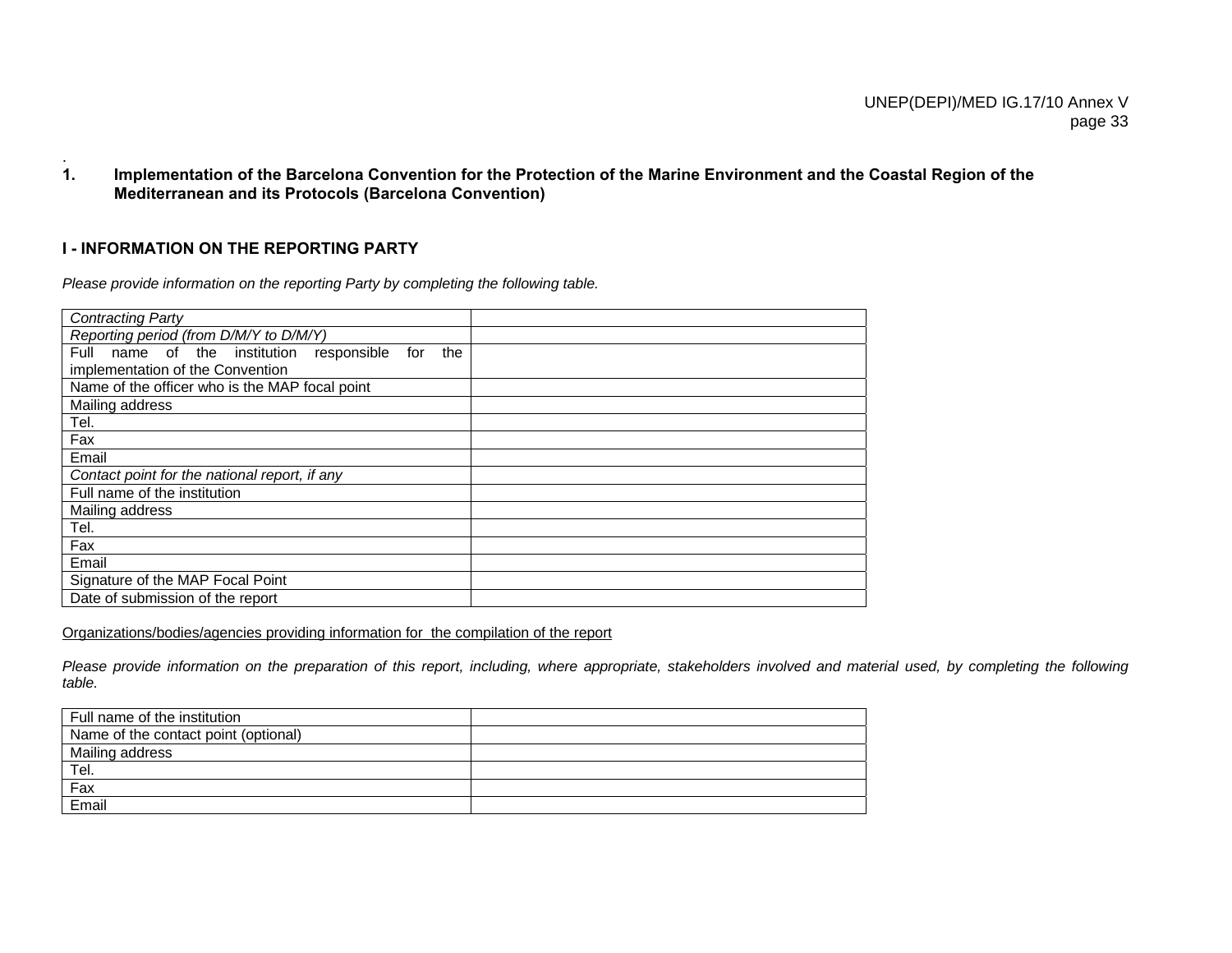# **II – REPORTING FORMAT TO BE COMPLETED**

- 1. Status of ratification
- 2. Bilateral, subregional, and regional agreements
- 3. Multilateral instruments
- 4. Legal measures
- 5. Policy measures: Integrating the protection and conservation of the marine and coastal environment into development policies
	- *a. Domestic strategy for sustainable development*
	- *b. Regional strategies adopted in the framework of MAP*
	- *c. ICZM and physical planning*
	- *d. Economic instruments*
- 6. Allocation of resources for:
	- *a. Establishment of institutions*
	- *b. Establishment of monitoring Programme*
	- *c. Public access to information*
- *7. Other measures*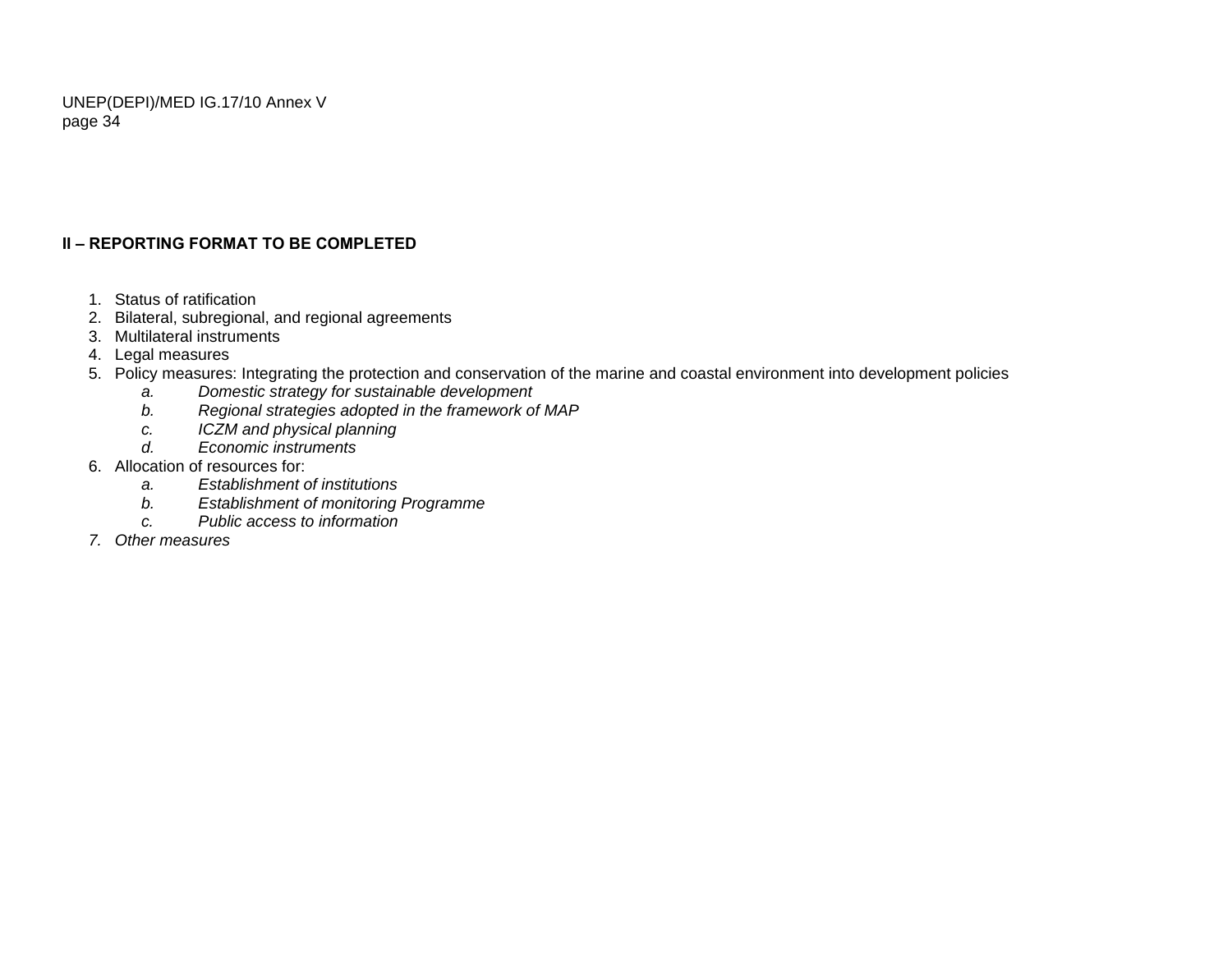**Implementation of the Barcelona Convention for the Protection of the Marine Environment and the Coastal Region of the Mediterranean and its Protocols (Barcelona Convention)** 

#### **Part I Status of ratification of the Barcelona Convention and its Protocols**

**Question 1: Has the Party ratified or accepted the amendments to the MAP legal instruments listed in Table I ?**

|                                  |                |                                                                                                                                                                             |     |             | <b>Status</b>                                   |       |                | Difficulties/Challenges                    |                         |                        |                                   |                           |                         |  |
|----------------------------------|----------------|-----------------------------------------------------------------------------------------------------------------------------------------------------------------------------|-----|-------------|-------------------------------------------------|-------|----------------|--------------------------------------------|-------------------------|------------------------|-----------------------------------|---------------------------|-------------------------|--|
|                                  |                |                                                                                                                                                                             |     |             | Please tick the most appropriate<br>answer      |       |                | Please tick the most appropriate answer(s) |                         |                        |                                   |                           |                         |  |
| <b>Related</b><br><b>Article</b> | No.            | Title of the legal instrument                                                                                                                                               | Yes | $\tilde{z}$ | Undergoing<br>ratification<br>process           | Other | Not applicable | Policy<br>framework                        | Regulatory<br>framework | Financial<br>resources | management<br>Administra-<br>tive | Technical<br>capabilities | Public<br>participation |  |
|                                  |                | Convention for the Protection of the                                                                                                                                        |     |             |                                                 |       |                |                                            |                         |                        |                                   |                           |                         |  |
|                                  | 1              | Marine Environment and the Coastal<br>Region of the Mediterranean, as<br>amended in 1995                                                                                    |     |             | Title, reference, date of enacting legal<br>act |       |                |                                            |                         | Remarks/Comments       |                                   |                           |                         |  |
|                                  |                |                                                                                                                                                                             |     |             | Remarks/Comments                                |       |                |                                            |                         |                        |                                   |                           |                         |  |
|                                  |                | Protocol for the Protection and<br>Elimination of Pollution of the<br>Mediterranean Sea by Dumping from<br>Ships and Aircraft or Incineration at<br>Sea, as amended in 1995 |     |             |                                                 |       |                |                                            |                         |                        |                                   |                           |                         |  |
|                                  | $\overline{c}$ |                                                                                                                                                                             |     |             | Title, reference, date of enacting legal<br>act |       |                | Remarks/Comments                           |                         |                        |                                   |                           |                         |  |
|                                  |                |                                                                                                                                                                             |     |             | Remarks/Comments                                |       |                |                                            |                         |                        |                                   |                           |                         |  |
|                                  |                | Protocol concerning Cooperation in                                                                                                                                          |     |             |                                                 |       |                |                                            |                         |                        |                                   |                           |                         |  |
|                                  | 3              | Preventing Pollution from Ships and, in<br>Cases of Emergency, Combating<br>Pollution of the Mediterranean Sea,<br>2002                                                     |     |             | Title, reference, date of enacting legal<br>act |       |                |                                            |                         | Remarks/Comments       |                                   |                           |                         |  |
|                                  |                |                                                                                                                                                                             |     |             |                                                 |       |                |                                            |                         |                        |                                   |                           |                         |  |

## **Table I- Status of ratification**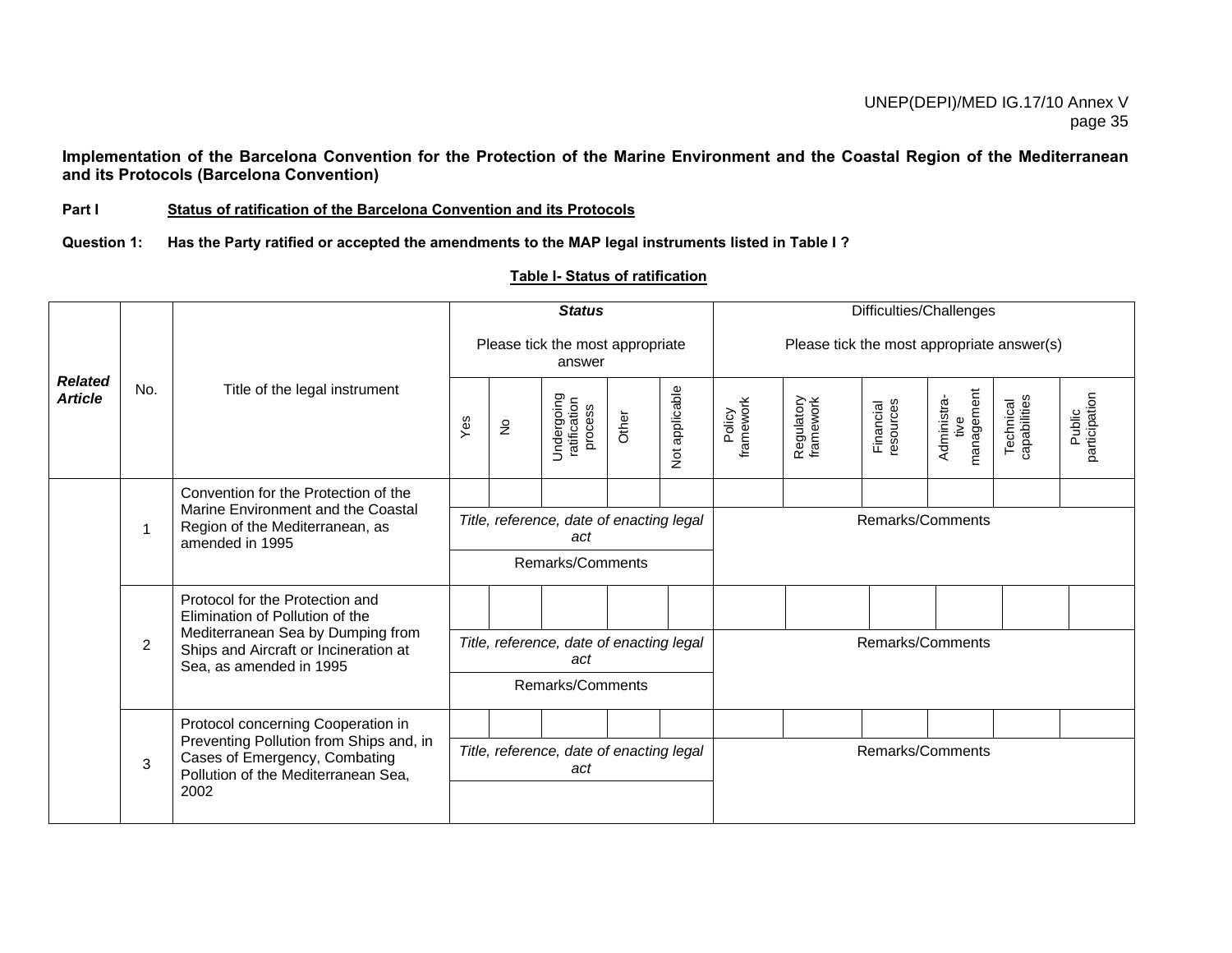|                | Protocol for the Protection of the                                                                                 |                                                 |                                                                     |                                                 |  |  |  |                  |                  |  |  |  |  |
|----------------|--------------------------------------------------------------------------------------------------------------------|-------------------------------------------------|---------------------------------------------------------------------|-------------------------------------------------|--|--|--|------------------|------------------|--|--|--|--|
| $\overline{4}$ | Mediterranean Sea against Pollution<br>from Land-based Sources and<br>Activities, as amended in 1996               |                                                 |                                                                     | Title, reference, date of enacting legal<br>act |  |  |  |                  | Remarks/Comments |  |  |  |  |
|                |                                                                                                                    |                                                 |                                                                     | Remarks/Comments                                |  |  |  |                  |                  |  |  |  |  |
|                | Protocol concerning Specially Protected                                                                            |                                                 |                                                                     |                                                 |  |  |  |                  |                  |  |  |  |  |
| 5              | Areas and Biological Diversity in the<br>Mediterranean, 1995                                                       |                                                 | Title, reference, date of enacting legal<br>act<br>Remarks/Comments |                                                 |  |  |  | Remarks/Comments |                  |  |  |  |  |
|                |                                                                                                                    |                                                 |                                                                     |                                                 |  |  |  |                  |                  |  |  |  |  |
|                | Protocol for the Protection of the                                                                                 |                                                 |                                                                     |                                                 |  |  |  |                  |                  |  |  |  |  |
| 6              | Mediterranean Sea against Pollution<br>Resulting from Exploration and<br>Exploitation of the Continental Shelf and |                                                 |                                                                     | Title, reference, date of enacting legal<br>act |  |  |  |                  | Remarks/Comments |  |  |  |  |
|                | the Seabed and its Subsoil, 1994                                                                                   |                                                 |                                                                     | Remarks/Comments                                |  |  |  |                  |                  |  |  |  |  |
|                | Protocol on the Prevention of Pollution                                                                            |                                                 |                                                                     |                                                 |  |  |  |                  |                  |  |  |  |  |
| $\overline{7}$ | of the Mediterranean Sea by Trans-<br>boundary Movements of Hazardous<br>Wastes and their Disposal, 1996           | Title, reference, date of enacting legal<br>act |                                                                     |                                                 |  |  |  |                  | Remarks/Comments |  |  |  |  |
|                |                                                                                                                    |                                                 | Remarks/Comments                                                    |                                                 |  |  |  |                  |                  |  |  |  |  |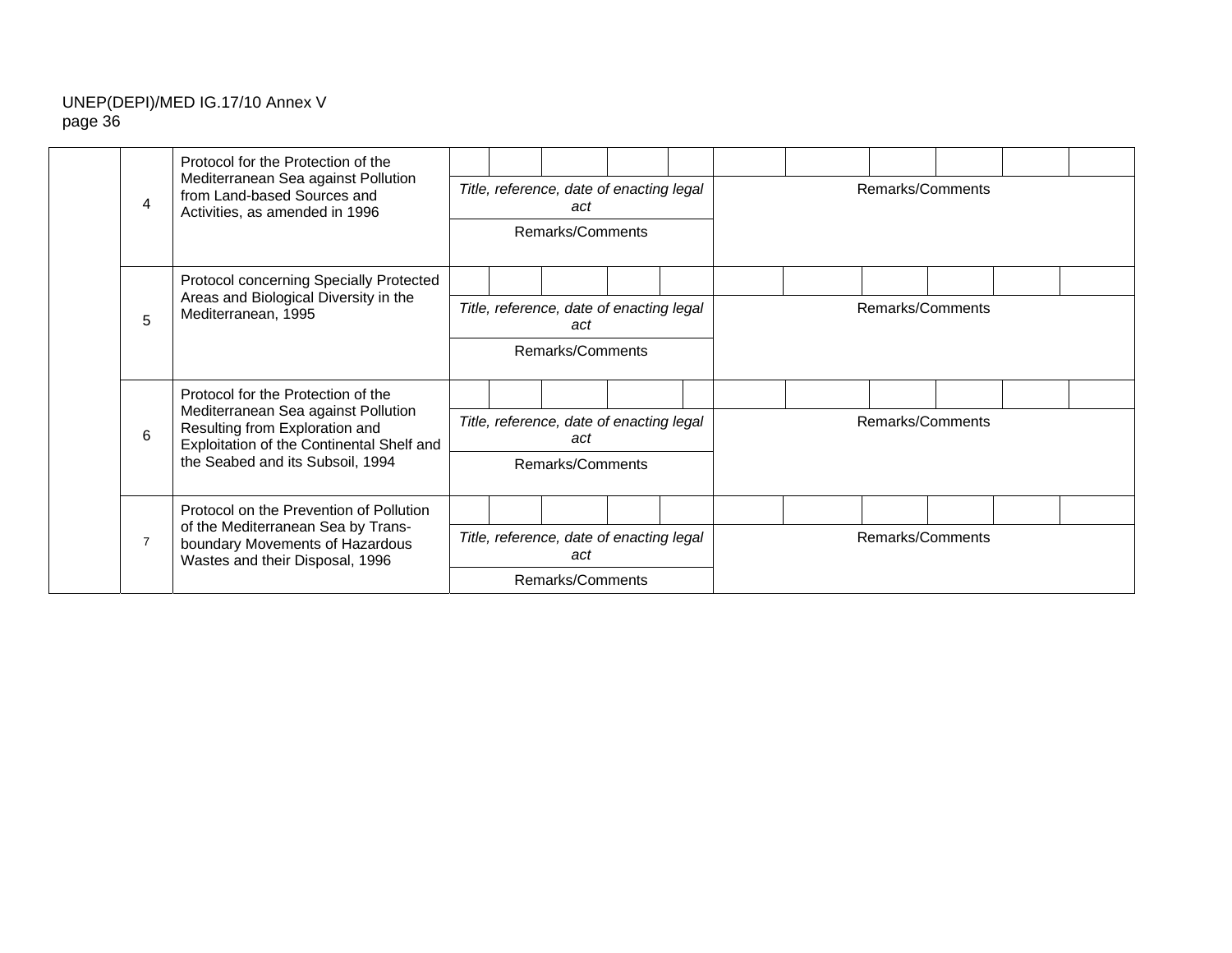#### **Part IIBilateral, subregional and regional agreement(s)**

If the Party has signed, *as per* Article 3 para. 2 of the Convention, any bilateral, subregional and/or regional agreement(s) with another Party or with other States, falling under the scope of application of the Convention and its Protocols, please complete the following Table II and attach a copy of such agreement(s) to this report.

#### **Table II - Bilateral, subregional and/or regional agreement(s)**

| Reference | Title of the agreement | Parties to the agreement | Date of enactment | Main subject of<br>cooperation |
|-----------|------------------------|--------------------------|-------------------|--------------------------------|
|           |                        |                          |                   |                                |
|           |                        |                          |                   |                                |
|           |                        |                          |                   |                                |
|           |                        |                          |                   |                                |
|           |                        |                          |                   |                                |

#### **Part III Ratification of international or regional legal instruments which are relevant to MAP and to the Barcelona Convention and its Protocols**

Please confirm by ticking the last box of Table III if the answer inserted by the Secretariat corresponds to the situation of the Party with respect to each international or regional instrument included in this Table. When the answer inserted by the Secretariat does not correspond to an updated situation, please provide your comments and/or insert the correct data.

#### **Table III - Ratification of international or regional legal instruments**

| Reference | Title of the instrument                | Date of ratification                   | Comments                             | Ticking box                         |
|-----------|----------------------------------------|----------------------------------------|--------------------------------------|-------------------------------------|
|           |                                        |                                        |                                      |                                     |
|           | To be pre-filled in by the Secretariat | To be pre-filled in by the Secretariat | To be<br>completed by<br>CPs, if any | To be<br>completed by<br><b>CPs</b> |
| ⌒         |                                        |                                        |                                      |                                     |
|           |                                        |                                        |                                      |                                     |
|           |                                        |                                        |                                      |                                     |
| .5        |                                        |                                        |                                      |                                     |
| 6         |                                        |                                        |                                      |                                     |
|           |                                        |                                        |                                      |                                     |
| 8         |                                        |                                        |                                      |                                     |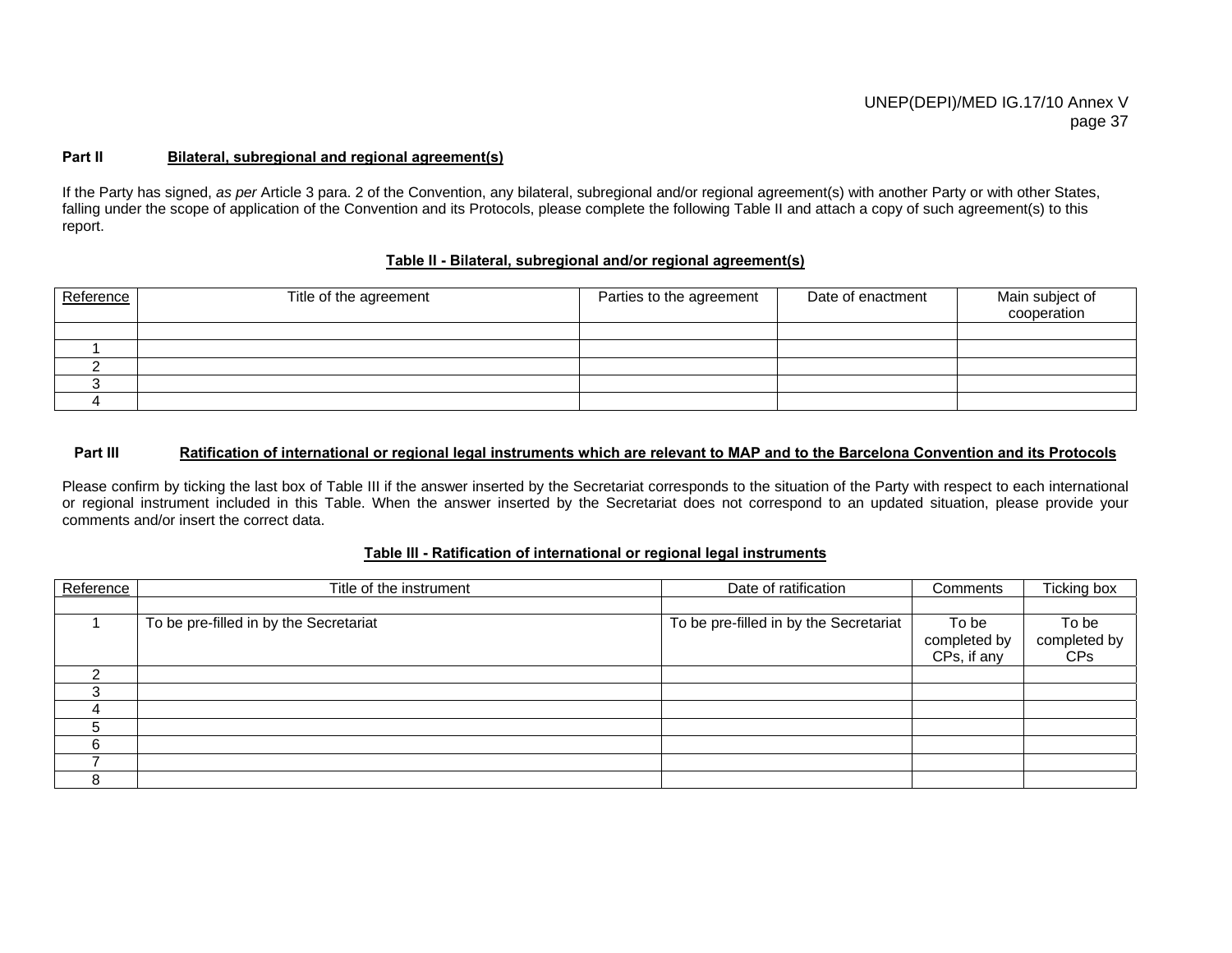## **Part IV Legal measures**

#### **Question 2: Has the Party, in accordance with Article 14 of the Barcelona Convention, adopted legislation implementing the provisions of the Convention as listed in Table IV below?**

|                                                                             |     |                                                                                                                                                                        |     |               | <b>Status</b>                                                       |       |                | <b>Difficulties/Challenges</b>          |                         |                        |                              |                           |                         |  |
|-----------------------------------------------------------------------------|-----|------------------------------------------------------------------------------------------------------------------------------------------------------------------------|-----|---------------|---------------------------------------------------------------------|-------|----------------|-----------------------------------------|-------------------------|------------------------|------------------------------|---------------------------|-------------------------|--|
|                                                                             |     |                                                                                                                                                                        |     |               | Please tick the most appropriate answer                             |       |                | Please tick the most appropriate answer |                         |                        |                              |                           |                         |  |
| <b>Related</b><br><b>Article</b>                                            | No. | <b>Description of the obligations</b>                                                                                                                                  | Yes | $\frac{1}{2}$ | development<br>Under                                                | Other | Not applicable | framework<br>Policy                     | Regulatory<br>framework | Financial<br>resources | Administrative<br>management | Technical<br>capabilities | participation<br>Public |  |
| Art. 4 para.3(a)                                                            |     | Application of the precautionary<br>principle                                                                                                                          |     |               | Title, reference, date of enacting legal<br>act<br>Remarks/Comments |       |                |                                         |                         |                        | Remarks/Comments             |                           |                         |  |
| Art. 4 para. 3(b)<br>Polluter Pays<br>Principle                             | 2   | Application of the Polluter Pays<br>Principle                                                                                                                          |     |               | Title, reference, date of enacting legal<br>act<br>Remarks/Comments |       |                |                                         |                         |                        | Remarks/Comments             |                           |                         |  |
| Art. 4 para.3.(c) and<br>(d)<br>Environmental<br>Impact Assessment<br>(EIA) | 3   | Undertaking EIA for proposed activities<br>that are likely to cause a significant<br>adverse effect and/or are subject to an<br>authorization by competent authorities |     |               | Title, reference, date of enacting legal<br>act<br>Remarks/Comments |       |                |                                         |                         |                        | Remarks/Comments             |                           |                         |  |

## **Table IV - Legal measures**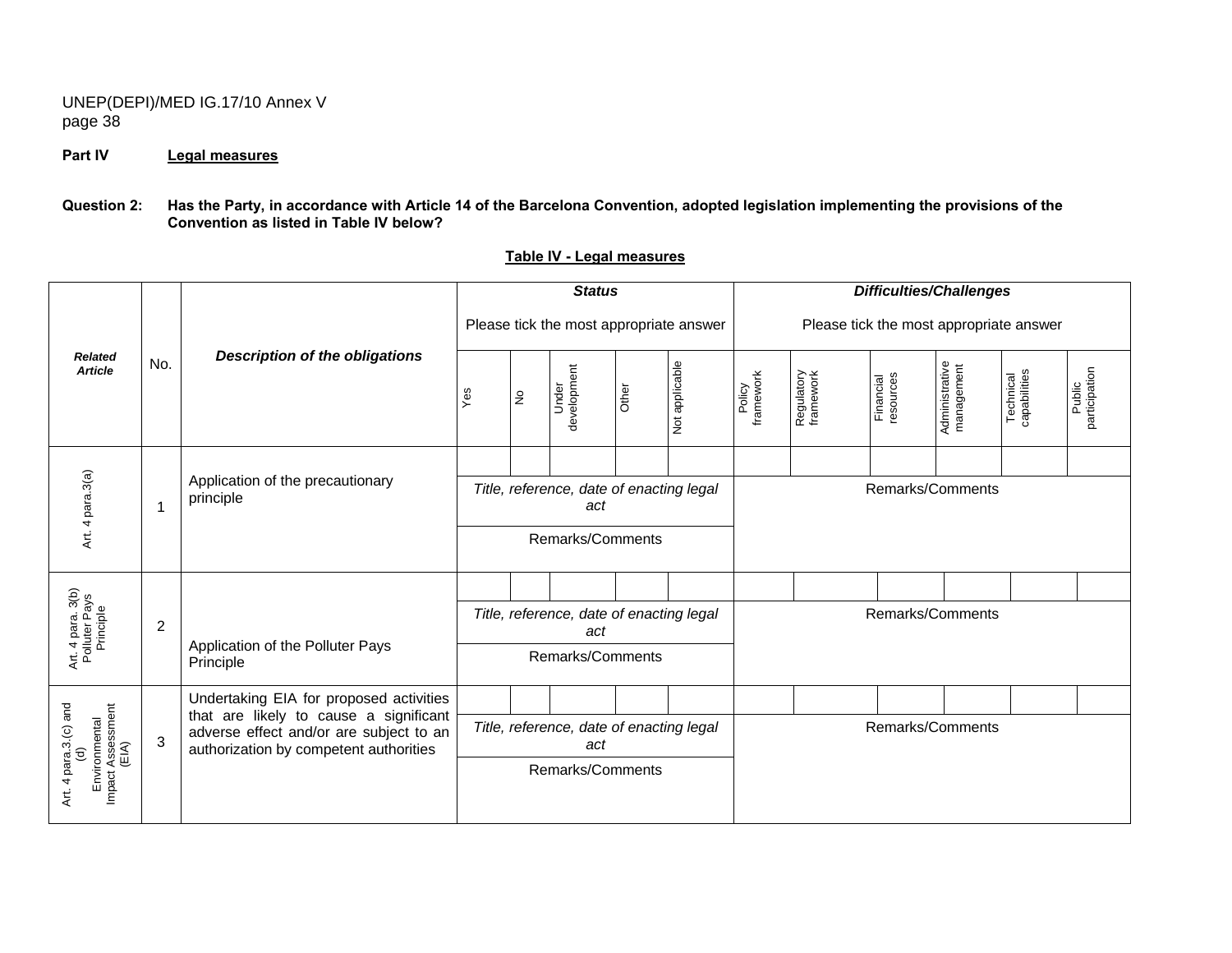|                                                                                              |                | Application of notification, exchange of<br>information and consultation among                                      |                                                                     |  | Title, reference, date of enacting legal        |  |  |  |  | Remarks/Comments |  |  |
|----------------------------------------------------------------------------------------------|----------------|---------------------------------------------------------------------------------------------------------------------|---------------------------------------------------------------------|--|-------------------------------------------------|--|--|--|--|------------------|--|--|
|                                                                                              | 4              | parties concerned, when an EIA is<br>undertaken in a transboundary context                                          |                                                                     |  | act                                             |  |  |  |  |                  |  |  |
|                                                                                              |                |                                                                                                                     |                                                                     |  | Remarks/Comments                                |  |  |  |  |                  |  |  |
|                                                                                              |                | Promotion of integrated planning and                                                                                |                                                                     |  |                                                 |  |  |  |  |                  |  |  |
| 3(e)                                                                                         |                | management of coastal areas, including<br>areas of ecological and landscape<br>interest and rational use of natural |                                                                     |  | Title, reference, date of enacting legal<br>act |  |  |  |  | Remarks/Comments |  |  |
| Promotion of integrated<br>planning and management of<br>coastal areas<br>para.<br>4<br>Αrt. | 5              | resources                                                                                                           |                                                                     |  | Remarks/Comments                                |  |  |  |  |                  |  |  |
|                                                                                              |                | Establishment of a system to monitor                                                                                |                                                                     |  |                                                 |  |  |  |  |                  |  |  |
|                                                                                              | 6              | the pollution of the marine environment<br>and its coastal areas                                                    |                                                                     |  | Title, reference, date of enacting legal<br>act |  |  |  |  | Remarks/Comments |  |  |
| Monitoring<br>Art. 12                                                                        |                |                                                                                                                     |                                                                     |  | Remarks/Comments                                |  |  |  |  |                  |  |  |
|                                                                                              |                | Designation of competent authorities                                                                                |                                                                     |  |                                                 |  |  |  |  |                  |  |  |
|                                                                                              | $\overline{7}$ | responsible for pollution monitoring<br>within areas under national jurisdiction                                    |                                                                     |  | Title, reference, date of enacting legal<br>act |  |  |  |  | Remarks/Comments |  |  |
|                                                                                              |                |                                                                                                                     |                                                                     |  | Remarks/Comments                                |  |  |  |  |                  |  |  |
|                                                                                              |                | Access to information on the state of                                                                               |                                                                     |  |                                                 |  |  |  |  |                  |  |  |
|                                                                                              | 8              | the marine environment and its coastal<br>areas                                                                     | Remarks/Comments<br>Title, reference, date of enacting legal<br>act |  |                                                 |  |  |  |  |                  |  |  |
| Art. 15, para. 1<br>Public participation                                                     |                |                                                                                                                     |                                                                     |  | Remarks/Comments                                |  |  |  |  |                  |  |  |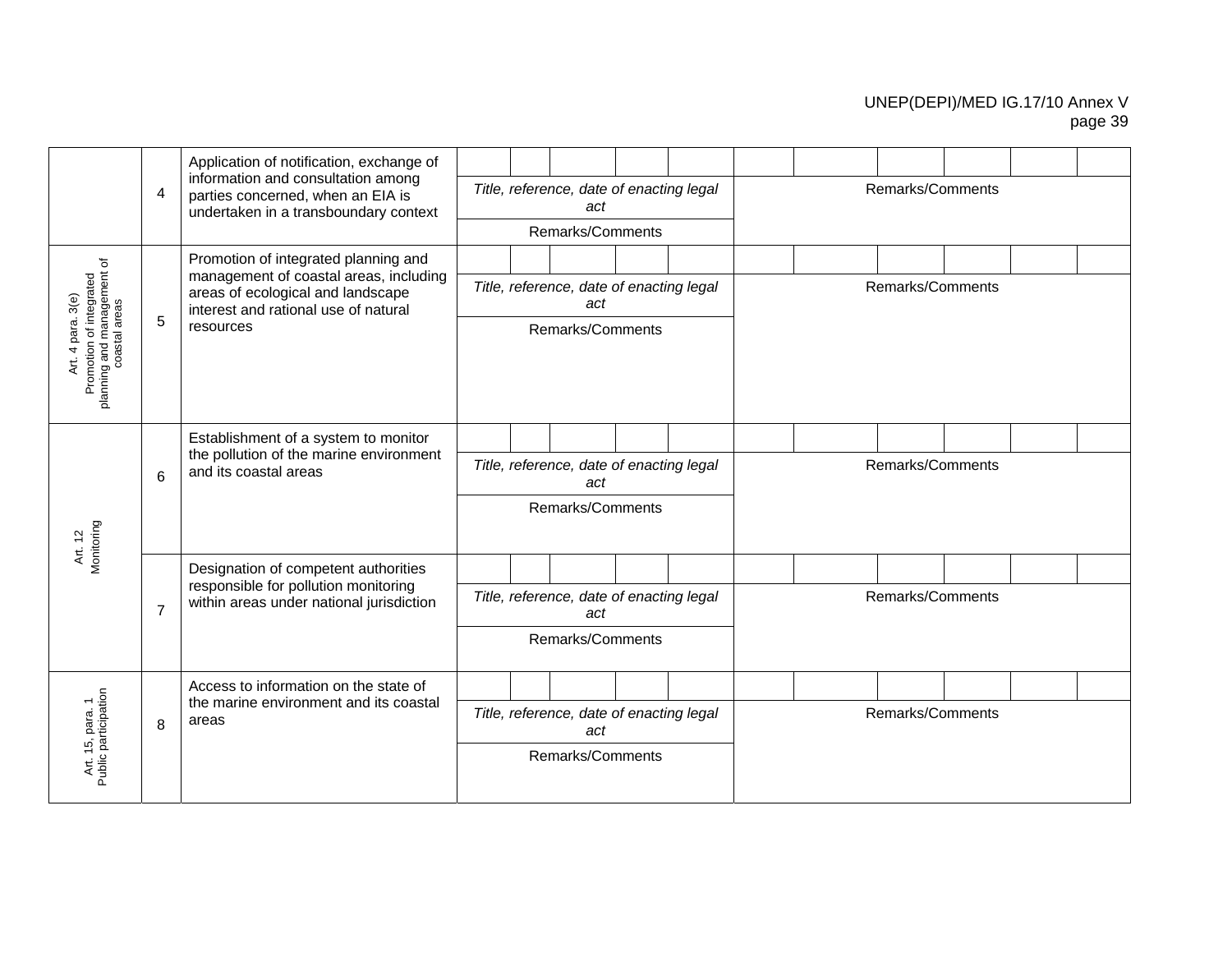|                      |    | Public access to information related to<br>the activities adversely affecting or likely                                 |  |                                                 |  |  |                  |  |
|----------------------|----|-------------------------------------------------------------------------------------------------------------------------|--|-------------------------------------------------|--|--|------------------|--|
|                      | 9  | to affect the marine environment and its<br>coastal areas                                                               |  | Title, reference, date of enacting legal<br>act |  |  | Remarks/Comments |  |
|                      |    |                                                                                                                         |  | Remarks/Comments                                |  |  |                  |  |
|                      |    | Public access to information related to<br>activities carried out and/or measures                                       |  |                                                 |  |  |                  |  |
|                      | 10 | taken to implement the Barcelona<br><b>Convention and its Protocols</b>                                                 |  | Title, reference, date of enacting legal<br>act |  |  | Remarks/Comments |  |
|                      |    |                                                                                                                         |  | Remarks/Comments                                |  |  |                  |  |
|                      |    | Public participation and consultation in                                                                                |  |                                                 |  |  |                  |  |
|                      | 11 | decision-making processes related to<br>the development of policies and<br>legislation for the protection of the        |  | Title, reference, date of enacting legal<br>act |  |  | Remarks/Comments |  |
|                      |    | marine environment and its coastal area                                                                                 |  | Remarks/Comments                                |  |  |                  |  |
|                      |    | Public participation and consultation in                                                                                |  |                                                 |  |  |                  |  |
| Public participation | 12 | the EIA process for proposed activities<br>that are likely to cause damage to the<br>marine environment and its coastal |  | Title, reference, date of enacting legal<br>act |  |  | Remarks/Comments |  |
|                      |    | areas                                                                                                                   |  | Remarks/Comments                                |  |  |                  |  |
| Art. 15.2            |    | Public participation in the process of<br>authorization of proposed activities                                          |  |                                                 |  |  |                  |  |
|                      | 13 | likely to cause damage to the marine<br>environment and its coastal areas                                               |  | Title, reference, date of enacting legal<br>act |  |  | Remarks/Comments |  |
|                      |    |                                                                                                                         |  | Remarks/Comments                                |  |  |                  |  |
|                      |    |                                                                                                                         |  |                                                 |  |  |                  |  |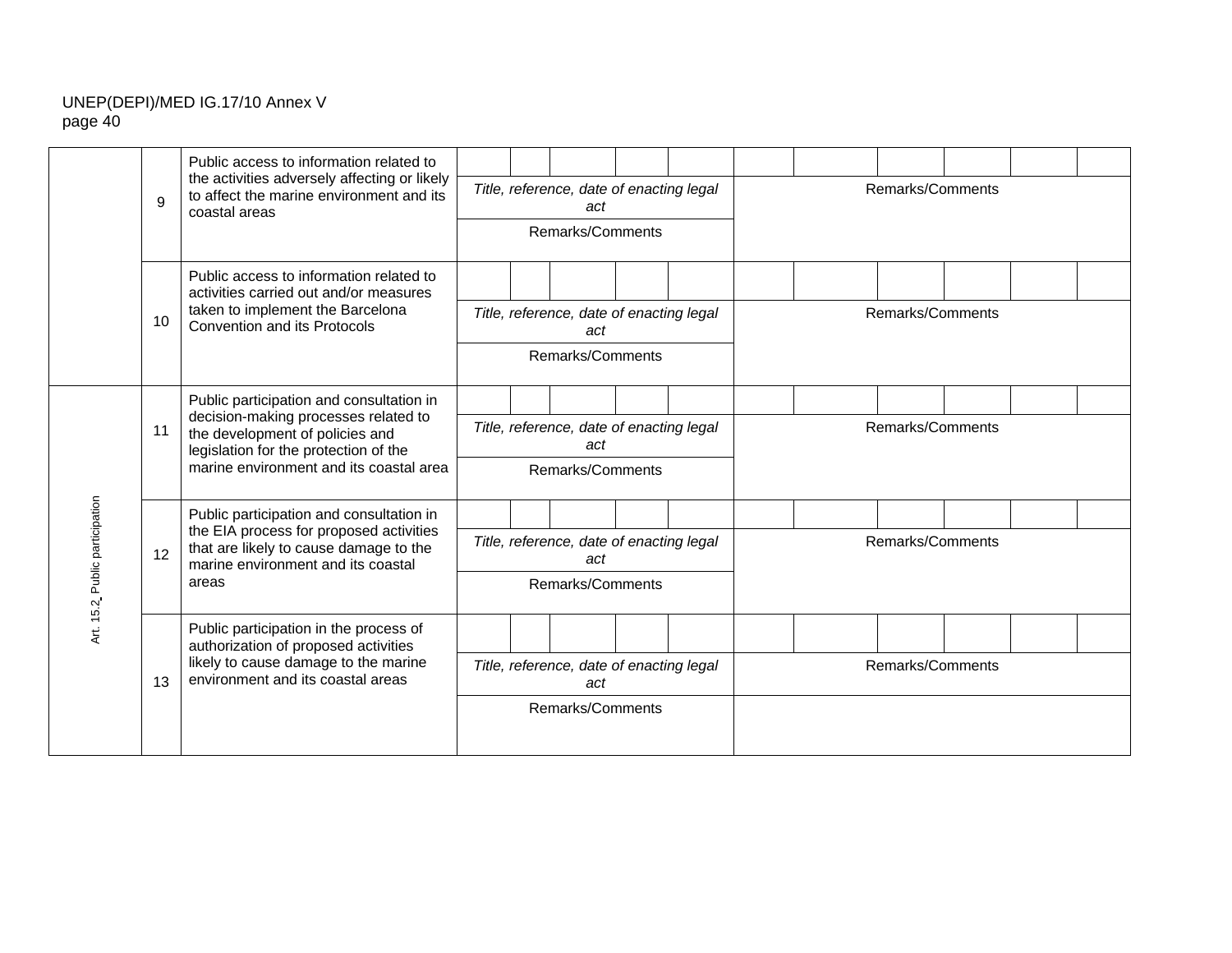## Part V Policy measures

## **Question 3: Has the Party undertaken any of the measures listed in Table V hereunder for the promotion of sustainable development and the integration of environmental protection when formulating and adopting development policies?**

|                                    |     |                                                                                                                                                                                                                                                                                                                                                                             |     |                            | <b>Status</b>                              |       |                |                                         |                         | <b>Difficulties/Challenges</b> |                              |                           |                         |  |
|------------------------------------|-----|-----------------------------------------------------------------------------------------------------------------------------------------------------------------------------------------------------------------------------------------------------------------------------------------------------------------------------------------------------------------------------|-----|----------------------------|--------------------------------------------|-------|----------------|-----------------------------------------|-------------------------|--------------------------------|------------------------------|---------------------------|-------------------------|--|
|                                    |     |                                                                                                                                                                                                                                                                                                                                                                             |     |                            | Please tick the most appropriate<br>answer |       |                | Please tick the most appropriate answer |                         |                                |                              |                           |                         |  |
| <b>Article</b>                     | No. | Description of the measure(s)                                                                                                                                                                                                                                                                                                                                               | Yes | $\stackrel{\circ}{\simeq}$ | development<br>Under                       | Other | Not applicable | Policy framework                        | Regulatory<br>framework | Financial<br>resources         | Administrative<br>management | Technical<br>capabilities | Public<br>participation |  |
|                                    |     | Protection of the marine environment and its                                                                                                                                                                                                                                                                                                                                |     |                            |                                            |       |                |                                         |                         |                                |                              |                           |                         |  |
|                                    | 1   | coastal areas is part of the domestic strategy<br>for sustainable development                                                                                                                                                                                                                                                                                               |     |                            | Remarks/Comments                           |       |                |                                         |                         |                                | Remarks/Comments             |                           |                         |  |
|                                    |     | Protection of the marine environment and its<br>coastal areas from land-based sources of                                                                                                                                                                                                                                                                                    |     |                            |                                            |       |                |                                         |                         |                                |                              |                           |                         |  |
| 4 (General obligations)<br>Article | 2   | pollution and activities and pollution from<br>ships is part of the Party's NSSD and other<br>relevant sectoral development policies such<br>as industry, energy, agriculture, transport, etc.<br>by giving due regard to priority objectives,<br>actions and targets of the SAP MED and the<br>respective NAPs and the regional strategy to<br>combat pollution from ships |     |                            | Remarks/Comments                           |       |                |                                         |                         | Remarks/Comments               |                              |                           |                         |  |

# **Table V - Policy measures**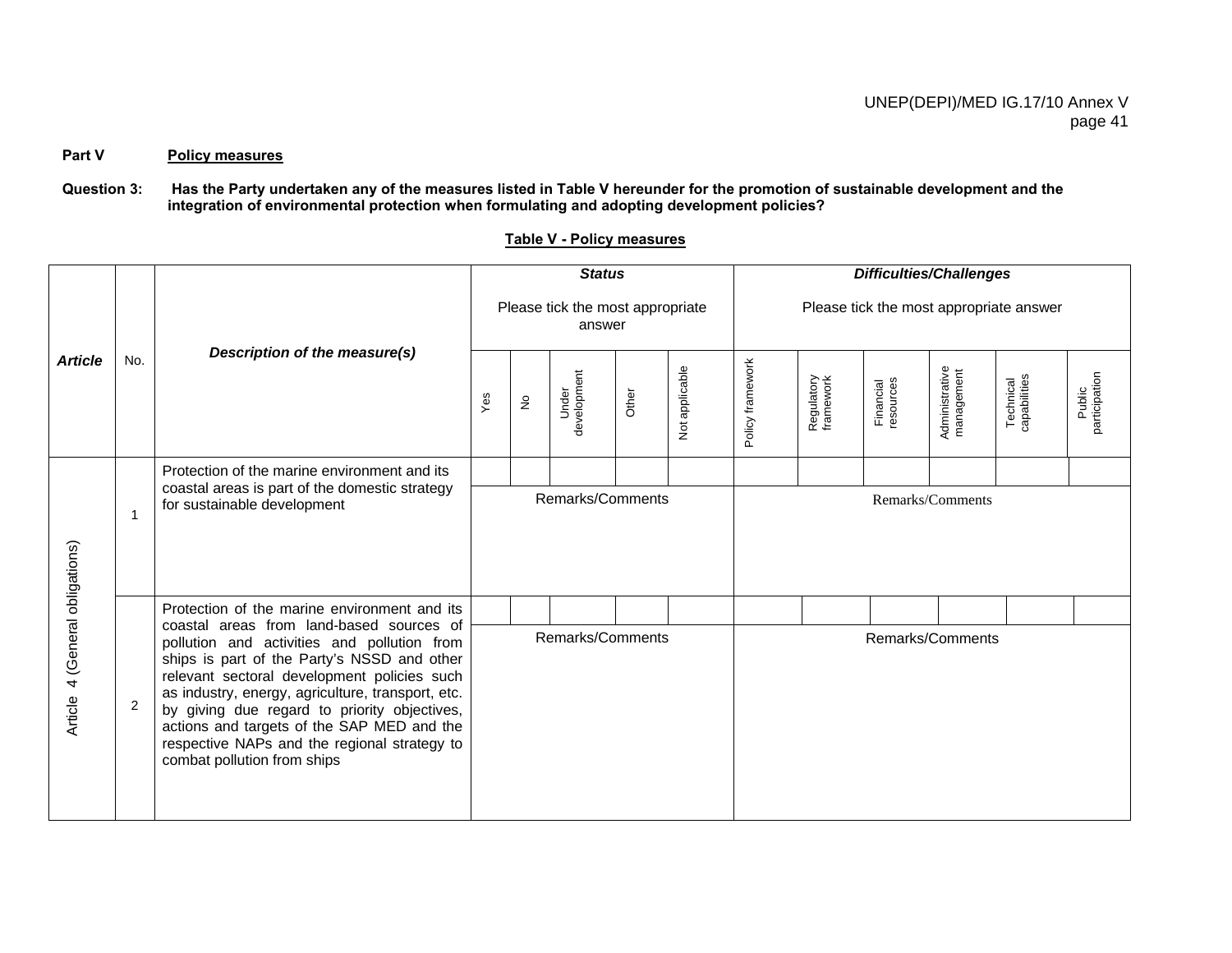| 3 | Protection and conservation of marine and<br>coastal biodiversity is part of the Party's<br>NSSD and other relevant sectoral<br>development policies such as fisheries,<br>industry, energy, agriculture, etc. by giving<br>due regard to priority objectives, actions<br>targets of the SAP BIO and the respective<br><b>NAPs</b> | Remarks/Comments |  |                                                                     |  |  |  | Remarks/Comments |  |  |
|---|------------------------------------------------------------------------------------------------------------------------------------------------------------------------------------------------------------------------------------------------------------------------------------------------------------------------------------|------------------|--|---------------------------------------------------------------------|--|--|--|------------------|--|--|
| 4 | Physical plan of the Party's coastal zone(s)<br>has given due regard to the protection of the<br>marine environment and its coastal zone<br>through the use of ICZM or ICAM<br>methodology and necessary environmental<br>assessment                                                                                               |                  |  | Title, reference, date of enacting legal<br>act<br>Remarks/Comments |  |  |  | Remarks/Comments |  |  |
| 5 | Economic instruments such as taxes, fees,<br>funds, charges, earmarked taxes, etc. have<br>been established to promote protection of the<br>marine environment and its coastal areas and<br>conserve their biodiversity.                                                                                                           |                  |  | Title, reference, date of enacting legal<br>act<br>Remarks/Comments |  |  |  | Remarks/Comments |  |  |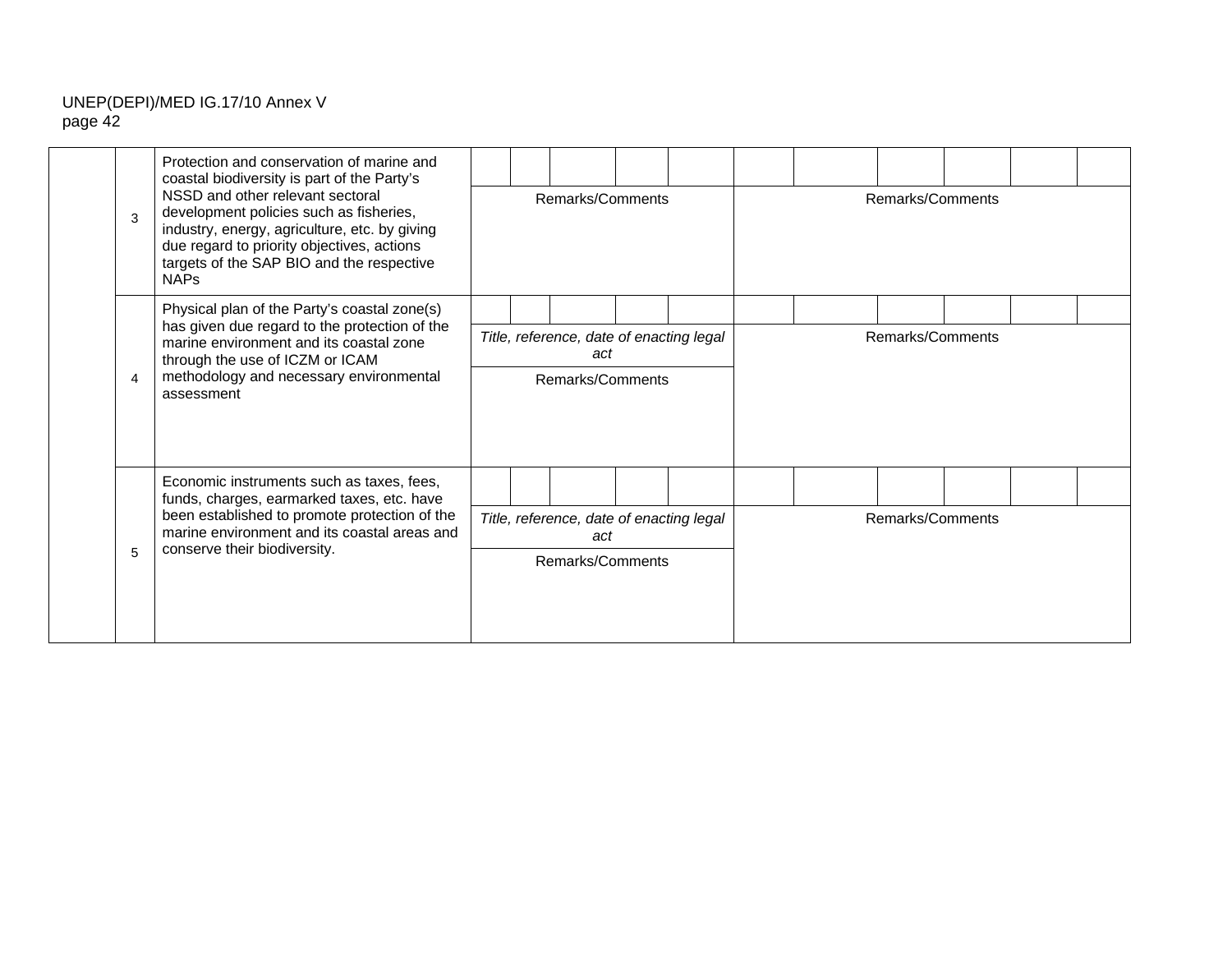#### **Part VI Allocation of resources for the establishment of institutions**

#### **Question 4: Has the Party established appropriate institutional structures in order to comply with the provisions of the Convention listed in Table VI below?**

|                                   |                |                                                                                                                     |                                      |                            | <b>Status</b>        |                                  |                |                                          |                         | <b>Difficulties/Challenges</b> |                              |                           |                         |  |
|-----------------------------------|----------------|---------------------------------------------------------------------------------------------------------------------|--------------------------------------|----------------------------|----------------------|----------------------------------|----------------|------------------------------------------|-------------------------|--------------------------------|------------------------------|---------------------------|-------------------------|--|
|                                   |                |                                                                                                                     |                                      |                            | answers              | Please tick the most appropriate |                | Please tick the most appropriate answers |                         |                                |                              |                           |                         |  |
| Reference of<br>Article           | No.            | Description of the measure(s)                                                                                       | $Y$ es                               | $\stackrel{\circ}{\simeq}$ | development<br>Under | Other                            | Not applicable | Policy<br>framework                      | Regulatory<br>framework | F financial<br>resources       | Administrative<br>management | Technical<br>capabilities | participation<br>Public |  |
|                                   |                | The Polluter Pays Principle and use of                                                                              |                                      |                            |                      |                                  |                |                                          |                         |                                |                              |                           |                         |  |
| Art. 4 para.<br>3(b)              | $\mathbf{1}$   | economic instruments                                                                                                | Remarks/Comments<br>Remarks/Comments |                            |                      |                                  |                |                                          |                         |                                |                              |                           |                         |  |
|                                   |                | Undertaking EIA and implementing the                                                                                |                                      |                            |                      |                                  |                |                                          |                         |                                |                              |                           |                         |  |
| Art. 4<br>para.3.(c)<br>and $(d)$ | $\overline{2}$ | procedure of notification, exchange of<br>information and consultation in case of<br>EIA in a transboundary context |                                      |                            | Remarks/Comments     |                                  |                |                                          |                         | Remarks/Comments               |                              |                           |                         |  |
|                                   |                | Applying ICZM when preparing coastal                                                                                |                                      |                            |                      |                                  |                |                                          |                         |                                |                              |                           |                         |  |
| Art. 4<br>para.3(e)               | 3              | zone management plans at the national,<br>regional or local level                                                   | Remarks/Comments<br>Remarks/Comments |                            |                      |                                  |                |                                          |                         |                                |                              |                           |                         |  |

#### **Table VI - Establishment of institutions**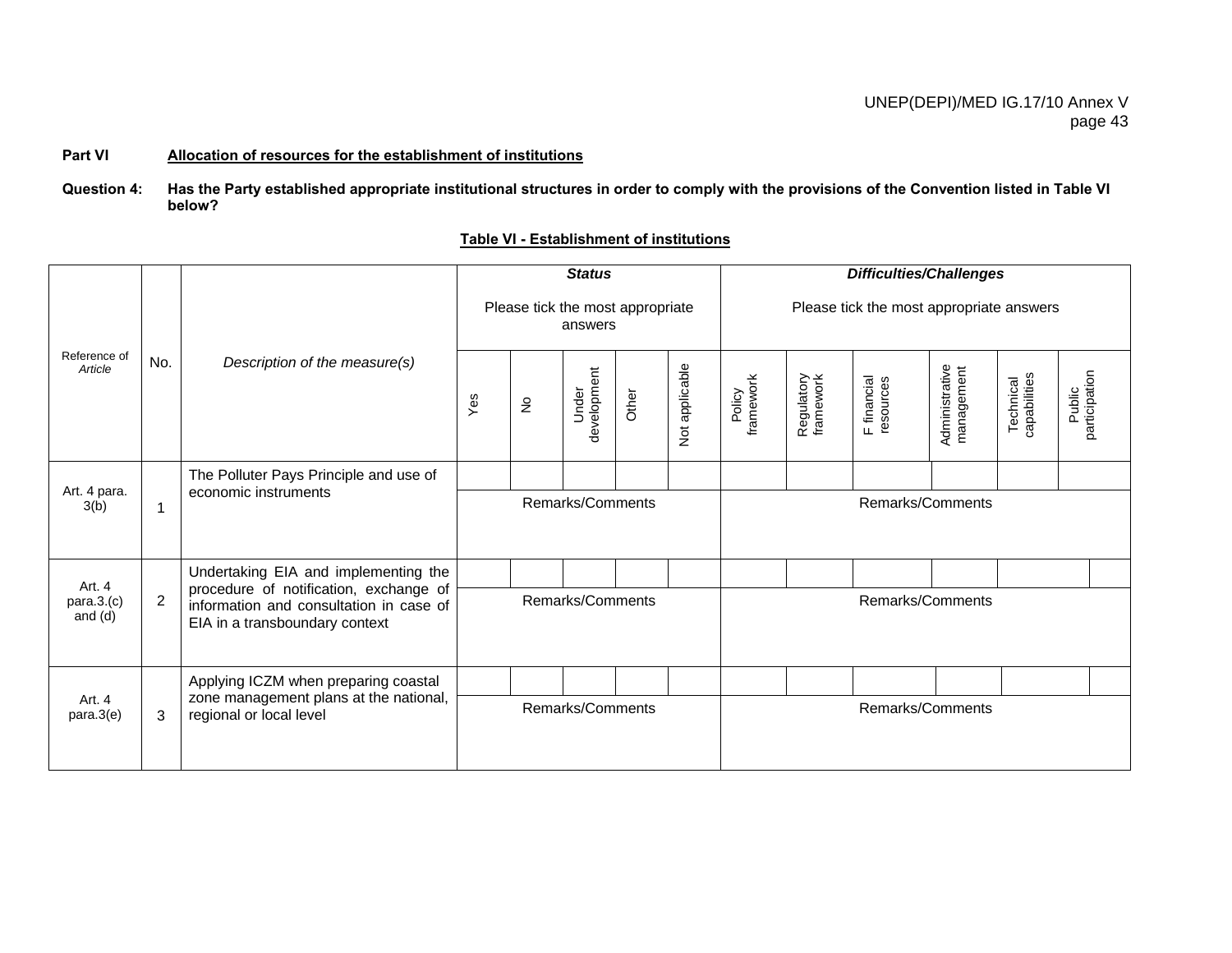| Art. 12         | Monitoring marine pollution |                                                         |                  |                  |  |  |  |                  |  |  |  |
|-----------------|-----------------------------|---------------------------------------------------------|------------------|------------------|--|--|--|------------------|--|--|--|
|                 | 4                           |                                                         |                  | Remarks/Comments |  |  |  | Remarks/Comments |  |  |  |
|                 |                             |                                                         |                  |                  |  |  |  |                  |  |  |  |
|                 |                             |                                                         |                  |                  |  |  |  |                  |  |  |  |
| Art. 15 para. 1 | 5                           | Public access to information                            | Remarks/Comments |                  |  |  |  | Remarks/Comments |  |  |  |
| Article 15      | 6                           | Public participation in the decision-<br>making process |                  |                  |  |  |  |                  |  |  |  |
| para.2          |                             |                                                         |                  | Remarks/Comments |  |  |  | Remarks/Comments |  |  |  |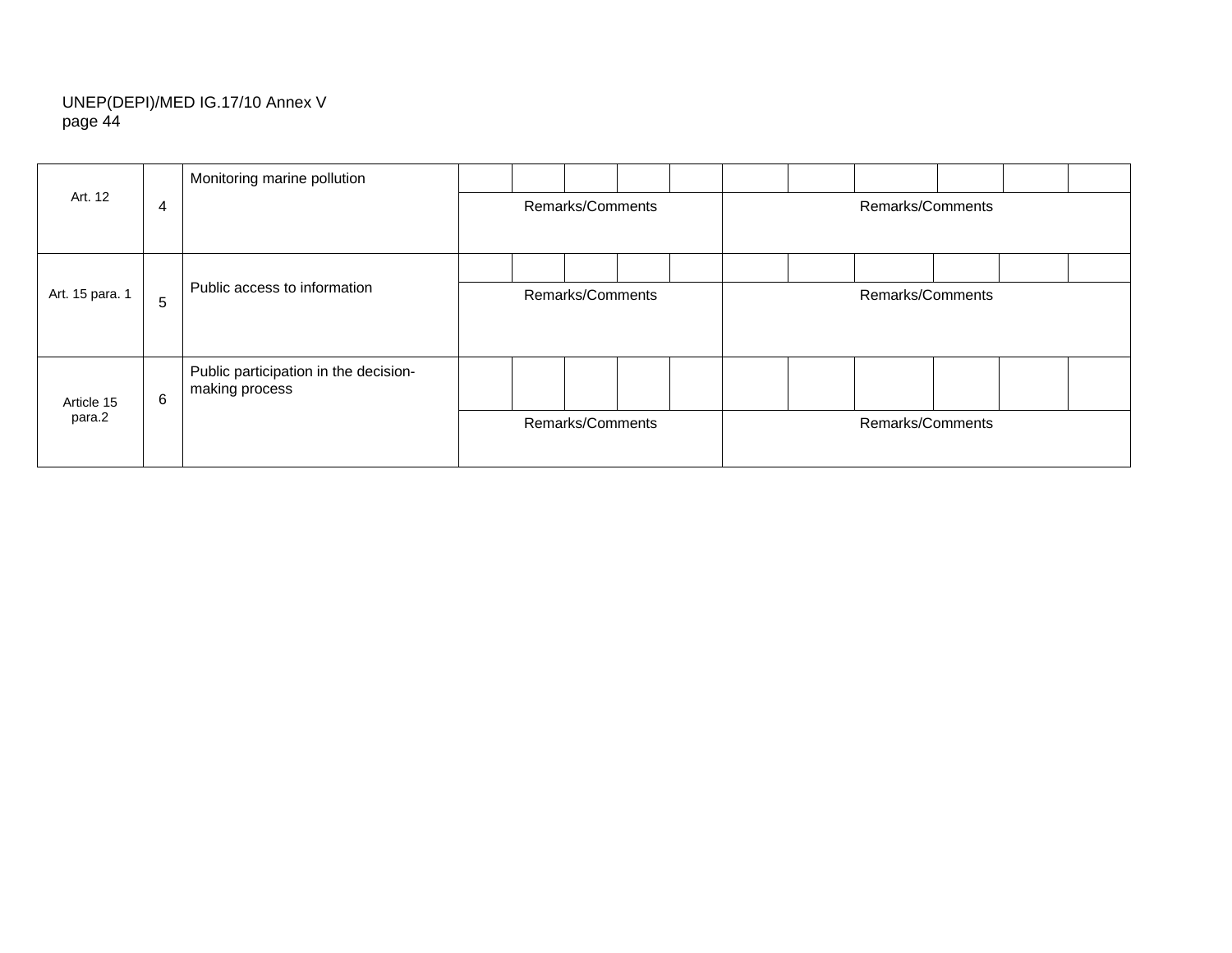#### **Part VII Other measures**

#### **Question 5 : Has the Party undertaken the measures and actions listed in Table VII below, in order to implement the following provisions on monitoring and public access to information ?**

|                                |                |                                                                                                                                                                                                                                                                        |     |                                  | <b>Status</b>        |       |                | <b>Table VII - MONICOLING and public access to information</b> |                         | <b>Difficulties/Challenges</b> |                              |                           |                         |
|--------------------------------|----------------|------------------------------------------------------------------------------------------------------------------------------------------------------------------------------------------------------------------------------------------------------------------------|-----|----------------------------------|----------------------|-------|----------------|----------------------------------------------------------------|-------------------------|--------------------------------|------------------------------|---------------------------|-------------------------|
|                                |                |                                                                                                                                                                                                                                                                        |     | Please tick the most appropriate | answers              |       |                | Please tick the most appropriate answers                       |                         |                                |                              |                           |                         |
| <b>Reference</b><br>of Article | No.            | Description of the measure(s)                                                                                                                                                                                                                                          | Yes | $\frac{\circ}{2}$                | development<br>Under | Other | Not applicable | framework<br>Policy                                            | Regulatory<br>framework | resources<br>Financial         | Administrative<br>management | Technical<br>capabilities | participation<br>Public |
|                                |                | Establishment of monitoring programmes to                                                                                                                                                                                                                              |     |                                  |                      |       |                |                                                                |                         |                                |                              |                           |                         |
| $\tilde{c}$<br>ξi              | 1              | asses the state of the marine environment<br>and its coastal areas and compliance with<br>domestic standards on releases and/or<br>quality marine environment criteria for the<br>effective implementation of the Barcelona<br>Convention and its Protocols            |     |                                  | Remarks/Comments     |       |                |                                                                |                         | Remarks/Comments               |                              |                           |                         |
|                                |                | Publication of periodical assessment                                                                                                                                                                                                                                   |     |                                  |                      |       |                |                                                                |                         |                                |                              |                           |                         |
| Art. 15 para.                  | $\overline{2}$ | reports on the state of the marine<br>environment and its coastal areas,<br>including description of measures taken<br>and related technical data or indicators,<br>and their effectiveness for the<br>implementation of the Barcelona<br>Convention and its Protocols |     |                                  | Remarks/Comments     |       |                |                                                                |                         | Remarks/Comments               |                              |                           |                         |
|                                |                | The environmental data on the state of                                                                                                                                                                                                                                 |     |                                  |                      |       |                |                                                                |                         |                                |                              |                           |                         |
|                                | 3              | the marine environment and its coastal<br>areas are made available to the public                                                                                                                                                                                       |     |                                  | Remarks/Comments     |       |                |                                                                |                         | Remarks/Comments               |                              |                           |                         |

## **Table VII - Monitoring and public access to information**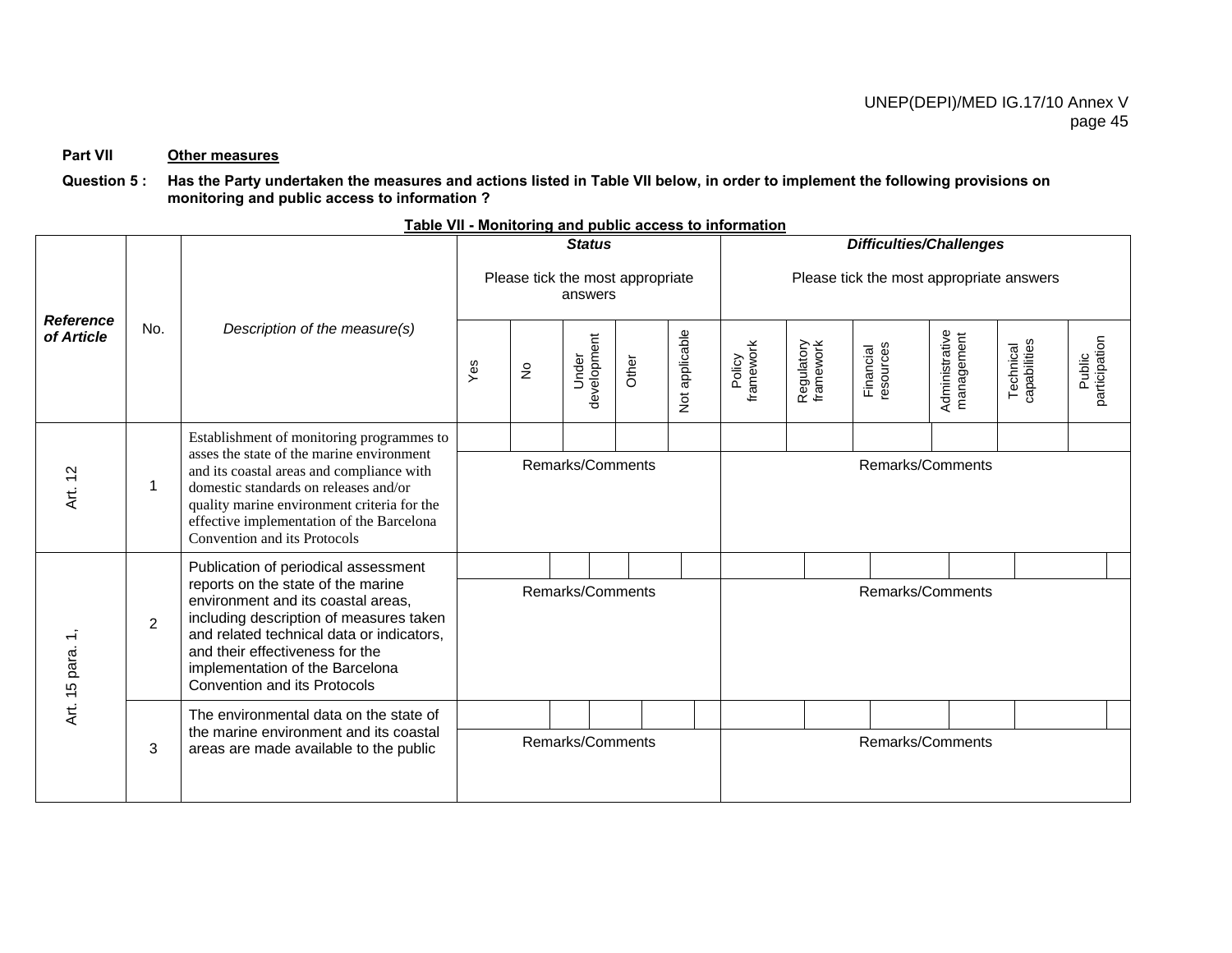**2. Implementation of the Protocol for the Prevention and elimination of Pollution of the Mediterranean Sea by Dumping from Ships and Aircrafts or Incineration at Sea (Dumping Protocol)** 

## **I - INFORMATION ON THE REPORTING PARTY**

*Please provide information on the reporting Party by completing the following table.* 

| <b>Contracting Party</b>                                   |  |
|------------------------------------------------------------|--|
| Reporting period (from D/M/Y to D/M/Y)                     |  |
| Name of the institution/s responsible for the Dumping      |  |
| Protocol                                                   |  |
| Name of the officer who is the focal point for the Dumping |  |
| Protocol                                                   |  |
| Mailing address                                            |  |
| Tel.                                                       |  |
| Fax                                                        |  |
| Email                                                      |  |
| Contact point for the national report, if any              |  |
| Full name of the institution                               |  |
| Mailing address                                            |  |
| Tel.                                                       |  |
| Fax                                                        |  |
| Email                                                      |  |
| Signature of the Protocol's Focal Point                    |  |
| Date of submission of the report                           |  |

Organizations/bodies/agencies providing information for the compilation of the report

Please provide information on the preparation of this report, including, where appropriate, stakeholders involved and material used, by completing the following *table.* 

| Full name of the institution         |  |
|--------------------------------------|--|
| Name of the contact point (optional) |  |
| Mailing address                      |  |
| Tel.                                 |  |
| Fax                                  |  |
| Email                                |  |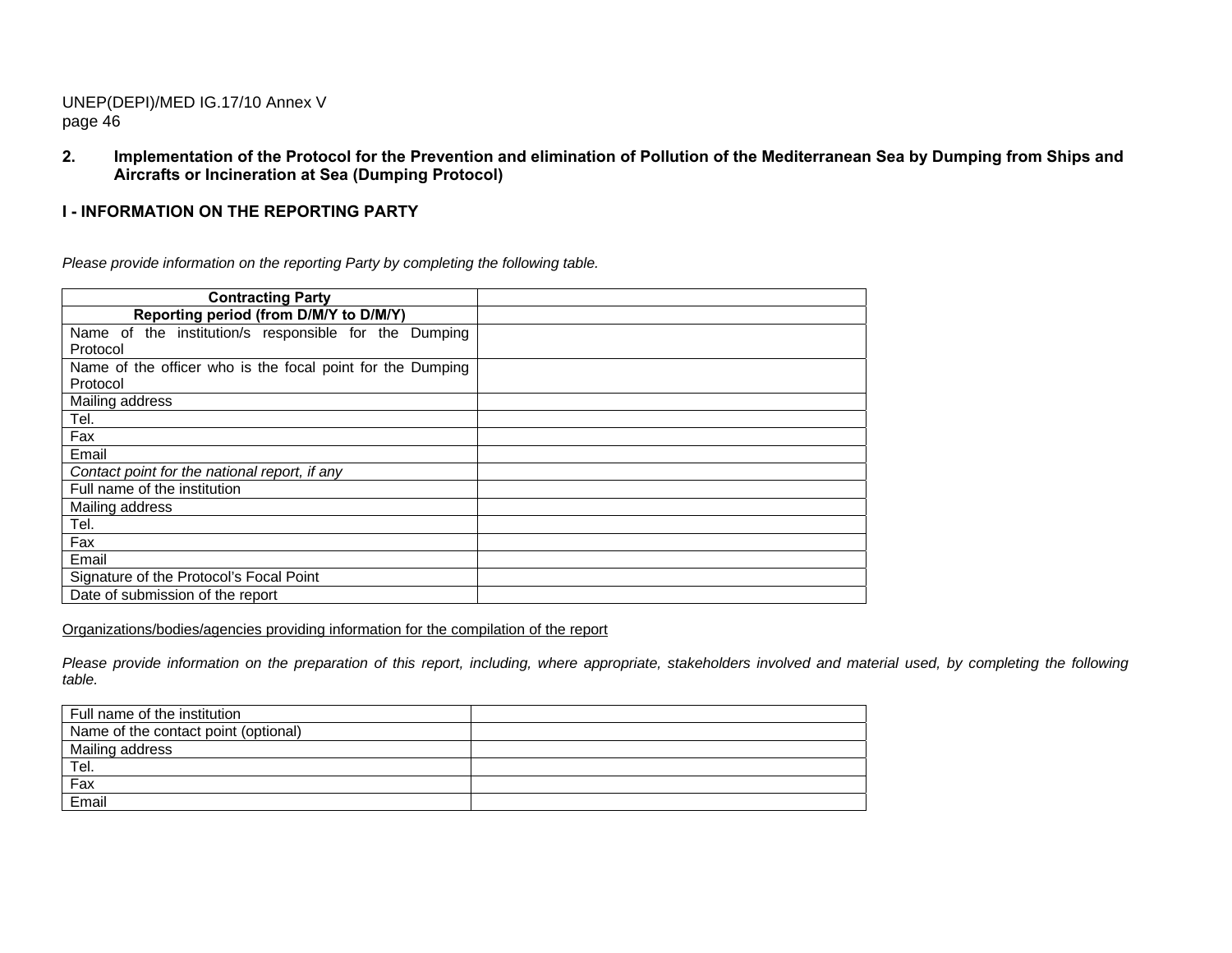# **II – REPORTING FORMAT TO BE COMPLETED**

- 1. Legal measures
- 2. Allocation of resources for the establishment of institutions and monitoring programmes
- 3. Administrative measures and related technical data
- 4. Enforcement measures
- 5. Implementation of Guidelines
- 6. Effectiveness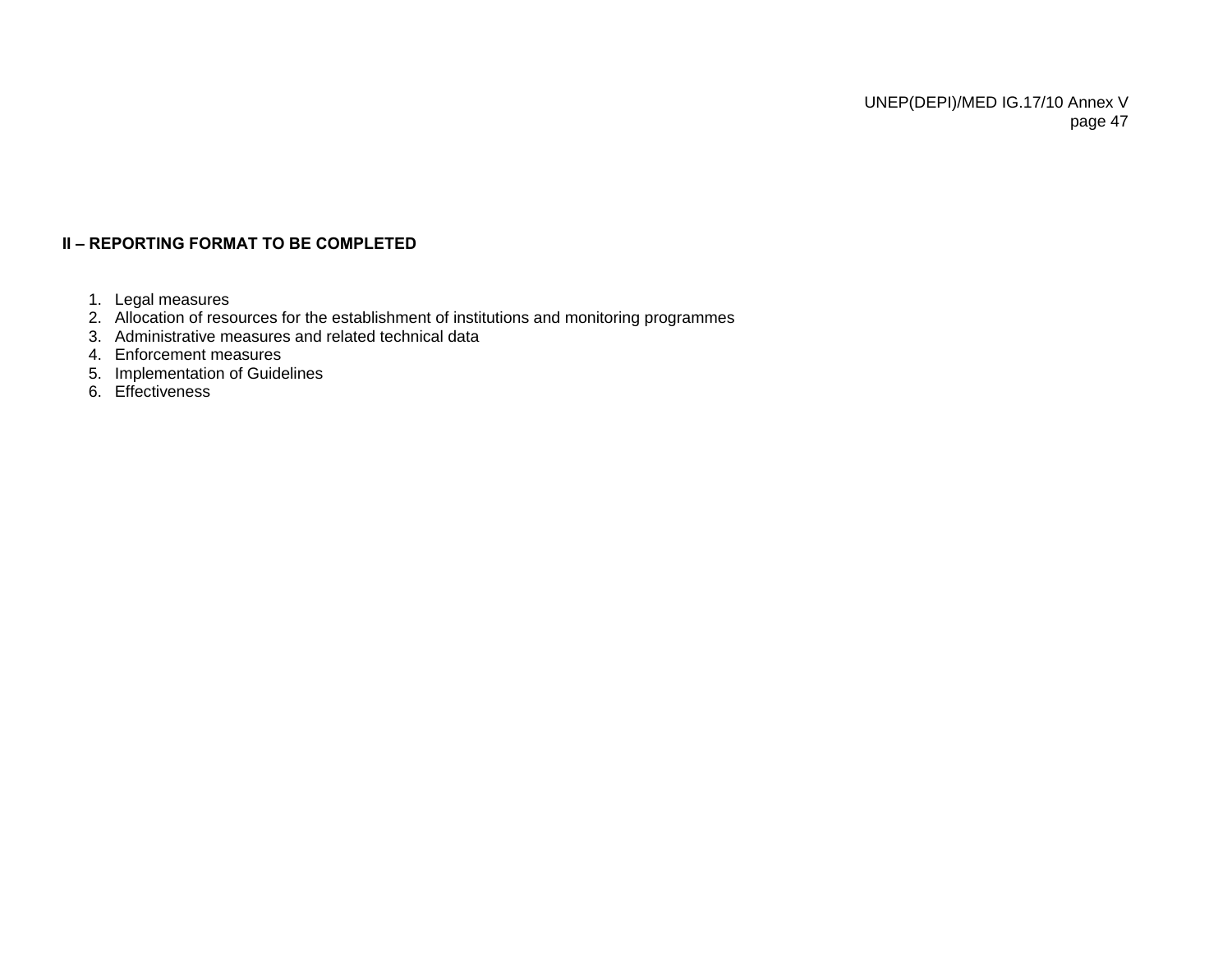#### **Part I Legal measures**

## **Question 1: Has the Party, in accordance with Article 14 of the Barcelona Convention, adopted legislation implementing the provisions of the Dumping Protocol, as listed in Table I below?**

*Difficulties/Challenges Status* Please tick the most appropriate answer Please tick the most appropriate answer *Related Article* No. *Description of the obligations*  Administrative<br>management Not applicable Under<br>development Administrative Not applicable management Public<br>participation participation development Technical<br>capabilities Policy<br>framework framework Regulatory<br>framework Regulatory framework Financial<br>resources capabilities resources Technical Financial Other Yes No Prohibition of dumping of wastes and<br>
other materials with the exception of<br>  $\frac{1}{\frac{1}{\frac{1}{\sqrt{1}}}}$ <br>
Title, reference, date of enacting legal<br>
Remarks/Comments<br>
Remarks/Comments<br>
Remarks/Comments *Title, reference, date of enacting legal act* Pumping of wastes and materials listed<br>
in Article 4.2 is subject to a prior special<br>
permit by competent authorities in<br>
2<br>
2<br>
2<br>
Permit by competent authorities in<br>
Spelled out in the Annexes to the<br>
Protocol and the rel *Title, reference, date of enacting legal*  Remarks/Comments *act* Remarks/Comments adopted by the Meetings of the CPs Prohibition of incineration at sea *Title, reference, date of enacting legal*  Remarks/Comments  $\begin{array}{c|c}\n\pi & 3 \\
\hline\n\end{array}$ *act* Remarks/Comments

**Table I - Legal measures**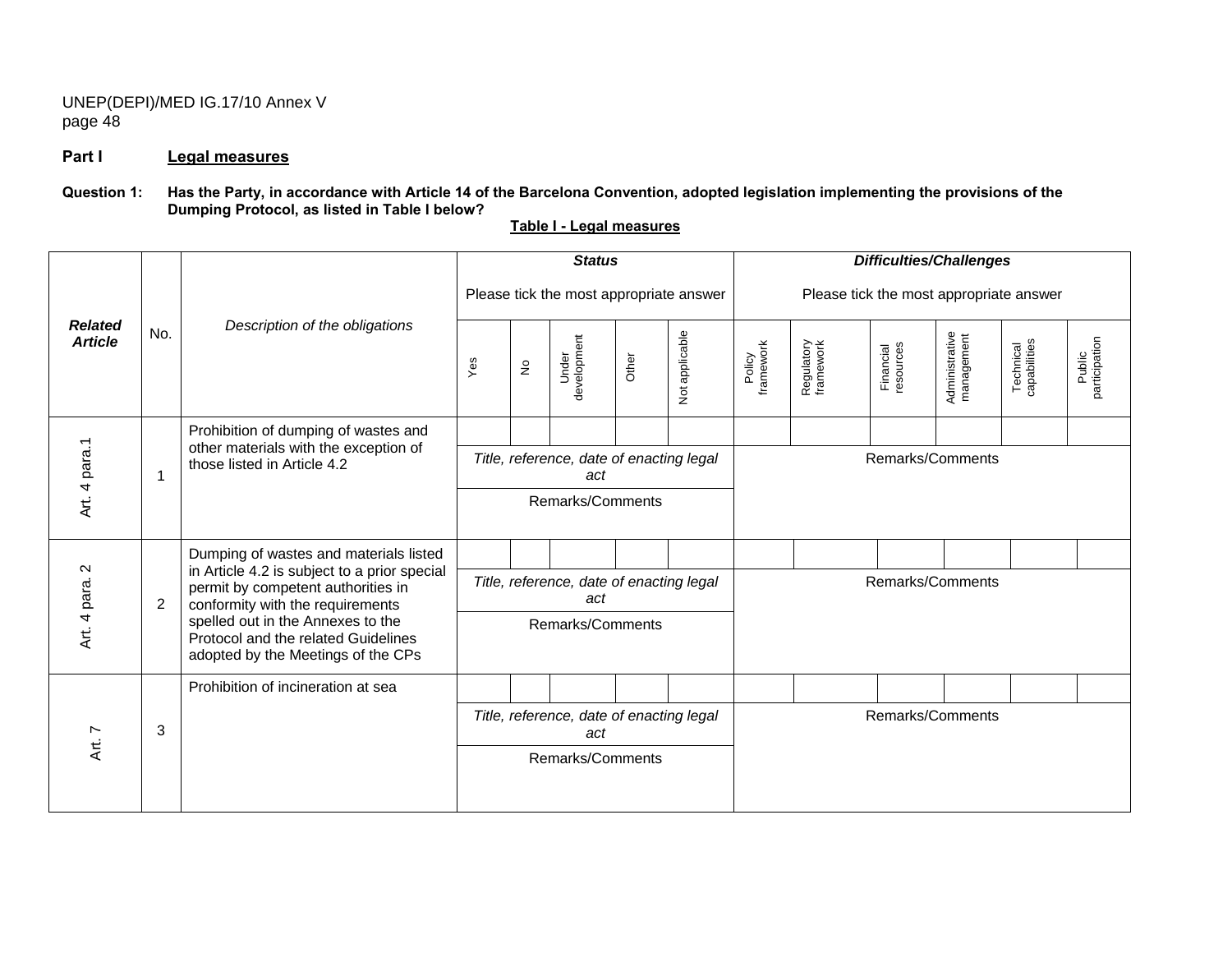| Art. 11 (a) | $\overline{4}$ | Application of measures to implement<br>this Protocol to ships and aircrafts<br>registered in the territory of the<br>reporting Party or flying its flag                                                                                                                                                    |  | Title, reference, date of enacting legal<br>act<br>Remarks/Comments |  |  | Remarks/Comments |  |  |
|-------------|----------------|-------------------------------------------------------------------------------------------------------------------------------------------------------------------------------------------------------------------------------------------------------------------------------------------------------------|--|---------------------------------------------------------------------|--|--|------------------|--|--|
| Art. 11 (b) | 5              | Application of measures to implement<br>this Protocol to ships and aircrafts<br>loading in the territory of the Party<br>wastes or other materials intended for<br>dumping                                                                                                                                  |  | Title, reference, date of enacting legal<br>act<br>Remarks/Comments |  |  | Remarks/Comments |  |  |
| Art. 11 (c) | 6              | Application of measures to implement<br>this Protocol to ships and aircrafts<br>believed to be engaged in dumping in<br>areas under national jurisdiction                                                                                                                                                   |  | Title, reference, date of enacting legal<br>act<br>Remarks/Comments |  |  | Remarks/Comments |  |  |
| Art. 12     | $\overline{7}$ | Issuing of instructions to maritime<br>inspection ships and aircraft and other<br>appropriate services to report to the<br>relevant national authorities any<br>incidents or conditions giving rise to<br>suspicions that dumping in<br>contravention to the Protocol had<br>occurred or was about to occur |  | Title, reference, date of enacting legal<br>act<br>Remarks/Comments |  |  | Remarks/Comments |  |  |
| Art. 4      | 8              | Notification procedures as provided for<br>in the Guidelines on the dumping of<br>uncontaminated inert materials and on<br>the dumping of platforms and other<br>man-made structures, adopted by the<br>Meetings of the CPs in 2003 and 2005                                                                |  | Title, reference, date of enacting legal<br>act<br>Remarks/Comments |  |  | Remarks/Comments |  |  |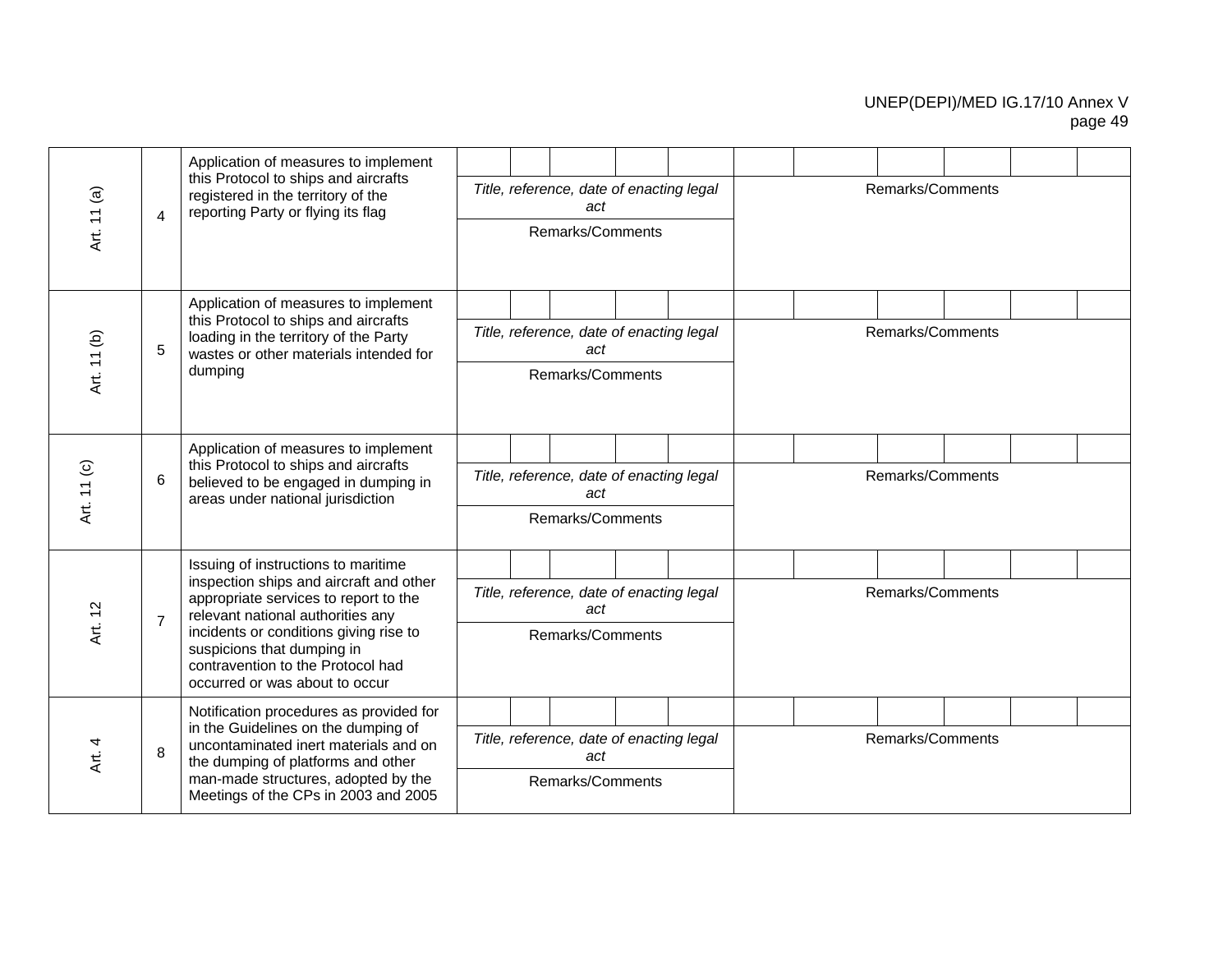#### **Part II Allocation of resources**

Question 2: Has the Party established appropriate institutional structures and monitoring programmes in order to comply with the requirements of the **provisions of the Dumping Protocol listed in the table below (Table II) and of the respective Guidelines adopted by the Meeting of the CPs, as also listed in Table II below?** 

|     |                                                                                                                                                                                       |     |               | <b>Status of implementation</b>             |       |                | <b>Difficulties/Challenges</b> |                         |                                          |                              |                           |                         |  |
|-----|---------------------------------------------------------------------------------------------------------------------------------------------------------------------------------------|-----|---------------|---------------------------------------------|-------|----------------|--------------------------------|-------------------------|------------------------------------------|------------------------------|---------------------------|-------------------------|--|
|     |                                                                                                                                                                                       |     |               | Please tick the most appropriate<br>answers |       |                |                                |                         | Please tick the most appropriate answers |                              |                           |                         |  |
| No. | Main requirements                                                                                                                                                                     | Yes | $\frac{1}{2}$ | development<br>Under                        | Other | Not applicable | framework<br>Policy            | Regulatory<br>framework | resources<br>Financial                   | Administrative<br>management | Technical<br>capabilities | participation<br>Public |  |
|     | Issue the permits provided for in                                                                                                                                                     |     |               |                                             |       |                |                                |                         |                                          |                              |                           |                         |  |
| 1   | Art. 5 of the Protocol, Annexes<br>and the respective Guidelines,<br>and keep records of the nature<br>and quantities of the waste or<br>other matter, dumping location<br>and method |     |               | Remarks/Comments                            |       |                |                                |                         | Remarks/Comments                         |                              |                           |                         |  |
|     | Establishment of an appropriate                                                                                                                                                       |     |               |                                             |       |                |                                |                         |                                          |                              |                           |                         |  |
| 2   | programme to monitor the<br>conditions of the sea for the<br>purpose of the Protocol as per the<br>requirements of the respective<br>Guidelines                                       |     |               | Remarks/Comments                            |       |                |                                |                         | Remarks/Comments                         |                              |                           |                         |  |

## **Table II - Allocation of resources for the establishment of institutions and monitoring programmes**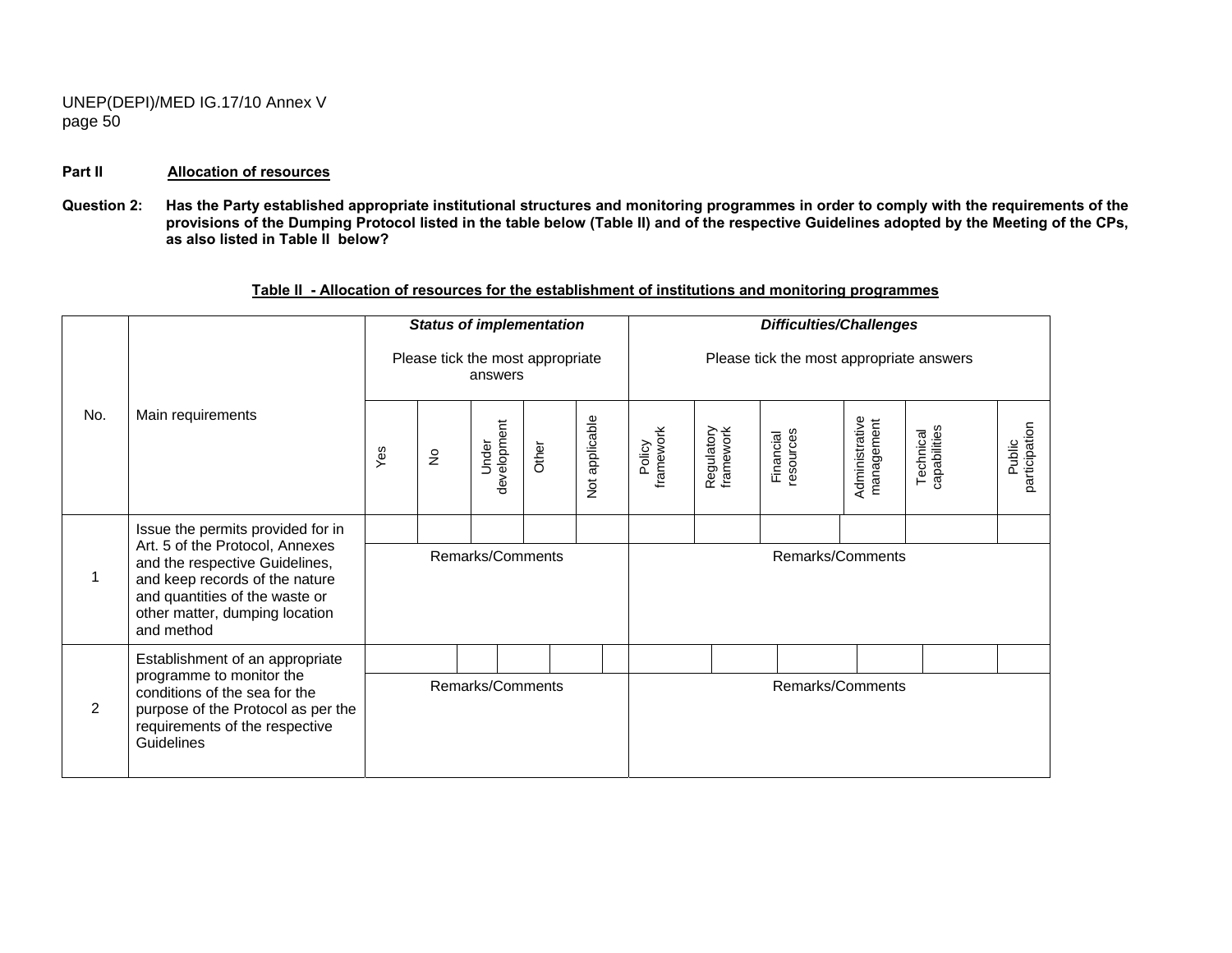#### **Part III. Administrative measures**

#### *III.1* Authorization(s) and permit(s) issued and related technical data (Art.  $5^{\frac{1}{2}}$

*(State the number of permits issued during the period under review for the dumping of wastes or other matter listed in Article 4.2 of the Protocol and provide the* related technical data in Table III below. State also the number of permits issued during the period under review for the dumping of wastes under the terms of *Articles 5 and 6 of the 1976 Dumping Protocol, i.e. special permits for the dumping of Annex IB substances and Annex II substances, and general permits for the dumping of other substances). For each permit issued, provide concise information on their content as specified in the headings of Table III below.* 

**Table III** 

|                    |                  |          |                      |                    |                          |                     | rapie III |        |                                                 |                                         |       |       |        |       |
|--------------------|------------------|----------|----------------------|--------------------|--------------------------|---------------------|-----------|--------|-------------------------------------------------|-----------------------------------------|-------|-------|--------|-------|
| Granted<br>Permits | Date of<br>Issue | Validity | Country<br>of origin | Port of<br>loading | Expected<br>frequency of | Vessel<br>speed and |           |        |                                                 | Form of waste <sup><math>2</math></sup> |       |       |        |       |
|                    |                  |          |                      |                    | dumping                  | loading rate        |           | Length | <b>Distance</b><br>from the<br>nearest<br>coast | Longitude                               | Depth | Solid | Liquid | Mixed |
|                    |                  |          |                      |                    |                          |                     |           |        |                                                 |                                         |       |       |        |       |

#### **Table III continued**

| Total waste<br>quantity | <b>Properties</b> |    |                     | Waste chemical composition <sup>3</sup> |  |  |                        |                               |       | Method of<br>package | Method of<br>release | Procedure and site<br>for adequate |
|-------------------------|-------------------|----|---------------------|-----------------------------------------|--|--|------------------------|-------------------------------|-------|----------------------|----------------------|------------------------------------|
|                         | Solubility        | pΗ | Relative<br>density | $\checkmark$<br>Λ                       |  |  | $\mathsf{v}\mathsf{v}$ | $\overline{\phantom{a}}$<br>ے | Other |                      |                      | cleansing                          |
|                         |                   |    |                     |                                         |  |  |                        |                               |       |                      |                      |                                    |

#### **III.2 Occurrences of dumping in cases of** *force majeure* **under the terms of Article 8 of the Protocol, if any<sup>4</sup>**

List in Table IV below, the number of occurrences during the period under review, if any, where dumping of wastes occurred because of force majeure. For each such occurrence: State date of dumping; reference number and date of report to Organization; reference number and date of report to any other Contracting Parties (if applicable), circumstances under which the dumping occurred.

<sup>&</sup>lt;sup>1</sup> If copies of the permits issued by the competent authorities have duly been submitted to the Organization (in English or French) immediately after they are issued, the above table will be pre-filled in by the MED POL S

 $\frac{2}{3}$  in case of liquids or sludges, include weight per cent of insoluble compounds<br> $\frac{2}{3}$  this should be sufficiently detailed to provide adequate information, in particular with regard to concentrations of prohib

<sup>4</sup> when cases of *force majeure* dumping have been notified immediately to the Organization, Table IV will be pre-filled in by the MED POL Secretariat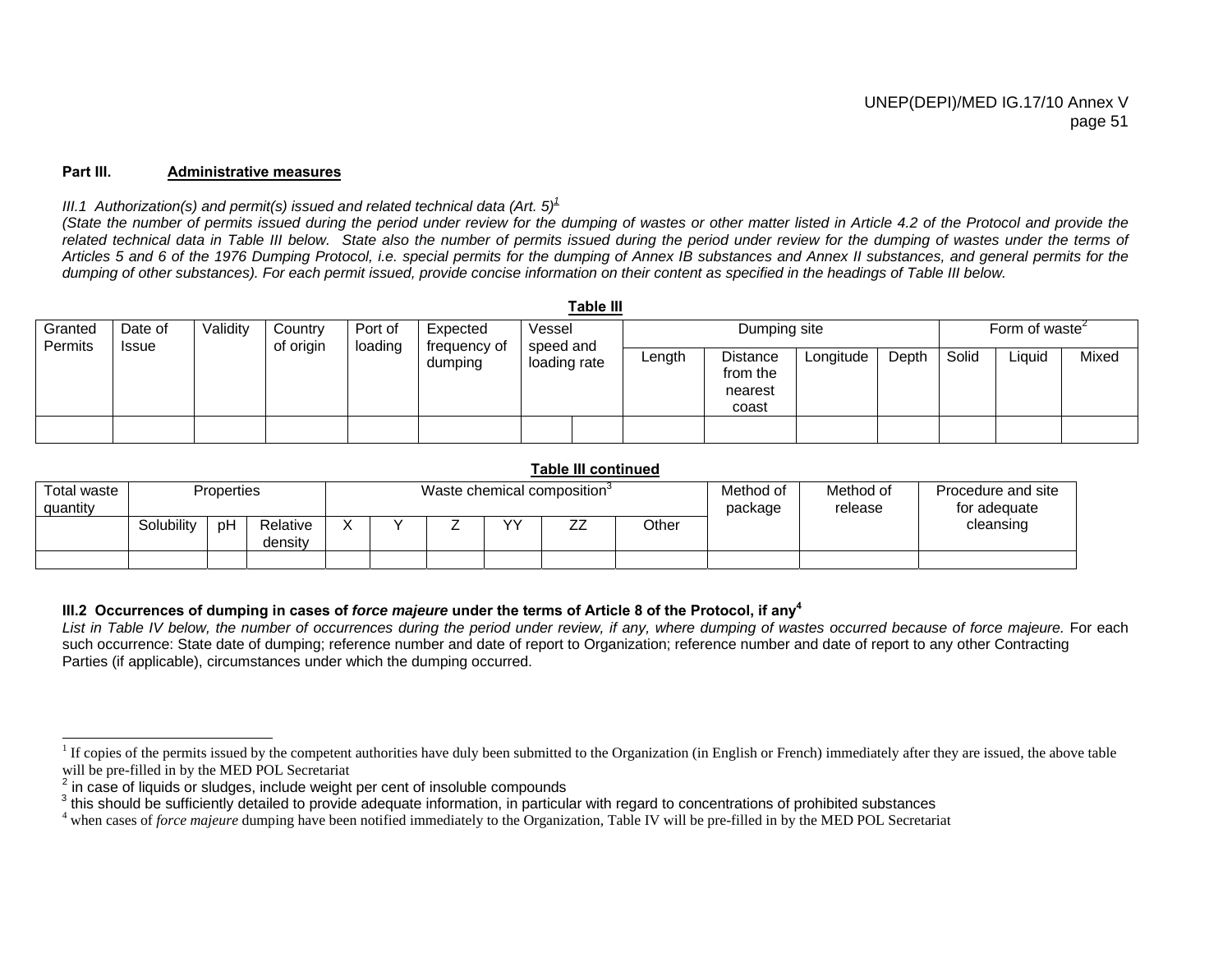#### **Table IV (Art. 8)**

| Waste category                                            | Number of cases of<br>force majeure<br>dumping | Date of<br>occurrence | Ref. number and date<br>of report to MED POL | Ref. number<br>and date of<br>report to any<br>CP <sub>s</sub> | Circumstances |
|-----------------------------------------------------------|------------------------------------------------|-----------------------|----------------------------------------------|----------------------------------------------------------------|---------------|
| 1- Dredge material                                        |                                                |                       |                                              |                                                                |               |
| 2- Fish waste or organic materials resulting from the     |                                                |                       |                                              |                                                                |               |
| processing of fish and other marine organisms             |                                                |                       |                                              |                                                                |               |
| 3- Platforms and other man-made structures at sea         |                                                |                       |                                              |                                                                |               |
| 4- Inert uncontaminated geological materials the chemical |                                                |                       |                                              |                                                                |               |
| constituents of which are likely to be released into the  |                                                |                       |                                              |                                                                |               |
| marine environment                                        |                                                |                       |                                              |                                                                |               |
| 5- Other (as per requirement of the 1976 protocol)        |                                                |                       |                                              |                                                                |               |

#### **III.3 Critical situations under the terms of Art. 9**

*List in Table V below the number of occurrences during the period under review, if any, where dumping of wastes at sea occurred because their disposal on land*  would result in unacceptable danger and damage. For each such occurrence, state: reference number and date of referral to Organization; date of reply from Organization; date of dumping, if applicable, storage or disposal of the material, if not dumped at sea.

#### **Table V**

| Waste category | Number of<br>cases of<br>dumping in<br>critical<br>situations | Date of<br>occurrence<br>of dumping | Ref. number<br>and date of<br>report to<br><b>MED POL</b> | Ref. number<br>and date of<br>report to any<br>CPs. | Quantity | Circumstances | Method of<br>storage/destruction/<br>disposal of the<br>material if not<br>dumped at sea |
|----------------|---------------------------------------------------------------|-------------------------------------|-----------------------------------------------------------|-----------------------------------------------------|----------|---------------|------------------------------------------------------------------------------------------|
|                |                                                               |                                     |                                                           |                                                     |          |               |                                                                                          |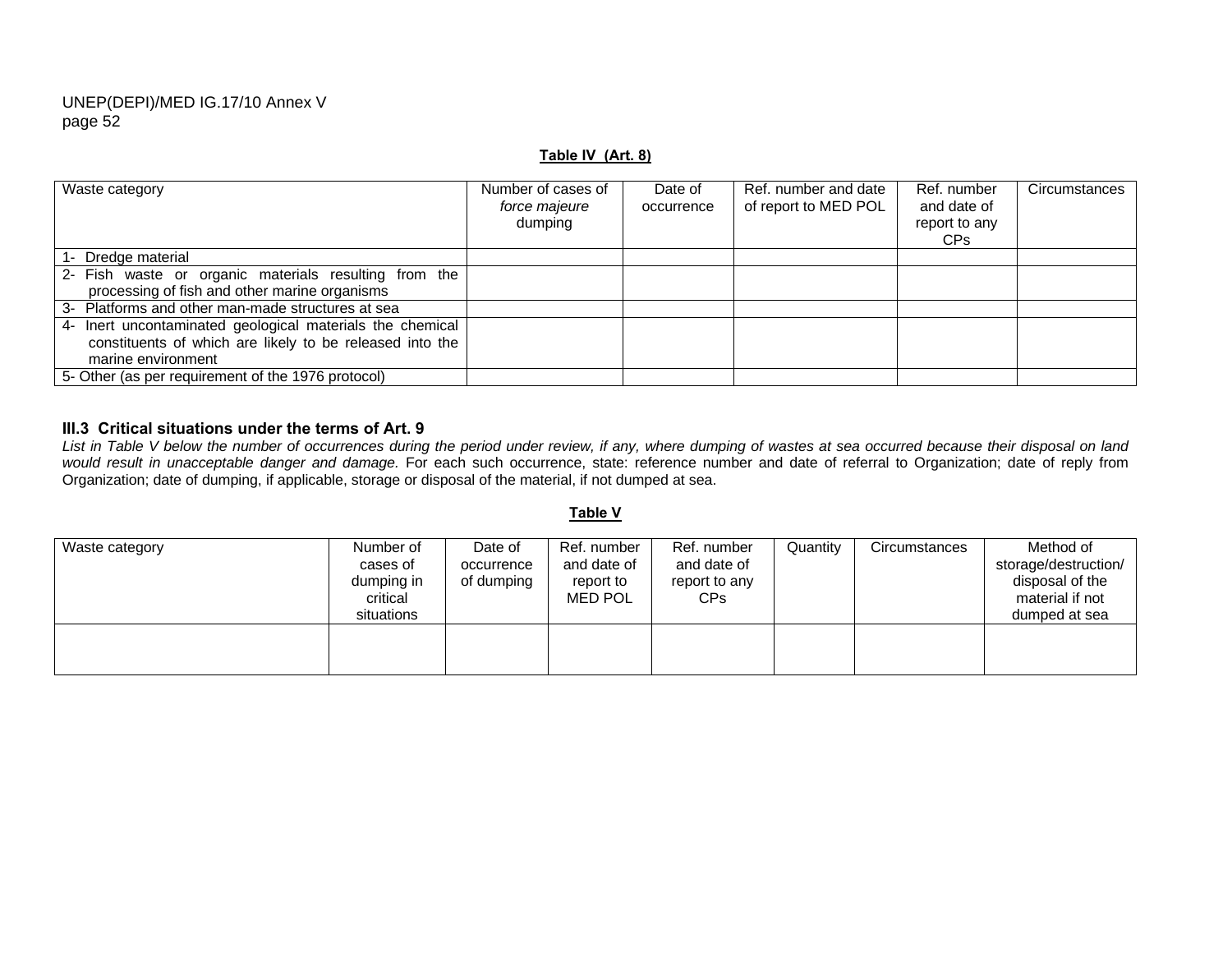#### **Part IV Enforcement measures**

*Please insert the data in Table VI below*

#### **Table VI - Enforcement measures**

| Enforcement<br>measures relating to<br>non-compliance with:             | Number of<br>inspections | Number of non-<br>compliance<br>cases | Number of<br>fines<br>issued and<br>total<br>amount | Number of<br>suspensions of<br>permits | Number of<br>other<br>enforcement<br>measures | Number of<br>clean<br>measures<br>implemented | Remarks/<br>Comments |
|-------------------------------------------------------------------------|--------------------------|---------------------------------------|-----------------------------------------------------|----------------------------------------|-----------------------------------------------|-----------------------------------------------|----------------------|
| National legislation<br>and regulations<br>implementing the<br>Protocol |                          |                                       |                                                     |                                        |                                               |                                               |                      |
| Specific conditions<br>attached to permits                              |                          |                                       |                                                     |                                        |                                               |                                               |                      |
| Provisions regarding<br>dumping in<br>contravention to the<br>Protocol  |                          |                                       |                                                     |                                        |                                               |                                               |                      |

#### Part V **Implementation of the Guidelines**<sup>5</sup> : "On dredged material", "On fish waste or organic material"; "On platforms and other man-made **structures at sea"; "On inert uncontaminated geological materials"**

*For each permit issued (according to Table III) tick the relevant if the actions described in the respective headings of Tables VII (1 and 2) have been carried out.* 

## **Table VII.1- Decision-making procedure for issuing a permit**

| Permit<br>number | Waste<br>prevention audit | Waste<br>management<br>options | Assessment<br>of waste<br>composition | Assessment<br>of the<br>dumping site | Assessment<br>of potential<br>impacts | Requirement<br>for permit<br>application | Evaluation<br>criteria for<br>permit<br>applications | Conditions for<br>issuing a<br>permit | Consultation<br>procedure |
|------------------|---------------------------|--------------------------------|---------------------------------------|--------------------------------------|---------------------------------------|------------------------------------------|------------------------------------------------------|---------------------------------------|---------------------------|
|                  |                           |                                |                                       |                                      |                                       |                                          |                                                      |                                       |                           |

<sup>&</sup>lt;sup>5</sup> In the event that Parties have carried out the notification procedure as provided for in the Guidelines related to the "dumping of platforms and "other man-made structures at sea and "dumping of inert uncontaminated geological materials", Table VI will be pre-filled in by the MED POL Secretariat.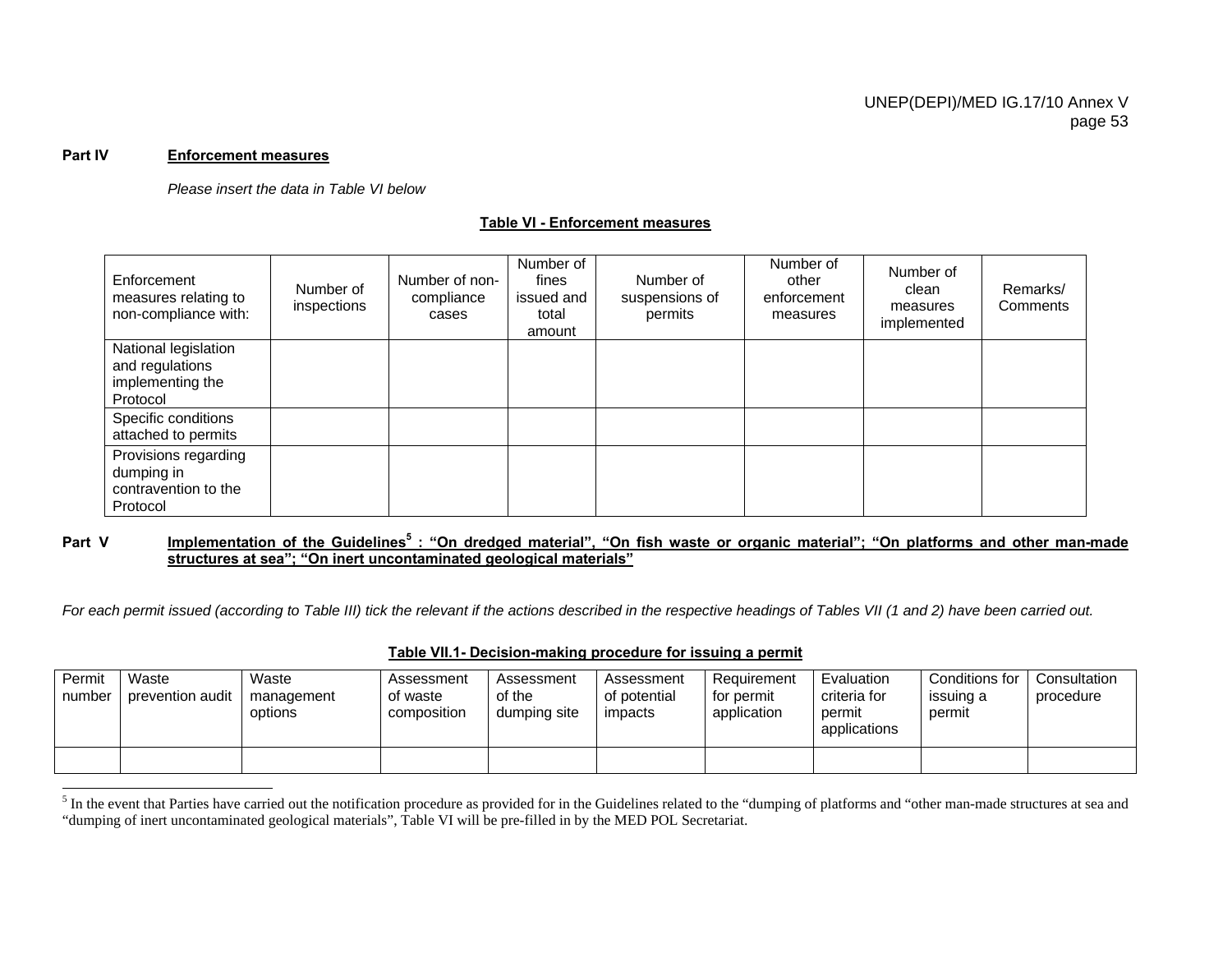## **Table VII.2 - Establishment of the monitoring programmes**

| Permit<br>number | Objective | Impact hypothesis | Reference<br>baseline | Establishment<br>of a<br>monitoring<br>programme | Frequency of<br>reporting of<br>monitoring<br>data | Quality control | Quality<br>assurance |
|------------------|-----------|-------------------|-----------------------|--------------------------------------------------|----------------------------------------------------|-----------------|----------------------|
|                  |           |                   |                       |                                                  |                                                    |                 |                      |

#### **Part VI Effectiveness**

- 1. Total number of permits
- 2. Total waste quantity dumped for each category
- 3. Number of inspection
- 4. Number of non-compliances cases
- 5. Number of non-compliance cases in which sanctions were applied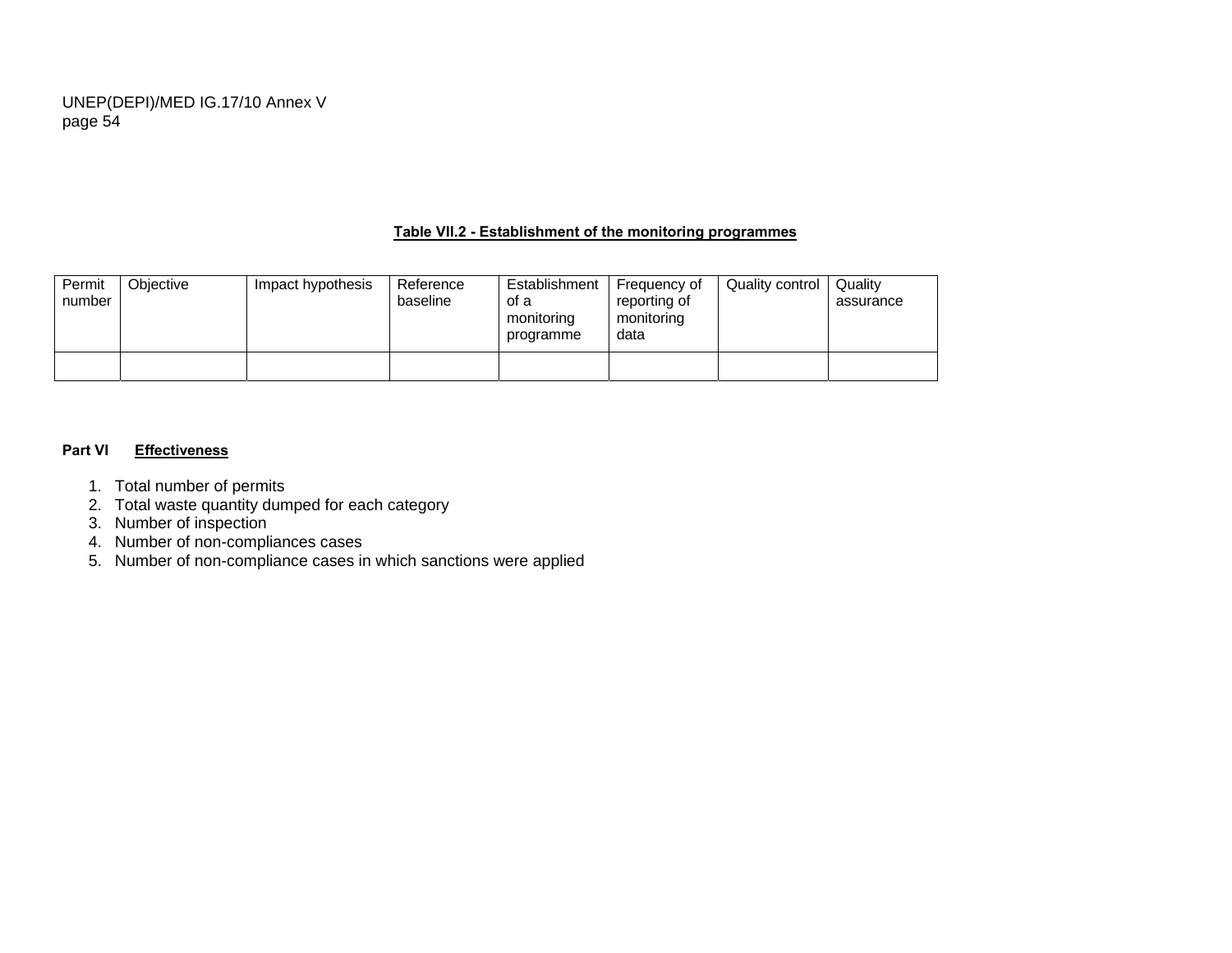**3. Implementation of the Protocol concerning Cooperation in Preventing Pollution from Ships and, in Cases of Emergency, combating Pollution of the Mediterranean Sea (Prevention and Emergency Protocol)** 

## **I - INFORMATION ON THE REPORTING PARTY**

*Please provide information on the reporting Party by completing the following table.* 

| <b>Contracting Party</b>                                 |  |
|----------------------------------------------------------|--|
| Reporting period (from D/M/Y to D/M/Y)                   |  |
| name of the institution/s responsible for<br>Full<br>the |  |
| implementation of the Prevention and Emergency Protocol  |  |
| Name of the officer who is the REMPEC focal point        |  |
| Mailing address                                          |  |
| Tel.                                                     |  |
| Fax                                                      |  |
| Email                                                    |  |
| Contact point for the national report, if any            |  |
| Full name of the Institution                             |  |
| Mailing address                                          |  |
| Tel.                                                     |  |
| Fax                                                      |  |
| Email                                                    |  |
| Signature of the REMPEC Focal Point                      |  |
| Date of submission of the report                         |  |

Organizations/bodies/agencies providing information for the compilation of the report

*Please provide information on the preparation of this report, including, where appropriate, stakeholders involved and material used, by completing the following table.* 

| Full name of the institution         |  |
|--------------------------------------|--|
| Name of the contact point (optional) |  |
| Mailing address                      |  |
|                                      |  |
| Tel.<br>Fax                          |  |
| Email                                |  |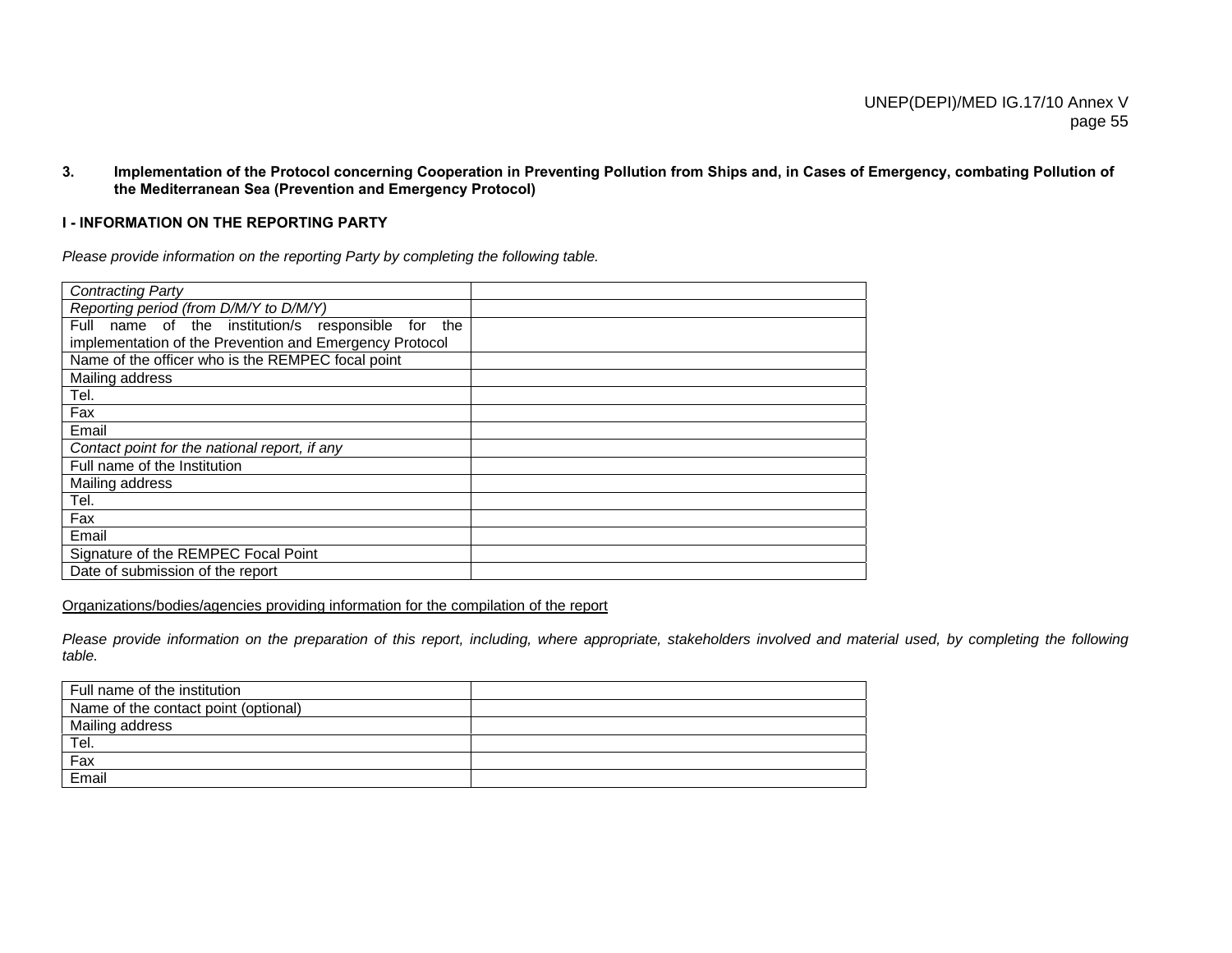## **II – REPORTING FORMAT TO BE COMPLETED**

NB: Please note that the present reporting format includes questions requesting information on the following issues, presented in tabular form:

- 1. Status of ratification of the international legal instruments related to the Prevention and Emergency Protocol
- 2. Legal and administrative measures taken to implement the provisions of the Prevention and Emergency Protocol<br>3. Technical and operational measures taken to prevent and combat marine pollution incidents
- 3. Technical and operational measures taken to prevent and combat marine pollution incidents<br>4. Spill incidents
- Spill incidents
- 5. Effectiveness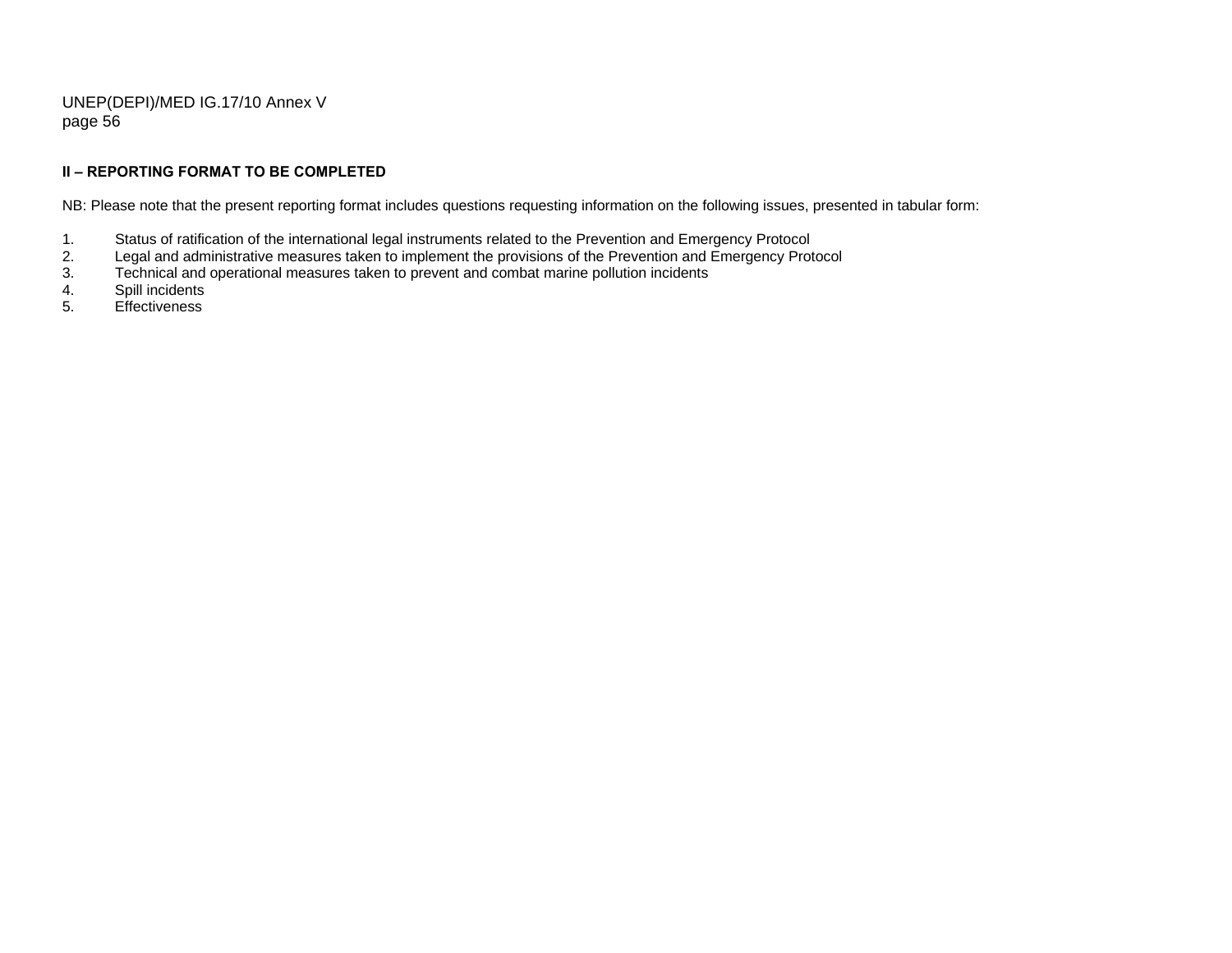## Part I Status of ratification of the international legal instruments related to the Prevention and Emergency Protocol

**Question 1: During the period under review, has the Party signed, ratified, accepted**, **approved or acceded to any of the international legal instruments listed in Tables I, II and III below?** 

|  |  |  |  |  | Table I - Status of ratification of international conventions dealing with maritime safety and prevention of pollution from ships. |  |
|--|--|--|--|--|------------------------------------------------------------------------------------------------------------------------------------|--|
|  |  |  |  |  |                                                                                                                                    |  |

|                                                                  |   |                                                                              |                  |                            | <b>Status</b>                                   |       |                             | <b>Difficulties/Challenges</b>             |                         |                        |                              |                           |                         |  |
|------------------------------------------------------------------|---|------------------------------------------------------------------------------|------------------|----------------------------|-------------------------------------------------|-------|-----------------------------|--------------------------------------------|-------------------------|------------------------|------------------------------|---------------------------|-------------------------|--|
| <b>Prevention</b><br>and                                         |   | Title of the international legal                                             |                  |                            | Please tick the most appropriate<br>answer      |       |                             | Please tick the most appropriate answer(s) |                         |                        |                              |                           |                         |  |
| <b>Emergency</b><br><b>Protocol</b><br>related<br><b>Article</b> |   | instrument                                                                   | Yes              | $\stackrel{\mathtt{o}}{z}$ | Under<br>ratification/<br>process               | Other | applicable<br>$\frac{5}{2}$ | Policy<br>framework                        | Regulatory<br>framework | resources<br>Financial | Administrative<br>management | Technical<br>capabilities | Public<br>participation |  |
|                                                                  |   | Convention<br>International<br>Load<br>on                                    |                  |                            |                                                 |       |                             |                                            |                         |                        |                              |                           |                         |  |
| $\widehat{\mathfrak{G}}$                                         |   | Lines, 1966 (LL 1966)                                                        |                  |                            | Title, reference, date of enacting legal<br>act |       |                             |                                            |                         |                        | Remarks/Comments             |                           |                         |  |
|                                                                  |   |                                                                              |                  |                            | Remarks/Comments                                |       |                             |                                            |                         |                        |                              |                           |                         |  |
| Article 3.1                                                      |   | International Convention for the Safety<br>of Life at Sea, 1974 (SOLAS 1974) |                  |                            |                                                 |       |                             |                                            |                         |                        |                              |                           |                         |  |
|                                                                  | 2 |                                                                              |                  |                            | Title, reference, date of enacting legal<br>act |       |                             | Remarks/Comments                           |                         |                        |                              |                           |                         |  |
|                                                                  |   |                                                                              | Remarks/Comments |                            |                                                 |       |                             |                                            |                         |                        |                              |                           |                         |  |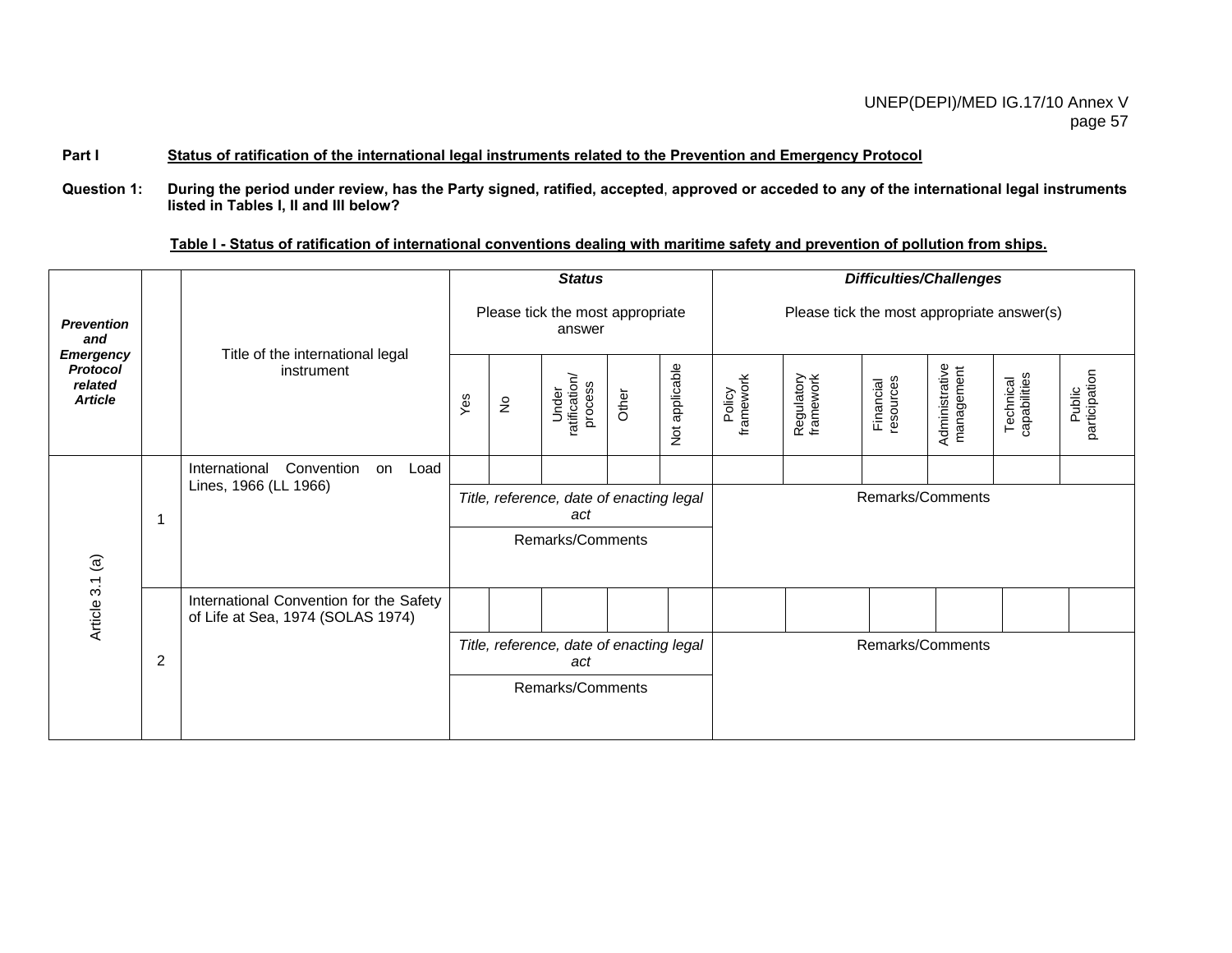|                 |                | International<br>Convention<br>for<br>the<br>Prevention of Pollution from Ships,                              |                  |                                                 |                                                 |  |  |                  |                  |                  |  |  |  |
|-----------------|----------------|---------------------------------------------------------------------------------------------------------------|------------------|-------------------------------------------------|-------------------------------------------------|--|--|------------------|------------------|------------------|--|--|--|
|                 | 3              | 1973 (MARPOL)                                                                                                 |                  |                                                 | Title, reference, date of enacting legal<br>act |  |  | Remarks/Comments |                  |                  |  |  |  |
|                 |                |                                                                                                               |                  |                                                 | Remarks/Comments                                |  |  |                  |                  |                  |  |  |  |
|                 |                | International Convention on Standards<br>of Training, Certification and                                       |                  |                                                 |                                                 |  |  |                  |                  |                  |  |  |  |
|                 | $\overline{4}$ | Watchkeeping for Seafarers, 1978<br>(STCW 1978)                                                               |                  | Title, reference, date of enacting legal<br>act |                                                 |  |  |                  | Remarks/Comments |                  |  |  |  |
|                 |                |                                                                                                               |                  |                                                 | Remarks/Comments                                |  |  |                  |                  |                  |  |  |  |
|                 |                | Convention on the International<br><b>Regulations for Preventing Collisions</b><br>at Sea, 1972 (COLREG 1972) |                  |                                                 |                                                 |  |  |                  |                  |                  |  |  |  |
|                 | 5              |                                                                                                               |                  |                                                 | Title, reference, date of enacting legal<br>act |  |  | Remarks/Comments |                  |                  |  |  |  |
| Article 3.1 (a) |                |                                                                                                               |                  |                                                 | Remarks/Comments                                |  |  |                  |                  |                  |  |  |  |
|                 |                | International Convention on Tonnage                                                                           |                  |                                                 |                                                 |  |  |                  |                  |                  |  |  |  |
|                 | 6              | Measurements of Ships, 1969<br>(TONNAGE, 1969)                                                                |                  |                                                 | Title, reference, date of enacting legal<br>act |  |  |                  |                  | Remarks/Comments |  |  |  |
|                 |                |                                                                                                               |                  |                                                 | Remarks/Comments                                |  |  |                  |                  |                  |  |  |  |
|                 |                | ILO Merchant Shipping (Minimum                                                                                |                  |                                                 |                                                 |  |  |                  |                  |                  |  |  |  |
|                 | $\overline{7}$ | Standards) Convention, 1976 (No.<br>147), and the Protocol of 1996 thereto.                                   |                  |                                                 | Title, reference, date of enacting legal<br>act |  |  | Remarks/Comments |                  |                  |  |  |  |
|                 |                |                                                                                                               |                  |                                                 | Remarks/Comments                                |  |  |                  |                  |                  |  |  |  |
|                 |                | Convention<br>International<br>the<br>on<br>Control of Harmful Antifouling Systems                            |                  |                                                 |                                                 |  |  |                  |                  |                  |  |  |  |
|                 | 8              | on Ships, 2001.                                                                                               |                  |                                                 | Title, reference, date of enacting legal<br>act |  |  | Remarks/Comments |                  |                  |  |  |  |
|                 |                |                                                                                                               | Remarks/Comments |                                                 |                                                 |  |  |                  |                  |                  |  |  |  |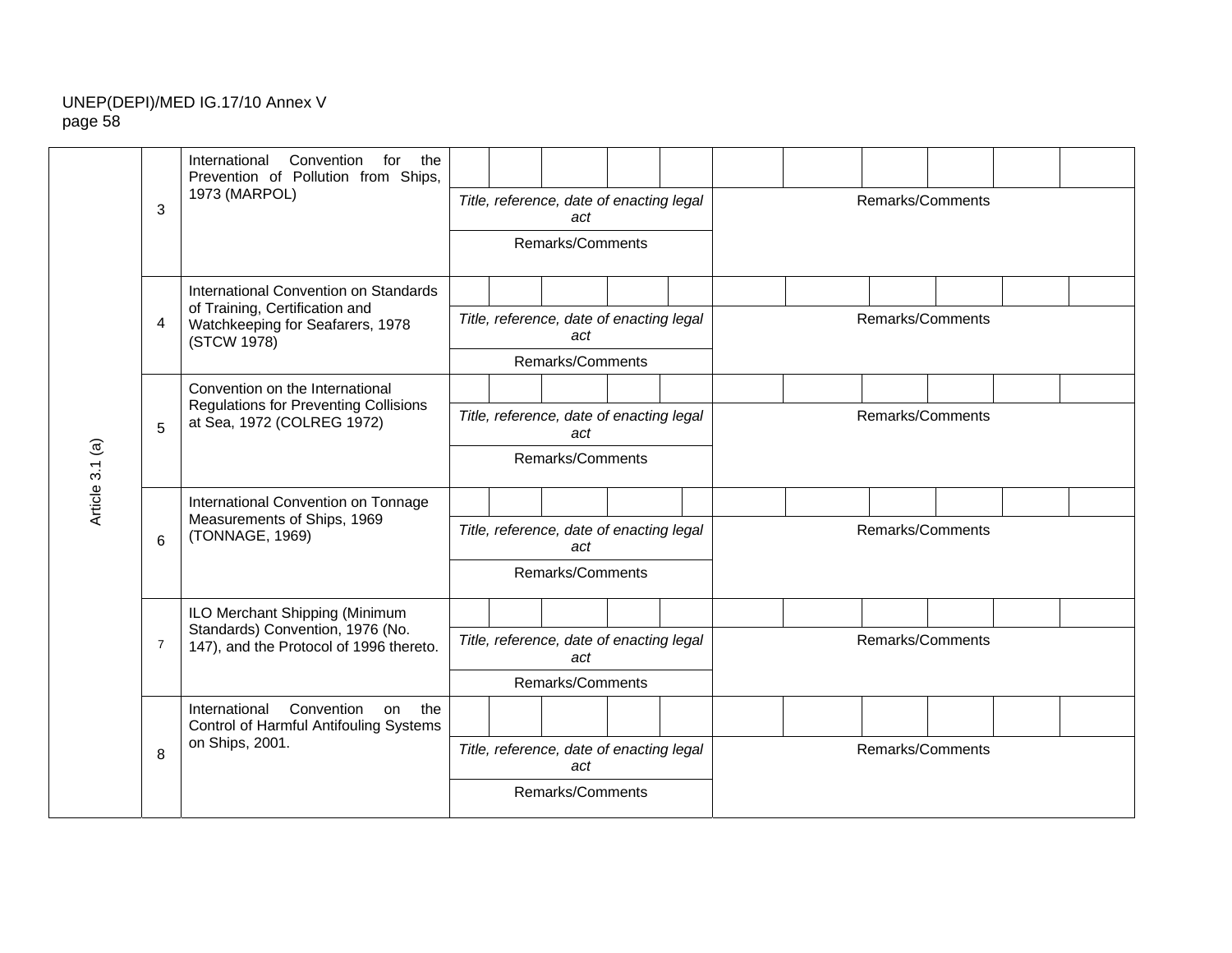| Please tick the most appropriate answer(s)                                           |  |  |  |  |  |
|--------------------------------------------------------------------------------------|--|--|--|--|--|
| Administrative<br>management<br>participation<br>Technical<br>capabilities<br>Public |  |  |  |  |  |
|                                                                                      |  |  |  |  |  |
| Remarks/Comments                                                                     |  |  |  |  |  |
|                                                                                      |  |  |  |  |  |
|                                                                                      |  |  |  |  |  |
| Remarks/Comments                                                                     |  |  |  |  |  |
|                                                                                      |  |  |  |  |  |
|                                                                                      |  |  |  |  |  |
| Remarks/Comments                                                                     |  |  |  |  |  |
|                                                                                      |  |  |  |  |  |
|                                                                                      |  |  |  |  |  |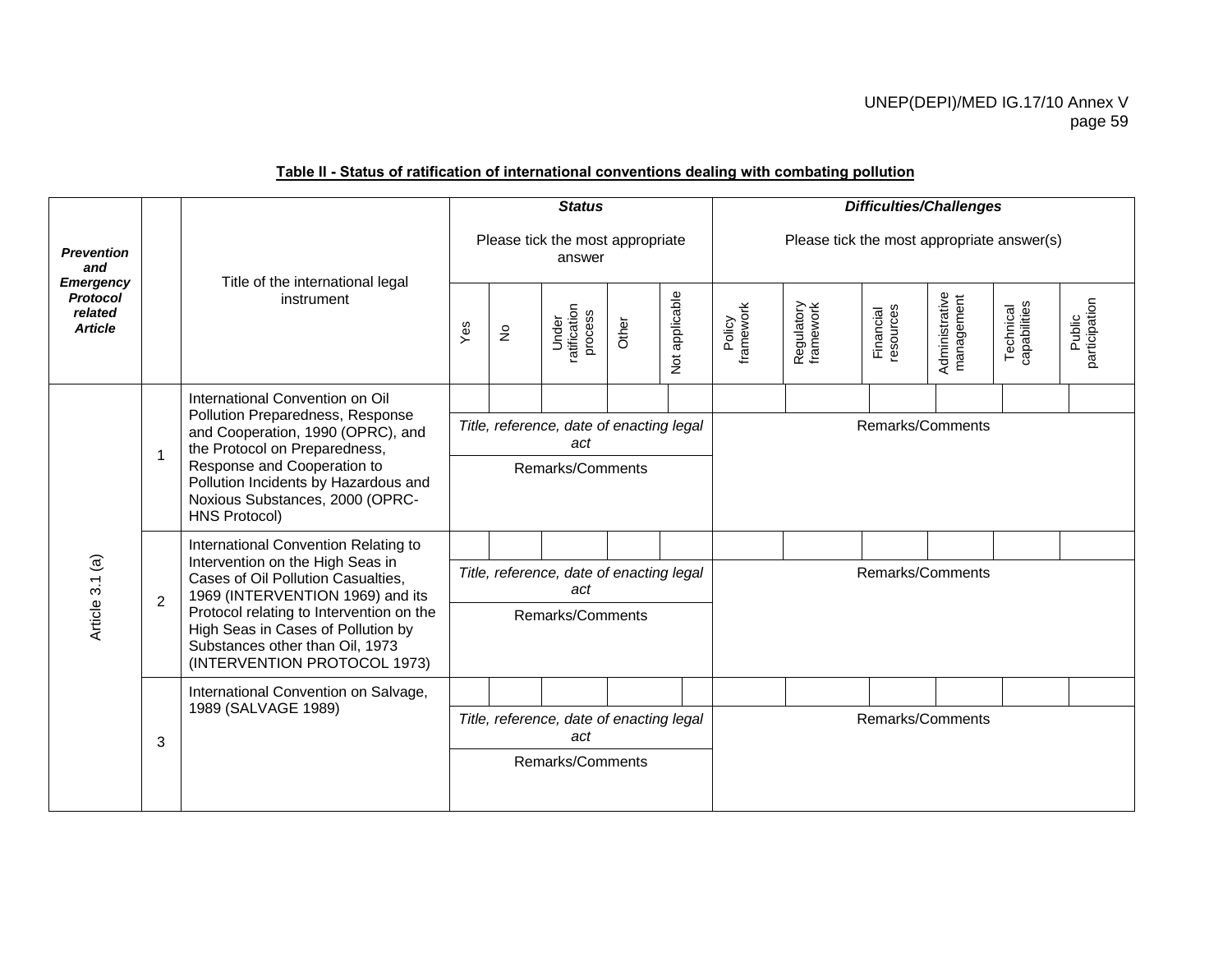|                                                                  |    |                                                                                     |     |                            | <b>Status</b>                                   |       |                | <b>Difficulties/Challenges</b>             |                         |                        |                              |                           |                         |
|------------------------------------------------------------------|----|-------------------------------------------------------------------------------------|-----|----------------------------|-------------------------------------------------|-------|----------------|--------------------------------------------|-------------------------|------------------------|------------------------------|---------------------------|-------------------------|
| <b>Prevention</b><br>and                                         |    |                                                                                     |     |                            | Please tick the most appropriate<br>answer      |       |                | Please tick the most appropriate answer(s) |                         |                        |                              |                           |                         |
| <b>Emergency</b><br><b>Protocol</b><br>related<br><b>Article</b> |    | Title of the international legal<br>instrument                                      | Yes | $\stackrel{\circ}{\simeq}$ | ratification<br>process<br>Under                | Other | Not applicable | Policy<br>framework                        | Regulatory<br>framework | Financial<br>resources | Administrative<br>management | capabilities<br>Technical | participation<br>Public |
|                                                                  |    | Convention<br>Civil<br>International<br>on                                          |     |                            |                                                 |       |                |                                            |                         |                        |                              |                           |                         |
|                                                                  | -1 | Liability for Oil Pollution Damage, 1992<br>(CLC 1992)                              |     |                            | Title, reference, date of enacting legal<br>act |       |                |                                            |                         | Remarks/Comments       |                              |                           |                         |
|                                                                  |    |                                                                                     |     |                            | Remarks/Comments                                |       |                |                                            |                         |                        |                              |                           |                         |
|                                                                  |    | Convention<br>International<br>the<br>on<br>Establishment of an International Fund  |     |                            |                                                 |       |                |                                            |                         |                        |                              |                           |                         |
|                                                                  | 2  | for Compensation for Oil Pollution<br>Damage, 1992 (FUND 1992).                     |     |                            | Title, reference, date of enacting legal<br>act |       |                |                                            |                         | Remarks/Comments       |                              |                           |                         |
| Article 3.1 (a)                                                  |    |                                                                                     |     |                            | Remarks/Comments                                |       |                |                                            |                         |                        |                              |                           |                         |
|                                                                  |    | International Convention on Liability<br>and Compensation for Damage in             |     |                            |                                                 |       |                |                                            |                         |                        |                              |                           |                         |
|                                                                  | 3  | connection with the Carriage of<br>Hazardous and Noxious Substances                 |     |                            | Title, reference, date of enacting legal<br>act |       |                | Remarks/Comments                           |                         |                        |                              |                           |                         |
|                                                                  |    | at Sea, 1996 (1996 HNS Convention).                                                 |     |                            | Remarks/Comments                                |       |                |                                            |                         |                        |                              |                           |                         |
|                                                                  |    | Civil<br>International<br>Convention<br>on<br>Liability for<br>Bunker Oil Pollution |     |                            |                                                 |       |                |                                            |                         |                        |                              |                           |                         |
|                                                                  | 4  | Damage, 2001.                                                                       |     |                            | Title, reference, date of enacting legal<br>act |       |                |                                            |                         | Remarks/Comments       |                              |                           |                         |
|                                                                  |    |                                                                                     |     |                            | Remarks/Comments                                |       |                |                                            |                         |                        |                              |                           |                         |

# **Table III - Status of ratification of international conventions dealing with liability and compensation for pollution damage**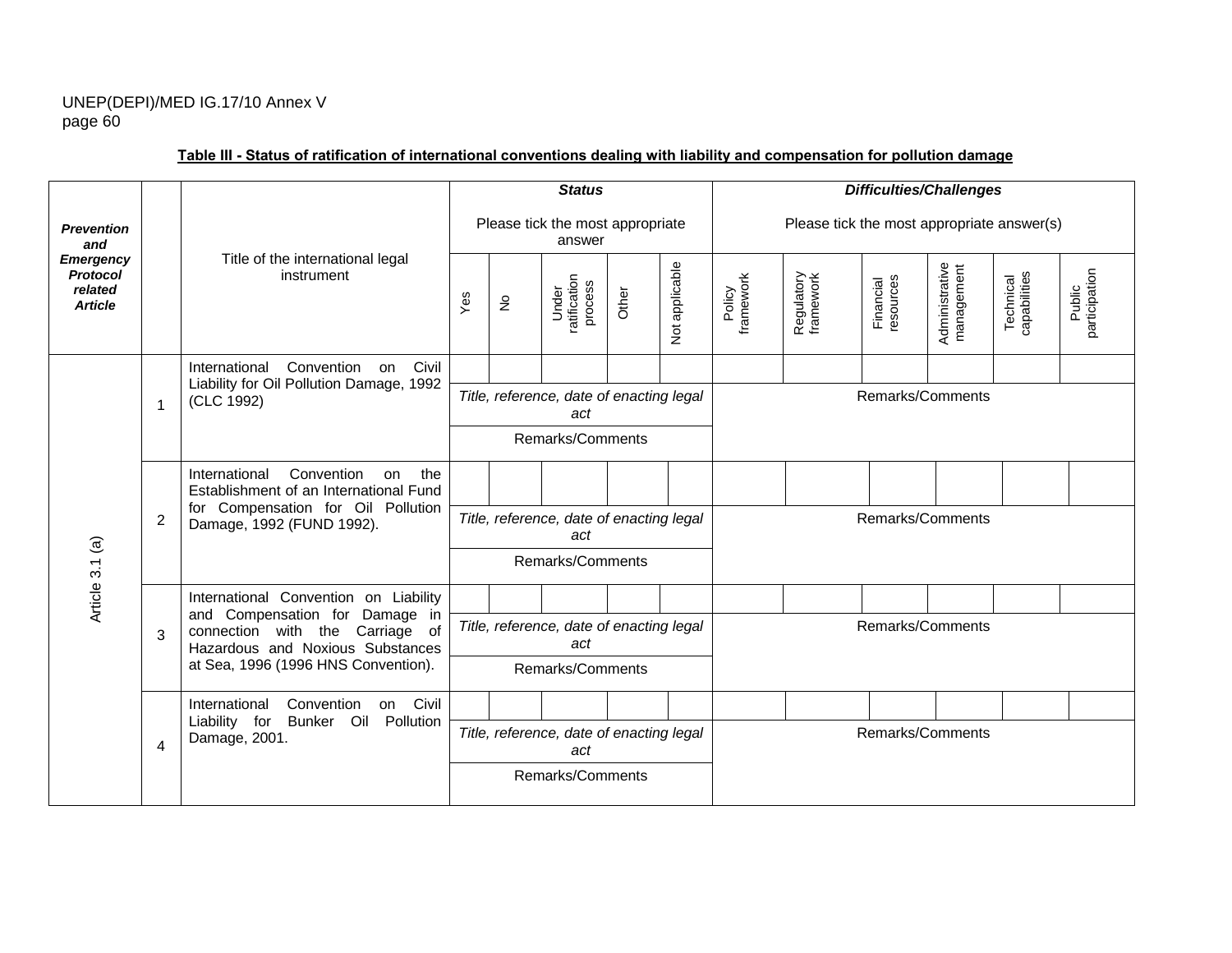# **Part II. Legal and administrative measures taken to implement the provisions of the Prevention and Emergency Protocol**

**Question 2: Has the Party taken the legal and/or administrative measures listed in Table IV hereunder for the implementation of the Convention?** 

# **Table IV - Legal and/or administrative measures taken**

|                                                                  |                |                                                                                                                                                     |                  |                            | <b>Status</b>                           |       |                | <b>Difficulties/Challenges</b>          |                         |                        |                              |                           |                         |
|------------------------------------------------------------------|----------------|-----------------------------------------------------------------------------------------------------------------------------------------------------|------------------|----------------------------|-----------------------------------------|-------|----------------|-----------------------------------------|-------------------------|------------------------|------------------------------|---------------------------|-------------------------|
| <b>Prevention</b><br>and                                         |                |                                                                                                                                                     |                  |                            | Please tick the most appropriate answer |       |                | Please tick the most appropriate answer |                         |                        |                              |                           |                         |
| <b>Emergency</b><br><b>Protocol</b><br>related<br><b>Article</b> |                | <b>Relevant measures</b>                                                                                                                            | Yes              | $\stackrel{\mathtt{o}}{z}$ | development<br>process<br>Under         | Other | Not applicable | framework<br>Policy                     | Regulatory<br>framework | resources<br>Financial | Administrative<br>management | Technical<br>capabilities | participation<br>Public |
|                                                                  |                |                                                                                                                                                     |                  |                            |                                         |       |                |                                         |                         |                        |                              |                           |                         |
|                                                                  | $\overline{1}$ | Maintenance and promotion of<br>contingency plans for marine pollution<br>incidents, involving oil and/or other<br>hazardous and noxious substances |                  |                            | Remarks/Comments                        |       |                | Remarks/Comments                        |                         |                        |                              |                           |                         |
|                                                                  |                | Making available sufficient and<br>appropriate equipment for combating<br>pollution, including naval and aerial<br>means                            |                  |                            |                                         |       |                |                                         |                         |                        |                              |                           |                         |
| Article 4.1                                                      | 2              |                                                                                                                                                     |                  |                            | Remarks/Comments                        |       |                | Remarks/Comments                        |                         |                        |                              |                           |                         |
|                                                                  |                | Proper and regular training of personnel                                                                                                            |                  |                            |                                         |       |                |                                         |                         |                        |                              |                           |                         |
|                                                                  | 3              | of national authorities involved<br>in<br>operations in cases of emergency                                                                          | Remarks/Comments |                            |                                         |       |                | Remarks/Comments                        |                         |                        |                              |                           |                         |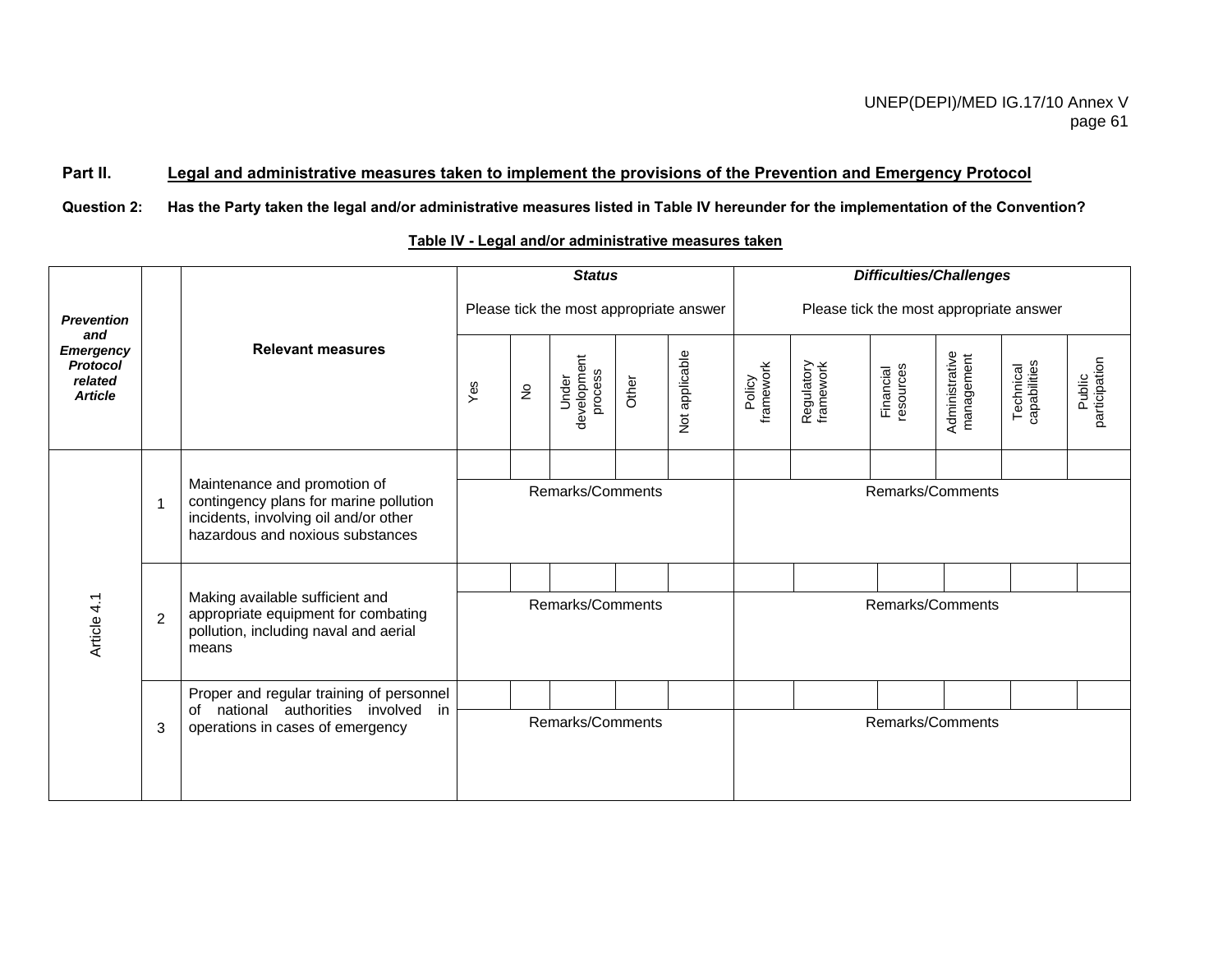|             |                                                                                                           | Designation of a national authority or<br>national authorities responsible for the                                                            |  |                  |                  |  |  |                  |                  |                  |  |  |  |
|-------------|-----------------------------------------------------------------------------------------------------------|-----------------------------------------------------------------------------------------------------------------------------------------------|--|------------------|------------------|--|--|------------------|------------------|------------------|--|--|--|
| Article 4.1 | $\overline{4}$                                                                                            | implementation of the Prevention and<br><b>Emergency Protocol</b>                                                                             |  | Remarks/Comments |                  |  |  | Remarks/Comments |                  |                  |  |  |  |
|             |                                                                                                           | Designation of national authorities to act<br>as flag State, port State and coastal                                                           |  |                  |                  |  |  |                  |                  |                  |  |  |  |
| Article 4.2 | 5                                                                                                         | State for the implementation of<br>international conventions dealing with<br>prevention of pollution from ships and<br>applicable legislation |  |                  | Remarks/Comments |  |  | Remarks/Comments |                  |                  |  |  |  |
|             | Informing the Regional Centre<br>(REMPEC) every two years of the                                          |                                                                                                                                               |  |                  |                  |  |  |                  |                  |                  |  |  |  |
| Article 4.3 | 6                                                                                                         | measures taken for the implementation<br>of the Protocol.                                                                                     |  | Remarks/Comments |                  |  |  |                  |                  | Remarks/Comments |  |  |  |
|             |                                                                                                           | Development of programmes and<br>activities aimed at monitoring and                                                                           |  |                  |                  |  |  |                  |                  |                  |  |  |  |
| Article 5   | $\overline{7}$                                                                                            | detecting pollution, whether accidental<br>or operational                                                                                     |  | Remarks/Comments |                  |  |  |                  | Remarks/Comments |                  |  |  |  |
|             |                                                                                                           | Dissemination of information on<br>competent national organization and                                                                        |  |                  |                  |  |  |                  |                  |                  |  |  |  |
|             | 8                                                                                                         | authorities responsible for combating<br>pollution of the sea by oil or other<br>hazardous and noxious substances                             |  |                  | Remarks/Comments |  |  |                  |                  | Remarks/Comments |  |  |  |
| Article 7   |                                                                                                           | Dissemination of information on<br>competent national authorities                                                                             |  |                  |                  |  |  |                  |                  |                  |  |  |  |
|             | 9                                                                                                         | responsible for receiving reports on<br>pollution of the sea by oil or other                                                                  |  |                  | Remarks/Comments |  |  | Remarks/Comments |                  |                  |  |  |  |
|             | hazardous and noxious substances and<br>for dealing with matters concerning<br>assistance between Parties |                                                                                                                                               |  |                  |                  |  |  |                  |                  |                  |  |  |  |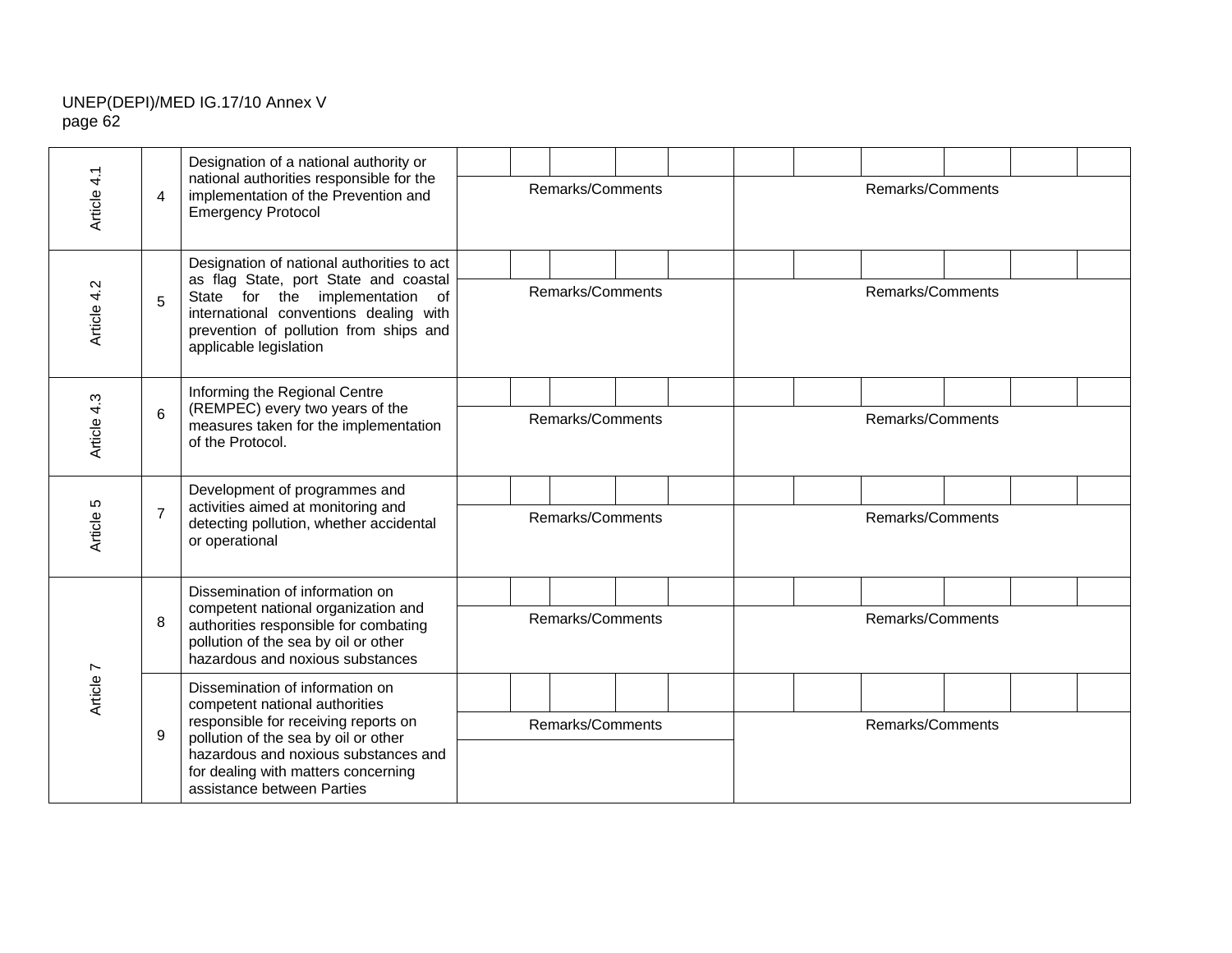|           |                 | Dissemination of information on<br>competent national authorities                                                                                                                                                                                                                                                                                                                                                             |  |                  |                                                 |  |  |                  |                  |  |  |  |  |  |
|-----------|-----------------|-------------------------------------------------------------------------------------------------------------------------------------------------------------------------------------------------------------------------------------------------------------------------------------------------------------------------------------------------------------------------------------------------------------------------------|--|------------------|-------------------------------------------------|--|--|------------------|------------------|--|--|--|--|--|
|           | 10 <sup>1</sup> | responsible for acting on behalf of the<br>State in regard to measures of mutual<br>assistance and cooperation between<br><b>Parties</b>                                                                                                                                                                                                                                                                                      |  |                  | Remarks/Comments                                |  |  | Remarks/Comments |                  |  |  |  |  |  |
|           |                 | Dissemination of information on national<br>authorities to act as flag State, port<br>State and coastal State for the<br>implementation of international<br>conventions dealing with prevention of<br>pollution from ships and applicable<br>legislation, authorities responsible for<br>port reception facilities and those<br>responsible for monitoring of illicit<br>discharges with respect to the MARPOL<br>Convention. |  |                  |                                                 |  |  |                  |                  |  |  |  |  |  |
| Article 7 |                 |                                                                                                                                                                                                                                                                                                                                                                                                                               |  |                  | Title, reference, date of enacting legal<br>act |  |  |                  | Remarks/Comments |  |  |  |  |  |
|           |                 |                                                                                                                                                                                                                                                                                                                                                                                                                               |  |                  | Remarks/Comments                                |  |  |                  |                  |  |  |  |  |  |
|           |                 | Dissemination of information on national<br>regulations and other matters directly                                                                                                                                                                                                                                                                                                                                            |  |                  |                                                 |  |  |                  |                  |  |  |  |  |  |
|           | 12              | related to preparedness for and<br>response to pollution of the sea by oil or<br>other hazardous and noxious<br>substances                                                                                                                                                                                                                                                                                                    |  | Remarks/Comments |                                                 |  |  |                  | Remarks/Comments |  |  |  |  |  |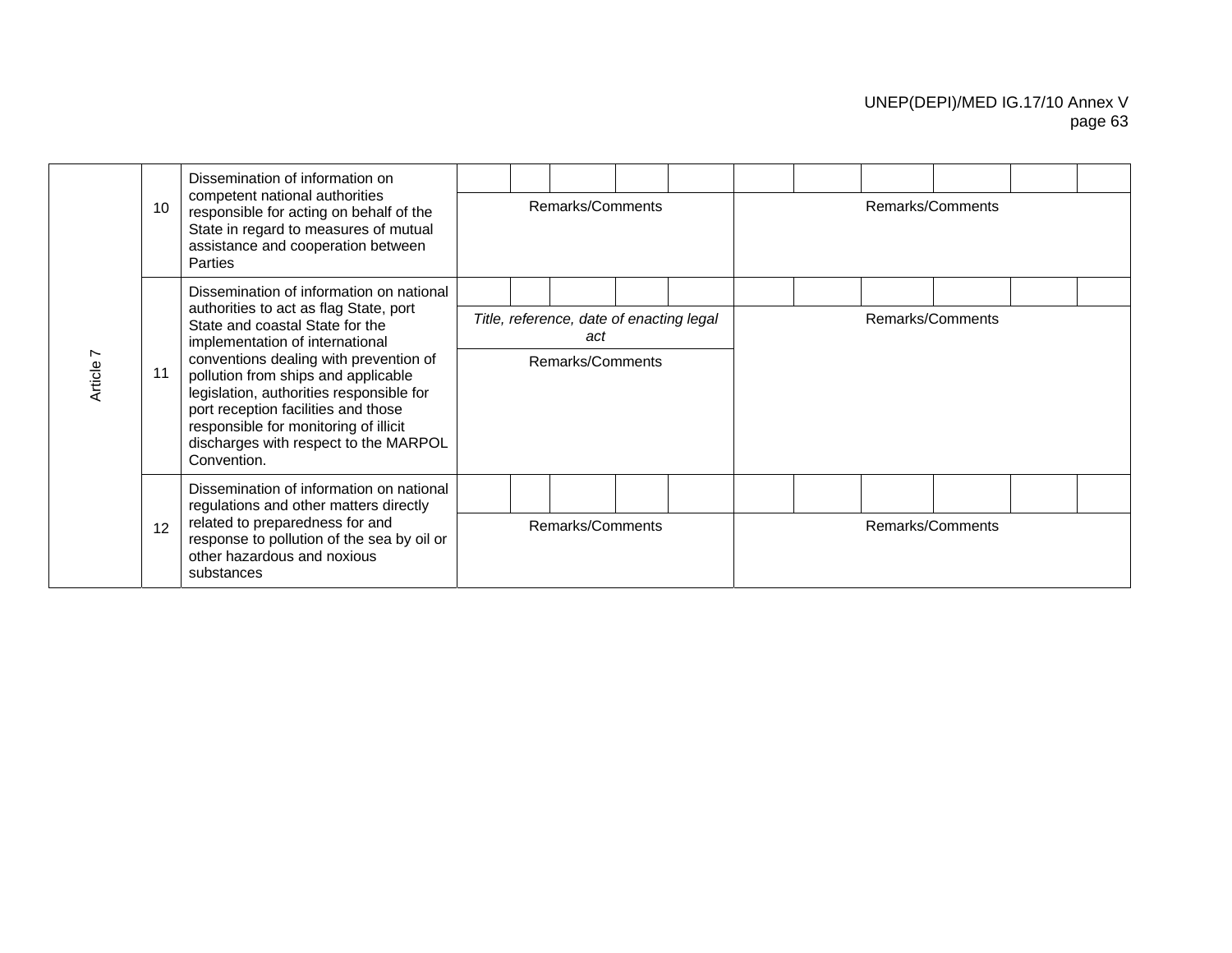| Article 7  |    | Dissemination of information on new                                                                                                                                                                                                                                 |                  |                  |  |  |                  |                  |                  |  |  |  |  |  |
|------------|----|---------------------------------------------------------------------------------------------------------------------------------------------------------------------------------------------------------------------------------------------------------------------|------------------|------------------|--|--|------------------|------------------|------------------|--|--|--|--|--|
|            | 13 | ways in which pollution of the sea by oil<br>or other hazardous and noxious<br>substances may be avoided, new<br>measures for combating pollution, new<br>developments in the technology of<br>conducting monitoring and the<br>development of research programmes. |                  | Remarks/Comments |  |  |                  |                  | Remarks/Comments |  |  |  |  |  |
|            | 14 | Communication of information on the<br>above to the Regional Centre<br>(REMPEC)                                                                                                                                                                                     |                  |                  |  |  |                  |                  |                  |  |  |  |  |  |
|            |    |                                                                                                                                                                                                                                                                     | Remarks/Comments |                  |  |  |                  | Remarks/Comments |                  |  |  |  |  |  |
|            | 15 | Communication of information on<br>bilateral or multilateral agreements<br>within the framework of the Prevention<br>and Emergency Protocol to the<br>Regional Centre (REMPEC)                                                                                      |                  |                  |  |  |                  |                  |                  |  |  |  |  |  |
|            |    |                                                                                                                                                                                                                                                                     | Remarks/Comments |                  |  |  | Remarks/Comments |                  |                  |  |  |  |  |  |
| Article 14 | 16 | Ensuring that port reception facilities<br>meeting the needs of ships (including<br>pleasure craft) are available in their<br>ports and terminals                                                                                                                   |                  |                  |  |  |                  |                  |                  |  |  |  |  |  |
|            |    |                                                                                                                                                                                                                                                                     | Remarks/Comments |                  |  |  | Remarks/Comments |                  |                  |  |  |  |  |  |
| Article 14 | 17 | Ensuring that port reception facilities<br>are used efficiently, without causing any<br>undue delay to ships and limiting<br>discharges to the marine environment                                                                                                   |                  |                  |  |  |                  |                  |                  |  |  |  |  |  |
|            |    |                                                                                                                                                                                                                                                                     | Remarks/Comments |                  |  |  | Remarks/Comments |                  |                  |  |  |  |  |  |
| Article 14 | 18 | Ensuring that ships using the ports of<br>the Parties are provided with updated<br>information with respect to obligations<br>under the MARPOL Convention and<br>applicable national legislation                                                                    |                  |                  |  |  |                  |                  |                  |  |  |  |  |  |
|            |    |                                                                                                                                                                                                                                                                     | Remarks/Comments |                  |  |  |                  | Remarks/Comments |                  |  |  |  |  |  |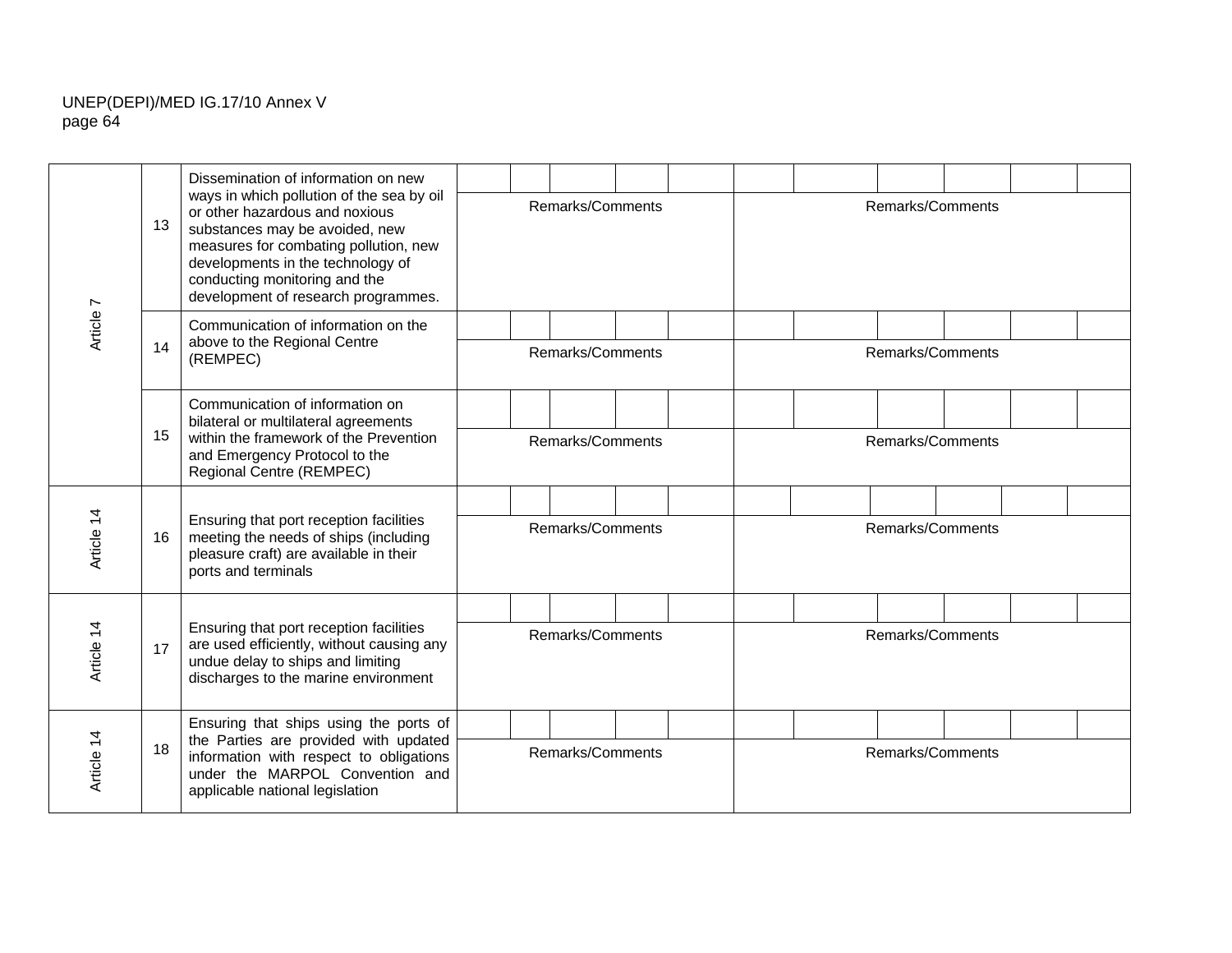|                          |    | Assessing the environmental risks of<br>the recognized routes used in maritime<br>traffic                                                            |                  |  |                  |  |  |                  |  |  |                  |  |  |
|--------------------------|----|------------------------------------------------------------------------------------------------------------------------------------------------------|------------------|--|------------------|--|--|------------------|--|--|------------------|--|--|
| $\frac{5}{2}$<br>Article | 19 |                                                                                                                                                      |                  |  | Remarks/Comments |  |  | Remarks/Comments |  |  |                  |  |  |
|                          |    |                                                                                                                                                      |                  |  |                  |  |  |                  |  |  |                  |  |  |
| $\frac{5}{3}$<br>Article | 20 | Taking appropriate measures aimed at<br>reducing the risks of accidents or their<br>environmental consequences.                                      | Remarks/Comments |  |                  |  |  | Remarks/Comments |  |  |                  |  |  |
|                          |    | Defining<br>national, subregional<br>or                                                                                                              |                  |  |                  |  |  |                  |  |  |                  |  |  |
| $\frac{6}{5}$<br>Article | 21 | regional strategies concerning reception<br>in ports and places of refuge, of ships in<br>distress presenting a threat to the<br>marine environment. | Remarks/Comments |  |                  |  |  |                  |  |  | Remarks/Comments |  |  |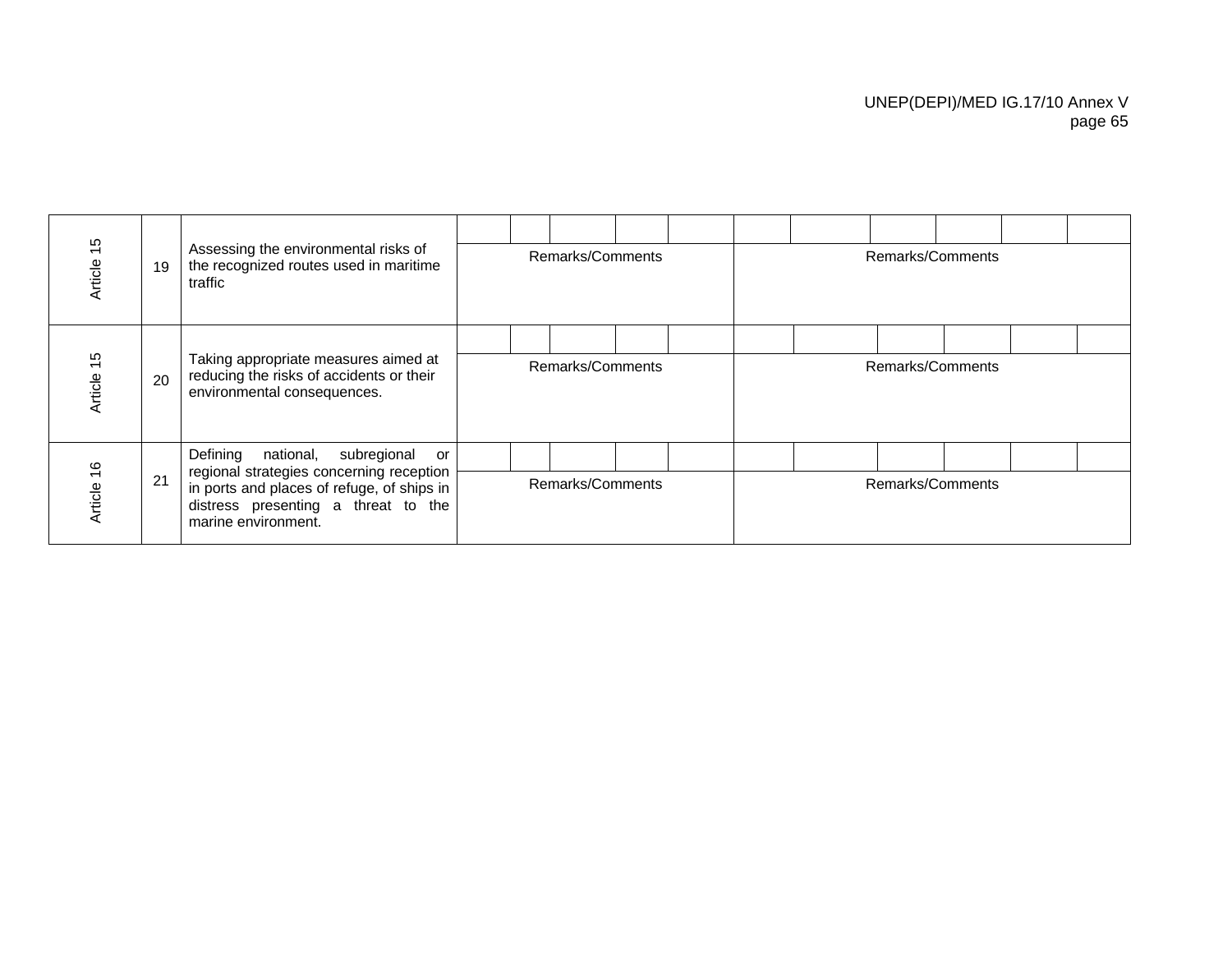## **Part III Technical and operational measures taken to prevent and combat marine pollution incidents**

**Question 3: Has the Party taken the technical measures listed in Table V hereunder for the implementation of the Prevention and Emergency Protocol?** 

### **Table V - Technical measures taken**

| <b>Prevention</b><br>and<br><b>Emergency</b><br><b>Protocol</b><br>related<br><b>Article</b> |                | Contingency planning                                                                                                             |                                                         |           | Please tick the appropriate answer and specify as necessary |                            |                                   |
|----------------------------------------------------------------------------------------------|----------------|----------------------------------------------------------------------------------------------------------------------------------|---------------------------------------------------------|-----------|-------------------------------------------------------------|----------------------------|-----------------------------------|
|                                                                                              |                | Has your country adopted a response strategy<br>for marine pollution incidents, including a policy<br>for the use of dispersant? | Yes (please briefly describe<br>the strategy)           | <b>No</b> | Under<br>preparation                                        | In process of<br>adoption  | In process of<br>revision         |
|                                                                                              | $\overline{2}$ | If any, what substances does the national<br>contingency plan (NCP) cover?                                                       | Oil                                                     |           | HNS (Hazardous and Noxious<br>Substances)                   | Both oil and<br><b>HNS</b> |                                   |
| Article 4                                                                                    | 3              | Is any stockpile of anti-pollution equipment and<br>means, including naval and aerial means,<br>available?                       | Yes<br>(please describe means<br>available)             |           |                                                             |                            |                                   |
|                                                                                              |                |                                                                                                                                  | <b>No</b><br>(Please indicate the reasons)              |           |                                                             |                            |                                   |
|                                                                                              | 4              | Are exercises regularly organized to test the<br>NCP?                                                                            | Yes (please specify type and<br>frequency of exercises) |           | <b>No</b>                                                   |                            | Planned /<br>under<br>preparation |
|                                                                                              |                |                                                                                                                                  |                                                         |           |                                                             |                            |                                   |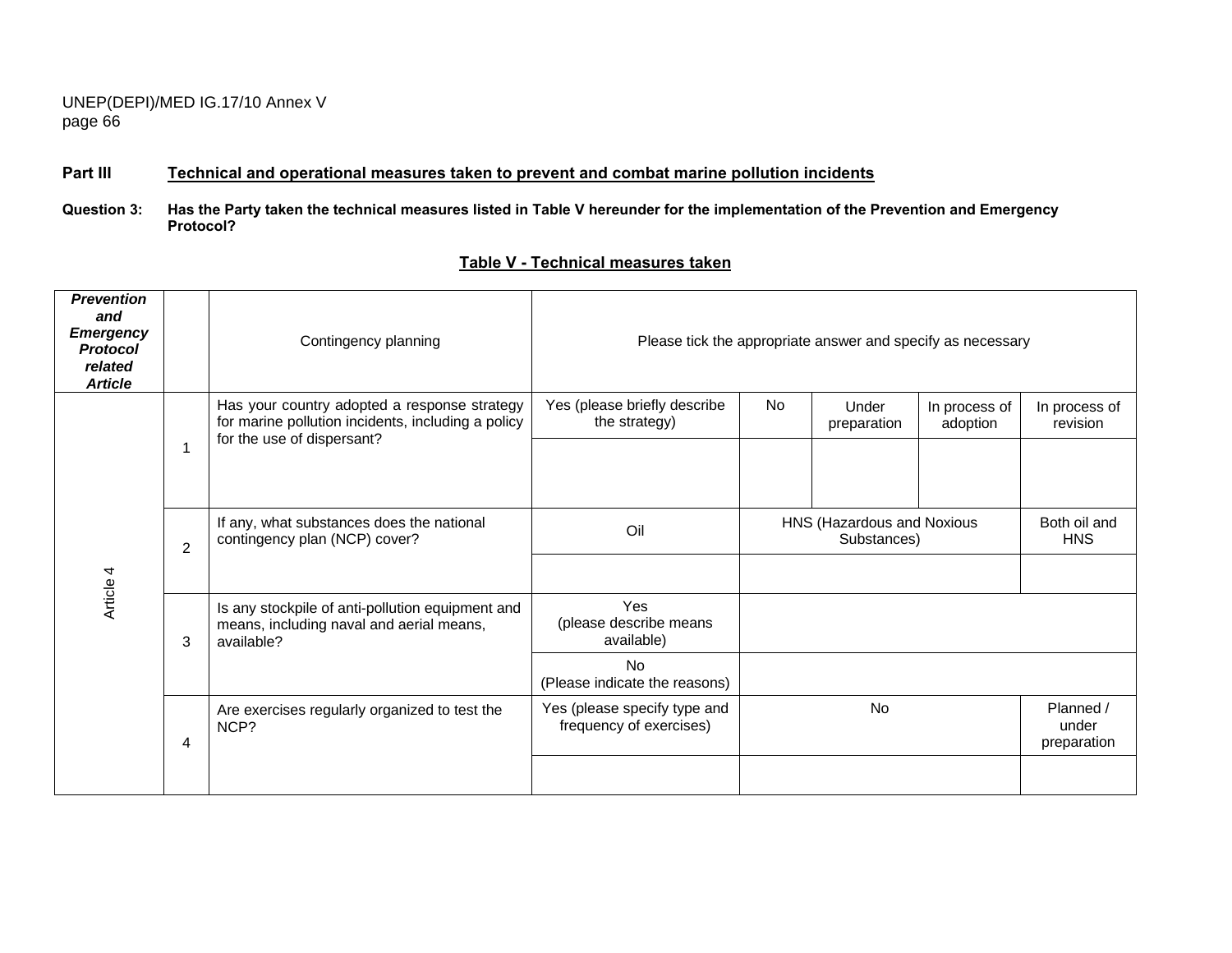| <b>Prevention</b><br>and<br><b>Emergency</b><br><b>Protocol</b><br>related<br><b>Article</b> |                 | Contingency planning                                                                                                                      |                                                                     | Please tick the appropriate answer and specify as necessary |                                          |
|----------------------------------------------------------------------------------------------|-----------------|-------------------------------------------------------------------------------------------------------------------------------------------|---------------------------------------------------------------------|-------------------------------------------------------------|------------------------------------------|
|                                                                                              | 5               | Has<br>adopted<br>local/port<br>your<br>country<br>contingency plans?                                                                     | Yes<br>(please specify what localities<br>and/or ports are covered) | No                                                          | Under preparation                        |
|                                                                                              |                 |                                                                                                                                           |                                                                     |                                                             |                                          |
|                                                                                              | $6\phantom{1}6$ | Is (are) the local plan(s) integrated with the<br>national contingency plan?                                                              | Yes                                                                 | <b>No</b>                                                   | In process of<br>integration             |
|                                                                                              |                 |                                                                                                                                           |                                                                     |                                                             |                                          |
|                                                                                              | $\overline{7}$  | Is (are) the local plan(s) integrated with the<br>industry emergency procedures?                                                          | Yes                                                                 | No                                                          | In process of<br>integration             |
| Article 11                                                                                   |                 |                                                                                                                                           |                                                                     |                                                             |                                          |
|                                                                                              | 8               | Is your country ensuring that ships flying its flag<br>have on board a pollution emergency plan?                                          | Yes                                                                 | No                                                          | If not, please specify<br>the reason why |
|                                                                                              |                 |                                                                                                                                           |                                                                     |                                                             |                                          |
|                                                                                              | 9               | Has your country requested authorities or<br>operators in charge of sea ports handling<br>facilities to have pollution emergency plans or | Yes                                                                 | <b>No</b>                                                   | If not, please specify<br>the reason why |
|                                                                                              |                 | other similar arrangements coordinated with<br>the national system?                                                                       |                                                                     |                                                             |                                          |
|                                                                                              | 10              | Has your country requested operators in<br>charge of offshore installations under its<br>jurisdiction to have a contingency plan,         | Yes                                                                 | No                                                          | If not, please specify<br>the reason why |
|                                                                                              |                 | coordinated with the national system?                                                                                                     |                                                                     |                                                             |                                          |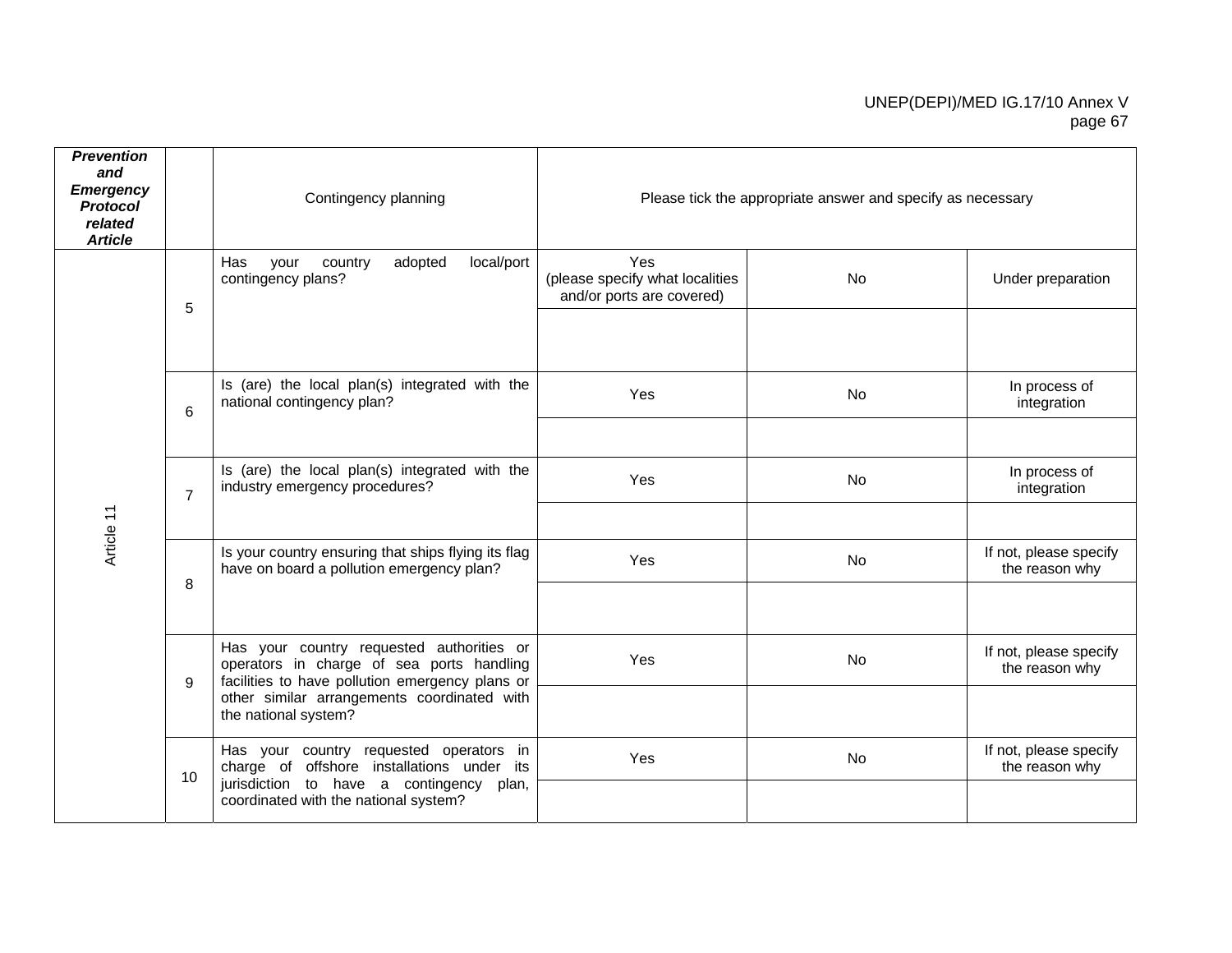| <b>Prevention</b><br>and<br><b>Emergency</b><br><b>Protocol</b><br>related<br><b>Article</b> |    | Contingency planning                                                                                                                      |                                                                                      |                                        | Please tick the appropriate answer and specify as necessary                                   |                           |                              |  |  |  |  |
|----------------------------------------------------------------------------------------------|----|-------------------------------------------------------------------------------------------------------------------------------------------|--------------------------------------------------------------------------------------|----------------------------------------|-----------------------------------------------------------------------------------------------|---------------------------|------------------------------|--|--|--|--|
|                                                                                              |    | Is your country participating in bilateral and /or<br>subregional agreements regarding emergency<br>situations?                           | Yes<br>(please specify<br>other Contracting<br>Parties involved in<br>the agreement) | No                                     | Under<br>preparation                                                                          | In process of<br>adoption | In process of<br>revision    |  |  |  |  |
|                                                                                              | 11 |                                                                                                                                           |                                                                                      |                                        |                                                                                               |                           |                              |  |  |  |  |
|                                                                                              |    |                                                                                                                                           |                                                                                      | Reference and date of NCP adoption act |                                                                                               |                           |                              |  |  |  |  |
|                                                                                              |    |                                                                                                                                           |                                                                                      |                                        | Remarks/Comments                                                                              |                           |                              |  |  |  |  |
| Article 4                                                                                    | 12 | If yes, what is the geographical coverage of<br>such bilateral and /or subregional agreements<br>regarding emergency situations?          | Please indicate the<br>geographical coverage of<br>bilateral agreement(s)            |                                        |                                                                                               |                           |                              |  |  |  |  |
|                                                                                              |    |                                                                                                                                           | Please indicate the<br>geographical coverage of<br>subregional agreement(s)          |                                        |                                                                                               |                           |                              |  |  |  |  |
|                                                                                              |    | Are exercises organized within the framework<br>bilateral and /or subregional<br>of<br>such<br>agreements regarding emergency situations? | Yes<br>(please specify dates)                                                        |                                        | Type of exercise (full-scale<br>exercise involving<br>equipment or<br>communication exercise) | No                        | Planned/under<br>preparation |  |  |  |  |
|                                                                                              | 13 |                                                                                                                                           |                                                                                      |                                        |                                                                                               |                           |                              |  |  |  |  |
|                                                                                              |    |                                                                                                                                           |                                                                                      |                                        | Remarks/Comments                                                                              |                           |                              |  |  |  |  |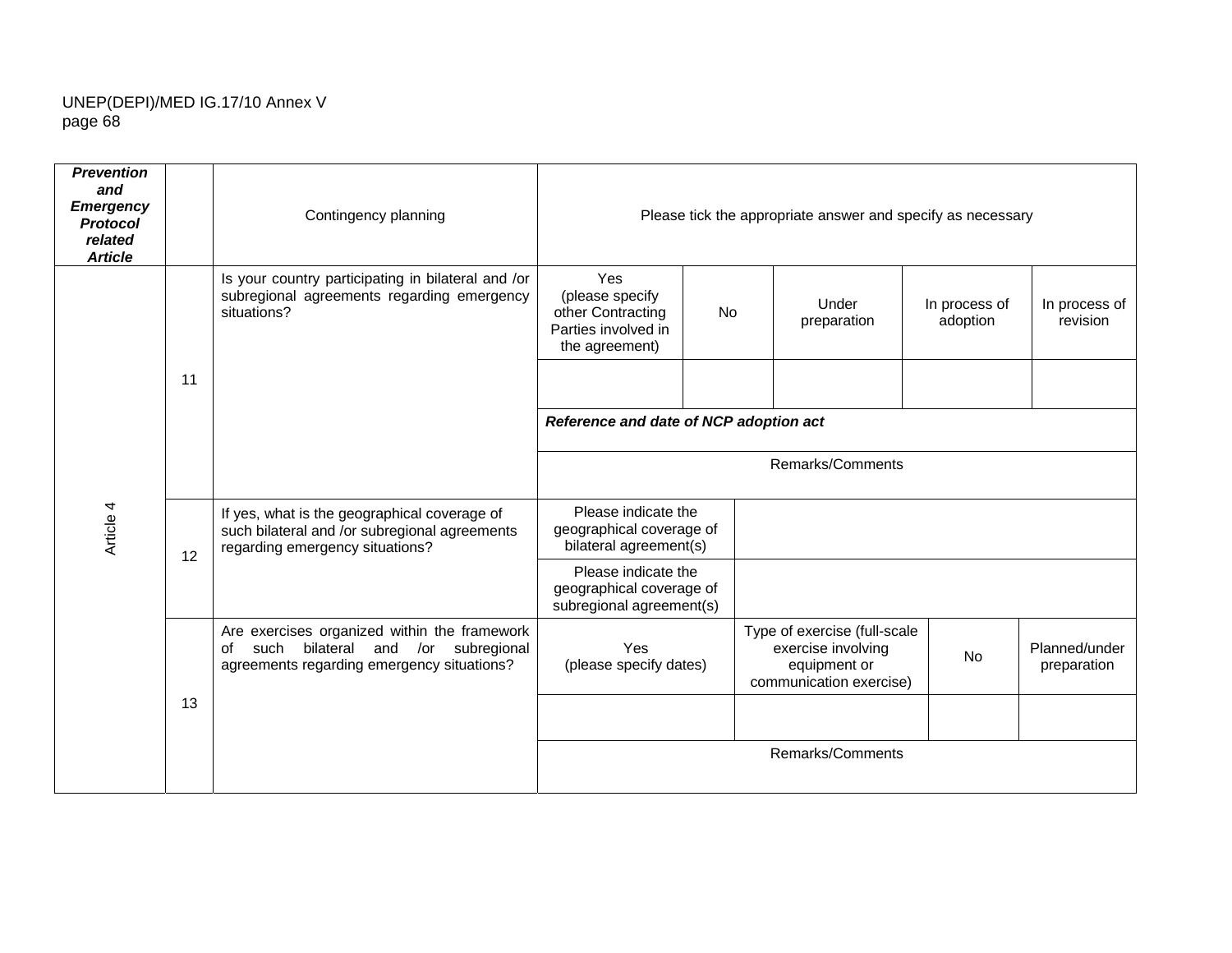#### **Question 4: Has the Party taken the operational measures listed in Table VI hereunder for the implementation of the Prevention and Emergency Protocol?**

|--|

| <b>Prevention and</b><br><b>Emergency</b><br><b>Protocol</b><br>related Article                        |                | Communication, reports and reporting<br>procedures concerning pollution incidents                                                                                                                                                                        | Please tick the appropriate answer and comment as necessary |           |                                                                                                    |                                                                                                   |                                                  |  |  |  |  |  |  |
|--------------------------------------------------------------------------------------------------------|----------------|----------------------------------------------------------------------------------------------------------------------------------------------------------------------------------------------------------------------------------------------------------|-------------------------------------------------------------|-----------|----------------------------------------------------------------------------------------------------|---------------------------------------------------------------------------------------------------|--------------------------------------------------|--|--|--|--|--|--|
|                                                                                                        |                |                                                                                                                                                                                                                                                          | Yes                                                         | <b>No</b> | If not, please indicate<br>the impediment(s)<br>encountered with<br>respect to this<br>obligation. | Is the competent<br>administration currently<br>undertaking action to<br>remedy to the situation? | Please<br>describe this<br>(these)<br>action(s)? |  |  |  |  |  |  |
| Communication<br>of information<br>and reports<br>concerning<br>pollution<br>incidents<br>∞<br>Article | 1              | Has your country the necessary means of<br>communication to ensure, with the necessary<br>speed<br>and<br>reliability,<br>the<br>reception,<br>transmission and dissemination of reports and<br>urgent information concerning<br>pollution<br>incidents? |                                                             |           |                                                                                                    |                                                                                                   |                                                  |  |  |  |  |  |  |
|                                                                                                        | $\overline{2}$ | Has your country issued instructions to masters<br>of ships and to pilots of aircraft to report by the<br>most rapid and adequate channels all incidents<br>which result or may result in a discharge of oil<br>or hazardous and noxious substances?     |                                                             |           |                                                                                                    |                                                                                                   |                                                  |  |  |  |  |  |  |
| Reporting procedure<br>Article 9                                                                       | 3              | Has the information collected in accordance<br>$1, 3$ and<br>with<br>paragraphs<br>4<br>been<br>communicated to the Regional Centre?                                                                                                                     |                                                             |           |                                                                                                    |                                                                                                   |                                                  |  |  |  |  |  |  |
|                                                                                                        | 4              | Has the information collected in accordance<br>with paragraphs 1, 3 and 4 been<br>communicated to the other Parties likely to be<br>affected by the pollution incident, directly or<br>through the Regional Centre?                                      |                                                             |           |                                                                                                    |                                                                                                   |                                                  |  |  |  |  |  |  |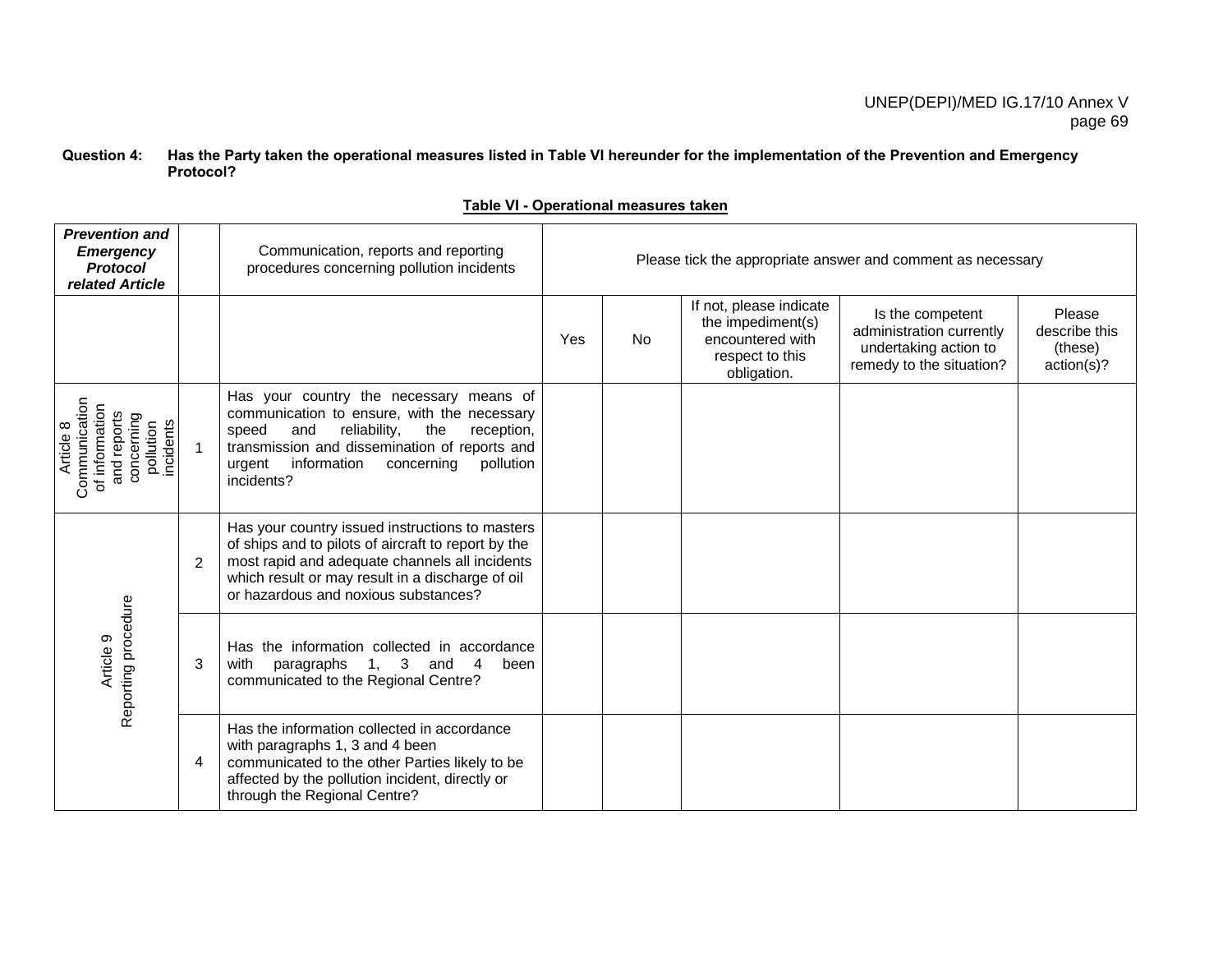## **Part IV Spill Incidents**

### **Table VII - Spill Incidents which have occurred during the biennium**

| Accident location |                 | Vessel IMO       | Vessel flag | Has any product | If yes, specify the | Have any actions | If yes, specify the |
|-------------------|-----------------|------------------|-------------|-----------------|---------------------|------------------|---------------------|
| (latitude and     |                 | number or vessel |             | been released?  | type of product     | been taken?      | actions taken       |
| longitude or      |                 | name             |             |                 | released (Oil/HNS   |                  |                     |
| closest shore     |                 |                  |             |                 |                     |                  |                     |
| location)         | Accident Type * |                  |             |                 |                     |                  |                     |
|                   |                 |                  |             |                 |                     |                  |                     |
|                   |                 |                  |             |                 |                     |                  |                     |
|                   |                 |                  |             |                 |                     |                  |                     |
|                   |                 |                  |             |                 |                     |                  |                     |

\*: cargo transfer failure, contact, collision, engine breakdown, fire/explosion, grounding, foundering/weather, hull structural failure, machinery breakdown, other

#### **Part V Effectiveness**

Number of operational national contingency plans and other plans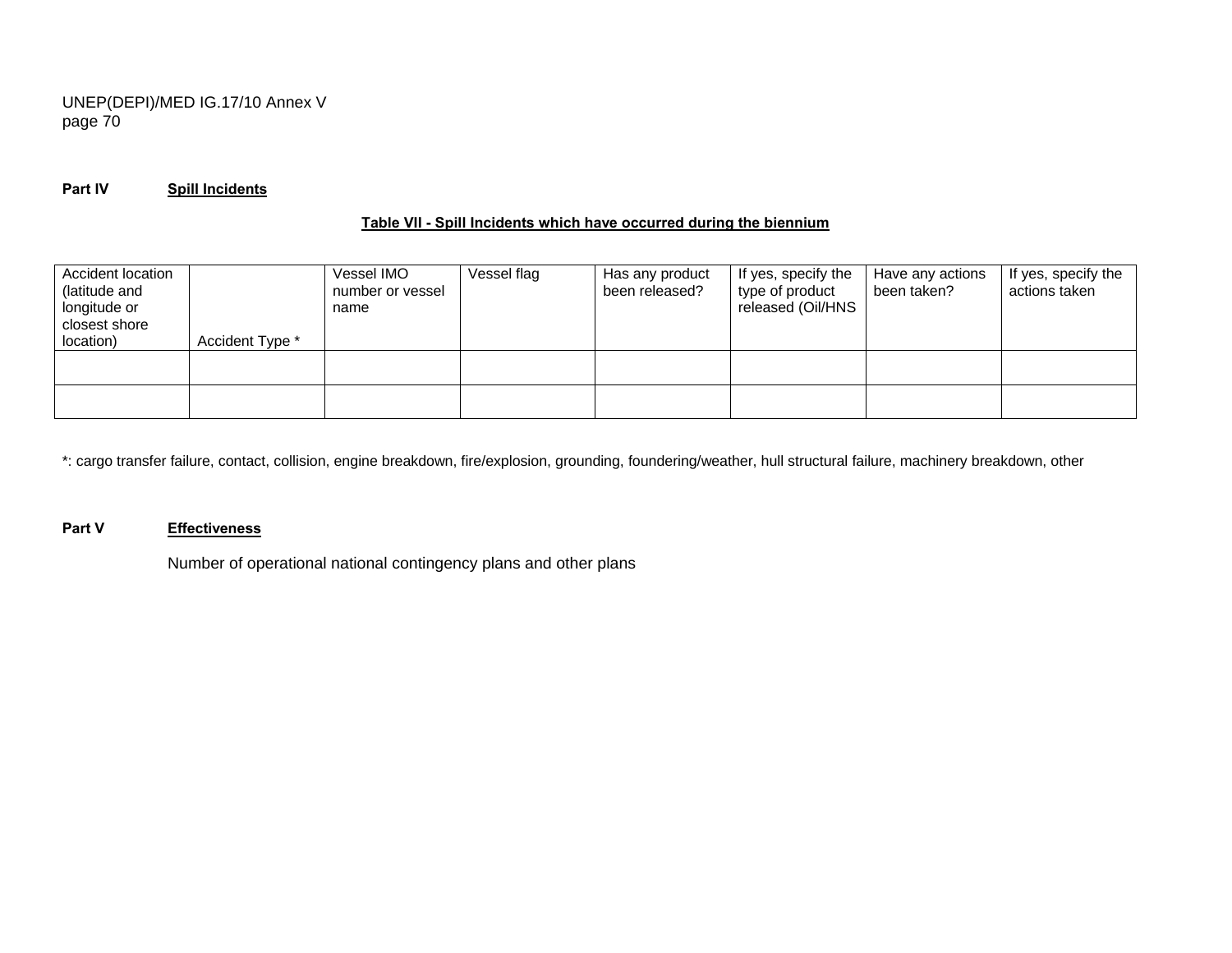**4. Implementation of the Protocol for the Protection of the Mediterranean Sea against Pollution from Land-Based Sources and Activities (LBS Protocol)** 

### **I - INFORMATION ON THE REPORTING PARTY**

*Please provide information on the reporting Party by completing the following table.* 

| <b>Contracting Party</b>                                   |  |
|------------------------------------------------------------|--|
| Reporting period (from D/M/Y to D/M/Y)                     |  |
| Name of the institution/s responsible for the LBS Protocol |  |
| Name of the officer who is the focal point for the LBS     |  |
| Protocol                                                   |  |
| Mailing address                                            |  |
| Tel.                                                       |  |
| Fax                                                        |  |
| Email                                                      |  |
| Contact point for the national report, if any              |  |
| Full name of the Institution                               |  |
| Mailing address                                            |  |
| Tel.                                                       |  |
| Fax                                                        |  |
| Email                                                      |  |
| Signature of the Protocol's Focal Point                    |  |
| Date of submission of the report                           |  |

Organizations/bodies/agencies providing information for the compilation of the report

Please provide information on the preparation of this report, including, where appropriate, stakeholders involved and material used, by completing the following *Table.* 

| Full name of the institution         |  |
|--------------------------------------|--|
| Name of the contact point (optional) |  |
| Mailing address                      |  |
| Tel.                                 |  |
| Fax                                  |  |
| Email                                |  |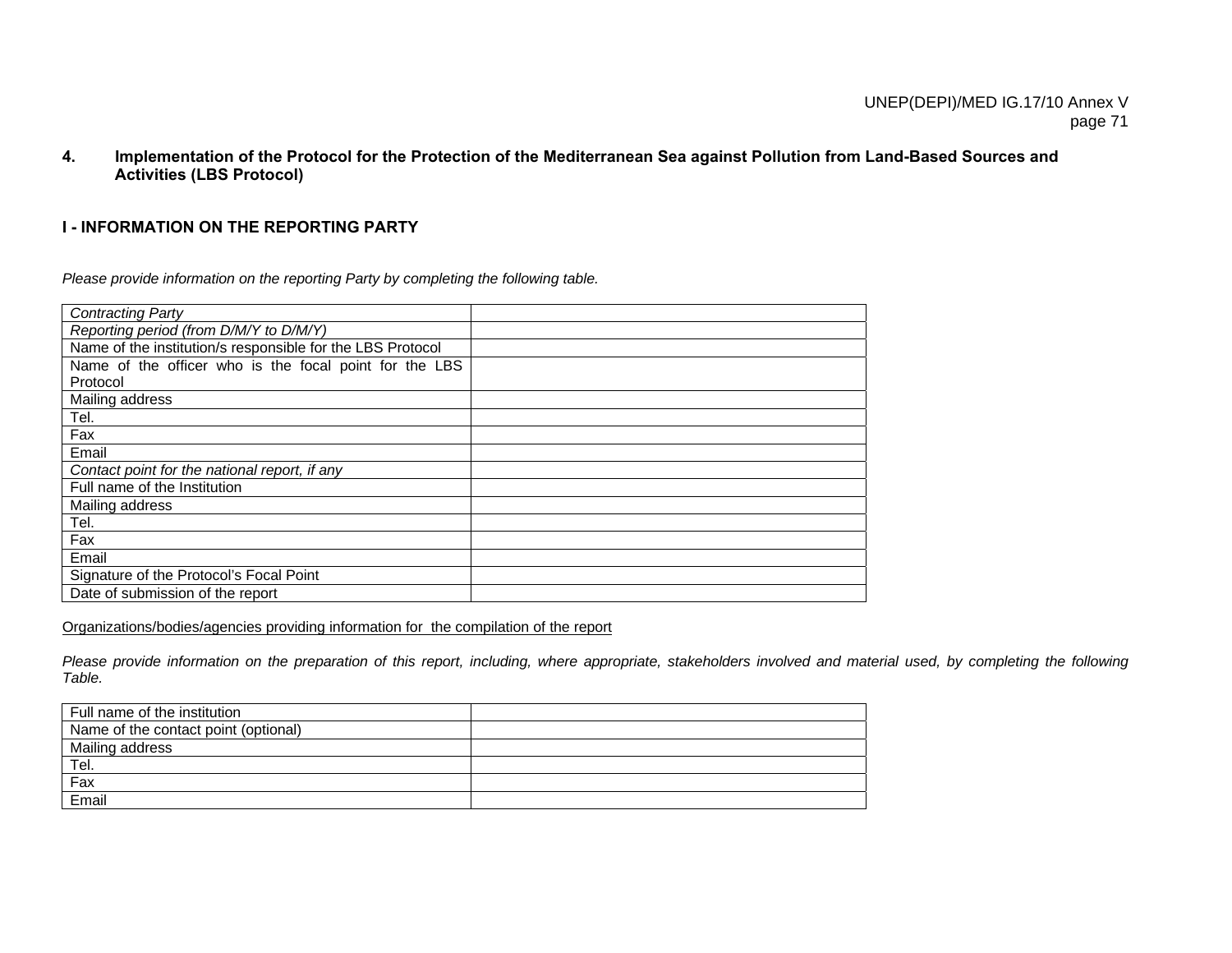## **II – REPORTING FORMAT TO BE COMPLETED**

- 1. Legal measures
- 2. Allocation of resources for the establishment of institutions and monitoring programmes
- 3. Administrative measures and related technical data
- 4. Implementation of the NAPs and their effectiveness
- 5. Monitoring
- 6. Effectiveness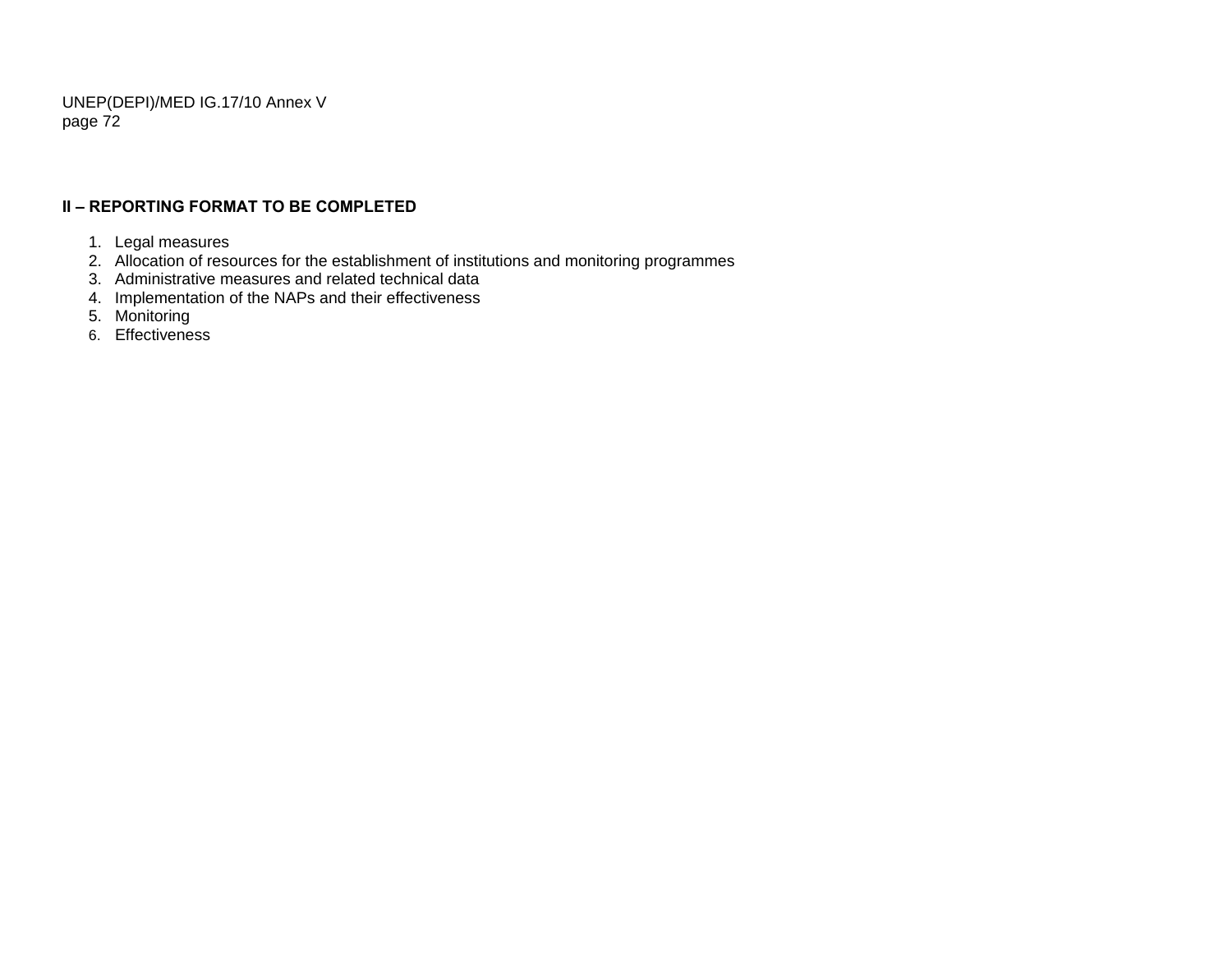#### Part I Legal measures

### **Question 1: Has the Party, in accordance with Article 14 of the Barcelona Convention, adopted legislation implementing the provisions of the LBS Protocol as listed in Table I below?**

|                                  |                |                                                                                                                                                                      |     |                            | <b>Status of implementation</b>                 |       |                | <b>Difficulties/Challenges</b>          |                         |                        |                              |                           |                         |  |
|----------------------------------|----------------|----------------------------------------------------------------------------------------------------------------------------------------------------------------------|-----|----------------------------|-------------------------------------------------|-------|----------------|-----------------------------------------|-------------------------|------------------------|------------------------------|---------------------------|-------------------------|--|
|                                  |                | Description of the obligations                                                                                                                                       |     |                            | Please tick the most appropriate answer         |       |                | Please tick the most appropriate answer |                         |                        |                              |                           |                         |  |
| <b>Related</b><br><b>Article</b> | No             |                                                                                                                                                                      | Yes | $\frac{\circ}{\mathsf{Z}}$ | development<br>Under                            | Other | Not applicable | framework<br>Policy                     | Regulatory<br>framework | Financial<br>resources | Administrative<br>management | Technical<br>capabilities | Public<br>participation |  |
|                                  |                | Measures to eliminate pollution from                                                                                                                                 |     |                            |                                                 |       |                |                                         |                         |                        |                              |                           |                         |  |
| Art. 5 para.2<br>NAPs/SAP        | $\mathbf 1$    | LBS activities particularly regarding the<br>phasing out of inputs of the substances<br>listed in Annex I that are toxic,<br>persistent and liable to bioaccumulate, |     |                            | Title, reference, date of enacting legal<br>act |       |                | Remarks/Comments                        |                         |                        |                              |                           |                         |  |
|                                  |                | using BAT, BEP and Cleaner<br>Production.                                                                                                                            |     |                            | Remarks/Comments                                |       |                |                                         |                         |                        |                              |                           |                         |  |
|                                  |                | Measures to reduce to a minimum the                                                                                                                                  |     |                            |                                                 |       |                |                                         |                         |                        |                              |                           |                         |  |
|                                  |                | risk of pollution caused by accidents                                                                                                                                |     |                            | Title, reference, date of enacting legal<br>act |       |                |                                         |                         |                        | Remarks/Comments             |                           |                         |  |
| Art. 5 para. 5<br>Risk           | $\overline{2}$ |                                                                                                                                                                      |     |                            | Remarks/Comments                                |       |                |                                         |                         |                        |                              |                           |                         |  |

## **Table I - Legal measures**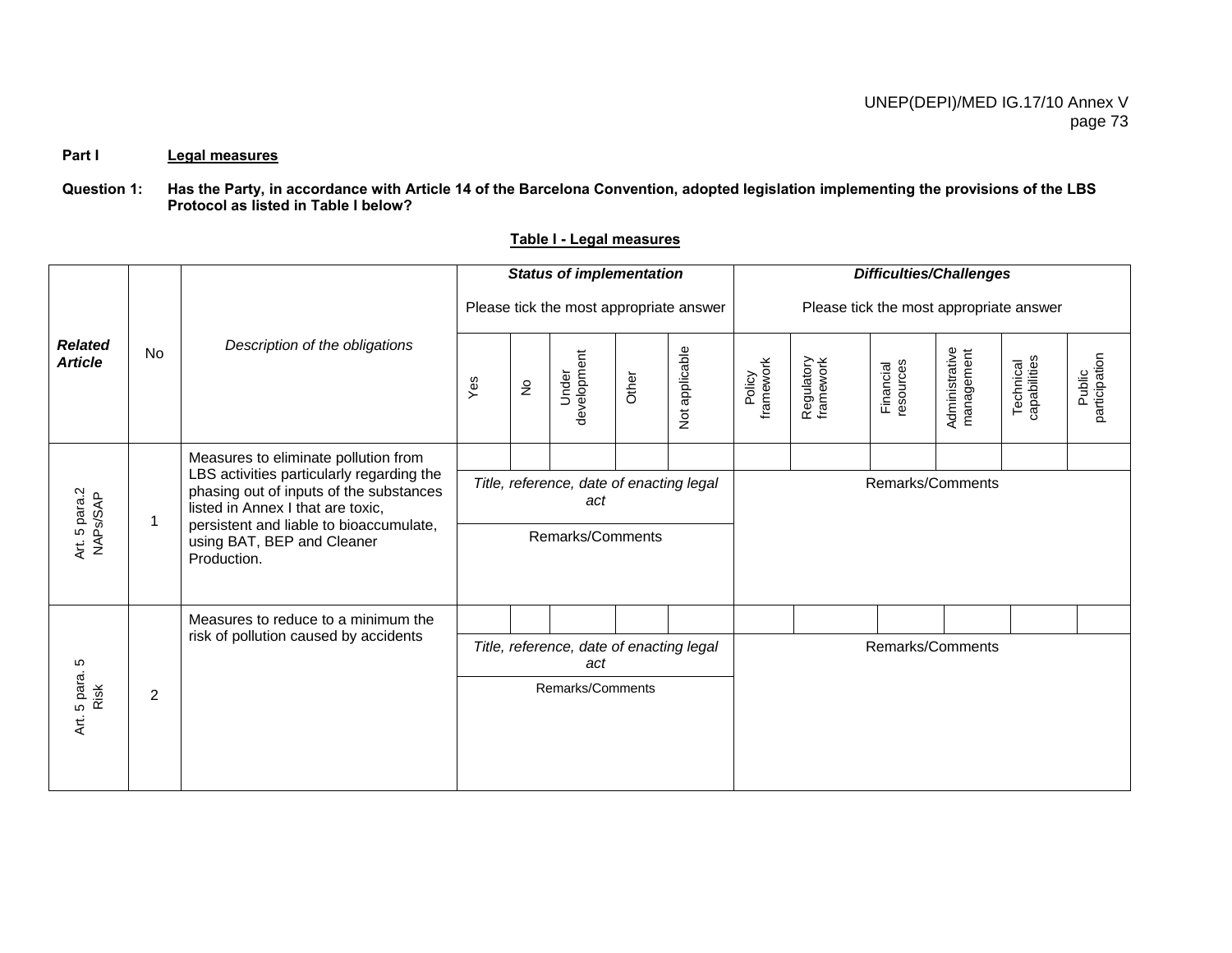|                                                            |   | Authorization or regulation of point<br>source discharges into the Protocol                                                                                                                                           |                                                 |                                                 |                                                 |  |  |                  |  |                  |  |  |  |
|------------------------------------------------------------|---|-----------------------------------------------------------------------------------------------------------------------------------------------------------------------------------------------------------------------|-------------------------------------------------|-------------------------------------------------|-------------------------------------------------|--|--|------------------|--|------------------|--|--|--|
| para.1                                                     | 3 | area and releases into water and/or air<br>that reach and may affect the sea                                                                                                                                          |                                                 |                                                 | Title, reference, date of enacting legal<br>act |  |  | Remarks/Comments |  |                  |  |  |  |
| Art. 6                                                     |   |                                                                                                                                                                                                                       | Remarks/Comments                                |                                                 |                                                 |  |  |                  |  |                  |  |  |  |
|                                                            |   | Establishment of inspection system to<br>assess compliance with authorizations                                                                                                                                        |                                                 |                                                 |                                                 |  |  |                  |  |                  |  |  |  |
| Ņ                                                          |   | and regulations                                                                                                                                                                                                       |                                                 |                                                 | Title, reference, date of enacting legal<br>act |  |  | Remarks/Comments |  |                  |  |  |  |
| Art. 6 para                                                | 4 |                                                                                                                                                                                                                       | Remarks/Comments                                |                                                 |                                                 |  |  |                  |  |                  |  |  |  |
|                                                            |   | Application of appropriate sanctions in<br>the event of non-compliance with                                                                                                                                           |                                                 |                                                 |                                                 |  |  |                  |  |                  |  |  |  |
| 5<br>Art. 6<br>para.3<br>authorizations and/or regulations |   |                                                                                                                                                                                                                       |                                                 | Title, reference, date of enacting legal<br>act |                                                 |  |  |                  |  | Remarks/Comments |  |  |  |
|                                                            |   |                                                                                                                                                                                                                       | Remarks/Comments                                |                                                 |                                                 |  |  |                  |  |                  |  |  |  |
|                                                            |   | Implementation of common measures<br>for the control of pollution adopted by                                                                                                                                          |                                                 |                                                 |                                                 |  |  |                  |  |                  |  |  |  |
|                                                            |   | the Meeting of the CPs on interim<br>environmental quality criteria for bathing                                                                                                                                       | Title, reference, date of enacting legal<br>act |                                                 |                                                 |  |  |                  |  | Remarks/Comments |  |  |  |
| nns 1985, 1987, 1989,<br>1991, 1993                        | 6 | waters, mercury in seafood, shellfish<br>waters; measures to prevent mercury<br>pollution, measures for control of<br>pollution by cadmium and cadmium<br>compounds, organotin compounds,<br>organohalogen compounds, |                                                 |                                                 | Remarks/Comments                                |  |  |                  |  |                  |  |  |  |
|                                                            |   |                                                                                                                                                                                                                       |                                                 |                                                 | Title, reference, date of enacting legal<br>act |  |  |                  |  | Remarks/Comments |  |  |  |
| CP decisions                                               |   | organophosphorus compounds,<br>carcinogenic, teratogenic and<br>mutagenic substances.                                                                                                                                 |                                                 |                                                 | Remarks/Comments                                |  |  |                  |  |                  |  |  |  |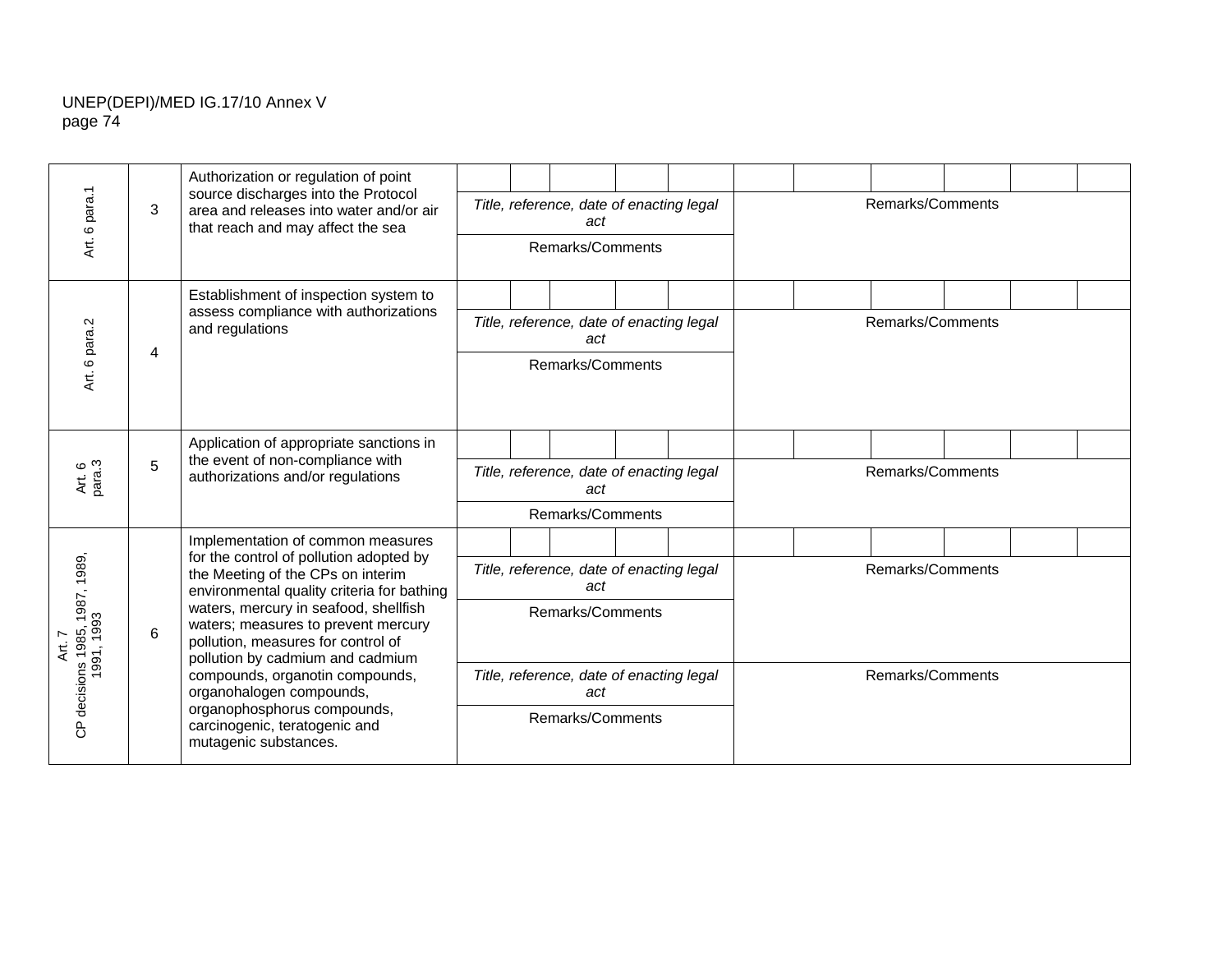#### **Part II Allocation of resources**

**Question 2: Has the Party allocated the resources necessary to comply with the requirements of the provisions of the LBS Protocol listed in Table II below?** 

|     |                                                                                                                                                                                                             |     |                                  | <b>Status</b>        |       |                | <b>Difficulties/Challenges</b>           |                         |                        |                              |                           |                         |  |
|-----|-------------------------------------------------------------------------------------------------------------------------------------------------------------------------------------------------------------|-----|----------------------------------|----------------------|-------|----------------|------------------------------------------|-------------------------|------------------------|------------------------------|---------------------------|-------------------------|--|
|     |                                                                                                                                                                                                             |     | Please tick the most appropriate | answers              |       |                | Please tick the most appropriate answers |                         |                        |                              |                           |                         |  |
| No. | Measures/Obligations                                                                                                                                                                                        | Yes | $\stackrel{\mathtt{o}}{z}$       | development<br>Under | Other | Not applicable | framework<br>Policy                      | Regulatory<br>framework | resources<br>Financial | Administrative<br>management | Technical<br>capabilities | participation<br>Public |  |
|     | Issue the permits provided for in                                                                                                                                                                           |     |                                  |                      |       |                |                                          |                         |                        |                              |                           |                         |  |
| 1   | Art. 6 of the Protocol                                                                                                                                                                                      |     |                                  | Remarks/Comments     |       |                | Remarks/Comments                         |                         |                        |                              |                           |                         |  |
|     | Competent structures for                                                                                                                                                                                    |     |                                  |                      |       |                |                                          |                         |                        |                              |                           |                         |  |
| 2   | inspection of compliance (Art. 6<br>para.2)                                                                                                                                                                 |     |                                  | Remarks/Comments     |       |                | Remarks/Comments                         |                         |                        |                              |                           |                         |  |
|     | Establishment of appropriate<br>monitoring structures and                                                                                                                                                   |     |                                  |                      |       |                |                                          |                         |                        |                              |                           |                         |  |
| 3   | programmes to assess as far as<br>possible the levels of pollution<br>along the coast in particular with<br>regard to the sectors of activity<br>and categories of substances<br>listed in Annex I (Art. 8) |     |                                  |                      |       |                |                                          |                         |                        |                              |                           |                         |  |

**Table II - Allocation of resources for the establishment of institutions and monitoring programmes**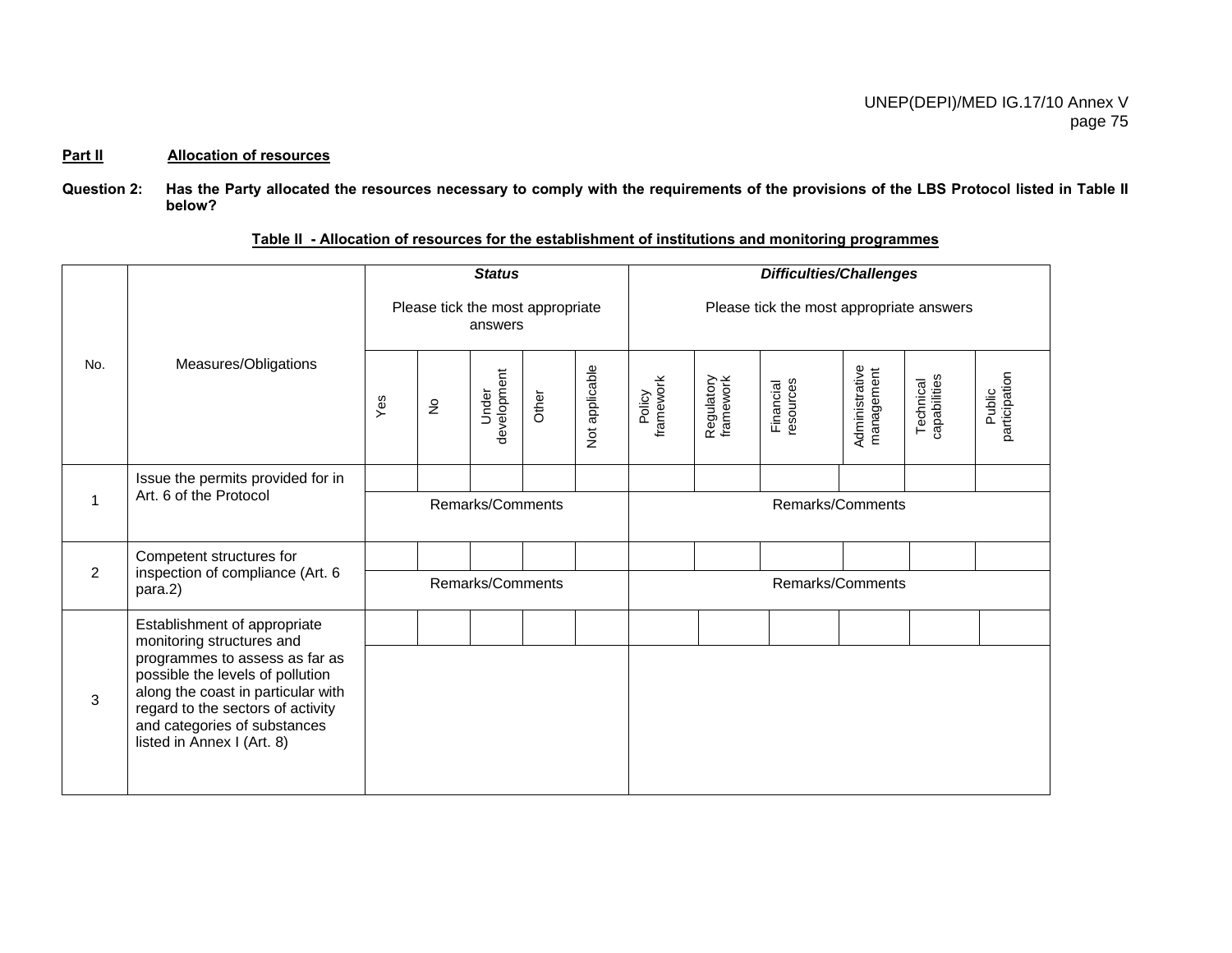| Establishment of appropriate                                                                                                                                                                                                                           |  |                  |  |  |                  |  |  |
|--------------------------------------------------------------------------------------------------------------------------------------------------------------------------------------------------------------------------------------------------------|--|------------------|--|--|------------------|--|--|
| monitoring programmes to<br>evaluate the effectiveness of<br>action plans, programmes and<br>measures under this Protocol (the<br>NAPs and the SAP) to eliminate<br>to the fullest possible extent<br>pollution of the marine<br>environment (Art. 13) |  | Remarks/Comments |  |  | Remarks/Comments |  |  |

#### **Part III Administrative measures**

## **III.A Authorizations granted and related technical data**

#### **III.A.1**

*Please provide statistical information on authorizations for discharge granted during the period under review in Tables III.1 and III.2 below.* 

| Sector of activity (1)                    | Number of<br>ongoing<br>authorizations | Number of<br>ongoing point<br>Number of new<br>sources subject<br>to regulations<br>other than<br>authorizations |  | Number of new<br>point sources<br>subject to<br>regulations<br>other than<br>authorization | % of total<br>authoriza-<br>tions | % of total new point<br>sources subject to<br>regulations other<br>than authorizations | Load of<br>substances<br>released<br>tons/<br>year <sup>6</sup> |
|-------------------------------------------|----------------------------------------|------------------------------------------------------------------------------------------------------------------|--|--------------------------------------------------------------------------------------------|-----------------------------------|----------------------------------------------------------------------------------------|-----------------------------------------------------------------|
| Energy production                         |                                        |                                                                                                                  |  |                                                                                            |                                   |                                                                                        |                                                                 |
| Fertilizer production                     |                                        |                                                                                                                  |  |                                                                                            |                                   |                                                                                        |                                                                 |
| Production and formulation of<br>biocides |                                        |                                                                                                                  |  |                                                                                            |                                   |                                                                                        |                                                                 |

6 The baseline budget data can be used to complete this column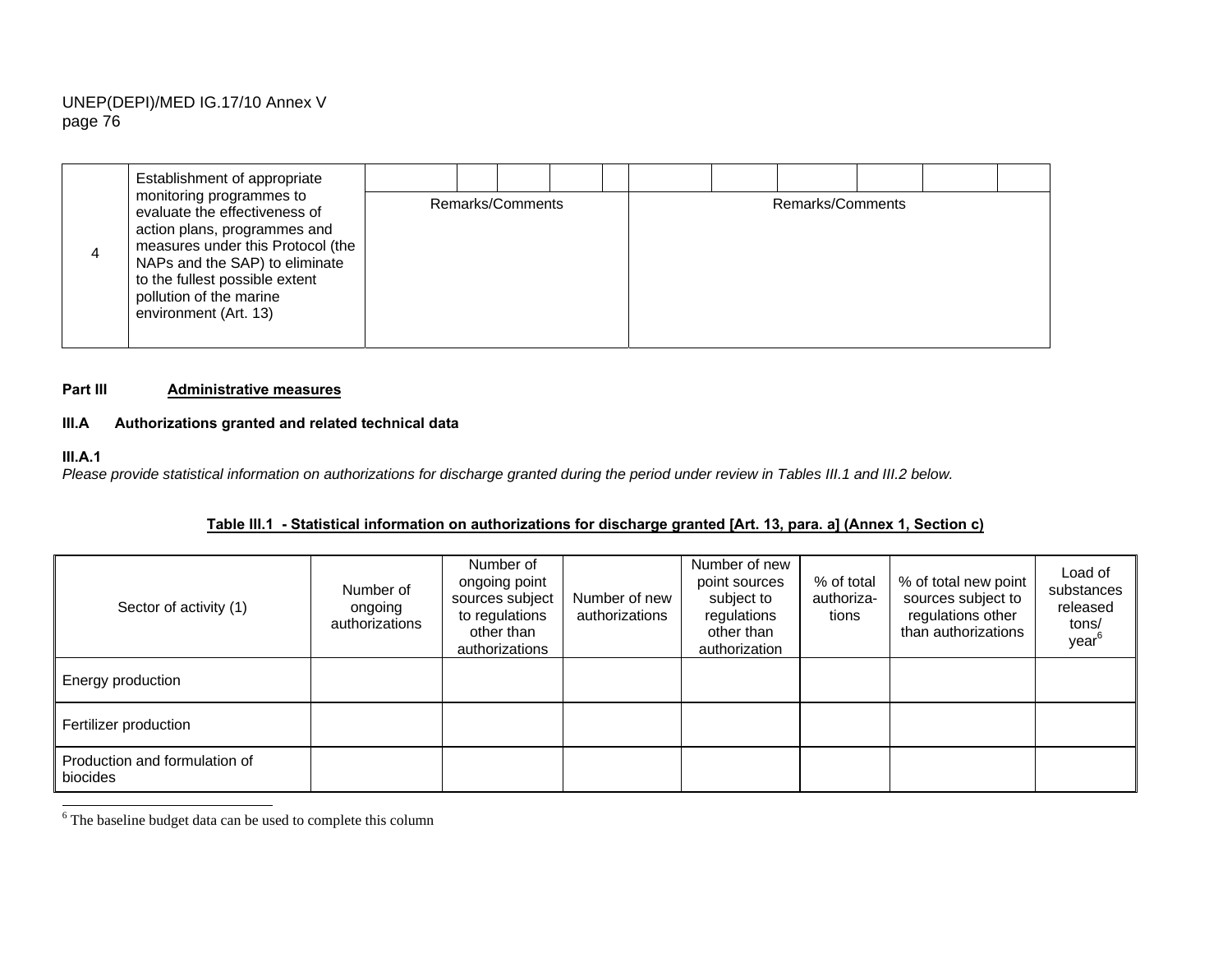| Pharmaceutical industry                              |  |  |  |  |
|------------------------------------------------------|--|--|--|--|
| Petroleum refining                                   |  |  |  |  |
| Paper and paper-pulp industry                        |  |  |  |  |
| Cement production                                    |  |  |  |  |
| Tanning industry                                     |  |  |  |  |
| Metal industry                                       |  |  |  |  |
| Mining                                               |  |  |  |  |
| Shipbuilding and ship repairing<br>industry          |  |  |  |  |
| Harbour operations                                   |  |  |  |  |
| Textile industry                                     |  |  |  |  |
| Electronics industry                                 |  |  |  |  |
| Recycling industry                                   |  |  |  |  |
| Other sections of the inorganic<br>chemical industry |  |  |  |  |
| Tourism                                              |  |  |  |  |
| Agriculture                                          |  |  |  |  |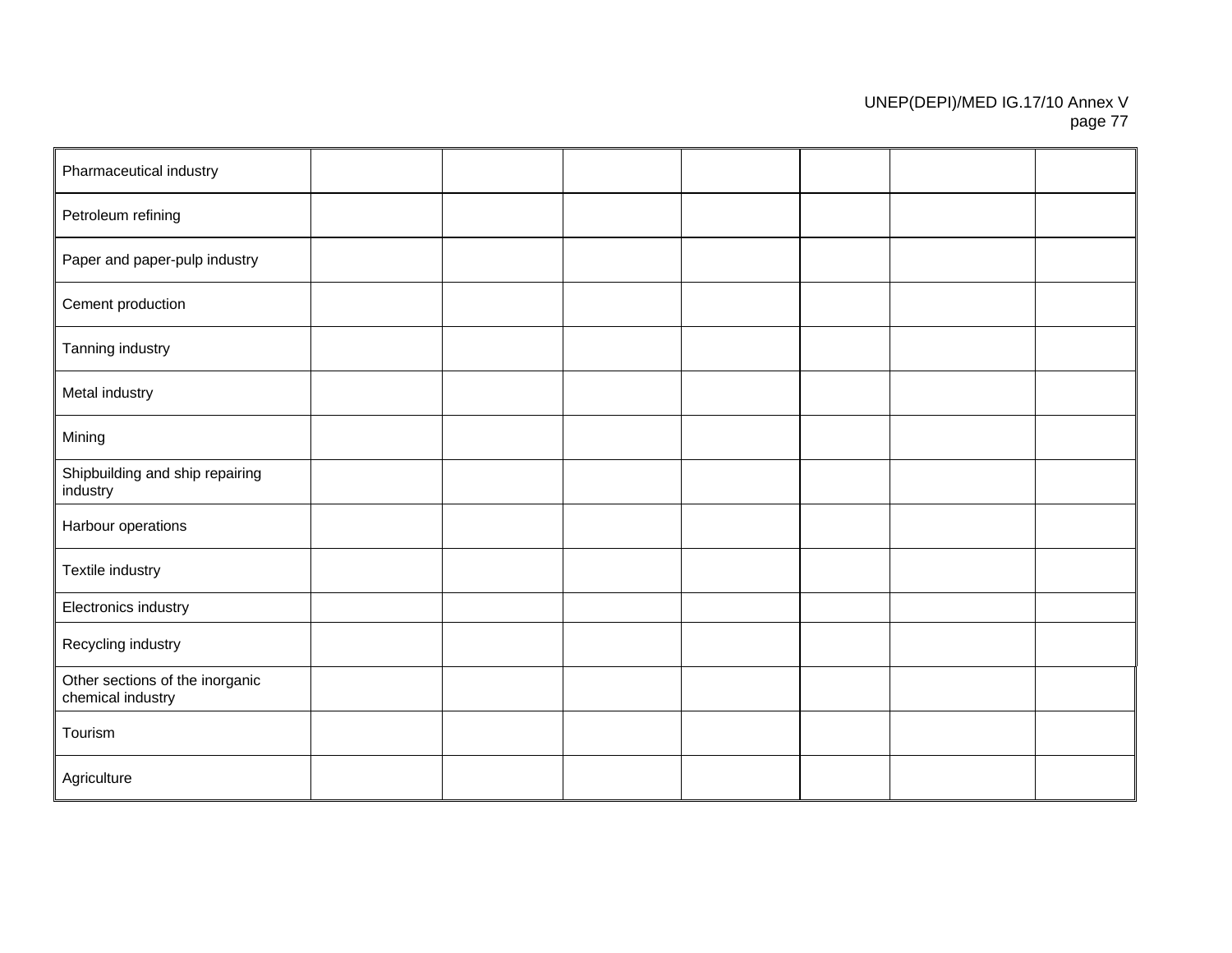| Animal husbandry                                                                  |  |  |  |  |
|-----------------------------------------------------------------------------------|--|--|--|--|
| Food processing                                                                   |  |  |  |  |
| Aquaculture                                                                       |  |  |  |  |
| Treatment and disposal of<br>hazardous wastes                                     |  |  |  |  |
| Treatment and disposal of domestic<br>wastewater                                  |  |  |  |  |
| Management of municipal solid<br>waste                                            |  |  |  |  |
| Disposal of sewage sludge                                                         |  |  |  |  |
| Waste management industry                                                         |  |  |  |  |
| Works which cause physical<br>alteration of the natural state of the<br>coastline |  |  |  |  |
| Transport                                                                         |  |  |  |  |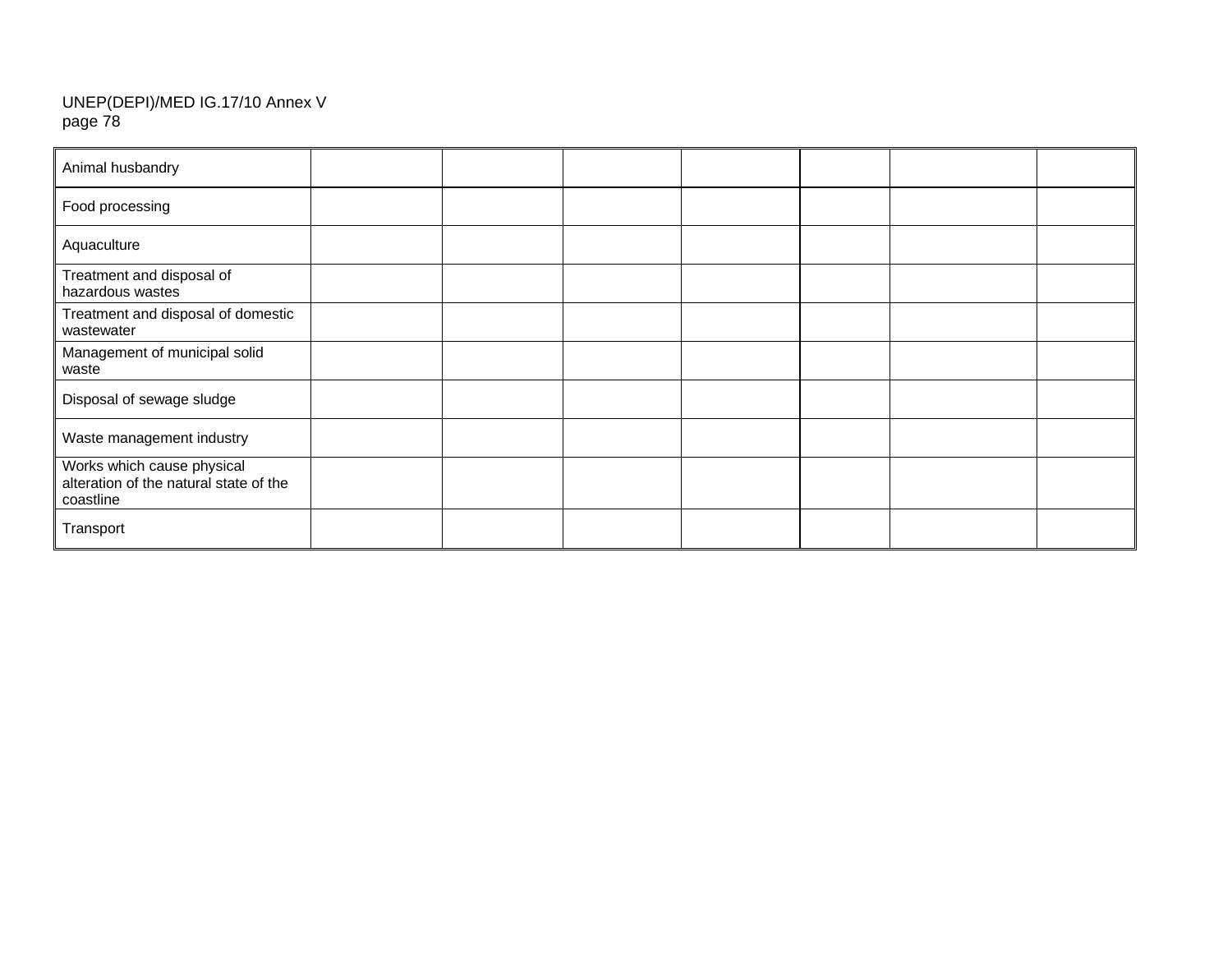| Total load of substances released from all sectors of activities                                                 | Quantities <sup>7</sup><br>Tons/year |
|------------------------------------------------------------------------------------------------------------------|--------------------------------------|
| Organohalogen compounds                                                                                          |                                      |
| Organophosphorus compounds                                                                                       |                                      |
| Organotin compounds                                                                                              |                                      |
| Polycyclic aromatic hydrocarbons                                                                                 |                                      |
| Heavy metals and their compounds                                                                                 |                                      |
| Used lubricating oils                                                                                            |                                      |
| Radioactive substances, including their wastes                                                                   |                                      |
| Biocides and their derivatives                                                                                   |                                      |
| Crude oils and hydrocarbons of petroleum origin                                                                  |                                      |
| Cyanides and fluorides                                                                                           |                                      |
| Non-biodegradable detergents and surface-active substances                                                       |                                      |
| Compounds of nitrogen and phosphorus                                                                             |                                      |
| Litter, persistent or processed solid material                                                                   |                                      |
| Acid or alkaline compounds                                                                                       |                                      |
| Non-toxic substances that have an adverse effect on the oxygen balance (specify)                                 |                                      |
| Non-toxic substances that have adverse effects on the physical or chemical characteristics of seawater (specify) |                                      |

## **Table III.2 - Quantities of pollutants discharged [Art. 13 (c)] (Annex 1, Section c)**

 $^7$  The baseline budget data can be used to complete this column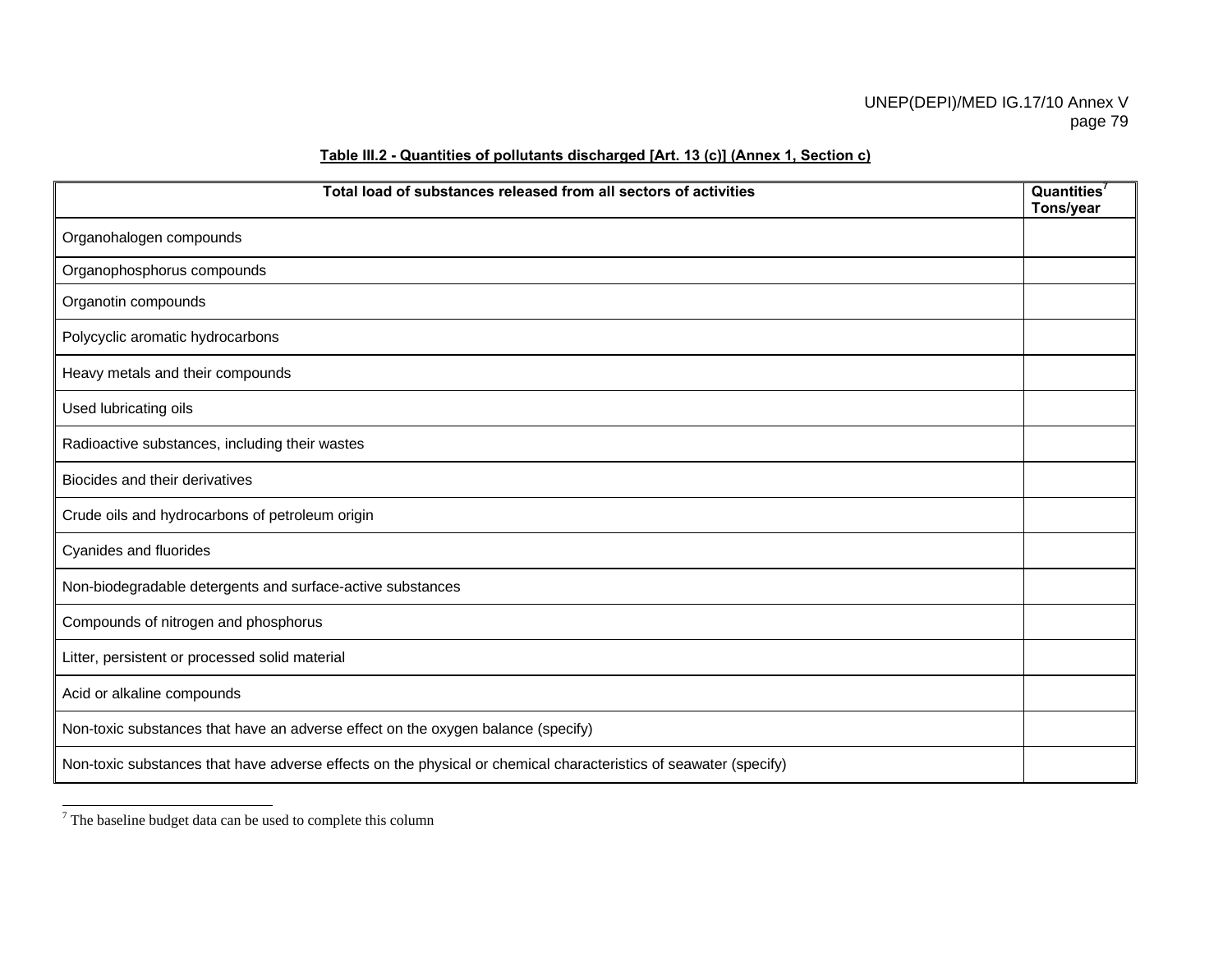## **III.B Enforcement measures (Article 6, para.4)**

*Please insert the data or tick the appropriate cell or describe the enforcement measures taken* 

#### **Table IV- Enforcement measures**

| Enforcement<br>measures for non-<br>compliance with:                    | Number of<br>inspections | Number of non-<br>compliance<br>cases | Number of<br>fines<br>issued and<br>total<br>amount | Number of<br>suspensions of<br>authorizations or<br>permits | Number of<br>operation<br>shutdowns | Number of<br>other<br>enforcement<br>measures | Number of<br>clean<br>measures<br>implemented | Remarks/<br>Comments |
|-------------------------------------------------------------------------|--------------------------|---------------------------------------|-----------------------------------------------------|-------------------------------------------------------------|-------------------------------------|-----------------------------------------------|-----------------------------------------------|----------------------|
| National legislation<br>and regulations<br>implementing the<br>Protocol |                          |                                       |                                                     |                                                             |                                     |                                               |                                               |                      |
| Specific conditions<br>attached to<br>authorizations or<br>permits      |                          |                                       |                                                     |                                                             |                                     |                                               |                                               |                      |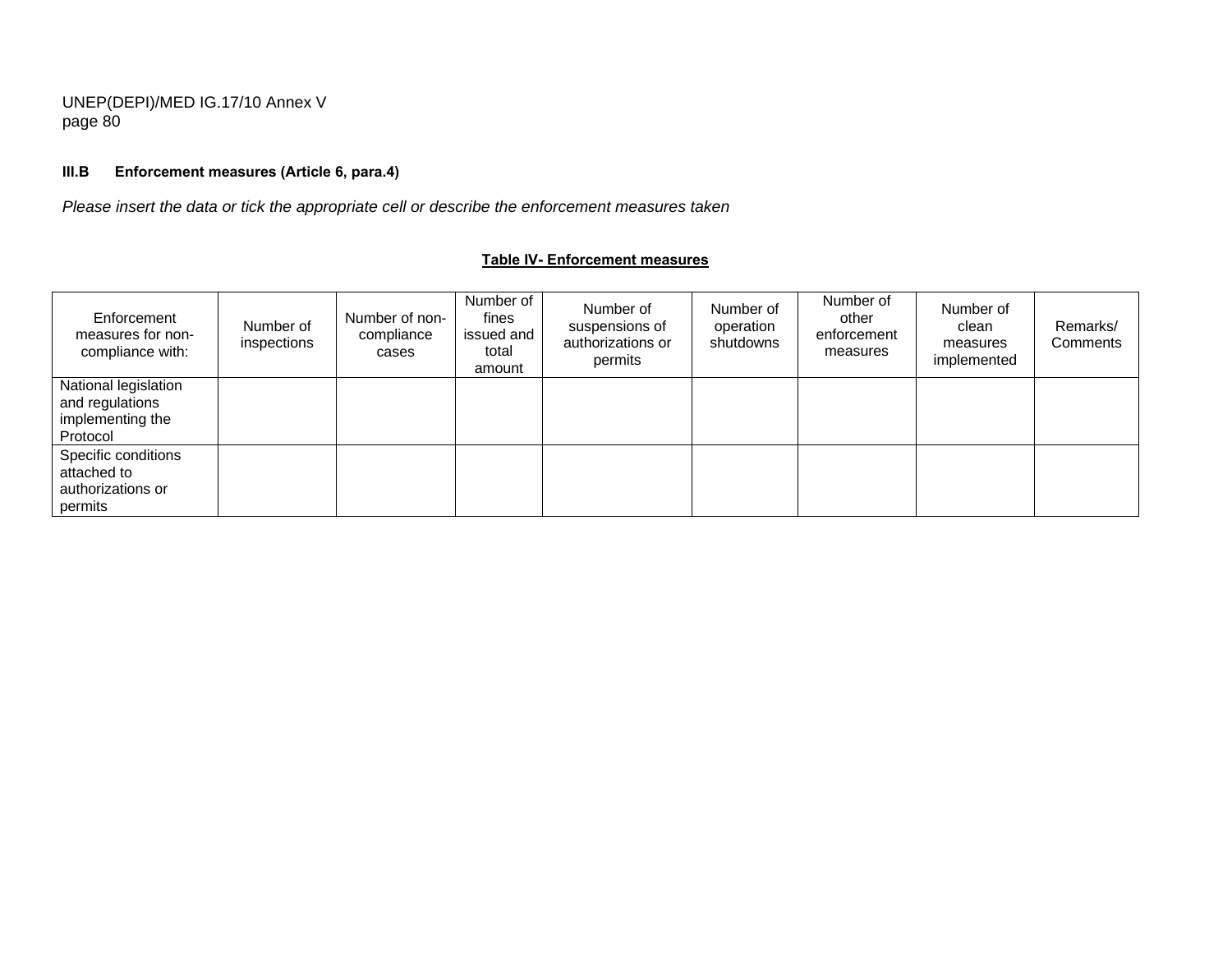## Part IV **Implementation of the NAPs and their effectiveness**

*Please provide information, in Table V below, on the implementation of the NAP to address LBS pollution* 

## **Table V - Implementation of NAPs and their effectiveness**

|     |                                                         |     |               | <b>Status</b>                               |       |                | <b>Difficulties/Challenges</b>           |                         |                        |                              |                           |                         |  |
|-----|---------------------------------------------------------|-----|---------------|---------------------------------------------|-------|----------------|------------------------------------------|-------------------------|------------------------|------------------------------|---------------------------|-------------------------|--|
|     |                                                         |     |               | Please tick the most appropriate<br>answers |       |                | Please tick the most appropriate answers |                         |                        |                              |                           |                         |  |
| No. | NAP priorities and SAP targets                          | Yes | $\frac{1}{2}$ | velopment<br>Under<br>$\ddot{\mathbf{e}}$   | Other | Not applicable | Policy<br>framework                      | Regulatory<br>framework | resources<br>Financial | Administrative<br>management | capabilities<br>Technical | participation<br>Public |  |
|     | NAP priorities and the respective                       |     |               |                                             |       |                |                                          |                         |                        |                              |                           |                         |  |
| X   | SAP targets will be pre-filled in by<br>the Secretariat |     |               | Remarks/Comments                            |       |                | Remarks/Comments                         |                         |                        |                              |                           |                         |  |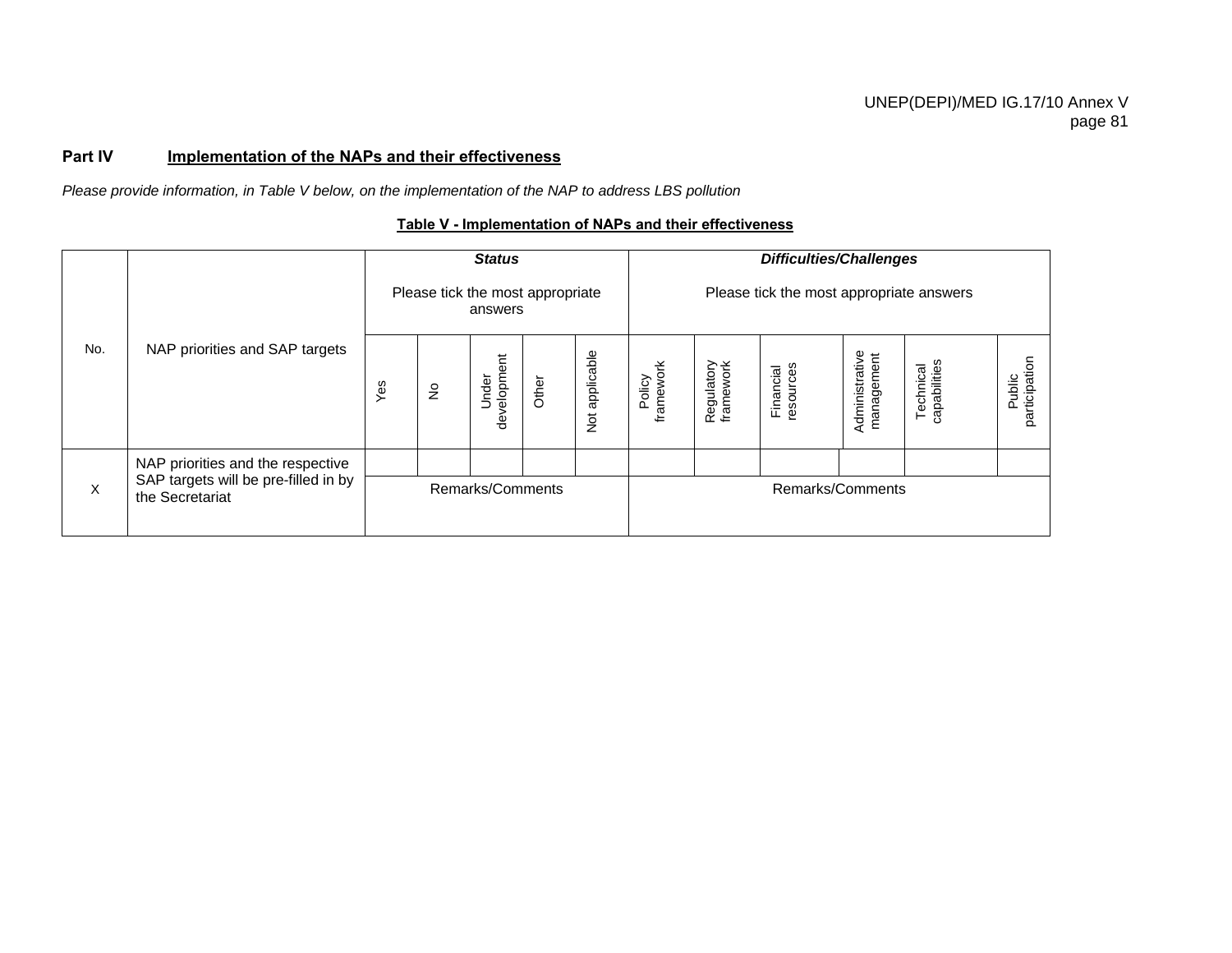### Part V **Implementation of monitoring programmes**<sup>\*</sup>

*Please provide information, in Table VI below, on the implementation of monitoring programmes and activities* 

## **Table VI - Implementation of monitoring programmes**

|                |                                                |     |               | <b>Status</b>                               |       |                | <b>Difficulties/Challenges</b>           |                         |                        |                              |                           |                         |  |  |
|----------------|------------------------------------------------|-----|---------------|---------------------------------------------|-------|----------------|------------------------------------------|-------------------------|------------------------|------------------------------|---------------------------|-------------------------|--|--|
|                |                                                |     |               | Please tick the most appropriate<br>answers |       |                | Please tick the most appropriate answers |                         |                        |                              |                           |                         |  |  |
| No.            | Monitoring requirements                        | Yes | $\frac{1}{2}$ | development<br>Under                        | Other | Not applicable | Policy<br>framework                      | Regulatory<br>framework | resources<br>Financial | Administrative<br>management | Technical<br>capabilities | participation<br>Public |  |  |
|                | Implementation of state and trend              |     |               |                                             |       |                |                                          |                         |                        |                              |                           |                         |  |  |
| $\mathbf 1$    | monitoring                                     |     |               | Remarks/Comments                            |       |                |                                          |                         | Remarks/Comments       |                              |                           |                         |  |  |
|                | Implementation of compliance                   |     |               |                                             |       |                |                                          |                         |                        |                              |                           |                         |  |  |
| 2              | monitoring                                     |     |               | Remarks/Comments                            |       |                |                                          |                         | Remarks/Comments       |                              |                           |                         |  |  |
|                | Implementation of biomonitoring                |     |               |                                             |       |                |                                          |                         |                        |                              |                           |                         |  |  |
| 3              |                                                |     |               |                                             |       |                |                                          |                         |                        |                              |                           |                         |  |  |
| $\overline{2}$ | Implementation of eutrophication<br>monitoring |     |               |                                             |       |                |                                          |                         |                        |                              |                           |                         |  |  |

• \* The data resulting from monitoring activities as provided in Table VI should be submitted to MED POL according to the agreed procedure and format as specified in document WG 315/Inf.3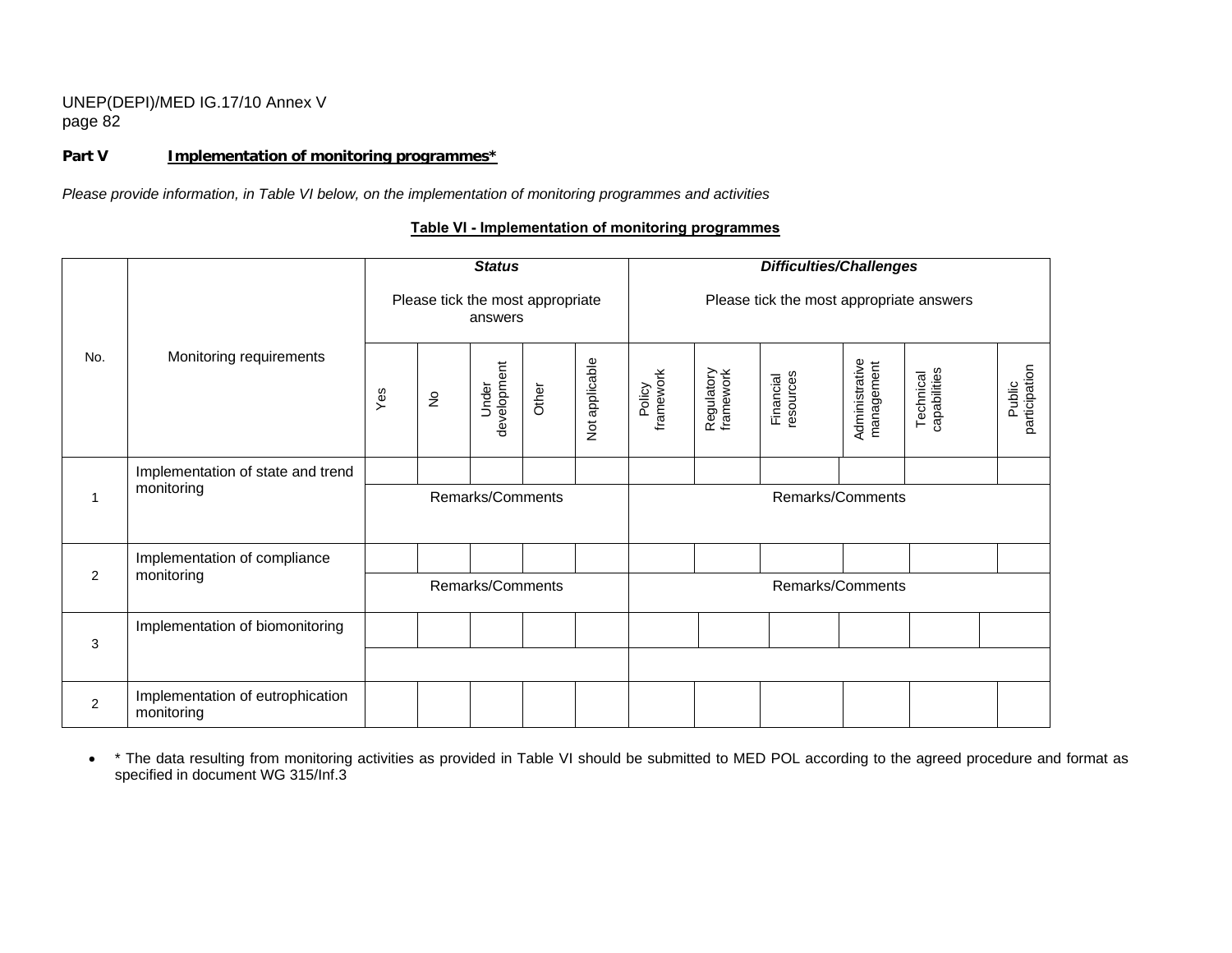### **Part VI Effectiveness**

- Total number of authorizations
- Total load of pollution discharged for all sectors
- Total load of pollution discharged for all substances
- Number of NAPs projects completed
- Number of inspections per point source
- Number of non-compliances cases
- Number of non-compliance cases in which sanctions were applied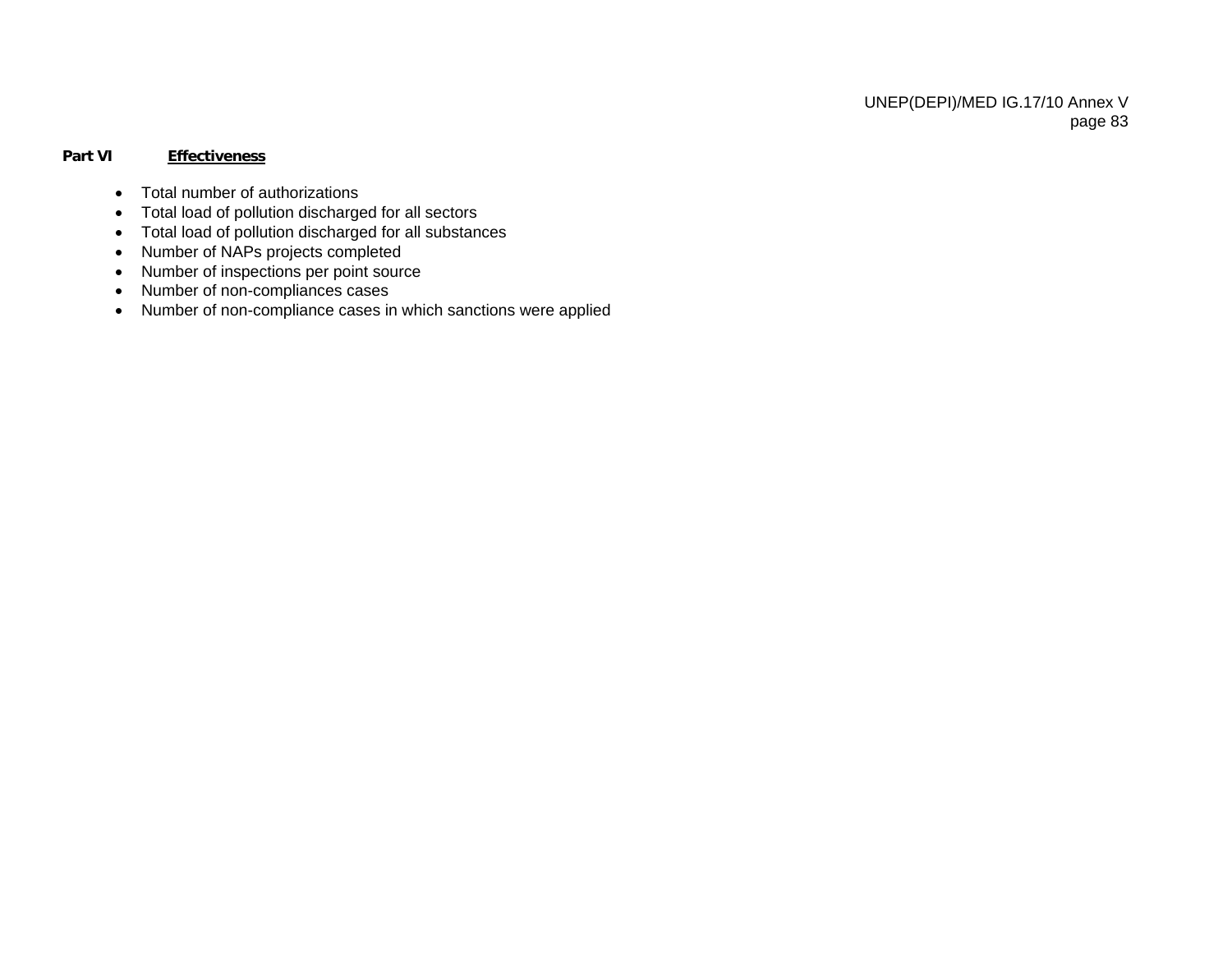## **5. Implementation of the Protocol for the Specially Protected Areas and Biodiversity**

## **I - INFORMATION ON THE REPORTING PARTY**

*Please provide information on the reporting Party by completing the following table.* 

| <b>Contracting Party</b>                                   |  |
|------------------------------------------------------------|--|
| Reporting period (from D/M/Y to D/M/Y)                     |  |
| Full name of the institution/s responsible for the SPA and |  |
| <b>Biodiversity Protocol</b>                               |  |
| Name of the officer who is the SPA/RAC focal point         |  |
| Mailing address                                            |  |
| Tel.                                                       |  |
| Fax                                                        |  |
| Email                                                      |  |
| Contact point for the national report, if any              |  |
| Full name of the institution                               |  |
| Mailing address                                            |  |
| Tel.                                                       |  |
| Fax                                                        |  |
| Email                                                      |  |
| Signature of the SPA/RAC Focal Point                       |  |
| Date of submission                                         |  |

Organizations/bodies/agencies providing information for the compilation of the report

*Please provide information on the preparation of this report, including, where appropriate, stakeholders involved and material used, by completing the following table/s.* 

| Full name of the institution         |  |
|--------------------------------------|--|
| Name of the contact point (optional) |  |
| Mailing address                      |  |
| Tel.                                 |  |
| Fax                                  |  |
| Email                                |  |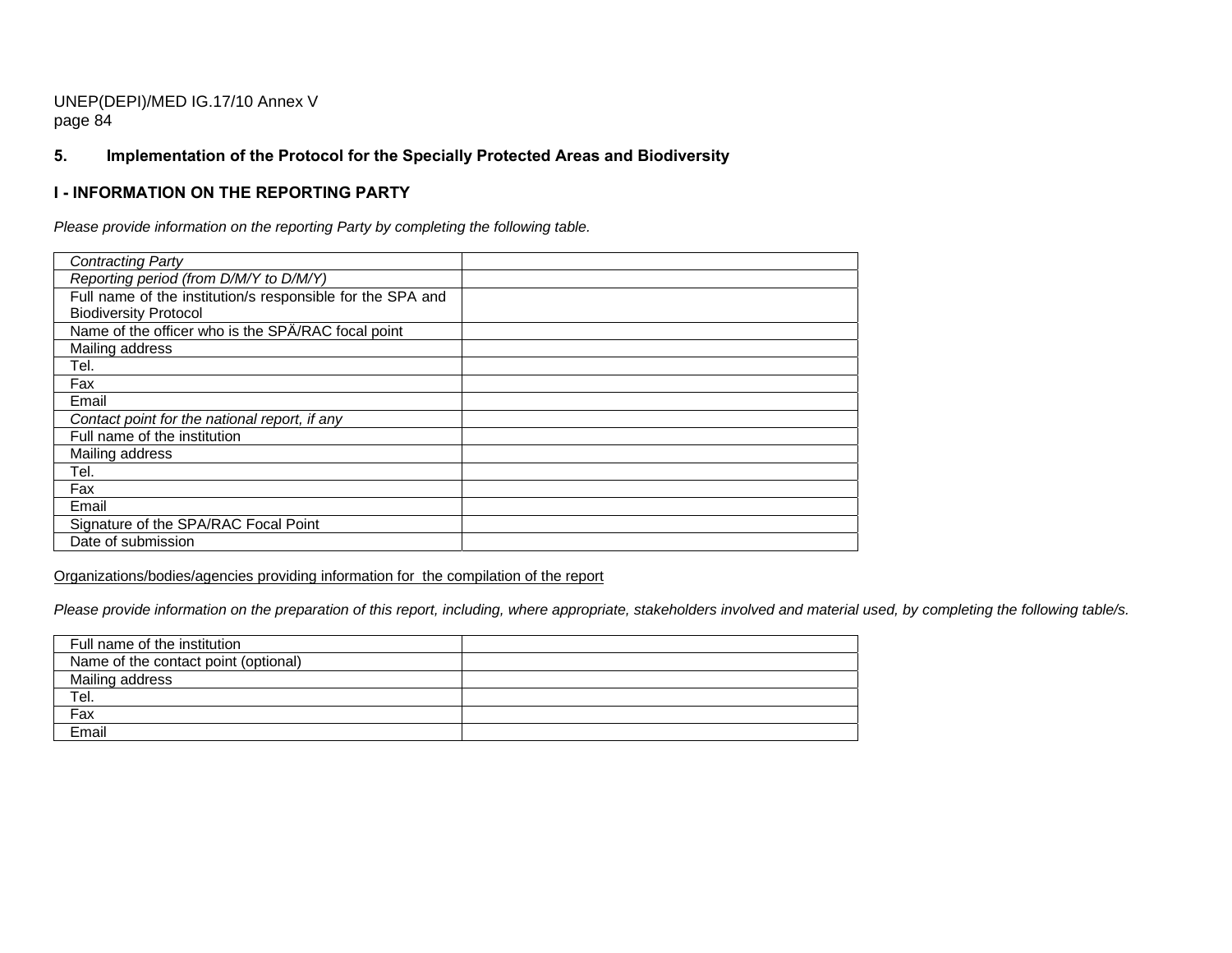## **II – REPORTING FORMAT TO BE COMPLETED**

This reporting format includes questions requesting information on the following issues:

- 1. Legal measures related to the implementation of the SPA and Biological Diversity Protocol
- 2. Establishment and management of specially protected areas
- 3. Specially Protected Areas of Mediterranean Importance (SPAMIs)
- 4. Measures for the protection and conservation of species
- 5. Effectiveness

The format also includes questions about the implementation of the following Action Plans:

- 1. Action Plan on Cartilaginous Fishes in the Mediterranean Sea
- 2. Action Plan on Introduction of Species and Invasive Species in the Mediterranean Sea
- 3. Action Plan for the Conservation of Cetaceans in the Mediterranean Sea
- 4. Action Plan for the Conservation of Marine Vegetation in the Mediterranean Sea
- 5. Action Plan for the Conservation of Bird Species inventoried in Annex II of the SPA Protocol
- 6. Action Plan for the Management of the Mediterranean Monk Seal
- 7. Action Plan for the Conservation of Mediterranean Marine Turtles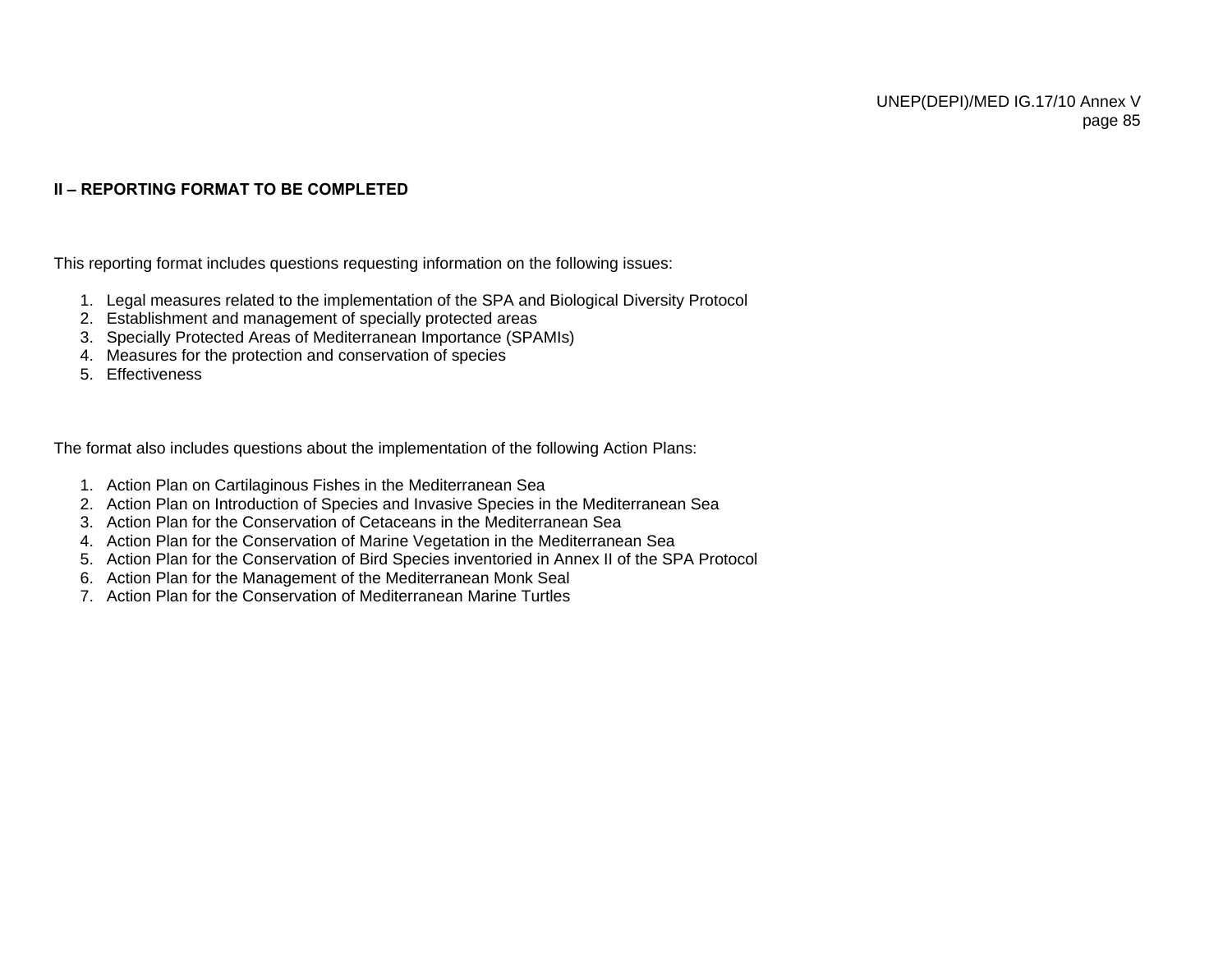### Part I Legal measures

#### **Question 1: Has the Party, in accordance with Article 14 of the Barcelona Convention, adopted legislation implementing the provisions of the SPA and Biodiversity Protocol listed in Table I below ?**

|                             |     |                                                                                                                                                                                            |                                            | <b>Status</b>                                   |                      |       |                |                                         | <b>Difficulties/Challenges</b> |                        |                              |                           |                         |
|-----------------------------|-----|--------------------------------------------------------------------------------------------------------------------------------------------------------------------------------------------|--------------------------------------------|-------------------------------------------------|----------------------|-------|----------------|-----------------------------------------|--------------------------------|------------------------|------------------------------|---------------------------|-------------------------|
| <b>Article</b><br>reference |     | Description of the obligation                                                                                                                                                              | Please tick the most<br>appropriate answer |                                                 |                      |       |                | Please tick the most appropriate answer |                                |                        |                              |                           |                         |
|                             | No. |                                                                                                                                                                                            | Yes                                        | $\stackrel{\mathtt{o}}{\mathsf{z}}$             | development<br>Under | Other | Not applicable | framework<br>Policy                     | Regulatory<br>framework        | resources<br>Financial | Administrative<br>management | Technical<br>capabilities | Public<br>participation |
|                             |     |                                                                                                                                                                                            |                                            |                                                 |                      |       |                |                                         |                                |                        |                              |                           |                         |
| Art. 2 para.1               | 1   | Designation of the terrestrial areas (including<br>wetlands) under its jurisdiction that are<br>included in the area to which the SPA and<br><b>Biological Diversity Protocol applies?</b> |                                            | Title, reference, date of<br>enacting legal act |                      |       |                |                                         | Remarks/Comments               |                        |                              |                           |                         |
|                             |     |                                                                                                                                                                                            | Remarks/Comments                           |                                                 |                      |       |                |                                         |                                |                        |                              |                           |                         |
|                             |     | Protection and management of endangered                                                                                                                                                    |                                            |                                                 |                      |       |                |                                         |                                |                        |                              |                           |                         |
| 3 para.1(b)<br>Αrt.         | 2   | or threatened plant and animal species? <sup>8</sup>                                                                                                                                       |                                            | Title, reference, date of<br>enacting legal act |                      |       |                | Remarks/Comments                        |                                |                        |                              |                           |                         |

#### **Table I - Legal measures**

<sup>8</sup> Similar question in the reporting format of the CBD (Article 8k)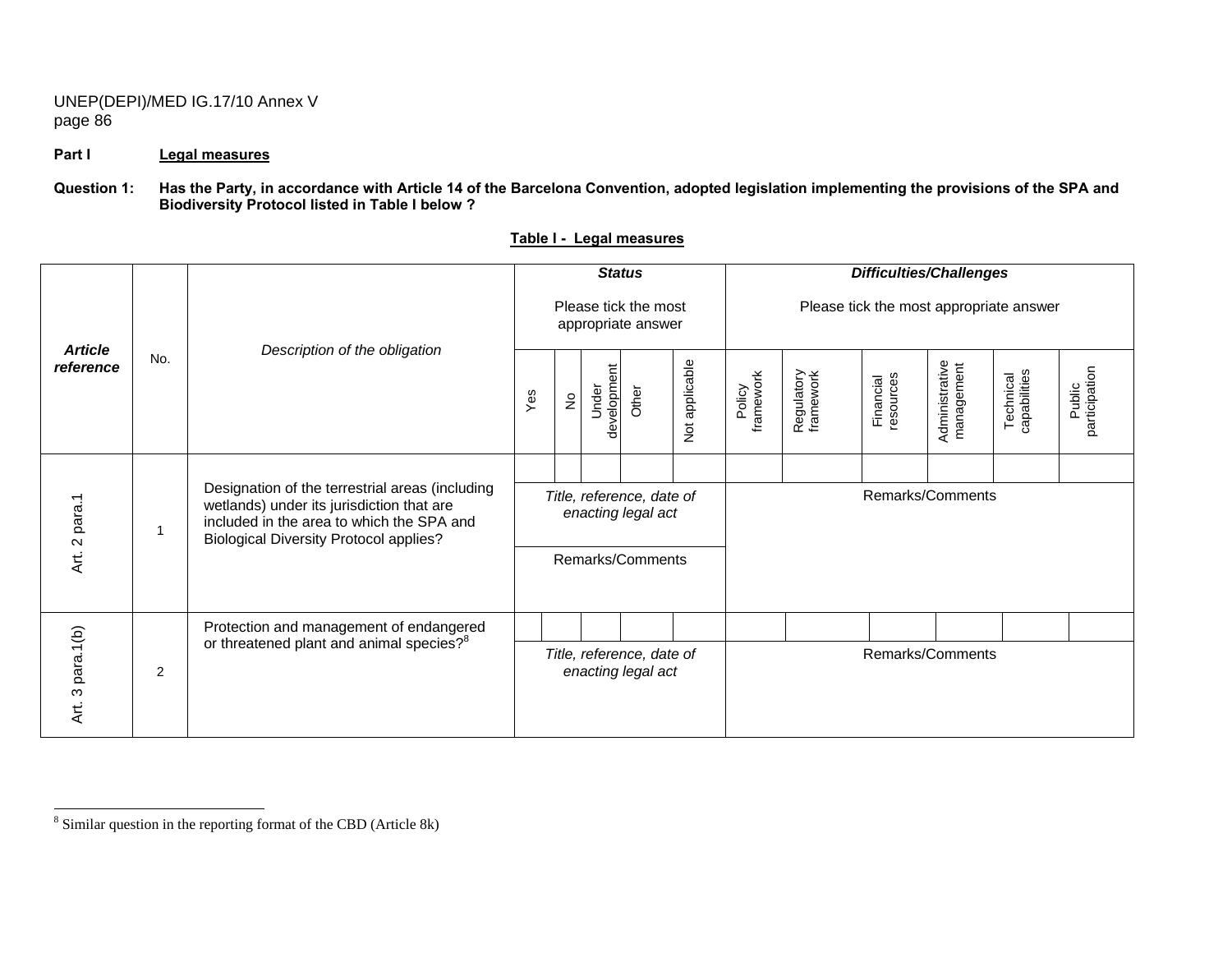| General obligations<br>Art. 3 para. 1(a)                  | 3              | Protection, preservation and management in a<br>sustainable and environmentally sound way of<br>areas of particular natural or cultural value,<br>notably by the establishment of specially<br>protected areas? |  | Title, reference, date of<br>enacting legal act<br>Remarks/Comments |  | Remarks/Comments |  |  |
|-----------------------------------------------------------|----------------|-----------------------------------------------------------------------------------------------------------------------------------------------------------------------------------------------------------------|--|---------------------------------------------------------------------|--|------------------|--|--|
|                                                           |                |                                                                                                                                                                                                                 |  |                                                                     |  |                  |  |  |
|                                                           |                | Prohibition of the dumping and any discharge                                                                                                                                                                    |  |                                                                     |  |                  |  |  |
| measures<br>$(\text{para. } (b))$<br>Protection<br>Art. 6 | 4              | likely to directly or indirectly harm the integrity<br>of specially protected areas?                                                                                                                            |  | Title, reference, date of<br>enacting legal act                     |  | Remarks/Comments |  |  |
|                                                           |                |                                                                                                                                                                                                                 |  | Remarks/Comments                                                    |  |                  |  |  |
|                                                           |                | Regulation of the passage of boats and all                                                                                                                                                                      |  |                                                                     |  |                  |  |  |
| measures<br>Protection<br>(para. (c))<br>Art. 6           | 5              | stopping or anchoring in the specially protected<br>areas' extension zone?                                                                                                                                      |  | Title, reference, date of<br>enacting legal act                     |  | Remarks/Comments |  |  |
|                                                           |                |                                                                                                                                                                                                                 |  | Remarks/Comments                                                    |  |                  |  |  |
|                                                           |                | Regulation or prohibition of all exploration                                                                                                                                                                    |  |                                                                     |  |                  |  |  |
| measures<br>Protection<br>(para. (e))<br>Art. 6           | 6              | activities or activities that involve modifying the<br>soil or subsoil of the land part, of the seabed or<br>of its subsoil in the specially protected areas?                                                   |  | Title, reference, date of<br>enacting legal act                     |  | Remarks/Comments |  |  |
|                                                           |                |                                                                                                                                                                                                                 |  | Remarks/Comments                                                    |  |                  |  |  |
|                                                           |                | Regulation of scientific research in the specially                                                                                                                                                              |  |                                                                     |  |                  |  |  |
| measures<br>Protection<br>(para. (f))<br>Art. 6           | $\overline{7}$ | protected area?                                                                                                                                                                                                 |  | Title, reference, date of<br>enacting legal act                     |  | Remarks/Comments |  |  |
|                                                           |                |                                                                                                                                                                                                                 |  | Remarks/Comments                                                    |  |                  |  |  |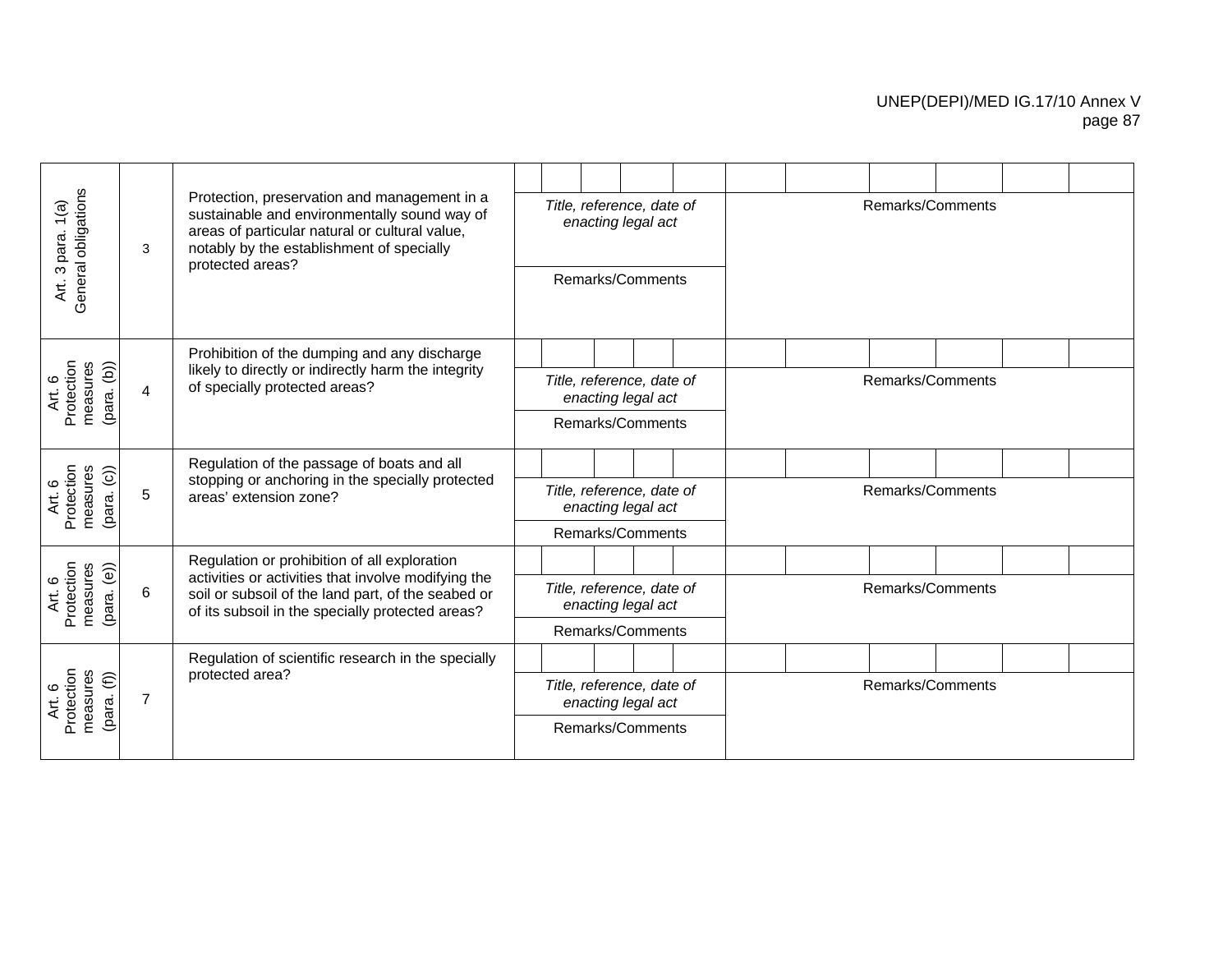| $\widehat{\mathsf{(g)}}$                                     |                                                                                                                                     | Prohibition and regulation of all activities                                                                                                                                                          |                           |                    |  |                  |                  |  |
|--------------------------------------------------------------|-------------------------------------------------------------------------------------------------------------------------------------|-------------------------------------------------------------------------------------------------------------------------------------------------------------------------------------------------------|---------------------------|--------------------|--|------------------|------------------|--|
| Protection<br>measures<br>Art. 6<br>(para.                   | 8                                                                                                                                   | involving taking of species which originate in<br>specially protected areas <sup>9</sup>                                                                                                              | Title, reference, date of | enacting legal act |  |                  | Remarks/Comments |  |
|                                                              |                                                                                                                                     |                                                                                                                                                                                                       |                           | Remarks/Comments   |  |                  |                  |  |
|                                                              |                                                                                                                                     | Regulation and if necessary prohibition of any                                                                                                                                                        |                           |                    |  |                  |                  |  |
| $(\text{para.}(\mathsf{h}))$<br>Protection<br>measures<br>ζť | 9                                                                                                                                   | other activity likely to have an adverse impact<br>on the specially protected areas? <sup>10</sup>                                                                                                    | Title, reference, date of | enacting legal act |  |                  | Remarks/Comments |  |
|                                                              |                                                                                                                                     |                                                                                                                                                                                                       |                           | Remarks/Comments   |  |                  |                  |  |
|                                                              |                                                                                                                                     | Management of animal and plant species,                                                                                                                                                               |                           |                    |  |                  |                  |  |
| and<br>$12.7$<br>$12.7$<br>10                                | particularly those appearing in Annexes II and<br>III to the Protocol that permit them to be<br>maintained in a favourable state of | Title, reference, date of                                                                                                                                                                             | enacting legal act        |                    |  | Remarks/Comments |                  |  |
| Αrt.                                                         |                                                                                                                                     | conservation?                                                                                                                                                                                         |                           | Remarks/Comments   |  |                  |                  |  |
|                                                              |                                                                                                                                     | Taking into consideration, in the planning                                                                                                                                                            |                           |                    |  |                  |                  |  |
| Art. 17<br>11                                                |                                                                                                                                     | process leading to decisions on projects and<br>activities that could significantly affect protected<br>areas, species and their habitats, of possible<br>direct or indirect, immediate or long-term, | Title, reference, date of | enacting legal act |  |                  | Remarks/Comments |  |
|                                                              |                                                                                                                                     | impact, including the cumulative impact of<br>projects and activities on habitats? <sup>11</sup>                                                                                                      |                           | Remarks/Comments   |  |                  |                  |  |

 $9$  Taking includes fishing, hunting, taking of animals and harvesting of plants or their destruction, as well as trade in animals, parts of animals, plants, parts of plants.

 $10$  These include activities that may harm or disturb the species or that might endanger the state of conservation of the ecosystems or species or might impair the natural or cultural characteristics of the specially protected areas.

 $11$  Similar question in the reporting format of the CBD (Decision VII/28)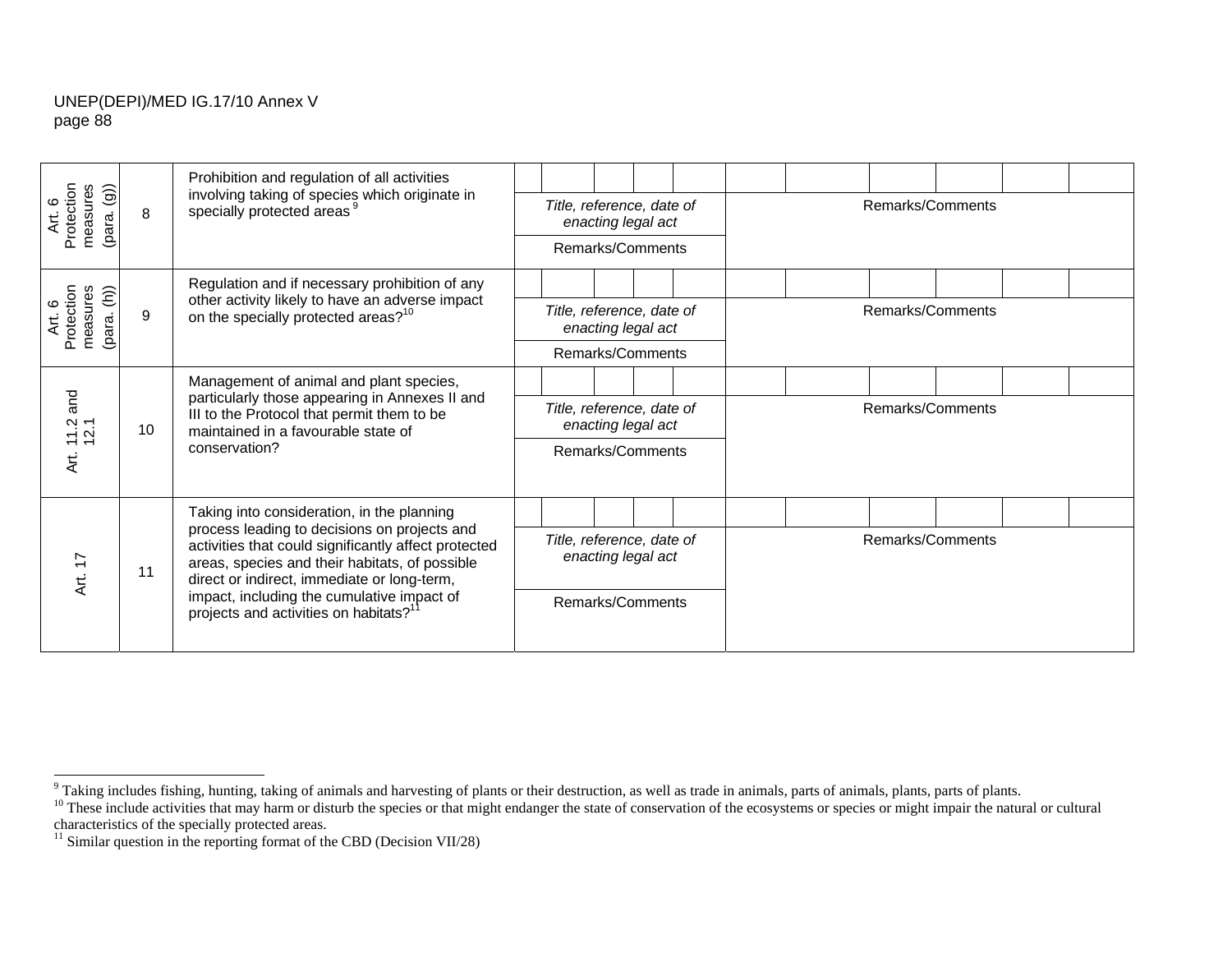#### **Part II Specially Protected Areas**

#### **Question 2: Has the Party established specially protected areas and taken necessary measures for the implementation of their management plans?**

NB: Please provide the necessary data and information as indicated in Table II (Establishment of specially protected areas) and Table III (Implementation of management plans)

#### *Difficulties/Challenges Status*  Please tick the most appropriate Please tick the most appropriate answer answer *reference* No *Description of the measure(s) Article* Administrative<br>management Not applicable Not applicable Administrative management Public<br>participation Under<br>develpment participation develpment Technical<br>capabilities capabilities Policy<br>framework framework Regulatory<br>framework Regulatory framework Financial<br>resources resources Technical Financial **Other** Yes No  $\frac{\overline{6}}{\overline{6}}$  2.a setting up of protected areas that come within the Protocol's geographical coverage.<sup>12</sup> Remarks/Comments 13 Elaboration and implementation of  $4r$ <br> $4r$ <br> $4r$ <br> $2.b$ <br>2.b a management plan for each SPA. Remarks/Comments

## **Table II - Establishment of specially protected areas**

 $12$  Similar question in the reporting format of the CBD (Decision VII/28)

<sup>&</sup>lt;sup>13</sup> Please state how many SPAs were created during the reporting period and provide a list using Table II hereinafter.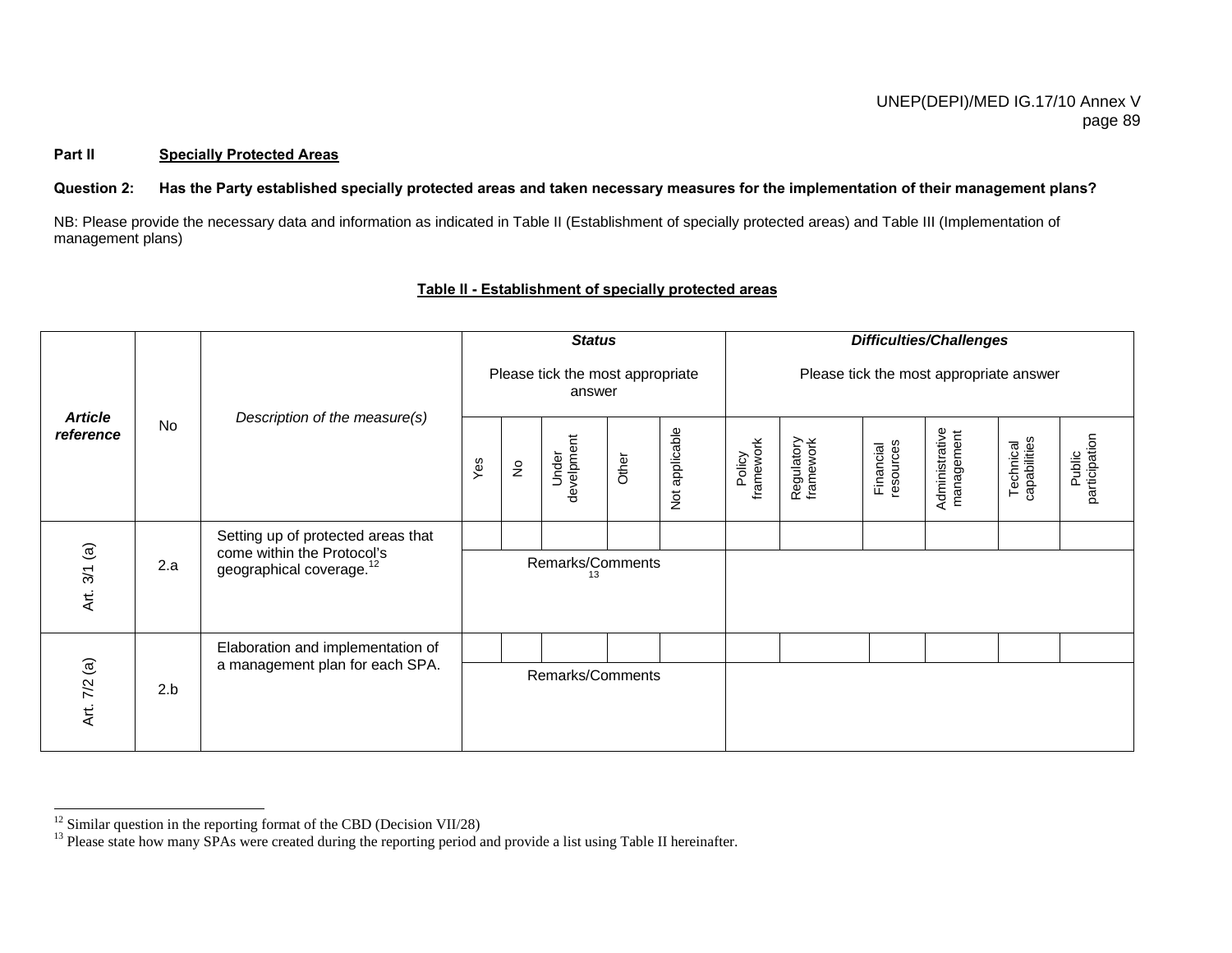#### **Table III - List of SPAs**

(Please list here only the SPAs that come within the Protocol's geographical coverage)

| No. | Name of the SPA | Date of<br>creation | Category | Jurisdiction | Coordinates | Surface<br>(marine,      | Main ecosystems,<br>species and their |                     |           | Management plan      |
|-----|-----------------|---------------------|----------|--------------|-------------|--------------------------|---------------------------------------|---------------------|-----------|----------------------|
|     |                 |                     |          |              |             | terrestrial,<br>wetland) | habitats                              | Date of<br>adoption | <b>NO</b> | Under<br>development |
|     |                 |                     |          |              |             |                          |                                       |                     |           |                      |
|     |                 |                     |          |              |             |                          |                                       |                     |           |                      |
|     |                 |                     |          |              |             |                          |                                       |                     |           |                      |
|     |                 |                     |          |              |             |                          |                                       |                     |           |                      |
|     |                 |                     |          |              |             |                          |                                       |                     |           |                      |

## **Table IV - Management of SPAs**

|                             |     |                                                                                                                                                                    |                  |               | <b>Status</b>                              |       |                               |                     |                         |                        | <b>Difficulties/Challenges</b>          |                           |                         |
|-----------------------------|-----|--------------------------------------------------------------------------------------------------------------------------------------------------------------------|------------------|---------------|--------------------------------------------|-------|-------------------------------|---------------------|-------------------------|------------------------|-----------------------------------------|---------------------------|-------------------------|
|                             |     |                                                                                                                                                                    |                  |               | Please tick the most appropriate<br>answer |       |                               |                     |                         |                        | Please tick the most appropriate answer |                           |                         |
| <b>Article</b><br>reference | No. | Management plan elements                                                                                                                                           | Yes              | $\frac{1}{2}$ | velopment<br>Under<br>မြ                   | Other | applicable<br>$\breve{\rm Z}$ | Policy<br>framework | Regulatory<br>framework | resources<br>Financial | Administrative<br>management            | capabilities<br>Technical | participation<br>Public |
| $\Theta$<br>7/2<br>Art.     |     | Programmes for the observation and<br>scientific monitoring of changes in the<br>Protocol Areas' ecosystems and of<br>the impact of human activities <sup>14</sup> | Remarks/Comments |               |                                            |       |                               |                     |                         |                        | Remarks/Comments                        |                           |                         |

 $\frac{14}{14}$  Similar question in the reporting format of the CBD (Article 7)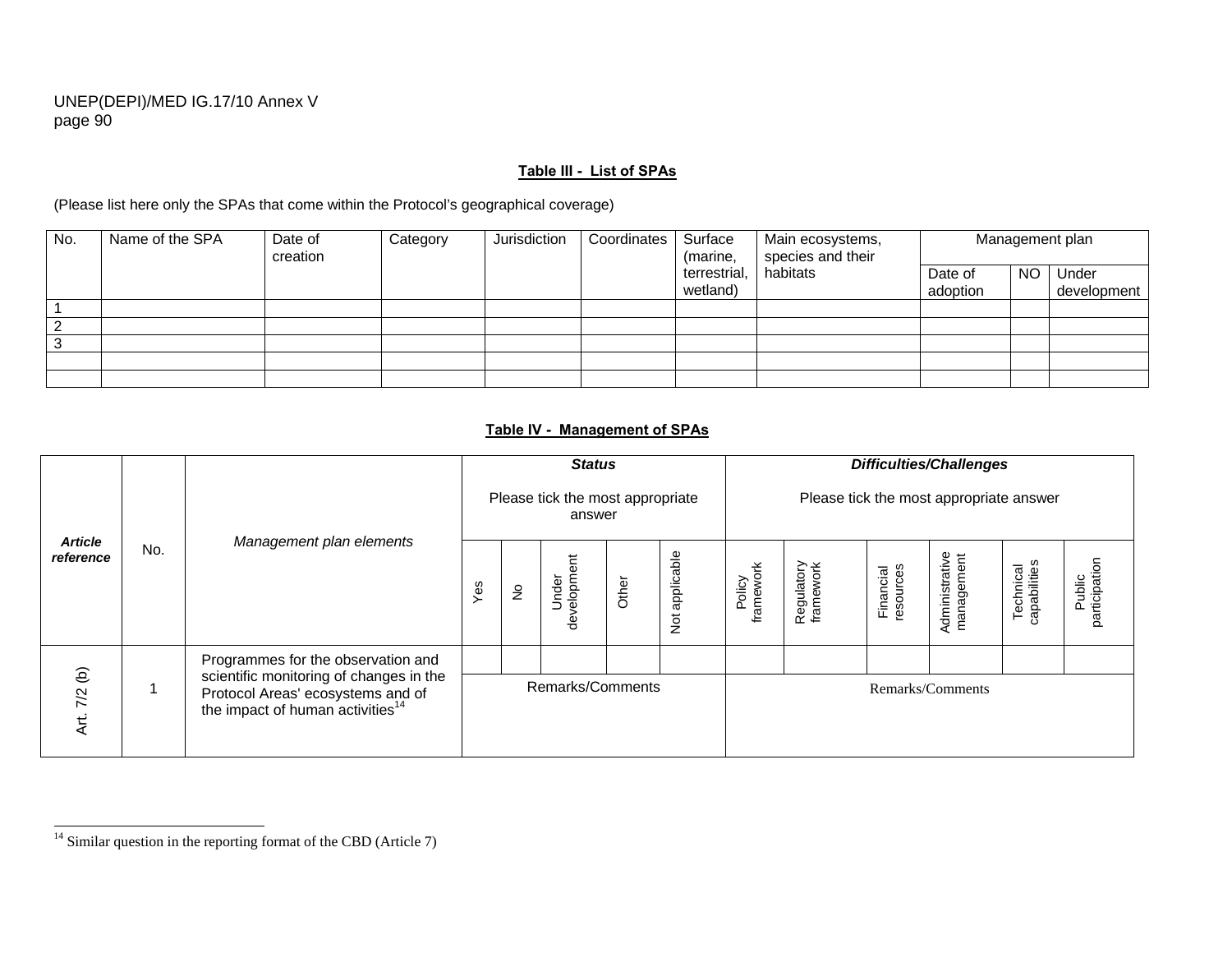|                          |                | Measures for the involvement of local                                                                          |                  |  |  |                  |  |  |
|--------------------------|----------------|----------------------------------------------------------------------------------------------------------------|------------------|--|--|------------------|--|--|
| Art. 7/2<br>(b)          | $\overline{2}$ | communities in the process of<br>managing the protected areas.                                                 | Remarks/Comments |  |  | Remarks/Comments |  |  |
|                          |                | Providing assistance to local<br>inhabitants who might be affected by                                          |                  |  |  |                  |  |  |
| Art. 7/2 (c)             | 3              | the establishment of SPAs <sup>15</sup>                                                                        | Remarks/Comments |  |  | Remarks/Comments |  |  |
| 7/2                      |                | Funding mechanisms for managing and<br>promoting the protected areas or                                        |                  |  |  |                  |  |  |
| $\widehat{\sigma}$<br>ξi | 4              | income-generating activities that are<br>compatible with the protection<br>measures.                           | Remarks/Comments |  |  | Remarks/Comments |  |  |
| Art.<br>7/2 (f)          | 5              | Appropriate training for the technical<br>managers and other qualified staff of                                |                  |  |  |                  |  |  |
|                          |                | SPA <sub>s</sub> .                                                                                             | Remarks/Comments |  |  | Remarks/Comments |  |  |
| 7/3                      |                | Incorporating into the national<br>contingency plans measures for                                              |                  |  |  |                  |  |  |
| Аґ.                      | 6              | responding to incidents that could<br>cause damage or constitute a threat to<br>the specially protected areas? | Remarks/Comments |  |  | Remarks/Comments |  |  |
| 7/4                      |                | Institutional arrangements for the<br>management as a whole of each SPA,                                       |                  |  |  |                  |  |  |
| ξi                       | $\overline{7}$ | covering both land and marine areas.                                                                           | Remarks/Comments |  |  | Remarks/Comments |  |  |

<sup>&</sup>lt;sup>15</sup> Assistance to compensate for the possible adverse impact which the protection measures introduced in the protected area might have on the income of local inhabitants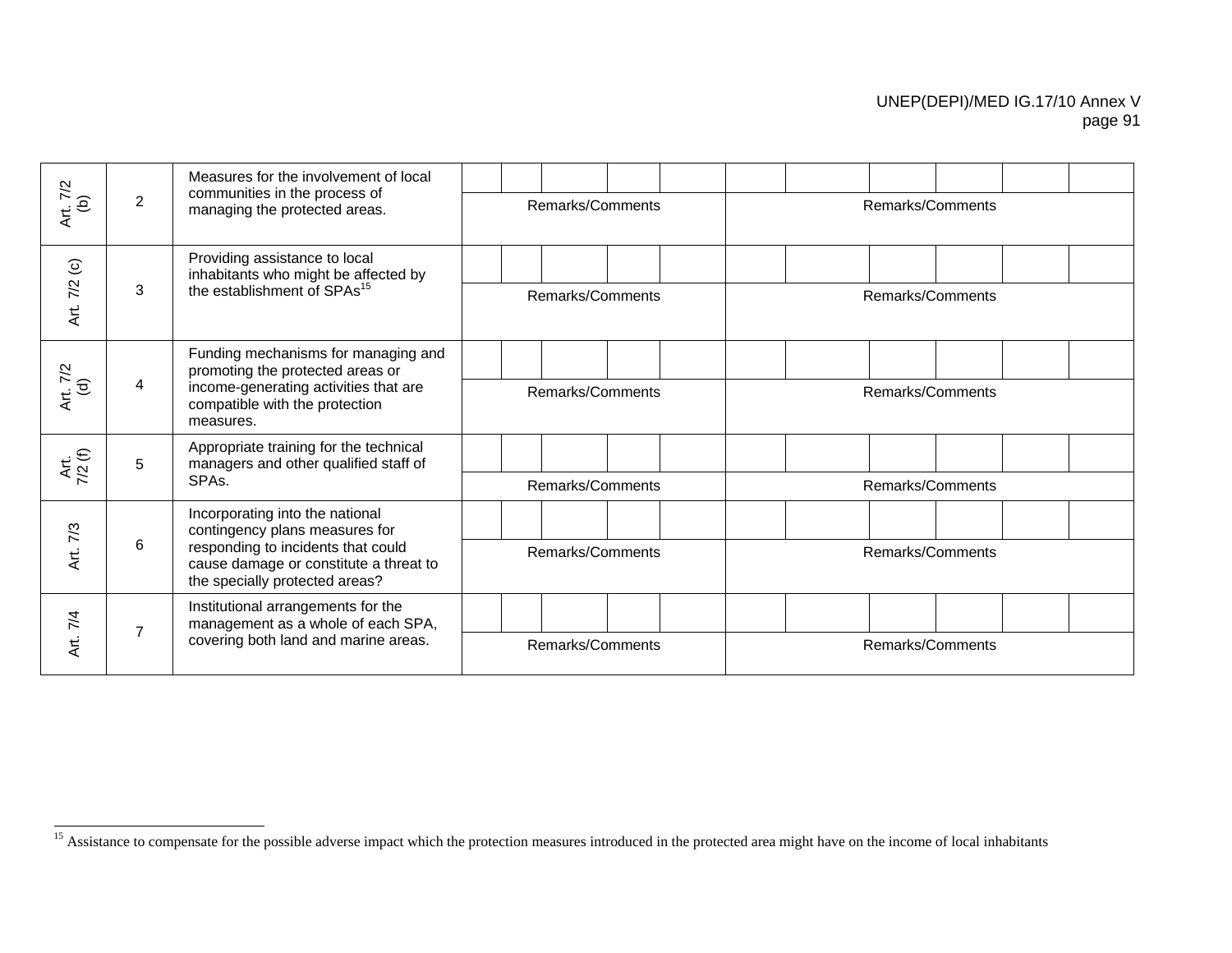Part III Specially Protected Areas of Mediterranean Importance (SPAMIs)

#### **Question 3: Has the Party established SPAMIs and taken necessary measures to implement management plans for such areas**

NB: Please provide the necessary data and information as indicated in Table V (Establishment of SPAMIs) and Table VI (Implementation of management plans)

|                             |     |                                     |     |               | <b>Status</b>                              |       |                             |                     |                         | <b>Difficulties/Challenges</b>          |                              |                           |                         |
|-----------------------------|-----|-------------------------------------|-----|---------------|--------------------------------------------|-------|-----------------------------|---------------------|-------------------------|-----------------------------------------|------------------------------|---------------------------|-------------------------|
|                             |     |                                     |     |               | Please tick the most appropriate<br>answer |       |                             |                     |                         | Please tick the most appropriate answer |                              |                           |                         |
| <b>Article</b><br>reference | No. | Description of the measure          | Yes | $\frac{1}{2}$ | development<br>Under                       | Other | applicable<br>$\breve{\Xi}$ | framework<br>Policy | Regulatory<br>framework | Financial<br>resources                  | Administrative<br>management | Technical<br>capabilities | participation<br>Public |
|                             |     | Setting up of SPAMIs                |     |               |                                            |       |                             |                     |                         |                                         |                              |                           |                         |
| $3/1$ (a)<br>Art.           | 2.a |                                     |     |               | Remarks/Comments                           |       |                             |                     |                         | Remarks/Comments                        |                              |                           |                         |
|                             |     | Elaboration and implementation of a |     |               |                                            |       |                             |                     |                         |                                         |                              |                           |                         |
| Art. 7/2 (a)                | 2.b | management plan for each SPAMI.     |     |               | Remarks/Comments                           |       |                             |                     |                         | Remarks/Comments                        |                              |                           |                         |

### **Table V - Establishment of SPAMIs**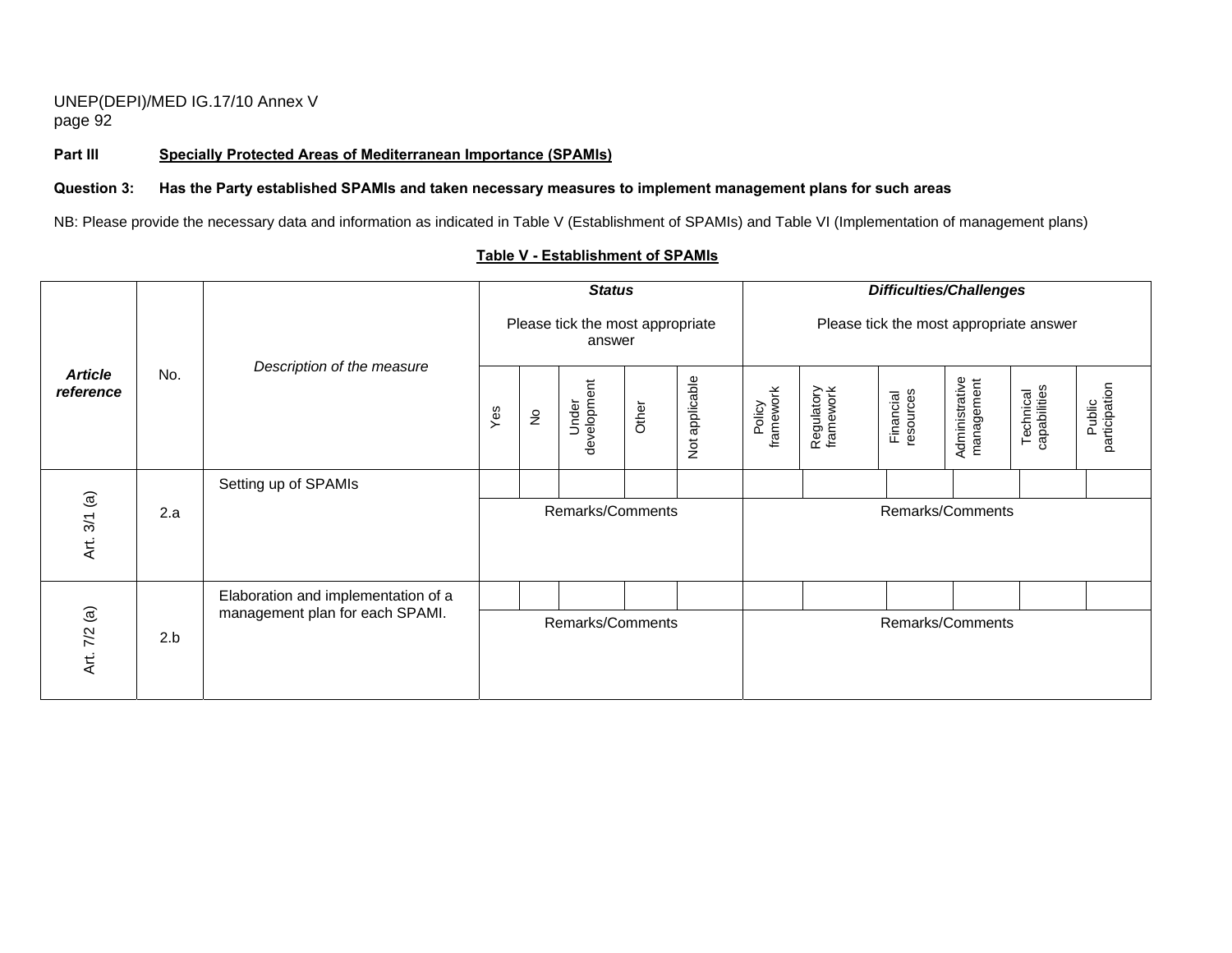## **Question 4: Are there changes in status of SPAMIs ?**

NB: Please provide relevant information in Tables VI and VII on the list of SPAMIs and related data and implementation of management plans

#### **Table VI - List of SPAMIs and Related Data**

| No. | Name of the<br><b>SPAMI</b>       | Date of<br>creation               | Coordinates                       | Jurisdiction |                   |              |                     | Management plan |                | Change of<br>delimitation | Change of legal<br>status | Reasons for<br>changes |
|-----|-----------------------------------|-----------------------------------|-----------------------------------|--------------|-------------------|--------------|---------------------|-----------------|----------------|---------------------------|---------------------------|------------------------|
|     |                                   |                                   |                                   | National     | Adjacent<br>water | High<br>seas | Date of<br>adoption | N <sub>O</sub>  | In.<br>process |                           |                           |                        |
|     | To be pre-filled in<br>by SPA/RAC | To be pre-filled<br>in by SPA/RAC | To be pre-filled<br>in by SPA/RAC |              |                   |              |                     |                 |                |                           |                           |                        |
|     |                                   |                                   |                                   |              |                   |              |                     |                 |                |                           |                           |                        |
|     |                                   |                                   |                                   |              |                   |              |                     |                 |                |                           |                           |                        |
|     |                                   |                                   |                                   |              |                   |              |                     |                 |                |                           |                           |                        |
| 17  |                                   |                                   |                                   |              |                   |              |                     |                 |                |                           |                           |                        |

#### **Table VII - Implementation of management plans**

| Noof<br><b>SPAMI</b> | Surface                               |                            |                                        | Implementation of management plans (Annex I.D to the Protocol)<br>Regulation of |                                          |                                  |                      |                         |                       | <b>Difficulties/Challenges</b>          |                           |                         |
|----------------------|---------------------------------------|----------------------------|----------------------------------------|---------------------------------------------------------------------------------|------------------------------------------|----------------------------------|----------------------|-------------------------|-----------------------|-----------------------------------------|---------------------------|-------------------------|
|                      |                                       |                            |                                        |                                                                                 |                                          |                                  |                      |                         |                       | Please tick the most appropriate answer |                           |                         |
|                      |                                       | Dumping<br>and<br>releases | Monitoring<br>programme<br>implemented | Introduction<br>and<br>reintroduction<br>of species                             | Any activity<br>or act likely<br>to harm | Activities in the<br>buffer zone | work<br>Σã<br>Policy | Regulatory<br>framework | sagnosa.<br>Financial | Administrative<br>management            | Technical<br>capabilities | Public<br>participation |
|                      | To be pre-<br>filled in by<br>SPA/RAC |                            |                                        |                                                                                 |                                          |                                  |                      |                         |                       |                                         |                           |                         |
|                      |                                       |                            |                                        |                                                                                 |                                          |                                  |                      |                         |                       |                                         |                           |                         |
|                      |                                       |                            |                                        |                                                                                 |                                          |                                  |                      |                         |                       |                                         |                           |                         |
|                      |                                       |                            |                                        |                                                                                 |                                          |                                  |                      |                         |                       |                                         |                           |                         |
| 17                   |                                       |                            |                                        |                                                                                 |                                          |                                  |                      |                         |                       |                                         |                           |                         |

<sup>&</sup>lt;sup>16</sup> Please attach an annex with information on the state of each SPAMI (main ecosystems, threatened and/or endangered species and their habitats) located in the areas under the jurisdiction of the Party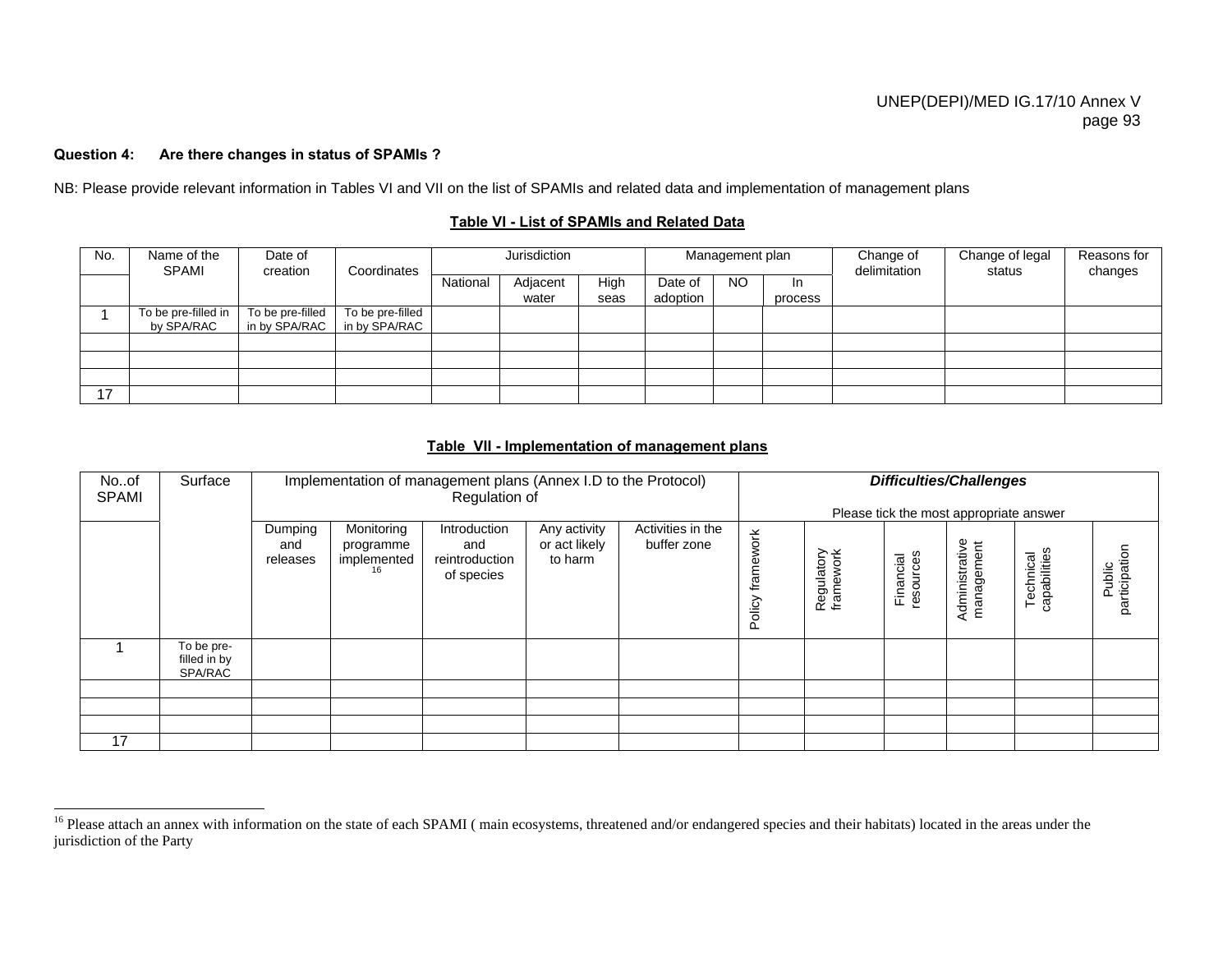**Part IV Measures for the protection and conservation of species**

### **Question 5: Has the Party implemented measures to protect and conserve endangered and threatened species as indicated in Table VIII?**

Please include the necessary data in Table VIII

|                             |                                                  |                                                                                                                                                                 |     |                            | <b>Status</b>                               |       |                |                     |                         | <b>Difficulties/Challenges</b>           |                              |                           |                         |
|-----------------------------|--------------------------------------------------|-----------------------------------------------------------------------------------------------------------------------------------------------------------------|-----|----------------------------|---------------------------------------------|-------|----------------|---------------------|-------------------------|------------------------------------------|------------------------------|---------------------------|-------------------------|
|                             |                                                  |                                                                                                                                                                 |     |                            | Please tick the most appropriate<br>answers |       |                |                     |                         | Please tick the most appropriate answers |                              |                           |                         |
| <b>Article</b><br>reference | No.                                              | Description of the measure                                                                                                                                      | Yes | $\stackrel{\circ}{\simeq}$ | development<br>Under                        | Other | Not applicable | framework<br>Policy | Regulatory<br>framework | resources<br>Financial                   | Administrative<br>management | Technical<br>capabilities | participation<br>Public |
|                             | Drawing up of a list <sup>17</sup> of endangered |                                                                                                                                                                 |     |                            |                                             |       |                |                     |                         |                                          |                              |                           |                         |
| Art. 11/2                   | 4.a                                              | or threatened animal and plant<br>species and identification of their<br>distribution in the zones subject to<br>the Party's jurisdiction.                      |     |                            | Remarks/Comments                            |       |                |                     |                         | Remarks/Comments                         |                              |                           |                         |
|                             |                                                  | Establishment of bilateral or                                                                                                                                   |     |                            |                                             |       |                |                     |                         |                                          |                              |                           |                         |
| Art. 11/4                   | 4.b                                              | multilateral cooperation (including<br>agreements) to protect and restore<br>the population of migrant species in<br>the area where the Protocol is<br>applied. |     |                            | Remarks/Comments                            |       |                |                     |                         | Remarks/Comments                         |                              |                           |                         |
|                             |                                                  | Formulation and adoption of                                                                                                                                     |     |                            |                                             |       |                |                     |                         |                                          |                              |                           |                         |
| Art. 11/6                   | 4.c                                              | measures and plans concerning ex<br>situ reproduction, particularly in<br>captivity, of protected fauna and the<br>growing of protected flora.                  |     |                            | Remarks/Comments                            |       |                |                     |                         | Remarks/Comments                         |                              |                           |                         |

## **Table VIII - Measures to protect species**

<sup>&</sup>lt;sup>17</sup> If the response is affirmative please provide the list of endangered or threatened animal and plant species by ticking where appropriate the respective cells of the third column of Table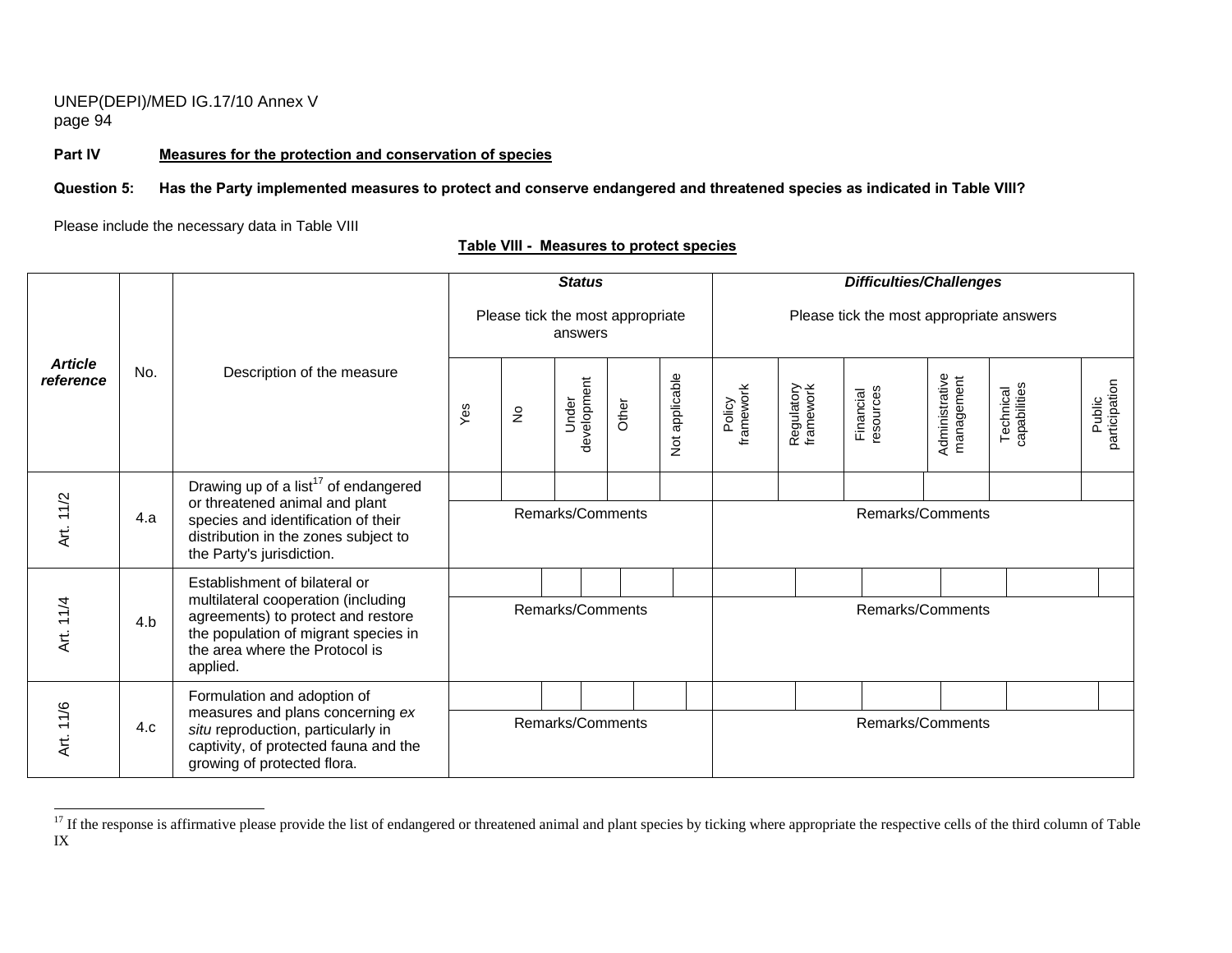|   | 4.d | Granting exemptions, according to<br>Art. 12/7, to the bans laid down to<br>protect the species appearing in the<br>Annexes to the Protocol.           | 18 | Remarks/Comments |  |  | Remarks/Comments |  |  |
|---|-----|--------------------------------------------------------------------------------------------------------------------------------------------------------|----|------------------|--|--|------------------|--|--|
| ო | 4.e | Taking steps to deal with the<br>deliberate or accidental introduction<br>into the wild of non-native or<br>genetically modified species <sup>19</sup> |    | Remarks/Comments |  |  | Remarks/Comments |  |  |

## **Table IX - Measures to protect species**

| No. | List of species as<br>per the Annexes to<br>the Protocol | Party's list of<br>endangered/threatened<br>animals and plants | Subregional<br>cooperation for<br>migrant species | Ex situ<br>protection<br>measures | Exemption<br>granted | Introduction of<br>species | Comments/remarks |
|-----|----------------------------------------------------------|----------------------------------------------------------------|---------------------------------------------------|-----------------------------------|----------------------|----------------------------|------------------|
|     |                                                          |                                                                |                                                   |                                   |                      |                            |                  |
|     | To be pre-filled in                                      |                                                                |                                                   |                                   |                      |                            |                  |
|     | by SPA/RAC                                               |                                                                |                                                   |                                   |                      |                            |                  |
|     |                                                          |                                                                |                                                   |                                   |                      |                            |                  |
|     |                                                          |                                                                |                                                   |                                   |                      |                            |                  |

<sup>&</sup>lt;sup>18</sup> If yes, please attach an annex with details of the species concerned, the reasons for the dispensation and the quantities and beneficiaries

<sup>&</sup>lt;sup>19</sup> Including banning those that could be harmful to ecosystems, habitats, or species in the Protocol's application zone.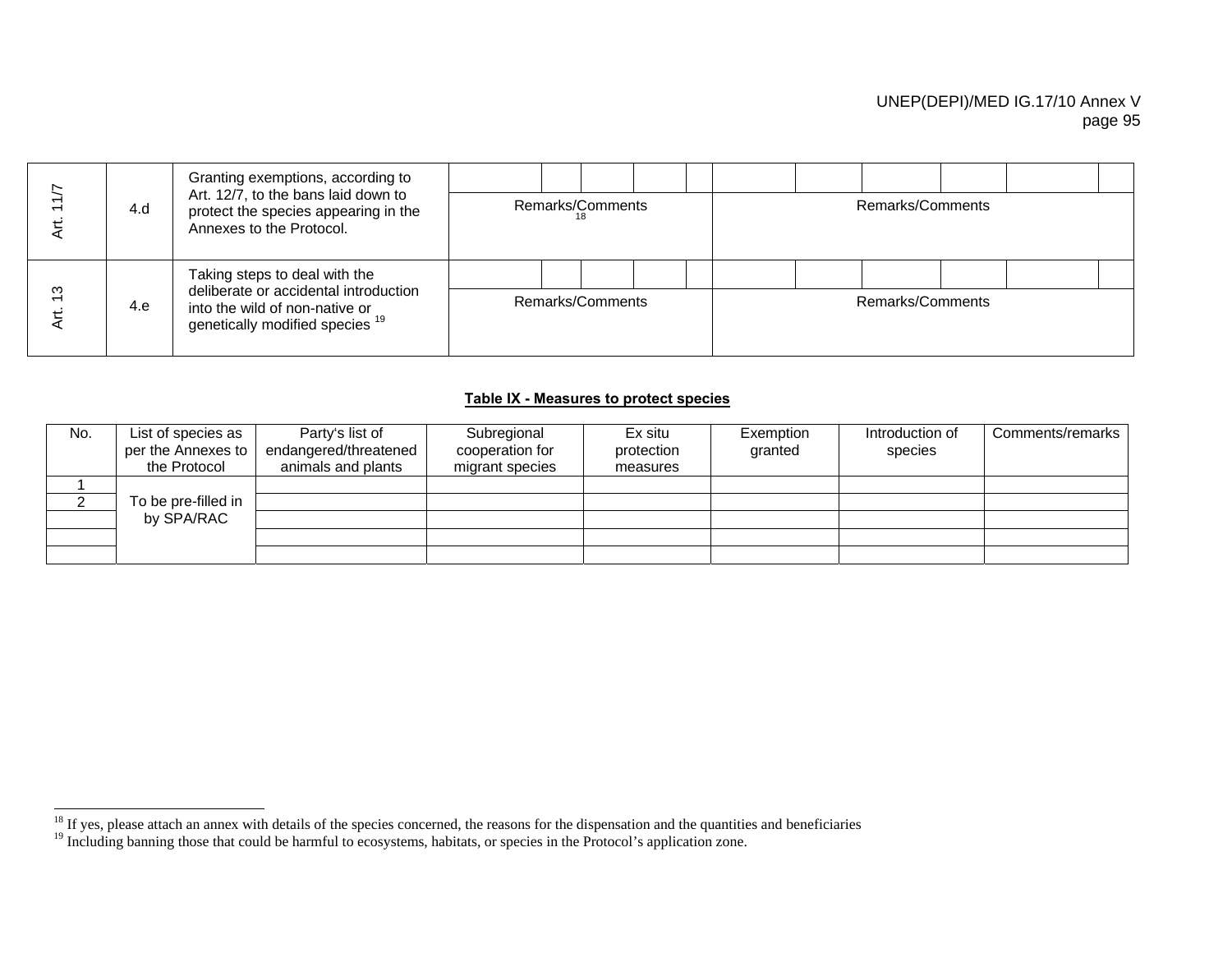## **Part V Conservation of the components of marine and coastal biodiversity**

**Question 6: Has the Party implemented the measures indicated below in Table X?** 

|                             |     |                                                                                                   |     |                                  | <b>Status</b>        |       |                             |                     |                         | <b>Difficulties/Challenges</b>           |                              |                           |                         |
|-----------------------------|-----|---------------------------------------------------------------------------------------------------|-----|----------------------------------|----------------------|-------|-----------------------------|---------------------|-------------------------|------------------------------------------|------------------------------|---------------------------|-------------------------|
|                             |     |                                                                                                   |     | Please tick the most appropriate | answers              |       |                             |                     |                         | Please tick the most appropriate answers |                              |                           |                         |
| <b>Article</b><br>reference | No. | Description of the measure                                                                        | Yes | $\epsilon$                       | development<br>Under | Other | applicable<br>$\frac{5}{2}$ | framework<br>Policy | Regulatory<br>framework | Financial<br>resources                   | Administrative<br>management | Technical<br>capabilities | Public<br>participation |
|                             | 5.a | Compilation of an inventory of the                                                                |     |                                  |                      |       |                             |                     |                         |                                          |                              |                           |                         |
| Art.<br>3/3                 |     | components of marine and coastal<br>biodiversity.                                                 |     |                                  | Remarks/Comments     |       |                             |                     |                         |                                          | Remarks/Comments             |                           |                         |
|                             |     | Formulation of a national strategy                                                                |     |                                  |                      |       |                             |                     |                         |                                          |                              |                           |                         |
| Art. 3/4                    | 5.b | and action plan to protect the<br>components of marine and coastal<br>biodiversity. <sup>20</sup> |     |                                  | Remarks/Comments     |       |                             |                     |                         |                                          | Remarks/Comments             |                           |                         |

# **Table X - Protection of marine and coastal biodiversity components**

 $\frac{20}{20}$  Similar question in the reporting format of the CBD (Article 6).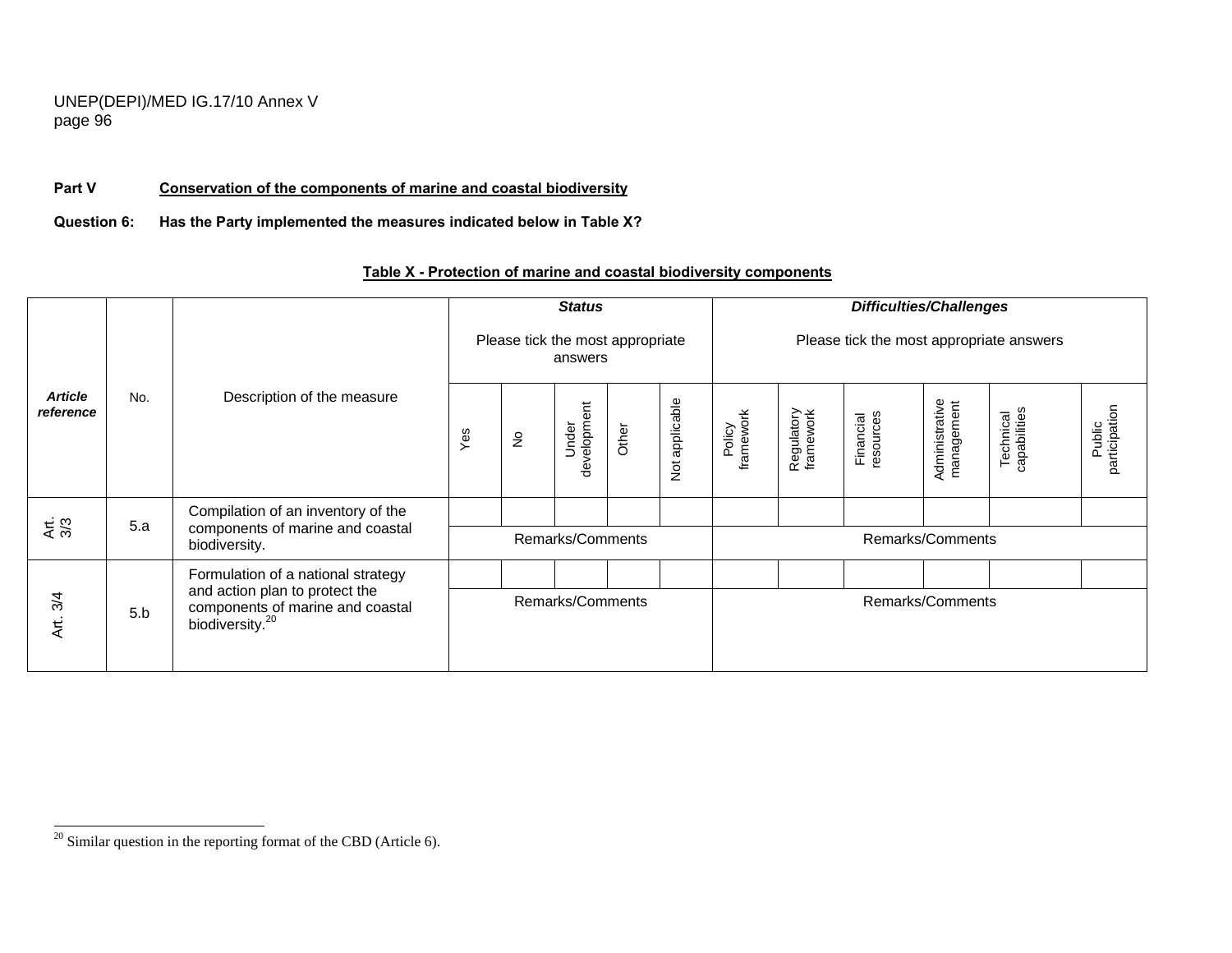#### **PART VI Enforcement measures**

*Please insert the relevant data in the table below.* 

#### **Table XI – Enforcement measures**

| Enforcement measures for<br>non-compliance with:                                                                                                              | Number of<br>inspections | Number of non-<br>compliance<br>cases | Number of<br>fines<br>issued and<br>total<br>amount | Number of<br>other<br>enforcement<br>measures | Remarks/<br>Comments |
|---------------------------------------------------------------------------------------------------------------------------------------------------------------|--------------------------|---------------------------------------|-----------------------------------------------------|-----------------------------------------------|----------------------|
| Provisions on prohibition<br>and regulation of all<br>activities involving taking <sup>21</sup><br>of species which originate<br>in specially protected areas |                          |                                       |                                                     |                                               |                      |
| Provisions of Article 11.3                                                                                                                                    |                          |                                       |                                                     |                                               |                      |
| Provisions of Article 11.5                                                                                                                                    |                          |                                       |                                                     |                                               |                      |

#### **PART VII Effectiveness**

- Number of SPAs established
- Total of surface of SPAs
- Number of SPAs with management plan adopted
- Number of SPAMIs
- Number of species as per the annex II of the Protocol covered by protection measures
- Number of known endangered and threatened species in the country
- Number of inspections
- Number of non-compliance cases
- Number of non-compliance cases in which sanctions were applied

<sup>&</sup>lt;sup>21</sup> Taking includes fishing, hunting, taking of animals and harvesting of plants or their destruction, as well as trade in animals, parts of animals, plants, parts of plants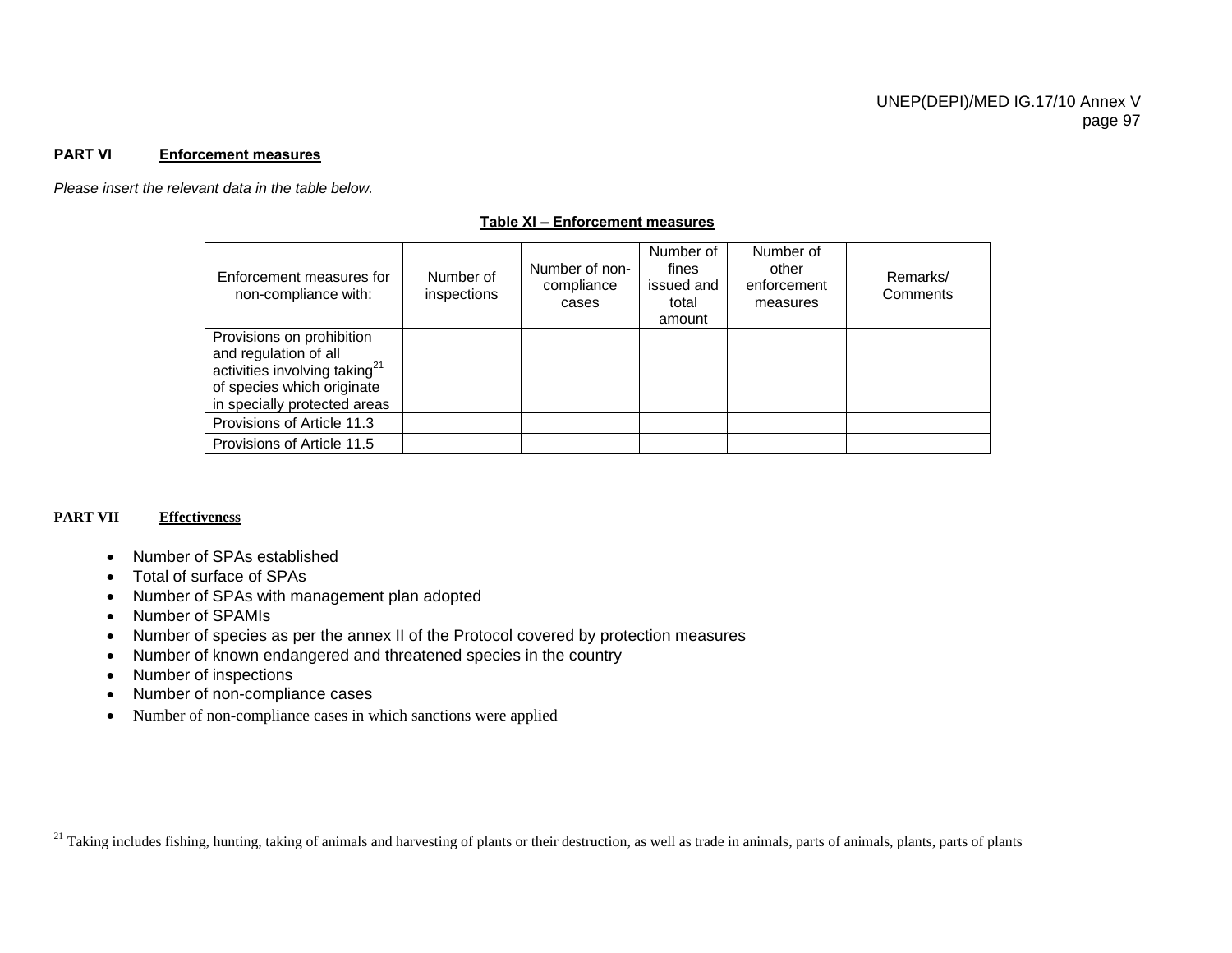## **Action Plan on Cartilaginous fish**

|                |                                                                                                                                                                                                                                    |                  |                            | <b>Status</b>                              |       |                | <b>Difficulties/Challenges</b> |                                         |                        |                              |                           |                         |  |
|----------------|------------------------------------------------------------------------------------------------------------------------------------------------------------------------------------------------------------------------------------|------------------|----------------------------|--------------------------------------------|-------|----------------|--------------------------------|-----------------------------------------|------------------------|------------------------------|---------------------------|-------------------------|--|
| No.            | Description of measures<br>taken under the Action Plan                                                                                                                                                                             |                  |                            | Please tick the most appropriate<br>answer |       |                |                                | Please tick the most appropriate answer |                        |                              |                           |                         |  |
|                |                                                                                                                                                                                                                                    | Yes              | $\stackrel{\mathtt{o}}{z}$ | development<br>Under                       | Other | Not applicable | Policy<br>framework            | Regulatory<br>framework                 | Financial<br>resources | Administrative<br>management | capabilities<br>Technical | Public<br>participation |  |
| 1              | Has the Party granted chondrichthyans a legal                                                                                                                                                                                      |                  |                            |                                            |       |                |                                |                                         |                        |                              |                           |                         |  |
|                | status that complies with the conventions adopted<br>to protect them from degradation and harm due to<br>human activities?                                                                                                         |                  |                            | Remarks/Comments                           |       |                | Remarks/Comments               |                                         |                        |                              |                           |                         |  |
| $\overline{2}$ | Has the Party developed specific programmes in the<br>context of IPOA-Sharks?                                                                                                                                                      |                  |                            |                                            |       |                |                                |                                         |                        |                              |                           |                         |  |
|                |                                                                                                                                                                                                                                    |                  |                            | Remarks/Comments                           |       |                | Remarks/Comments               |                                         |                        |                              |                           |                         |  |
|                | Has the Party taken steps on fishing?                                                                                                                                                                                              |                  |                            |                                            |       |                |                                |                                         |                        |                              |                           |                         |  |
| 3              |                                                                                                                                                                                                                                    |                  |                            | Remarks/Comments                           |       |                | Remarks/Comments               |                                         |                        |                              |                           |                         |  |
| 4              | Has the Party started programmes of scientific                                                                                                                                                                                     |                  |                            |                                            |       |                |                                |                                         |                        |                              |                           |                         |  |
|                | research on chondrichthyans?                                                                                                                                                                                                       | Remarks/Comments |                            |                                            |       |                | Remarks/Comments               |                                         |                        |                              |                           |                         |  |
| 5              | Has the Party developed programmes to train                                                                                                                                                                                        |                  |                            |                                            |       |                |                                |                                         |                        |                              |                           |                         |  |
|                | specialists and fisheries technicians and managers<br>in the study and conservation of chondrichthyans?                                                                                                                            |                  | Remarks/Comments           |                                            |       |                |                                | Remarks/Comments                        |                        |                              |                           |                         |  |
|                | Has the Party developed information material<br>directed at local authorities, residents, teachers,<br>tourists, commercial fishermen, recreational<br>fishermen, divers and all other groups of people<br>likely to be concerned? |                  |                            |                                            |       |                |                                |                                         |                        |                              |                           |                         |  |
| 6              |                                                                                                                                                                                                                                    | Remarks/Comments |                            |                                            |       |                | Remarks/Comments               |                                         |                        |                              |                           |                         |  |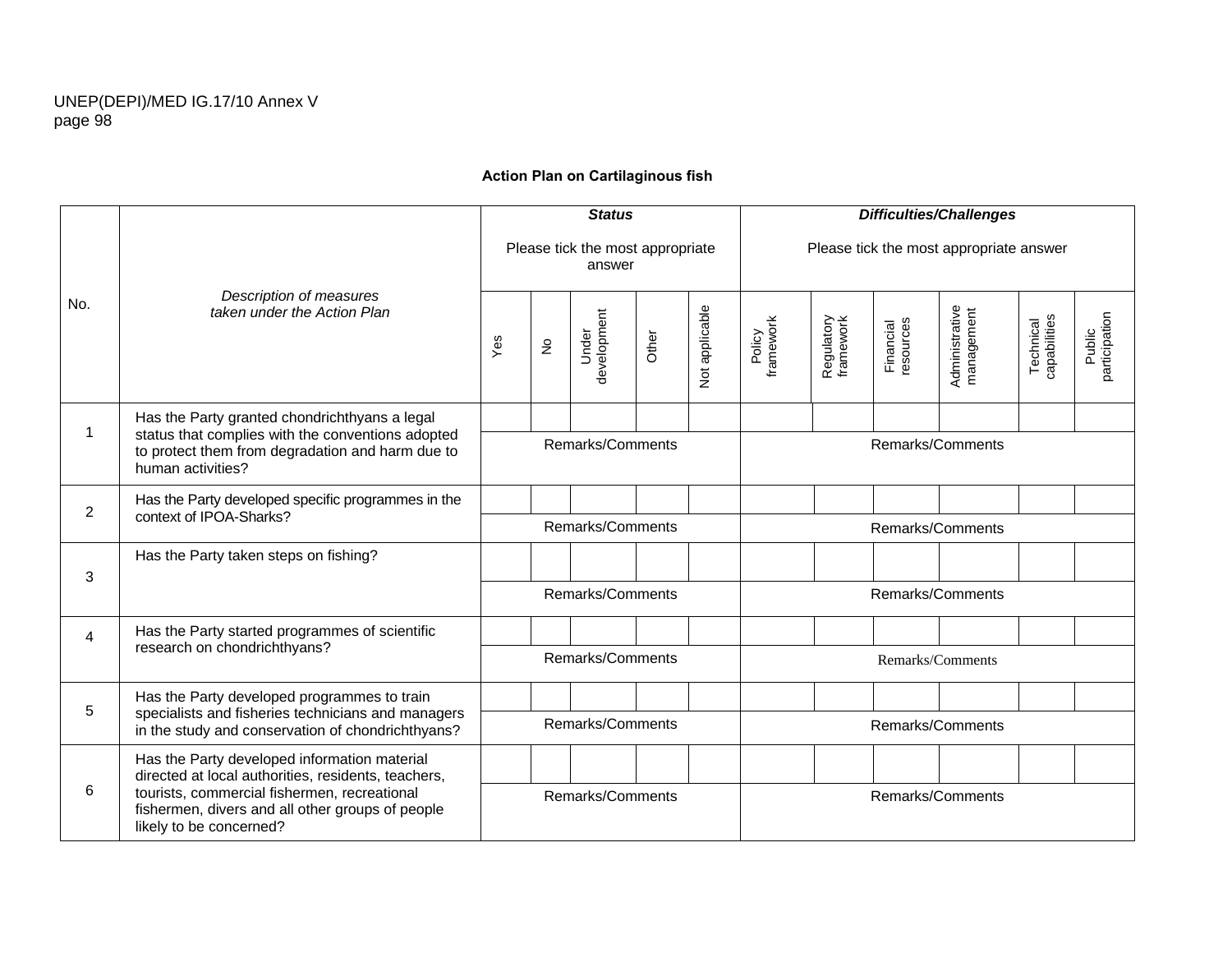## **Action plan on the introduction of non-indigenous species into the Mediterranean Sea**

| No. | Description of the measures<br>taken under the Action Plan                                                                                                                                                                   | <b>Status</b><br>Please tick the most appropriate<br>answer |                            |                      |       |                | <b>Difficulties/Challenges</b><br>Please tick the most appropriate answer |                         |                        |                              |                           |                         |  |
|-----|------------------------------------------------------------------------------------------------------------------------------------------------------------------------------------------------------------------------------|-------------------------------------------------------------|----------------------------|----------------------|-------|----------------|---------------------------------------------------------------------------|-------------------------|------------------------|------------------------------|---------------------------|-------------------------|--|
|     |                                                                                                                                                                                                                              | Yes                                                         | $\stackrel{\circ}{\simeq}$ | development<br>Under | Other | Not applicable | Policy<br>framework                                                       | Regulatory<br>framework | Financial<br>resources | Administrative<br>management | Technical<br>capabilities | participation<br>Public |  |
|     | Has the Party adopted legislation to control the<br>introduction of marine species and taken the<br>necessary steps to express in its national laws the<br>provisions of the pertinent international treaties? <sup>22</sup> |                                                             |                            |                      |       |                |                                                                           |                         |                        |                              |                           |                         |  |
|     |                                                                                                                                                                                                                              |                                                             |                            | Remarks/Comments     |       |                | Remarks/Comments                                                          |                         |                        |                              |                           |                         |  |
|     | Does the Party have an assessment of the situation<br>regarding the introduction of marine species? <sup>17</sup>                                                                                                            |                                                             |                            |                      |       |                |                                                                           |                         |                        |                              |                           |                         |  |
| 2   |                                                                                                                                                                                                                              | Remarks/Comments                                            |                            |                      |       |                | Remarks/Comments                                                          |                         |                        |                              |                           |                         |  |
| 3   | Does the Party have a mechanism to monitor and<br>control ballast water discharged into territorial<br>waters $?^{23}$                                                                                                       |                                                             |                            |                      |       |                |                                                                           |                         |                        |                              |                           |                         |  |
|     |                                                                                                                                                                                                                              | Remarks/Comments                                            |                            |                      |       |                | Remarks/Comments                                                          |                         |                        |                              |                           |                         |  |
| 4   | Has the Party established an action plan to control                                                                                                                                                                          |                                                             |                            |                      |       |                |                                                                           |                         |                        |                              |                           |                         |  |
|     | the introduction of non-native marine species and<br>mitigate the negative impact of such introduction?                                                                                                                      | Remarks/Comments                                            |                            |                      |       |                | Remarks/Comments                                                          |                         |                        |                              |                           |                         |  |
| 5   | Has the Party developed training and awareness-<br>raising programmes on risks, legal aspects, ballast<br>water management, fouling?                                                                                         |                                                             |                            |                      |       |                |                                                                           |                         |                        |                              |                           |                         |  |
|     |                                                                                                                                                                                                                              | Remarks/Comments                                            |                            |                      |       |                | Remarks/Comments                                                          |                         |                        |                              |                           |                         |  |

 $22$  Similar question in the reporting format of the CBD (Article 8h)

 $2<sup>23</sup>$  including hotspots: ports, coastal lagoons, fish farming sites, sensitive areas, etc.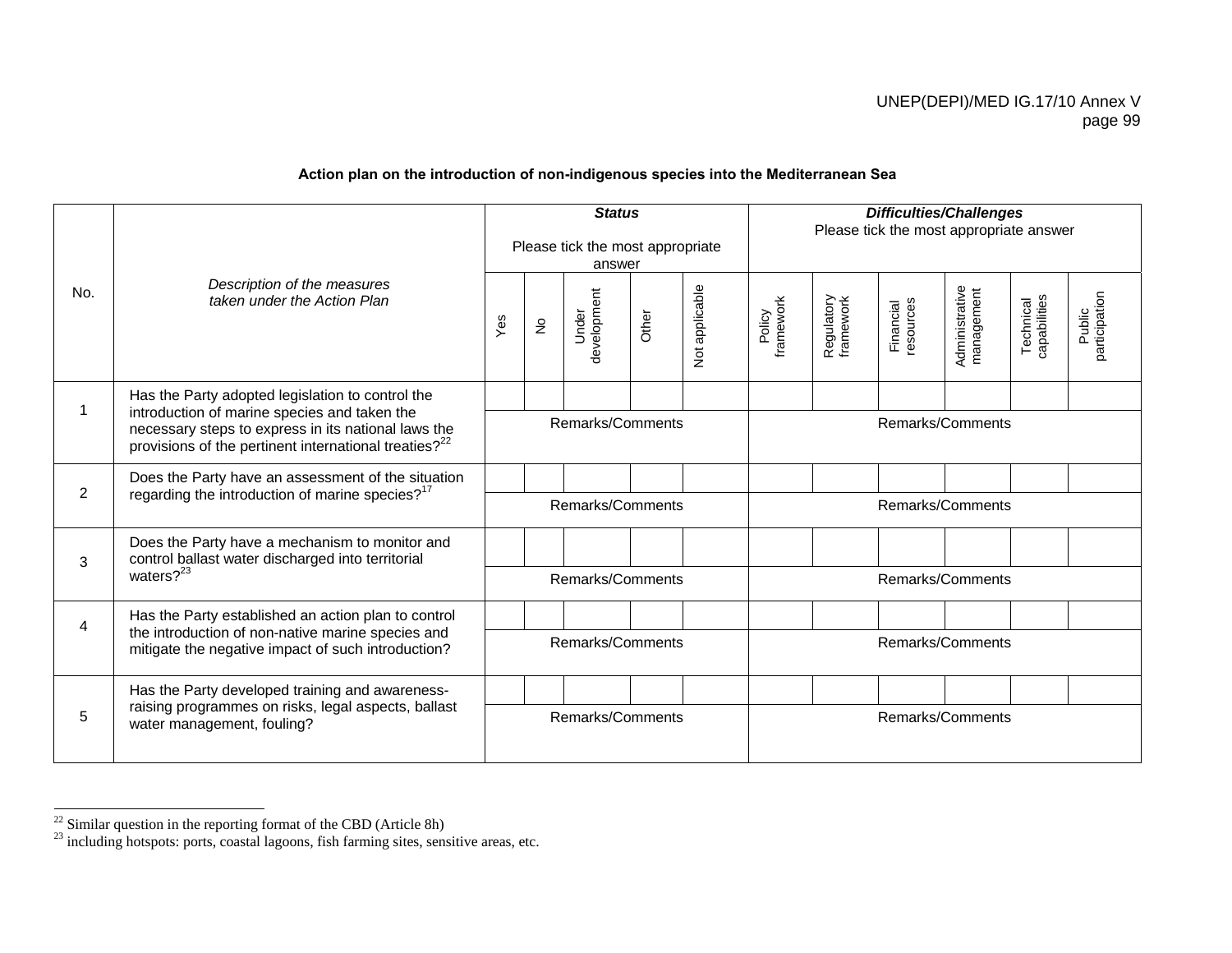## **Action plan for the conservation of bird species**

|   |                                                                                                                                                      | <b>Status</b>    |               |                                            |       |                   | <b>Difficulties/Challenges</b>          |                         |                        |                                  |                           |                         |  |
|---|------------------------------------------------------------------------------------------------------------------------------------------------------|------------------|---------------|--------------------------------------------|-------|-------------------|-----------------------------------------|-------------------------|------------------------|----------------------------------|---------------------------|-------------------------|--|
|   | Description of the measures<br>taken under the Action Plan                                                                                           |                  |               | Please tick the most appropriate<br>answer |       |                   | Please tick the most appropriate answer |                         |                        |                                  |                           |                         |  |
|   |                                                                                                                                                      | Yes              | $\frac{1}{2}$ | development<br>Under                       | Other | Not<br>applicable | Policy<br>framework                     | Regulatory<br>framework | resources<br>Financial | management<br>Administrativ<br>Ф | Technical<br>capabilities | Public<br>participation |  |
|   | Does the Party provide legal protection to bird<br>species?                                                                                          |                  |               |                                            |       |                   |                                         |                         |                        |                                  |                           |                         |  |
|   |                                                                                                                                                      |                  |               | Remarks/Comments                           |       |                   | Remarks/Comments                        |                         |                        |                                  |                           |                         |  |
| 2 | In the Party's territory, are there protected areas<br>that have been established to conserve bird species<br>listed in the Annexes to the Protocol? |                  |               |                                            |       |                   |                                         |                         |                        |                                  |                           |                         |  |
|   |                                                                                                                                                      | Remarks/Comments |               |                                            |       |                   | Remarks/Comments                        |                         |                        |                                  |                           |                         |  |
|   | Has the Party developed programme(s) of research<br>on one or several species of bird listed in the<br>Annexes to the SPA Protocol?                  |                  |               |                                            |       |                   |                                         |                         |                        |                                  |                           |                         |  |
| 3 |                                                                                                                                                      | Remarks/Comments |               |                                            |       |                   | Remarks/Comments                        |                         |                        |                                  |                           |                         |  |
| 4 | Does the Party have an action plan for one or<br>several species appearing in the Annexes to the<br>SPA Protocol?                                    |                  |               |                                            |       |                   |                                         |                         |                        |                                  |                           |                         |  |
|   |                                                                                                                                                      | Remarks/Comments |               |                                            |       |                   | Remarks/Comments                        |                         |                        |                                  |                           |                         |  |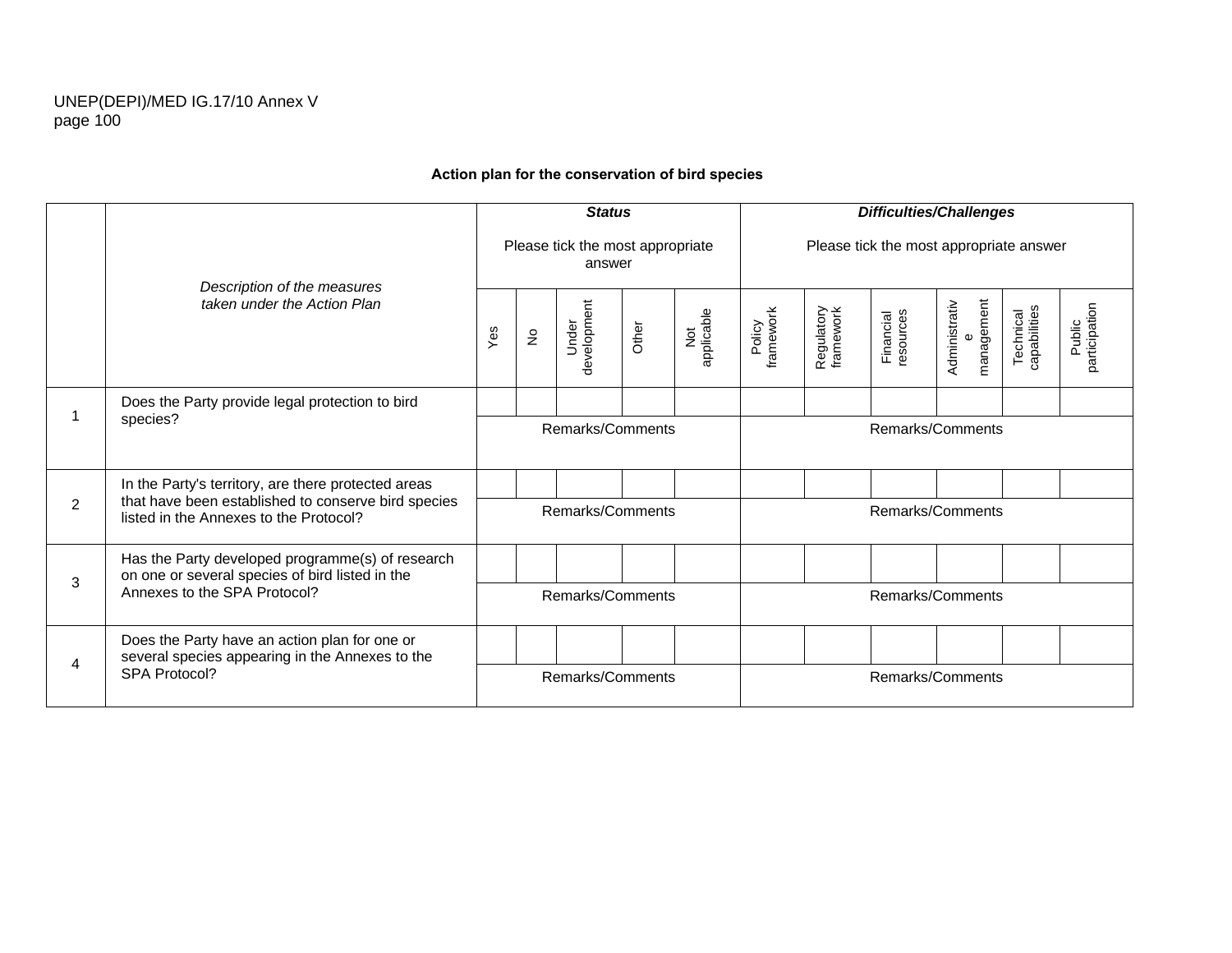# **Action plan for the conservation of cetaceans in the Mediterranean Sea**

|     |                                                                                                    |                  |               | <b>Status</b>                              |       |                   |                     |                         |                        | <b>Difficulties/Challenges</b>          |                           |                         |  |
|-----|----------------------------------------------------------------------------------------------------|------------------|---------------|--------------------------------------------|-------|-------------------|---------------------|-------------------------|------------------------|-----------------------------------------|---------------------------|-------------------------|--|
|     | Description of the measures                                                                        |                  |               | Please tick the most appropriate<br>answer |       |                   |                     |                         |                        | Please tick the most appropriate answer |                           |                         |  |
| No. | taken under the Action Plan                                                                        | Yes              | $\frac{1}{2}$ | development<br>Under                       | Other | Not<br>applicable | Policy<br>framework | Regulatory<br>framework | Financial<br>resources | e<br>management<br>Administrativ        | Technical<br>capabilities | participation<br>Public |  |
|     | Has the Party developed an action plan for the                                                     |                  |               |                                            |       |                   |                     |                         |                        |                                         |                           |                         |  |
|     | conservation of cetaceans?                                                                         | Remarks/Comments |               |                                            |       |                   |                     |                         |                        | Remarks/Comments                        |                           |                         |  |
|     | Has the Party conducted studies and set up                                                         |                  |               |                                            |       |                   |                     |                         |                        |                                         |                           |                         |  |
| 2   | scientific research programmes on cetaceans?                                                       |                  |               | Remarks/Comments                           |       |                   | Remarks/Comments    |                         |                        |                                         |                           |                         |  |
|     | Has the Party set up a network for monitoring<br>cetacean strandings? $^{24}$                      |                  |               |                                            |       |                   |                     |                         |                        |                                         |                           |                         |  |
| 3   |                                                                                                    |                  |               | Remarks/Comments                           |       |                   | Remarks/Comments    |                         |                        |                                         |                           |                         |  |
|     | Has the Party created marine protected areas<br>and/or SPAMIs to protect one or several species of |                  |               |                                            |       |                   |                     |                         |                        |                                         |                           |                         |  |
| 4   | cetacean?                                                                                          | Remarks/Comments |               |                                            |       |                   | Remarks/Comments    |                         |                        |                                         |                           |                         |  |

*<sup>24</sup>*Similar question in the reporting format to ACCOBAMS (13. Networks set up for monitoring cetacean strandings)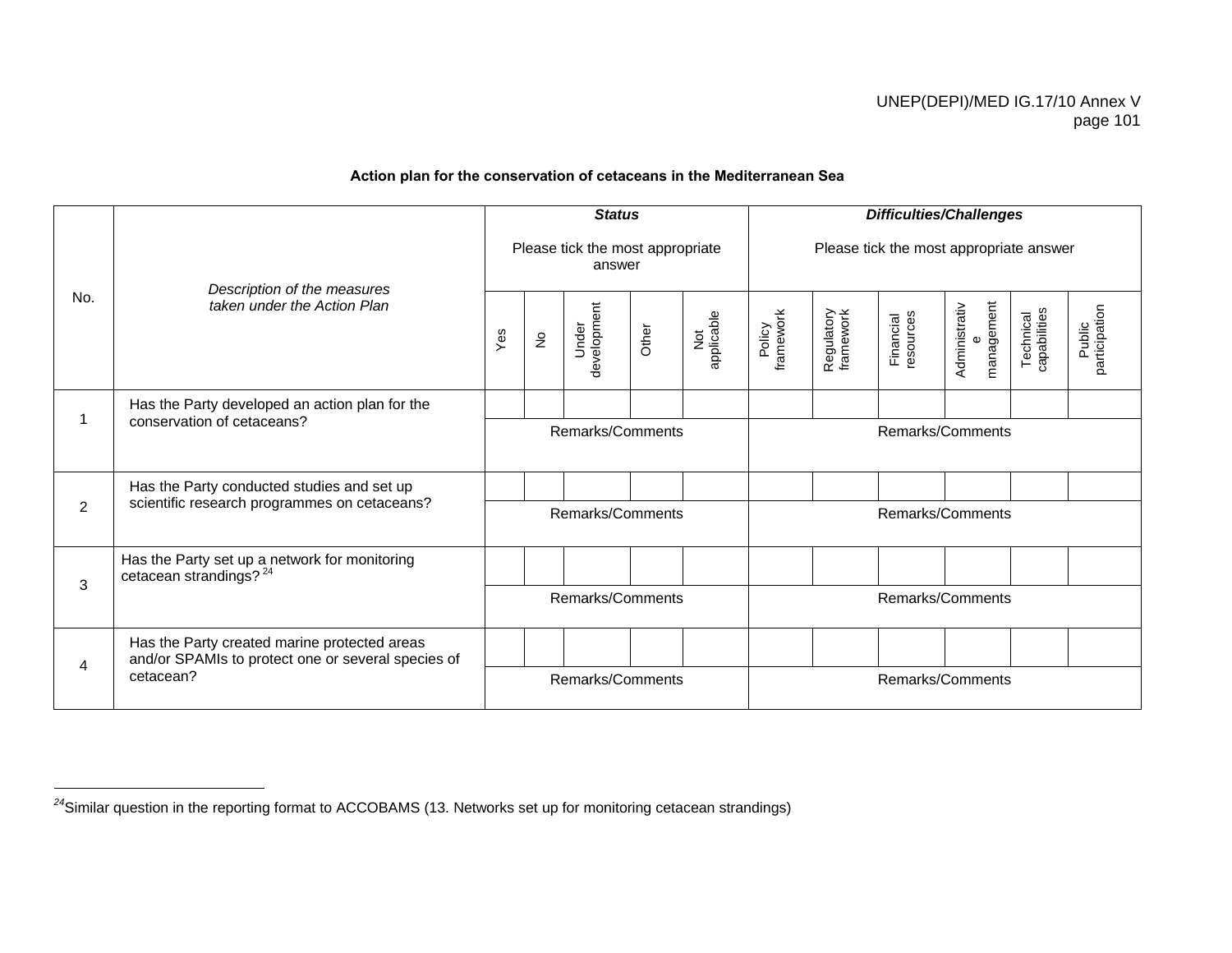$\overline{\phantom{0}}$ 

|     |                                                                                                                                                                                                          |                  |                            | <b>Status</b>                              |       |                |                  |                                         |                        | <b>Difficulties/Challenges</b> |                           |                         |  |
|-----|----------------------------------------------------------------------------------------------------------------------------------------------------------------------------------------------------------|------------------|----------------------------|--------------------------------------------|-------|----------------|------------------|-----------------------------------------|------------------------|--------------------------------|---------------------------|-------------------------|--|
|     |                                                                                                                                                                                                          |                  |                            | Please tick the most appropriate<br>answer |       |                |                  | Please tick the most appropriate answer |                        |                                |                           |                         |  |
| No. | Description of the measures<br>taken under the Action Plan                                                                                                                                               | Yes              | $\stackrel{\mathtt{o}}{z}$ | development<br>Under                       | Other | Not applicable | Policy framework | Regulatory<br>framework                 | resources<br>Financial | Administrative<br>management   | Technical<br>capabilities | participation<br>Public |  |
|     | Has the Party adopted protection status for                                                                                                                                                              |                  |                            |                                            |       |                |                  |                                         |                        |                                |                           |                         |  |
|     | vegetation species and formations that are<br>significant for the marine environment, particularly<br>meadows?                                                                                           |                  |                            | Remarks/Comments                           |       |                |                  |                                         |                        | Remarks/Comments               |                           |                         |  |
|     | Do the Party's regulations regarding environmental                                                                                                                                                       |                  |                            |                                            |       |                |                  |                                         |                        |                                |                           |                         |  |
| 2   | impact assessment take into consideration an<br>impact analysis for every human activity that is<br>undertaken on meadows and other plant formations<br>that are significant for the marine environment? |                  |                            | Remarks/Comments                           |       |                |                  |                                         |                        | Remarks/Comments               |                           |                         |  |
|     | Has the Party created marine protected areas to<br>protect the most representative meadows and other                                                                                                     |                  |                            |                                            |       |                |                  |                                         |                        |                                |                           |                         |  |
| 3   | plant formations that are significant for the marine<br>environment?                                                                                                                                     |                  |                            | Remarks/Comments                           |       |                |                  |                                         |                        | Remarks/Comments               |                           |                         |  |
|     | Has the Party conducted studies and scientific<br>research aimed at identifying and mapping the                                                                                                          |                  |                            |                                            |       |                |                  |                                         |                        |                                |                           |                         |  |
| 4   | marine vegetation formations that are natural<br>monuments? $25$                                                                                                                                         | Remarks/Comments |                            |                                            |       |                |                  | Remarks/Comments                        |                        |                                |                           |                         |  |

# **Action plan for the conservation of marine vegetation in the Mediterranean Sea**

<sup>&</sup>lt;sup>25</sup> such as Posidonia barrier reefs, surface organogenic formations, platforms (vermetid platforms with soft algal lawns) and certain Cystoseira belts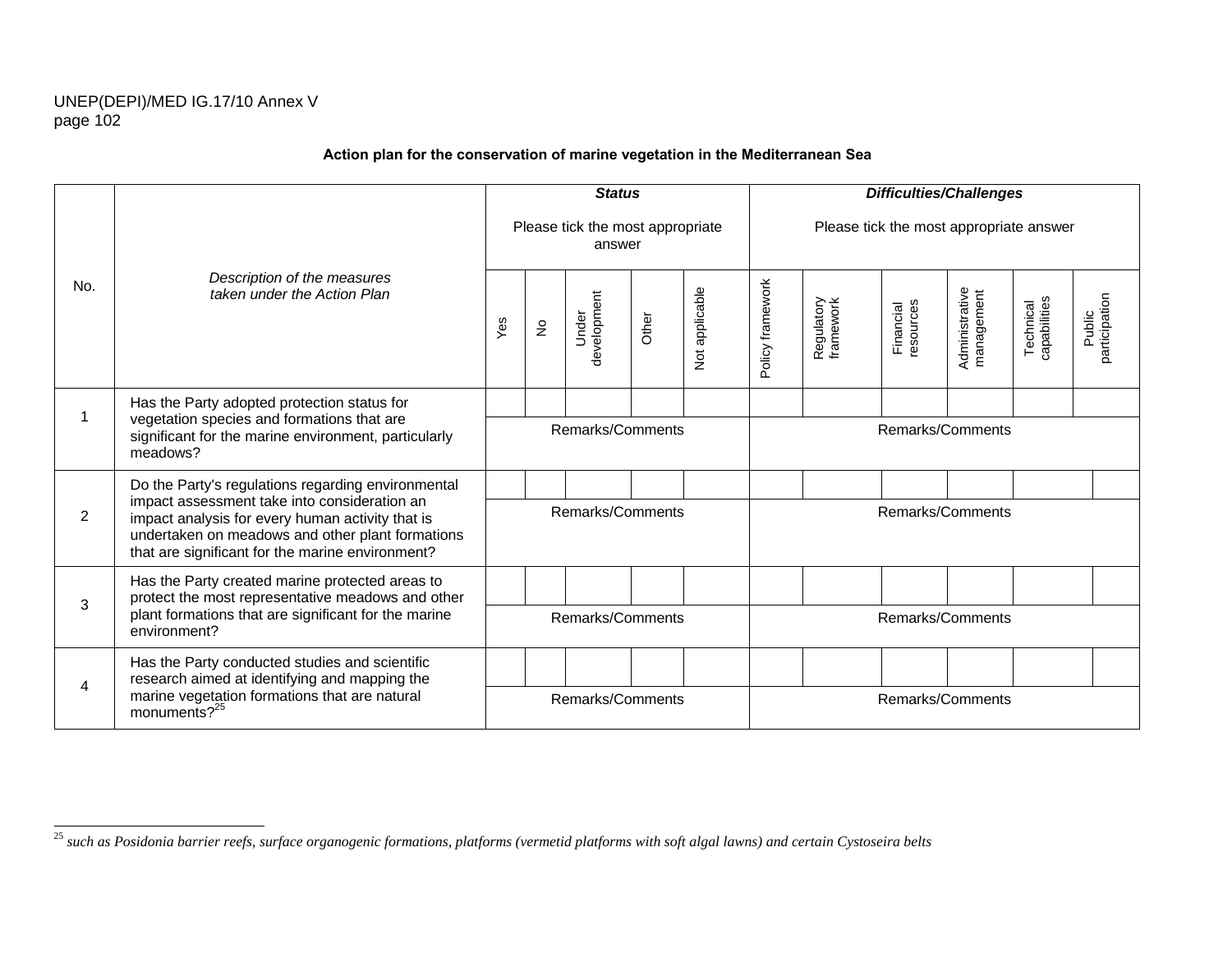# **Action plan for the conservation of marine vegetation in the Mediterranean Sea**

| 5 | Has the Party developed programmes for the<br>mapping of the main meadows and other plant<br>formations that are significant for the marine<br>environment?                                                                      | Remarks/Comments |  |  | Remarks/Comments |  |  |
|---|----------------------------------------------------------------------------------------------------------------------------------------------------------------------------------------------------------------------------------|------------------|--|--|------------------|--|--|
| 6 | Has the Party developed awareness and education<br>actions (targeting sea users, local populations and the<br>general public) concerning the conservation of marine<br>vegetation, especially surface organogenic<br>formations? | Remarks/Comments |  |  | Remarks/Comments |  |  |
|   | Has the Party developed training programmes for<br>specialists in the study and conservation of marine<br>vegetation?                                                                                                            | Remarks/Comments |  |  | Remarks/Comments |  |  |
| 8 | Does the Party have an action plan, drawn up on<br>the basis of the scientific data available, for the<br>conservation of marine vegetation?                                                                                     | Remarks/Comments |  |  | Remarks/Comments |  |  |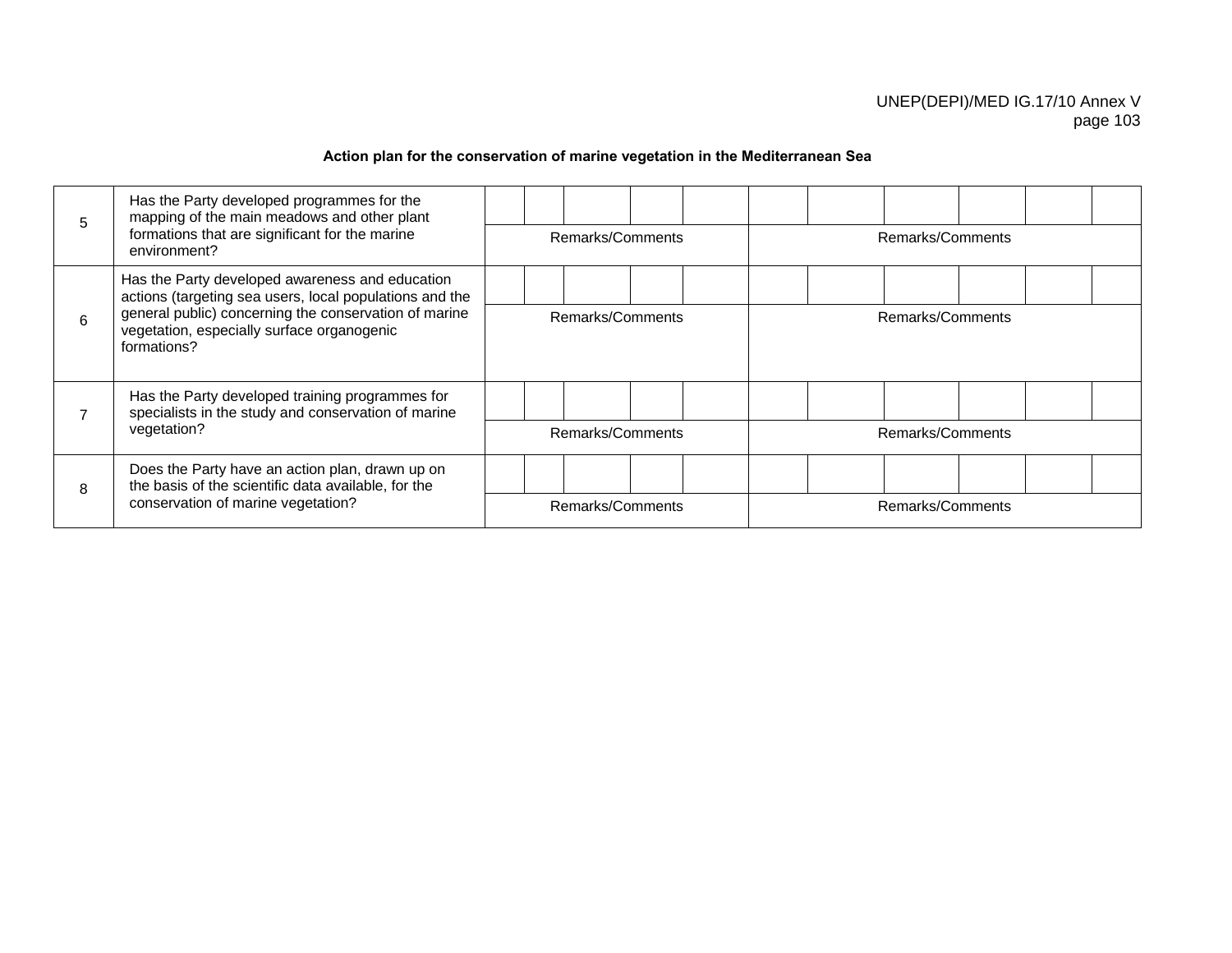# **Action plan for the conservation of the monk seal**

|     |                                                                                                          |                  |            | <b>Status</b>                              |       |                |                     |                         |                        | <b>Difficulties/Challenges</b>          |                           |                         |
|-----|----------------------------------------------------------------------------------------------------------|------------------|------------|--------------------------------------------|-------|----------------|---------------------|-------------------------|------------------------|-----------------------------------------|---------------------------|-------------------------|
|     |                                                                                                          |                  |            | Please tick the most appropriate<br>answer |       |                |                     |                         |                        | Please tick the most appropriate answer |                           |                         |
| No. | Description of the measures<br>taken under the Action Plan                                               | Yes              | $\epsilon$ | development<br>Under                       | Other | Not applicable | framework<br>Policy | Regulatory<br>framework | Financial<br>resources | Administrative<br>management            | Technical<br>capabilities | participation<br>Public |
|     | Has the Party given the monk seal protection                                                             |                  |            |                                            |       |                |                     |                         |                        |                                         |                           |                         |
|     | status?                                                                                                  |                  |            | Remarks/Comments                           |       |                |                     |                         |                        | Remarks/Comments                        |                           |                         |
| 2   | For fishing, does the Party explicitly ban the use of                                                    |                  |            |                                            |       |                |                     |                         |                        |                                         |                           |                         |
|     | dynamite, the carrying of firearms on boats, and all<br>fishing techniques that can endanger monk seals? |                  |            | Remarks/Comments                           |       |                |                     |                         |                        | Remarks/Comments                        |                           |                         |
| 3   | If the Party still has breeding monk seal populations,<br>have measures been taken to isolate monk seals |                  |            |                                            |       |                |                     |                         |                        |                                         |                           |                         |
|     | from any human activity?                                                                                 |                  |            | Remarks/Comments                           |       |                |                     |                         |                        | Remarks/Comments                        |                           |                         |
| 4   | In the Party's territory, have SPAs been created to<br>conserve monk seal populations or their potential |                  |            |                                            |       |                |                     |                         |                        |                                         |                           |                         |
|     | habitats?                                                                                                |                  |            | Remarks/Comments                           |       |                |                     |                         |                        | Remarks/Comments                        |                           |                         |
|     | Has the Party established a list of breeding caves                                                       |                  |            |                                            |       |                |                     |                         |                        |                                         |                           |                         |
| 5   | and other habitats that are of importance for monk<br>seal conservation?                                 | Remarks/Comments |            |                                            |       |                |                     | Remarks/Comments        |                        |                                         |                           |                         |
| 6   | Has the Party carried out programmes for data                                                            |                  |            |                                            |       |                |                     |                         |                        |                                         |                           |                         |
|     | collection on the monk seal?                                                                             |                  |            | Remarks/Comments                           |       |                |                     |                         |                        | Remarks/Comments                        |                           |                         |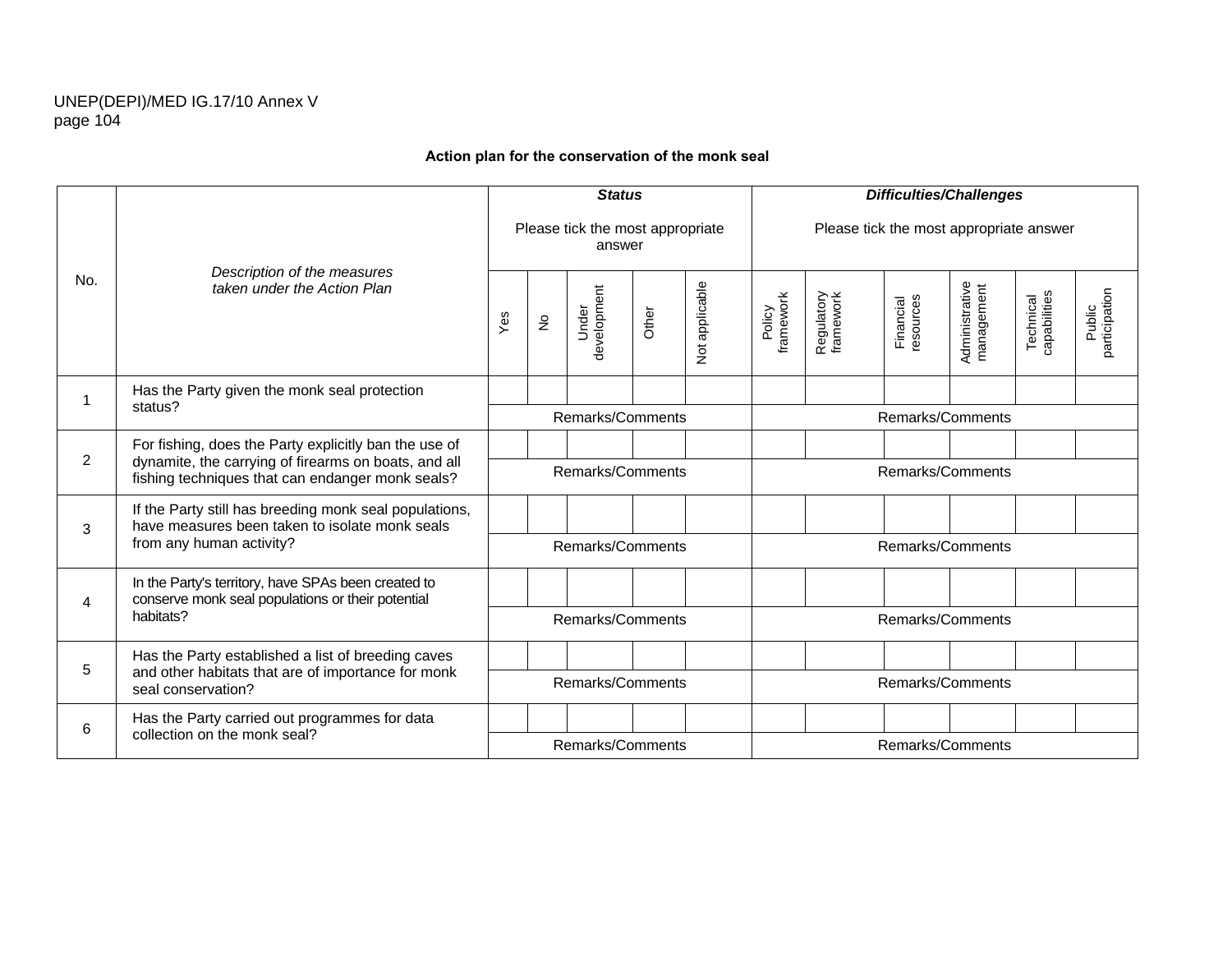# **Action plan for the conservation of the monk seal**

|   | Has the Party developed programmes for<br>awareness raising, information and training         |  |                  |  |  |                  |  |  |
|---|-----------------------------------------------------------------------------------------------|--|------------------|--|--|------------------|--|--|
|   | concerning monk seal conservation?                                                            |  | Remarks/Comments |  |  | Remarks/Comments |  |  |
| 8 | Does the Party have an action plan for the<br>conservation of the monk seal and its potential |  |                  |  |  |                  |  |  |
|   | habitats?                                                                                     |  | Remarks/Comments |  |  | Remarks/Comments |  |  |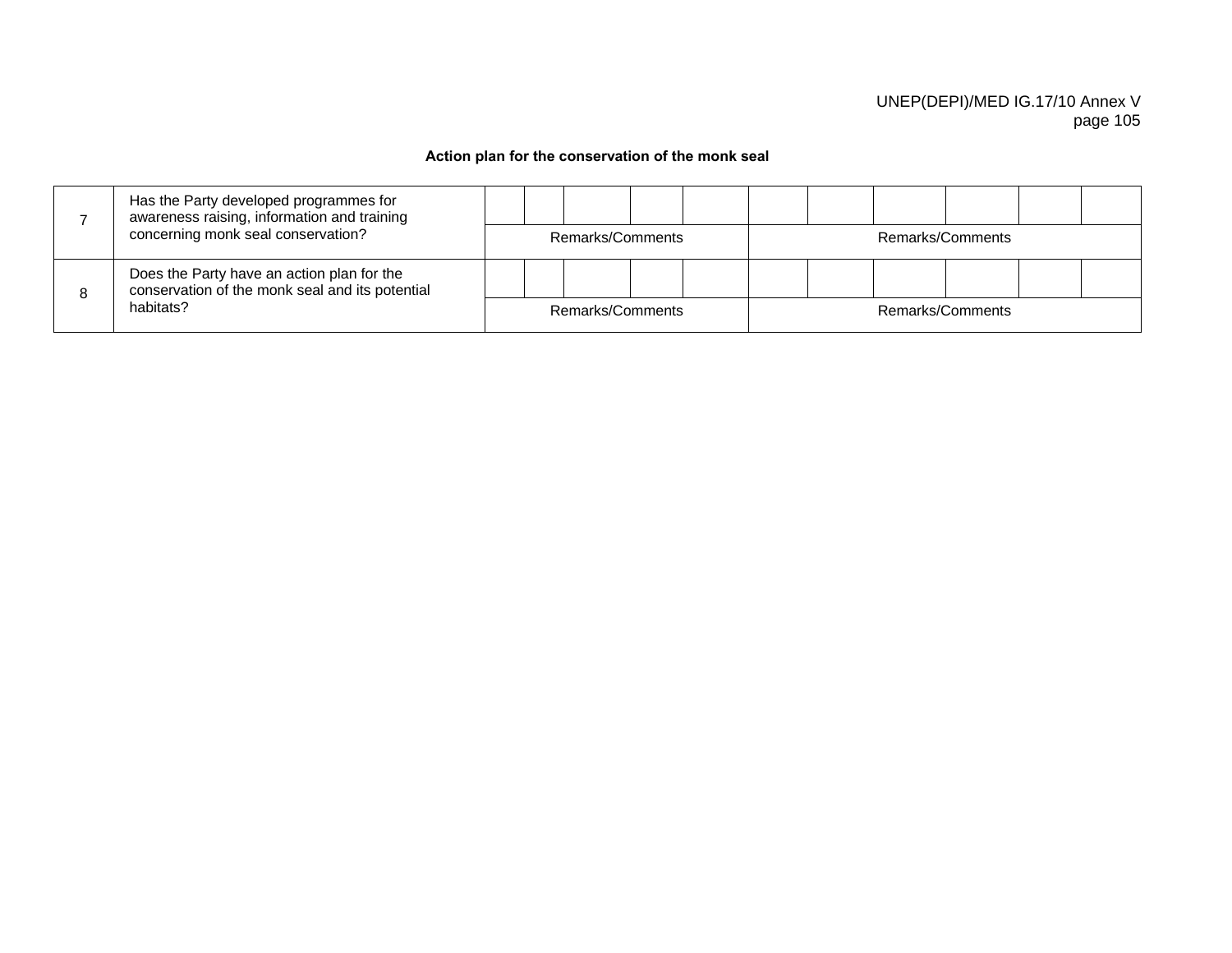|                |                                                                                                             | <b>Status</b><br>Please tick the most appropriate |                            |                      |       |                |                     |                         |                        | <b>Difficulties/Challenges</b> |                                         |                         |
|----------------|-------------------------------------------------------------------------------------------------------------|---------------------------------------------------|----------------------------|----------------------|-------|----------------|---------------------|-------------------------|------------------------|--------------------------------|-----------------------------------------|-------------------------|
|                |                                                                                                             |                                                   |                            | answer               |       |                |                     |                         |                        |                                | Please tick the most appropriate answer |                         |
| <b>No</b>      | Description of the measure<br>taken in the field of the Action Plan                                         | Yes                                               | $\stackrel{\mathtt{o}}{z}$ | Development<br>Under | Other | Not Applicable | Framework<br>Policy | Regulatory<br>framework | Financial<br>resources | Administrative<br>management   | Technical<br>capabilities               | Public<br>participation |
| 1              | Does the Party protect marine turtles by law?                                                               |                                                   |                            |                      |       |                |                     |                         |                        |                                |                                         |                         |
|                |                                                                                                             |                                                   |                            | Remarks/Comments     |       |                |                     |                         |                        | Remarks/Comments               |                                         |                         |
| $\overline{2}$ | Has the Party implemented measures to reduce<br>incidental catch in marine turtles?                         |                                                   |                            |                      |       |                |                     |                         |                        |                                |                                         |                         |
|                |                                                                                                             | Remarks/Comments                                  |                            |                      |       |                |                     |                         |                        | Remarks/Comments               |                                         |                         |
| 3              | Has the Party created centres to rescue marine<br>turtles?                                                  |                                                   |                            |                      |       |                |                     |                         |                        |                                |                                         |                         |
|                |                                                                                                             | Remarks/Comments                                  |                            |                      |       |                |                     |                         | Remarks/Comments       |                                |                                         |                         |
| 4              | In the Party's territory, are there SPA created to<br>conserve marine turtle populations or their potential |                                                   |                            |                      |       |                |                     |                         |                        |                                |                                         |                         |
|                | habitats?                                                                                                   |                                                   |                            | Remarks/Comments     |       |                |                     |                         |                        | Remarks/Comments               |                                         |                         |
| 5              | Has the Party compiled an inventory of turtle nesting                                                       |                                                   |                            |                      |       |                |                     |                         |                        |                                |                                         |                         |
|                | beaches?                                                                                                    |                                                   |                            | Remarks/Comments     |       |                |                     |                         |                        | Remarks/Comments               |                                         |                         |
| 6              | Is the Party participating in tagging programmes?                                                           |                                                   |                            |                      |       |                |                     |                         |                        |                                |                                         |                         |
|                |                                                                                                             | Remarks/Comments                                  |                            |                      |       |                |                     |                         |                        | Remarks/Comments               |                                         |                         |
| $\overline{7}$ | Has the Party developed programmes for<br>awareness raising, information and training                       |                                                   |                            |                      |       |                |                     |                         |                        |                                |                                         |                         |
|                | concerning marine turtle conservation?                                                                      | Remarks/Comments                                  |                            |                      |       |                |                     |                         |                        |                                |                                         |                         |
| 8              | Does the Party have an action plan for the<br>conservation of marine turtles?                               |                                                   |                            |                      |       |                |                     |                         |                        |                                |                                         |                         |
|                |                                                                                                             | Remarks/Comments                                  |                            |                      |       |                |                     |                         |                        |                                |                                         |                         |

#### **Action plan for the conservation of marine turtles**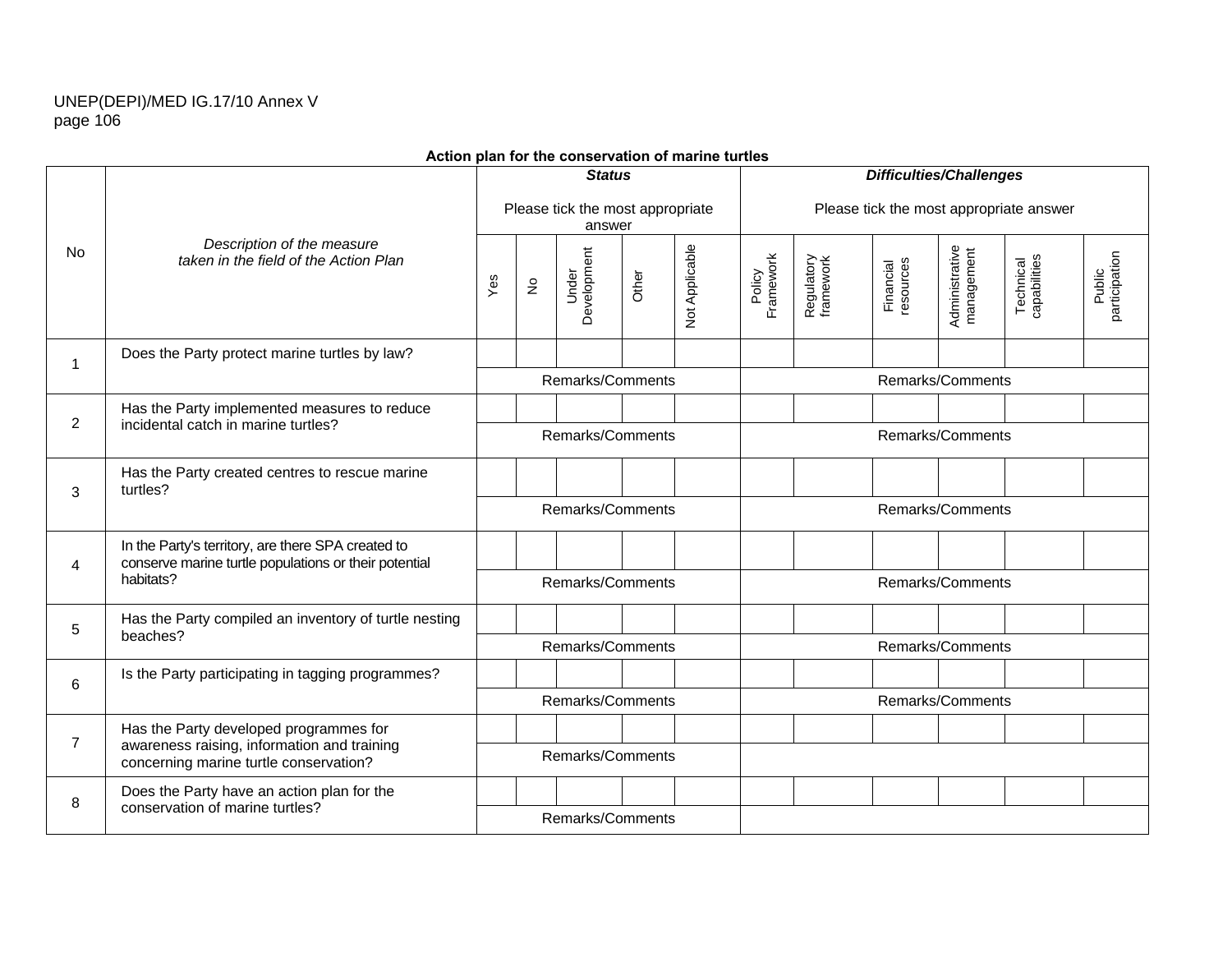**6. Implementation of the Protocol for the Protection of the Mediterranean Sea Against Pollution Resulting from Exploration and Exploitation of the Continental Shelf and the Seabed and its Subsoil (Offshore Protocol)** 

#### **I - INFORMATION ON THE REPORTING PARTY**

| <b>Contracting Party</b>                                     |  |
|--------------------------------------------------------------|--|
| Reporting period (from D/M/Y to D/M/Y)                       |  |
| Name of the institution/s responsible for the implementation |  |
| of the Offshore Protocol                                     |  |
| Name of the officer who is the Focal Point for the Offshore  |  |
| Protocol                                                     |  |
| Mailing address                                              |  |
| Tel.                                                         |  |
| Fax                                                          |  |
| Email                                                        |  |
| Contact point for the national report, if any                |  |
| Full name of the Institution                                 |  |
| Mailing address                                              |  |
| Tel.                                                         |  |
| Fax                                                          |  |
| Email                                                        |  |
| Signature of the Protocol's Focal Point                      |  |
| Date of submission                                           |  |

Organizations/bodies/agencies providing information for the compilation of report

*Please provide information on the preparation of this report including, where appropriate, stakeholders involved and material used, by completing the following table.*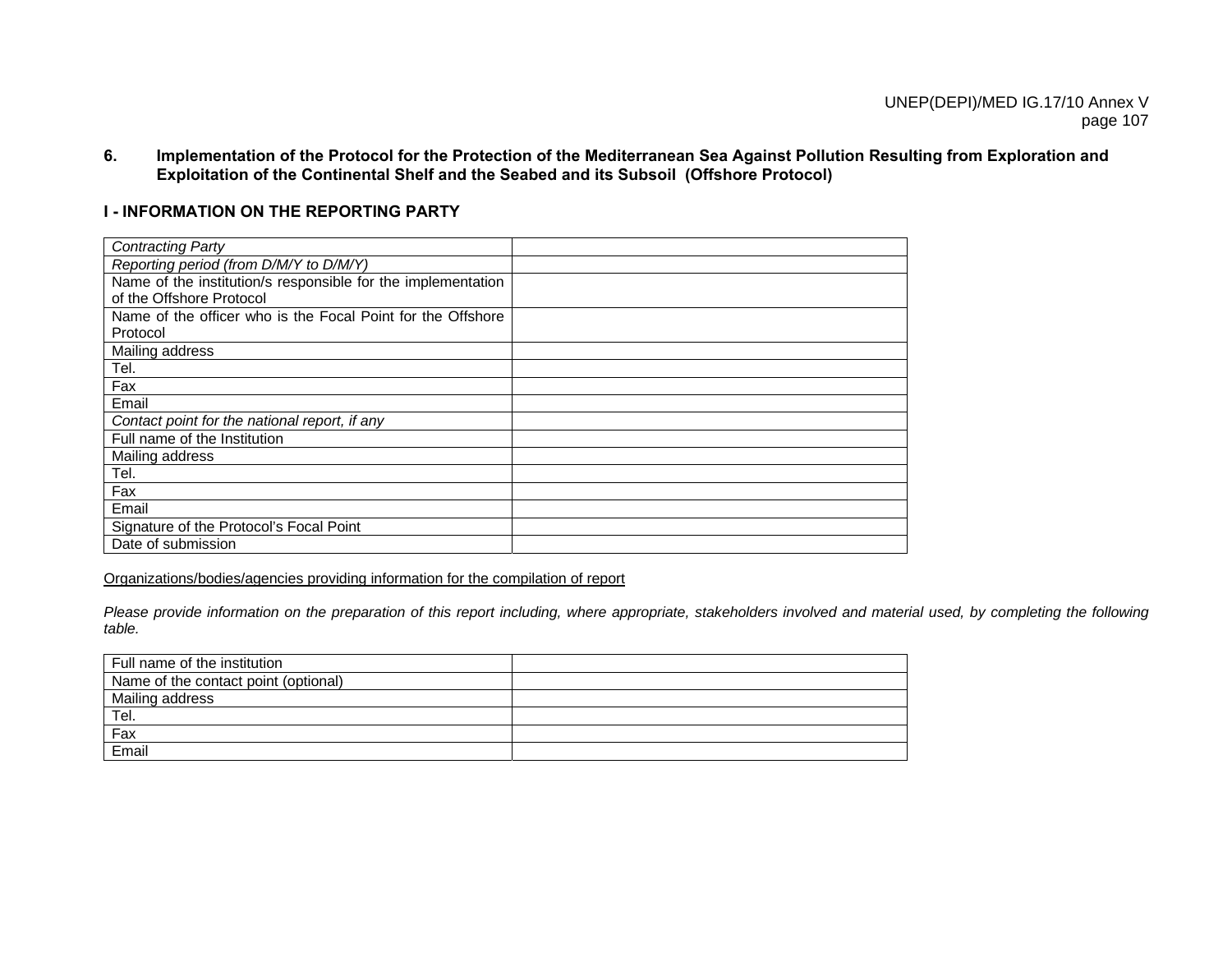# **II - REPORTING FORMAT TO BE COMPLETED**

- 1. Legal measures<br>2. Allocation of resc
- 2. Allocation of resources for the establishment of Institutions and monitoring programmes<br>3. Administrative measures and technical data
- 3. Administrative measures and technical data
- 4. Enforcement measures
- 5. Effectiveness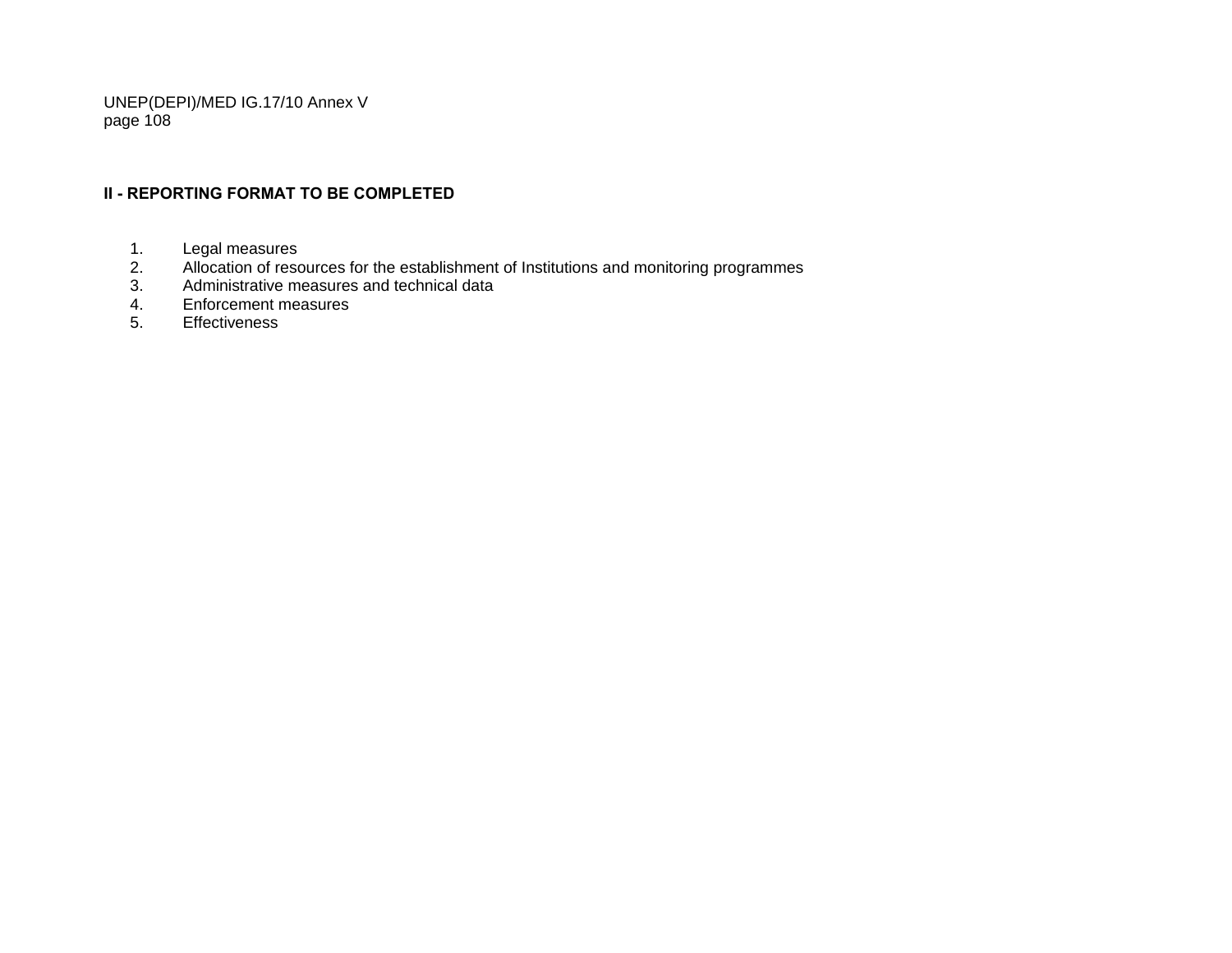### **Part I Legal measures**

### Question 1: Has the Party, in accordance with Article 14 of the Barcelona Convention, adopted legislation implementing the provisions of the **Offshore Protocol as listed in Table I?**

**Table I - Legal measures**

|                                    |                |                                                                                                                                    |                                           |                                 | <b>Status</b>                           |       |                |                  |                                         |                        | <b>Difficulties/Challenges</b> |                           |                         |
|------------------------------------|----------------|------------------------------------------------------------------------------------------------------------------------------------|-------------------------------------------|---------------------------------|-----------------------------------------|-------|----------------|------------------|-----------------------------------------|------------------------|--------------------------------|---------------------------|-------------------------|
|                                    |                |                                                                                                                                    |                                           |                                 | Please tick the most appropriate answer |       |                |                  | Please tick the most appropriate answer |                        |                                |                           |                         |
| <b>Number of</b><br><b>Article</b> | No.            | Description of the obligations/provisions                                                                                          | Yes                                       | $\frac{\mathsf{O}}{\mathsf{E}}$ | development<br>Under                    | Other | Not applicable | Policy framework | Regulatory<br>framework                 | Financial<br>resources | Administrative<br>management   | Technical<br>capabilities | Public<br>participation |
|                                    |                | Prior authorization for all activities for<br>exploration and exploitation according                                               |                                           |                                 |                                         |       |                |                  |                                         |                        |                                |                           |                         |
|                                    | -1             | to the requirements of Articles 5 and 6<br>and criteria set forth in Annex IV                                                      | Title, number, date of enacting legal act |                                 |                                         |       |                |                  |                                         | Remarks/Comments       |                                |                           |                         |
| Articles 4,5 and 6<br>and Annex IV |                |                                                                                                                                    |                                           |                                 | Remarks/Comments                        |       |                |                  |                                         |                        |                                |                           |                         |
|                                    |                | Mandating the use of the best available                                                                                            |                                           |                                 |                                         |       |                |                  |                                         |                        |                                |                           |                         |
|                                    |                | environmentally effective and<br>economically appropriate techniques by<br>operators in order to minimize the risk<br>of pollution | Title, number, date of enacting legal act |                                 |                                         |       |                |                  |                                         | Remarks/Comments       |                                |                           |                         |
| General obligations<br>Article 8   | $\overline{2}$ |                                                                                                                                    | Remarks/Comments                          |                                 |                                         |       |                |                  |                                         |                        |                                |                           |                         |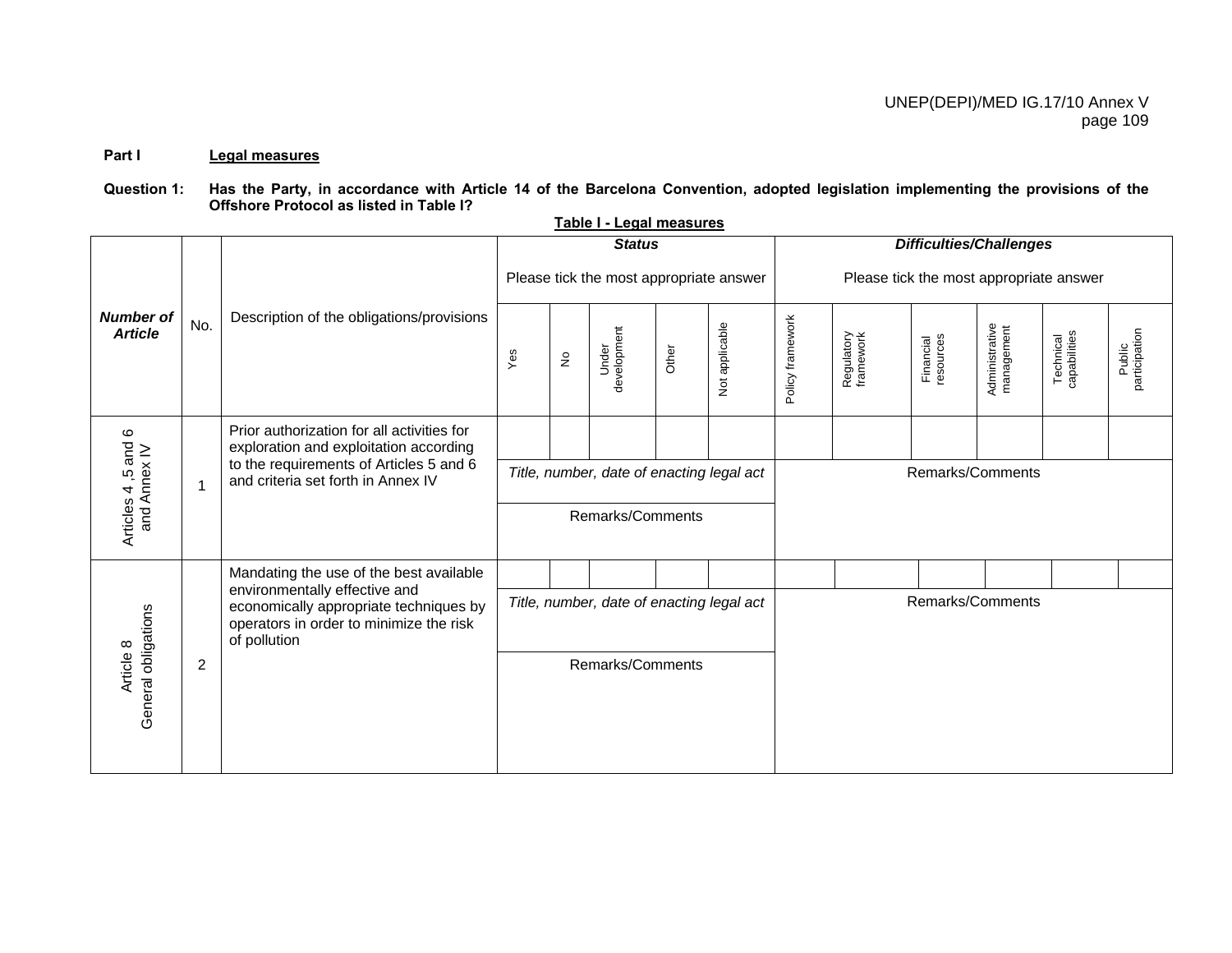|                   |   | Prohibition of disposal into the Protocol                                                                             |  |                                           |  |  |                  |  |  |
|-------------------|---|-----------------------------------------------------------------------------------------------------------------------|--|-------------------------------------------|--|--|------------------|--|--|
|                   | 3 | area of harmful and noxious substances<br>and material listed in Annex I to this<br>Protocol                          |  | Title, number, date of enacting legal act |  |  | Remarks/Comments |  |  |
|                   |   |                                                                                                                       |  | Remarks/Comments                          |  |  |                  |  |  |
| and II            |   | Issuance of a prior special permit for                                                                                |  |                                           |  |  |                  |  |  |
| တ<br>Article      | 4 | disposal into the Protocol area of<br>harmful and noxious substances and<br>material listed in Annex II to this       |  | Title, number, date of enacting legal act |  |  | Remarks/Comments |  |  |
| Annexes           |   | Protocol                                                                                                              |  | Remarks/Comments                          |  |  |                  |  |  |
|                   |   | Issuance of a prior general permit for                                                                                |  |                                           |  |  |                  |  |  |
|                   | 5 | disposal into the Protocol area of<br>harmful and noxious substances and<br>material that are not listed in Annexes I |  | Title, number, date of enacting legal act |  |  | Remarks/Comments |  |  |
|                   |   | and II to this Protocol                                                                                               |  | Remarks/Comments                          |  |  |                  |  |  |
|                   |   | Prohibition of discharges of sewage<br>from installations except for the cases                                        |  |                                           |  |  |                  |  |  |
| Art. 11<br>Sewage | 6 | provided for in Article 11 of the<br>Protocol)                                                                        |  | Title, number, date of enacting legal act |  |  | Remarks/Comments |  |  |
|                   |   |                                                                                                                       |  | Remarks/Comments                          |  |  |                  |  |  |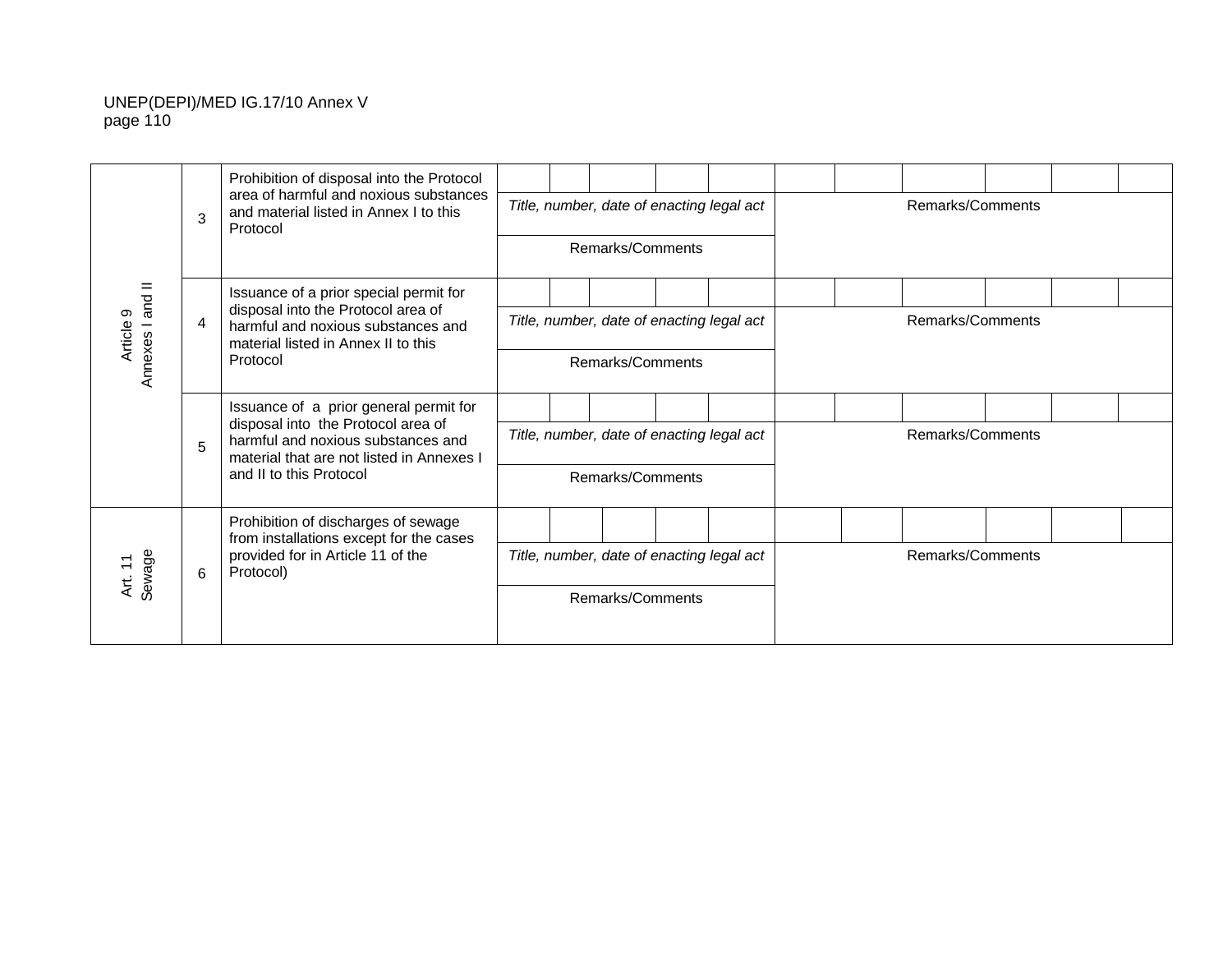|                      |                | Prohibition of disposal into the Protocol                                                                                              |                                                               |  |  |                  |                                           |  |                  |  |  |
|----------------------|----------------|----------------------------------------------------------------------------------------------------------------------------------------|---------------------------------------------------------------|--|--|------------------|-------------------------------------------|--|------------------|--|--|
|                      | $\overline{7}$ | area of all plastics, such as synthetic<br>ropes , synthetic fishing nets and plastic<br>garbage bags and all non-                     |                                                               |  |  |                  | Title, number, date of enacting legal act |  | Remarks/Comments |  |  |
| Art.12<br>Garbage    |                | biodegradable garbage, including paper<br>products, rags, galls, metal, bottles,<br>crockery, dunnage, lining and packing<br>materials |                                                               |  |  | Remarks/Comments |                                           |  |                  |  |  |
|                      |                | Disposal of food waste to take place as                                                                                                |                                                               |  |  |                  |                                           |  |                  |  |  |
|                      | 8              | far away as possible from land in<br>accordance with international rules and<br>standards                                              | Title, number, date of enacting legal act<br>Remarks/Comments |  |  |                  |                                           |  | Remarks/Comments |  |  |
|                      |                |                                                                                                                                        |                                                               |  |  |                  |                                           |  |                  |  |  |
| Reception facilities |                | Mandating disposal of all waste and<br>harmful or noxious substances and<br>materials in designated onshore                            |                                                               |  |  |                  |                                           |  |                  |  |  |
| ဗု<br>بر<br>ج        | 9              | reception facilities                                                                                                                   |                                                               |  |  |                  | Title, number, date of enacting legal act |  | Remarks/Comments |  |  |
|                      |                |                                                                                                                                        |                                                               |  |  | Remarks/Comments |                                           |  |                  |  |  |
|                      |                | Mandating special measures to prevent,                                                                                                 |                                                               |  |  |                  |                                           |  |                  |  |  |
| Art. 21<br>SPA       | 10             | abate, combat and control pollution in<br>specially protected areas arising from<br>activities in these areas.                         | Title, number, date of enacting legal act                     |  |  |                  |                                           |  | Remarks/Comments |  |  |
|                      |                |                                                                                                                                        |                                                               |  |  | Remarks/Comments |                                           |  |                  |  |  |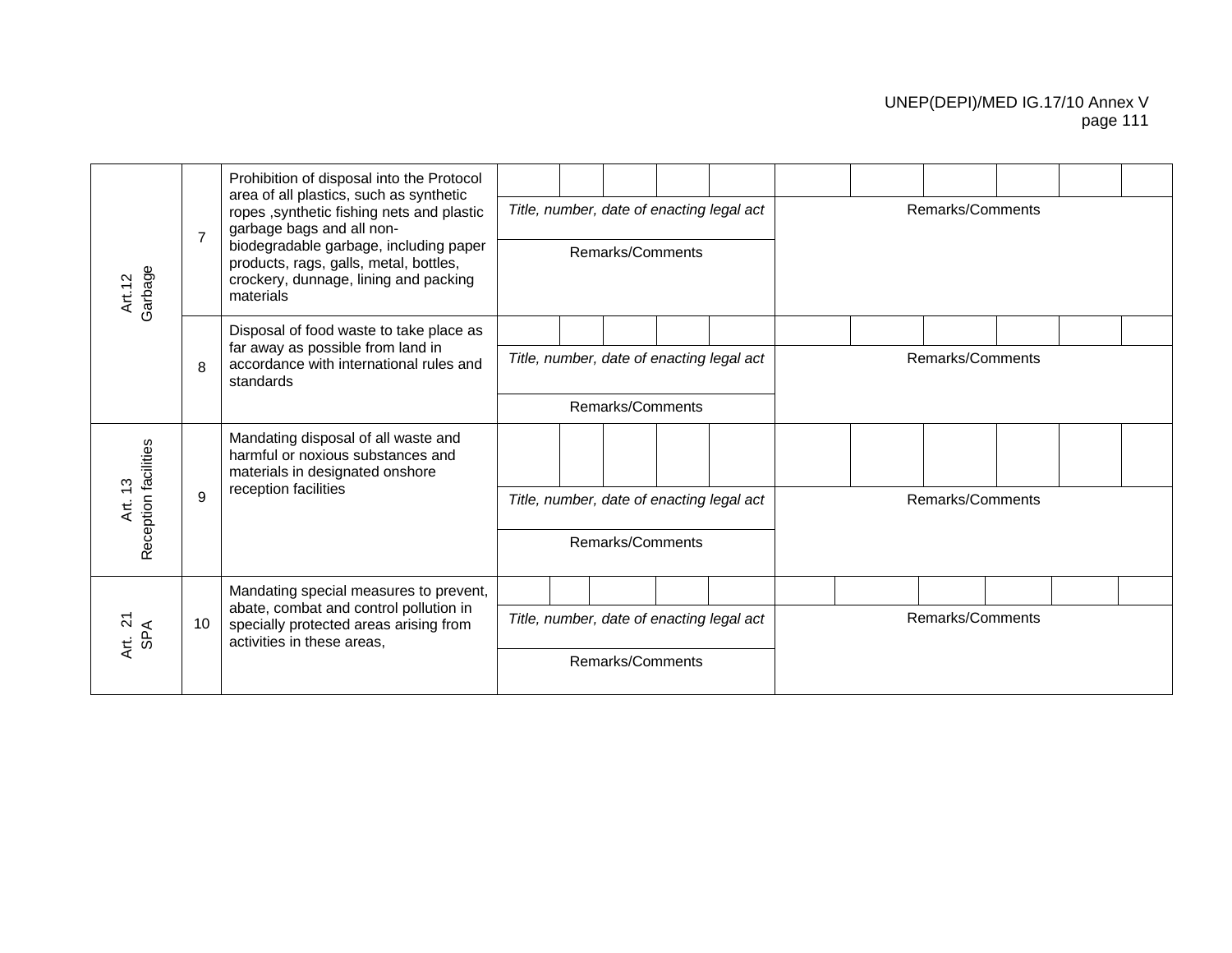#### **Part II Allocation of resources**

#### **Question 2: Has the Party established appropriate institutional structures and implemented monitoring programmes in order to comply with the requirements of the provisions of the Offshore Protocol listed in Table II ?**

|                |                                                                                   |                  |                   | <b>Status</b>                               |       |                |                  |                         | <b>Difficulties/Challenges</b>           |                              |                           |                         |
|----------------|-----------------------------------------------------------------------------------|------------------|-------------------|---------------------------------------------|-------|----------------|------------------|-------------------------|------------------------------------------|------------------------------|---------------------------|-------------------------|
|                |                                                                                   |                  |                   | Please tick the most appropriate<br>answers |       |                |                  |                         | Please tick the most appropriate answers |                              |                           |                         |
| No.            | Requirements<br>of Articles 28 and 19                                             | Yes              | $\frac{\circ}{2}$ | development<br>Under                        | Other | Not applicable | Policy framework | Regulatory<br>framework | Financial<br>resources                   | Administrative<br>management | Technical<br>capabilities | participation<br>Public |
|                | Authorizations and permits                                                        |                  |                   |                                             |       |                |                  |                         |                                          |                              |                           |                         |
|                | provided for in section II of the<br>Protocol                                     |                  |                   | Remarks/Comments                            |       |                |                  |                         | Remarks/Comments                         |                              |                           |                         |
|                | Permits referred to in Annex III                                                  |                  |                   |                                             |       |                |                  |                         |                                          |                              |                           |                         |
| $\overline{2}$ |                                                                                   |                  |                   | Remarks/Comments                            |       |                |                  |                         | Remarks/Comments                         |                              |                           |                         |
|                | Approval of the treatment system                                                  |                  |                   |                                             |       |                |                  |                         |                                          |                              |                           |                         |
| 3              | and certifying the sewage<br>treatment plant referred to in<br>Article 11, para.1 | Remarks/Comments |                   |                                             |       |                |                  |                         | Remarks/Comments                         |                              |                           |                         |
|                | Prior approval for exceptional                                                    |                  |                   |                                             |       |                |                  |                         |                                          |                              |                           |                         |
| 4              | discharges referred to Article 14<br>para. $1(b)$                                 |                  |                   | Remarks/Comments                            |       |                |                  |                         | Remarks/Comments                         |                              |                           |                         |

**Table II - Allocation of resources for the establishment of institutions and monitoring programmes**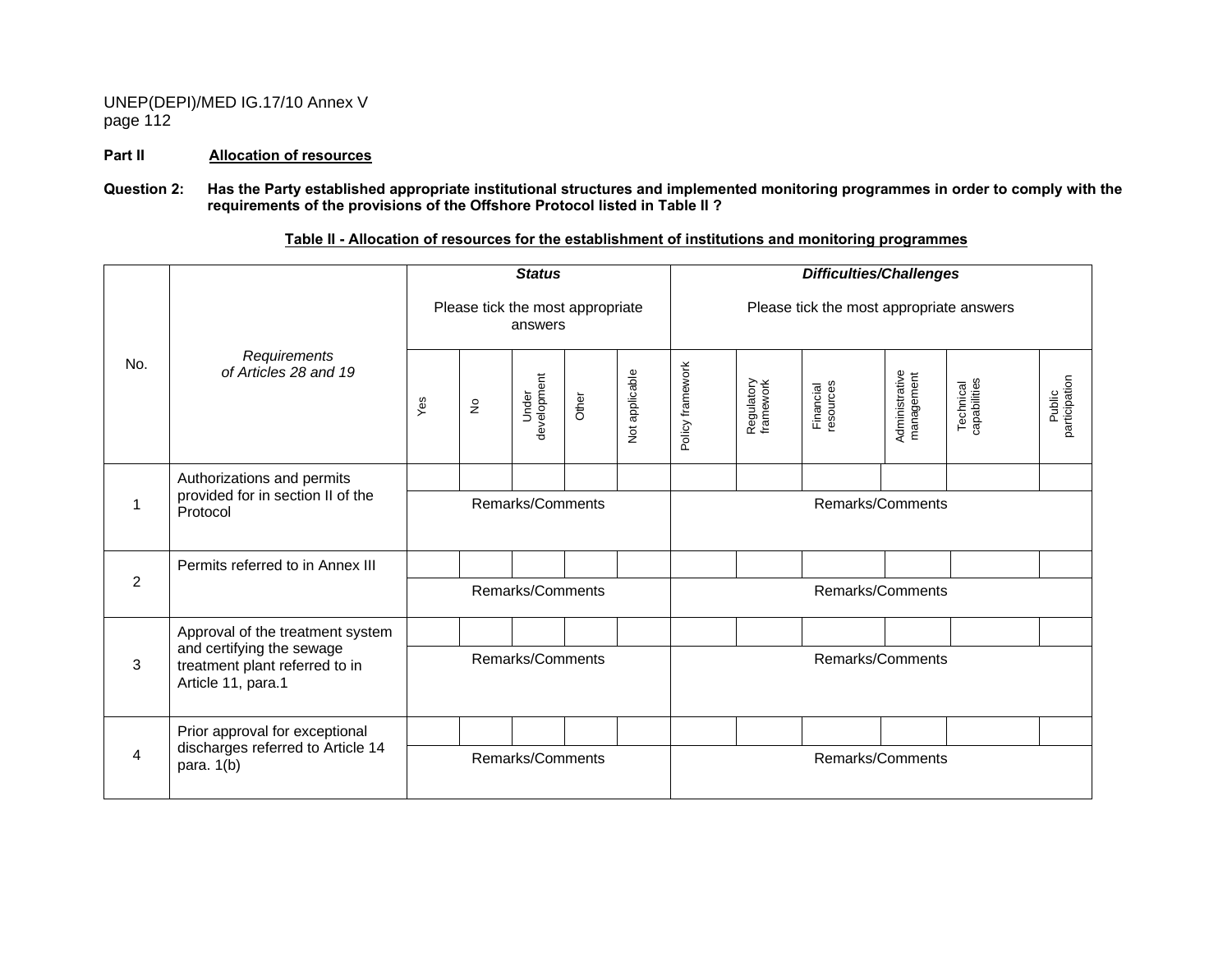|   | Safety measures referred to in                                                                                                                                                                   |                  |  |                  |  |  |                  |                  |  |  |  |  |
|---|--------------------------------------------------------------------------------------------------------------------------------------------------------------------------------------------------|------------------|--|------------------|--|--|------------------|------------------|--|--|--|--|
| 5 | Article 15, paras.3 and 4                                                                                                                                                                        |                  |  | Remarks/Comments |  |  |                  | Remarks/Comments |  |  |  |  |
| 6 | Contingency planning described                                                                                                                                                                   |                  |  |                  |  |  | Remarks/Comments |                  |  |  |  |  |
|   | in Article 15 and Annex VII                                                                                                                                                                      |                  |  | Remarks/Comments |  |  |                  |                  |  |  |  |  |
|   | Monitoring procedures, as                                                                                                                                                                        |                  |  |                  |  |  |                  |                  |  |  |  |  |
| 7 | provided for in Article 19, to<br>monitor installations and their<br>impact on the environment in<br>order to ensure that the<br>conditions attached to the<br>authorization are being fulfilled | Remarks/Comments |  |                  |  |  | Remarks/Comments |                  |  |  |  |  |
|   | Removal operations of the                                                                                                                                                                        |                  |  |                  |  |  |                  |                  |  |  |  |  |
| 8 | installation, as provided for in<br>Article 20                                                                                                                                                   | Remarks/Comments |  |                  |  |  |                  | Remarks/Comments |  |  |  |  |

#### **Part III Administrative measures**

## **Table III - Authorization/s and permit/s issued and related technical data**

| Authorizations | Date | Duration | Description | Site of<br>activity |                                  | Prior special disposal permit |           | Prior general disposal permit | Nature<br>and                    |  |  |
|----------------|------|----------|-------------|---------------------|----------------------------------|-------------------------------|-----------|-------------------------------|----------------------------------|--|--|
| granted        |      |          | of activity |                     | Site of<br>Substance<br>Quantity |                               | discharge | Substances                    | Site of<br>Quantity<br>discharge |  |  |
| X              |      |          |             |                     |                                  |                               |           |                               |                                  |  |  |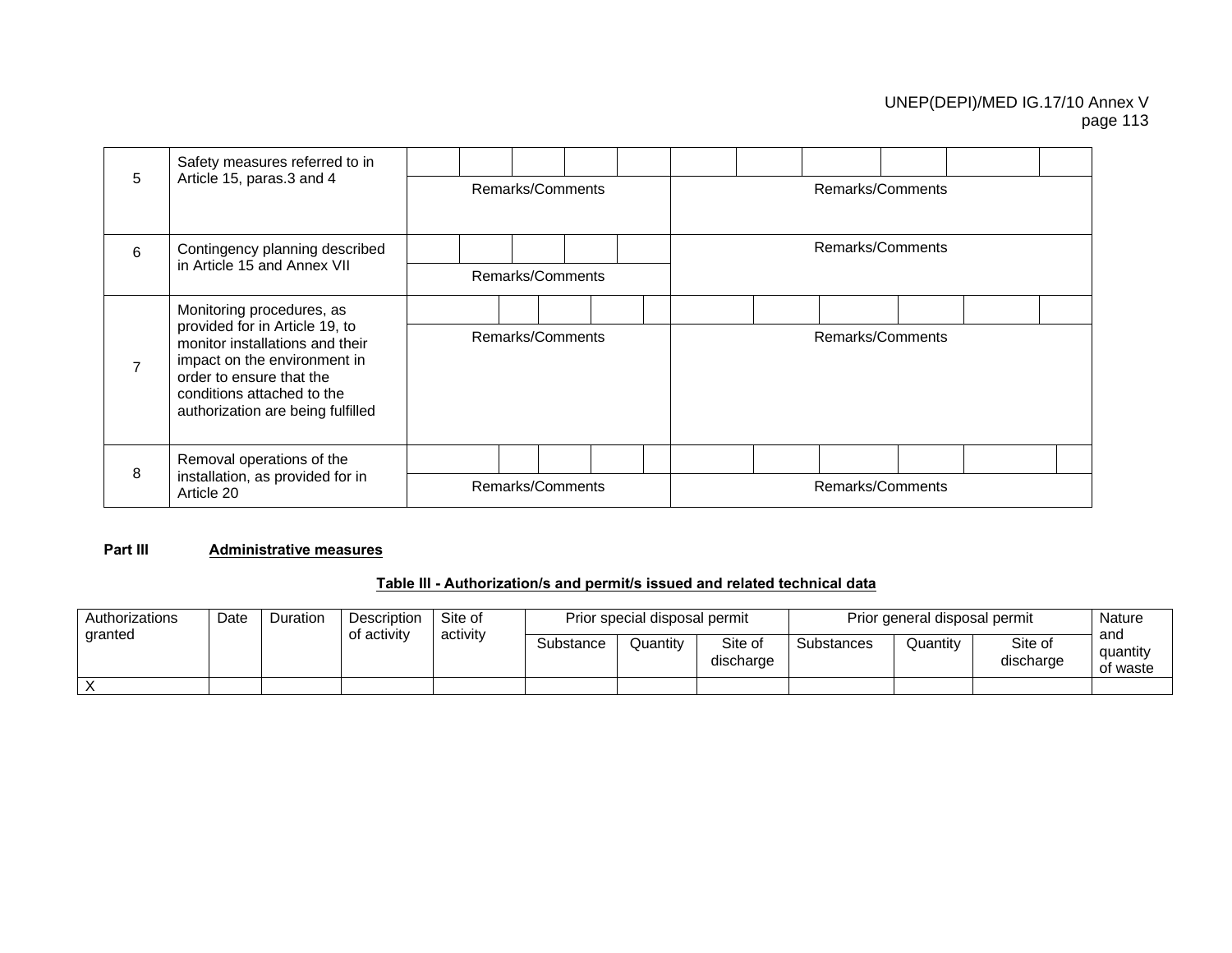#### **Table III continued**

| Monitoring programme<br>(Art. 19 para.2) | <b>Reception facilities</b><br>(Art. 13)                    | Contingency plan<br>(Art. 16) | Safety<br>measures<br>(Art. 15) |                                                                                           | Restricted measures applied to protect SPA (Art. 21)<br>Please insert information or tick the appropriate cell) |  |  |  |  |  |
|------------------------------------------|-------------------------------------------------------------|-------------------------------|---------------------------------|-------------------------------------------------------------------------------------------|-----------------------------------------------------------------------------------------------------------------|--|--|--|--|--|
|                                          | Please insert information and/or tick the appropriate cell) |                               |                                 | Exchange of<br>EIA<br>Prohibition<br>Removal of installation<br>Monitorina<br>Information |                                                                                                                 |  |  |  |  |  |
|                                          |                                                             |                               |                                 |                                                                                           |                                                                                                                 |  |  |  |  |  |

## **Table IV- Exceptions ( Disposal under the terms of Article 14)**

| Date                  |                    | Reasons for disposal<br>(Please insert information and/or tick the appropriate cell) |                           | <b>Materials</b><br>disposed<br>οt | Quantity | Sites of discharge         |  |
|-----------------------|--------------------|--------------------------------------------------------------------------------------|---------------------------|------------------------------------|----------|----------------------------|--|
| Please insert<br>date | Save human<br>life | Ensure safety of<br>navigation                                                       | Damage to<br>installation | Minimize<br>pollution<br>damage    |          | (please insert data below) |  |
|                       |                    |                                                                                      |                           |                                    |          |                            |  |

# **Table V- Removal of installations ( Art. 20)**

| Installation                    |                                       |                      |                                                              | Measures taken to give due regard to |       |          | Dumped installation |  |
|---------------------------------|---------------------------------------|----------------------|--------------------------------------------------------------|--------------------------------------|-------|----------|---------------------|--|
|                                 | Date<br>(specify date)<br>of removal) |                      | (Please insert information and/or tick the appropriate cell) | (Please insert the data)             |       |          |                     |  |
| removed<br>(Please<br>describe) |                                       | Safety of navigation | Fishing                                                      | Other CPs'<br>rights and<br>duties   | Depth | Position | Location            |  |
|                                 |                                       |                      |                                                              |                                      |       |          |                     |  |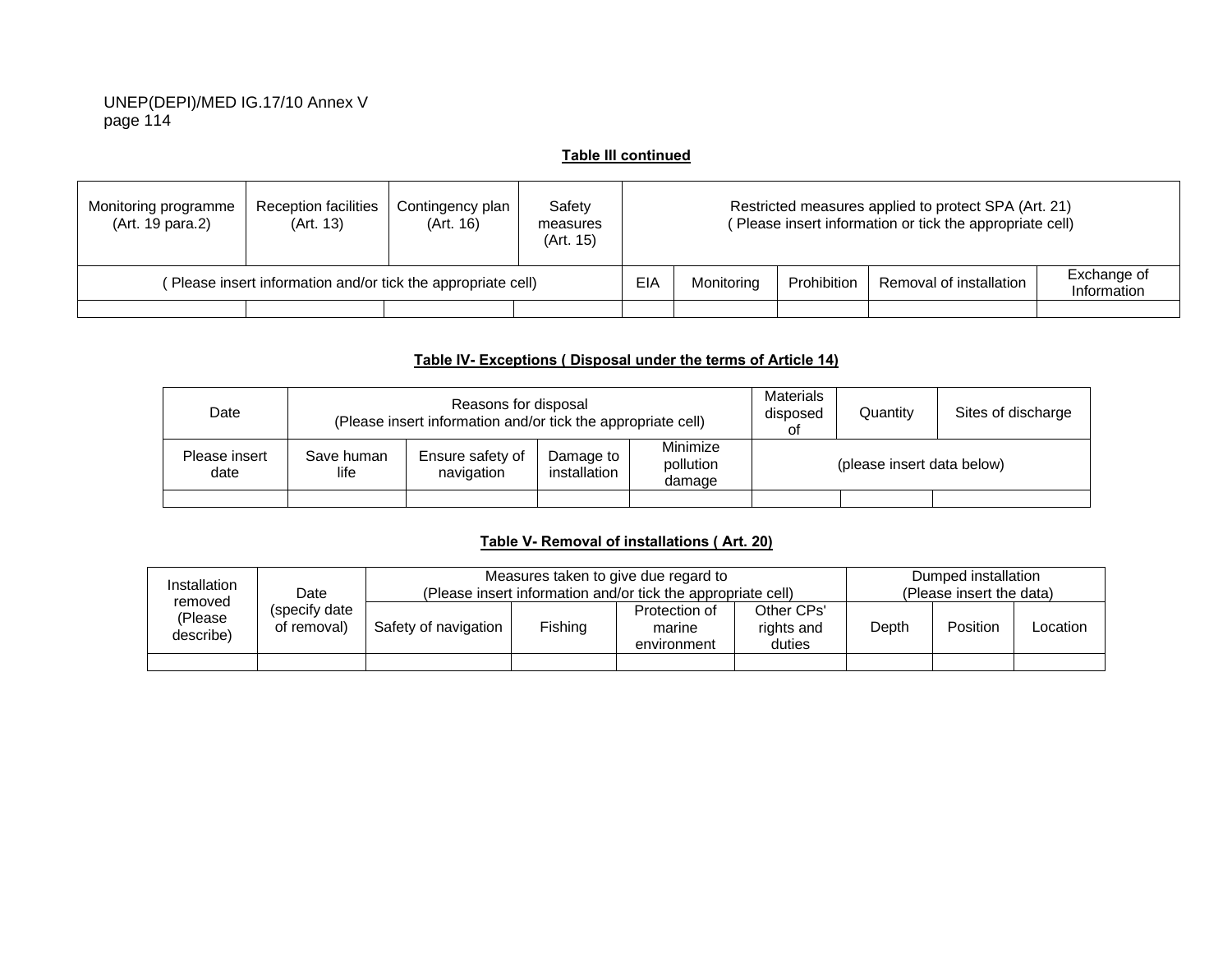#### **Part IV Enforcement measures**

Please insert the data in the table VI below

#### **Table VI - Enforcement measures**

| Enforcement<br>measures for non-<br>compliance with:                                                | Number of<br>inspections | Number of non-<br>compliance<br>cases | Number of<br>fines<br>issued and<br>total<br>amount | Number of<br>suspensions of<br>authorizations or<br>permits | Number of<br>operation<br>shutdowns | Number of<br>other<br>enforcement<br>measures | Number of<br>clean<br>measures<br>implemented | Remarks/<br>Comments |
|-----------------------------------------------------------------------------------------------------|--------------------------|---------------------------------------|-----------------------------------------------------|-------------------------------------------------------------|-------------------------------------|-----------------------------------------------|-----------------------------------------------|----------------------|
| Protocol obligations<br>and national legislation<br>and regulations<br>implementing the<br>Protocol |                          |                                       |                                                     |                                                             |                                     |                                               |                                               |                      |
| Specific conditions<br>attached to<br>authorizations or<br>permits                                  |                          |                                       |                                                     |                                                             |                                     |                                               |                                               |                      |
| Provisions regarding to<br>illegal disposal                                                         |                          |                                       |                                                     |                                                             |                                     |                                               |                                               |                      |
| Provisions regarding<br>safety measures                                                             |                          |                                       |                                                     |                                                             |                                     |                                               |                                               |                      |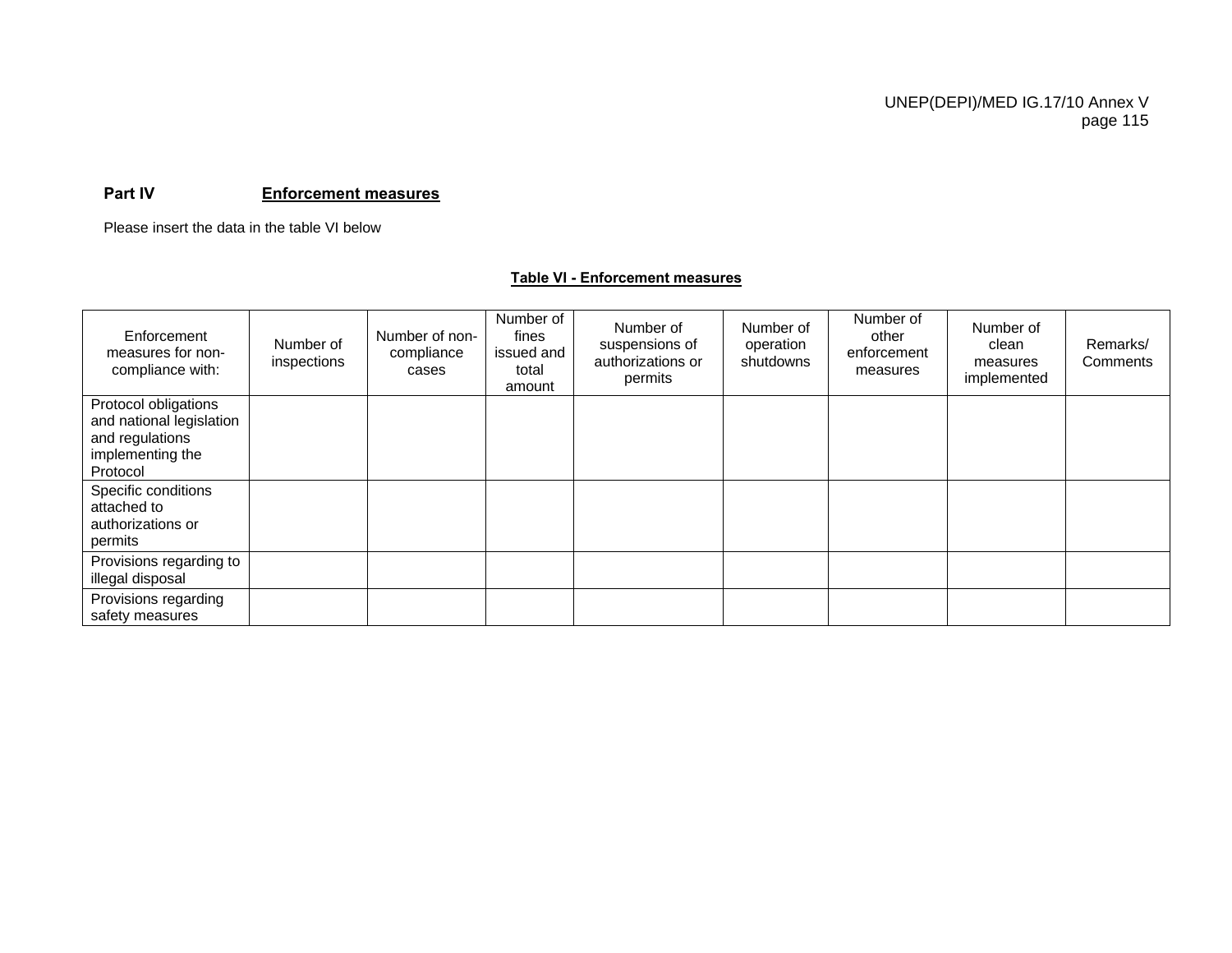#### **Part V Effectiveness**

- Number of authorizations
- Surface of the Mediterranean Sea covered by off-shore activities
- Total quantity of materials disposed into the Protocol area in case of exceptions
- Number of inspections
- Number of non-compliance cases
- Number of non-compliance cases in which sanctions were applied
- Number of dumped/buried installations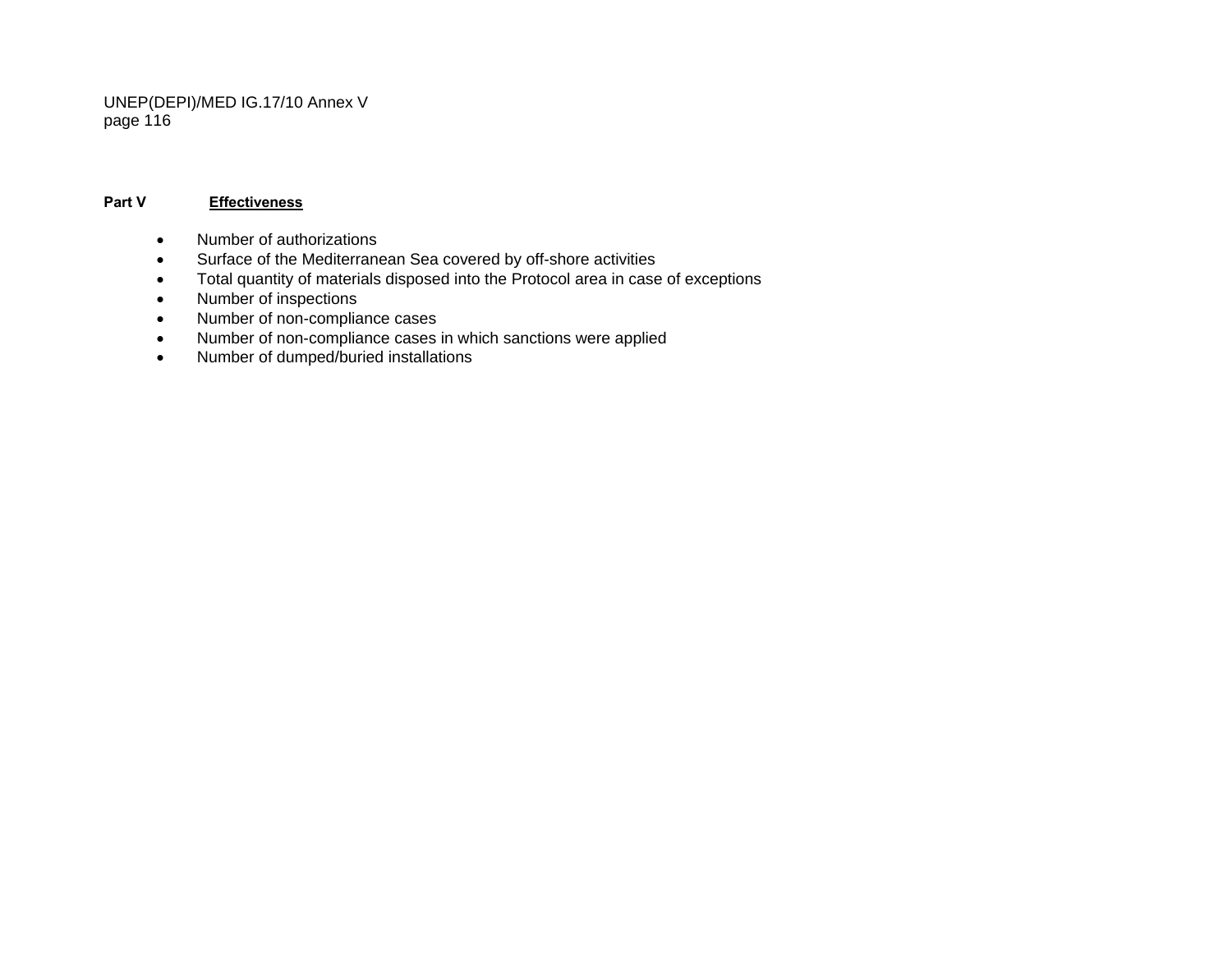**7. Implementation of the Protocol on the Prevention of Pollution of the Mediterranean Sea by Transboundary Movements of Hazardous Wastes and their Disposal (Hazardous Wastes Protocol)** 

#### **I - INFORMATION ON THE REPORTING PARTY**

*Please provide information on the reporting Party by completing the following table.* 

| <b>Contracting Party</b>                                     |  |
|--------------------------------------------------------------|--|
| Reporting period (from D/M/Y to D/M/Y)                       |  |
| Name of the Institution/s responsible for the Hazardous      |  |
| <b>Wastes Protocol</b>                                       |  |
| Name of the officer who is the focal point for the Hazardous |  |
| <b>Wastes Protocol</b>                                       |  |
| Mailing address                                              |  |
| Tel.                                                         |  |
| Fax                                                          |  |
| Email                                                        |  |
| Contact point for the national report, if any                |  |
| Full name of the institution                                 |  |
| Mailing address                                              |  |
| Tel.                                                         |  |
| Fax                                                          |  |
| Email                                                        |  |
| Signature of the Protocol's Focal Point                      |  |
| Date of submission of the Report                             |  |

Organizations/bodies/agencies providing information for the compilation of the report

*Please provide information on the preparation of this report including, where appropriate, stakeholders involved and material used, by completing the following table.*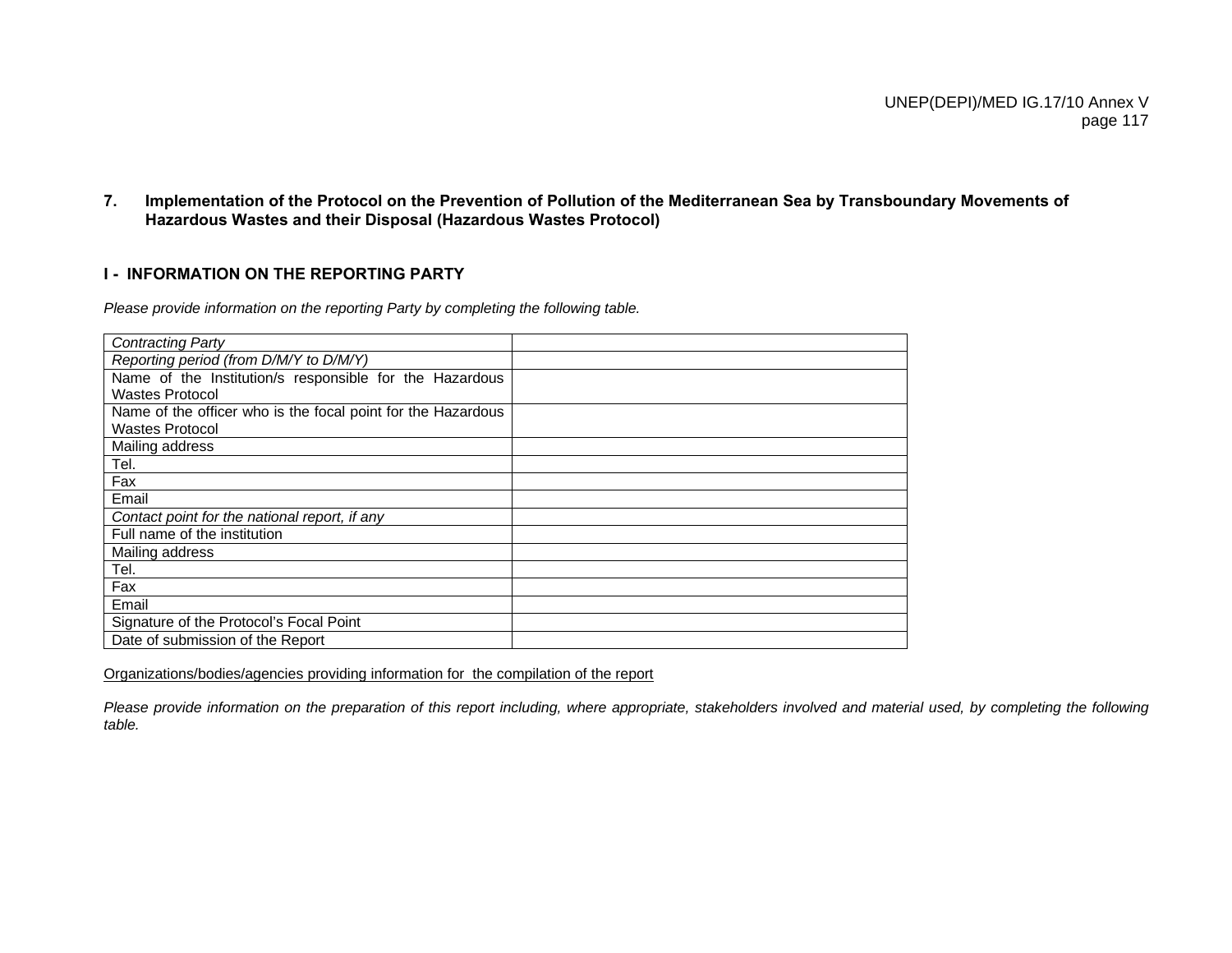| l Full name of the institution       |  |
|--------------------------------------|--|
| Name of the contact point (optional) |  |
| Mailing address                      |  |
| ' <u>Tel.</u>                        |  |
| Fax                                  |  |
| Email                                |  |

## **II – REPORTING FORMAT TO BE COMPLETED**

- 1. Legal measures
- 2. Allocation of resources
- 3. Administrative measures and technical data
- 4. Enforcement measures
- 5. Effectiveness
- 6. Regional plan on Hazardous Waste reduction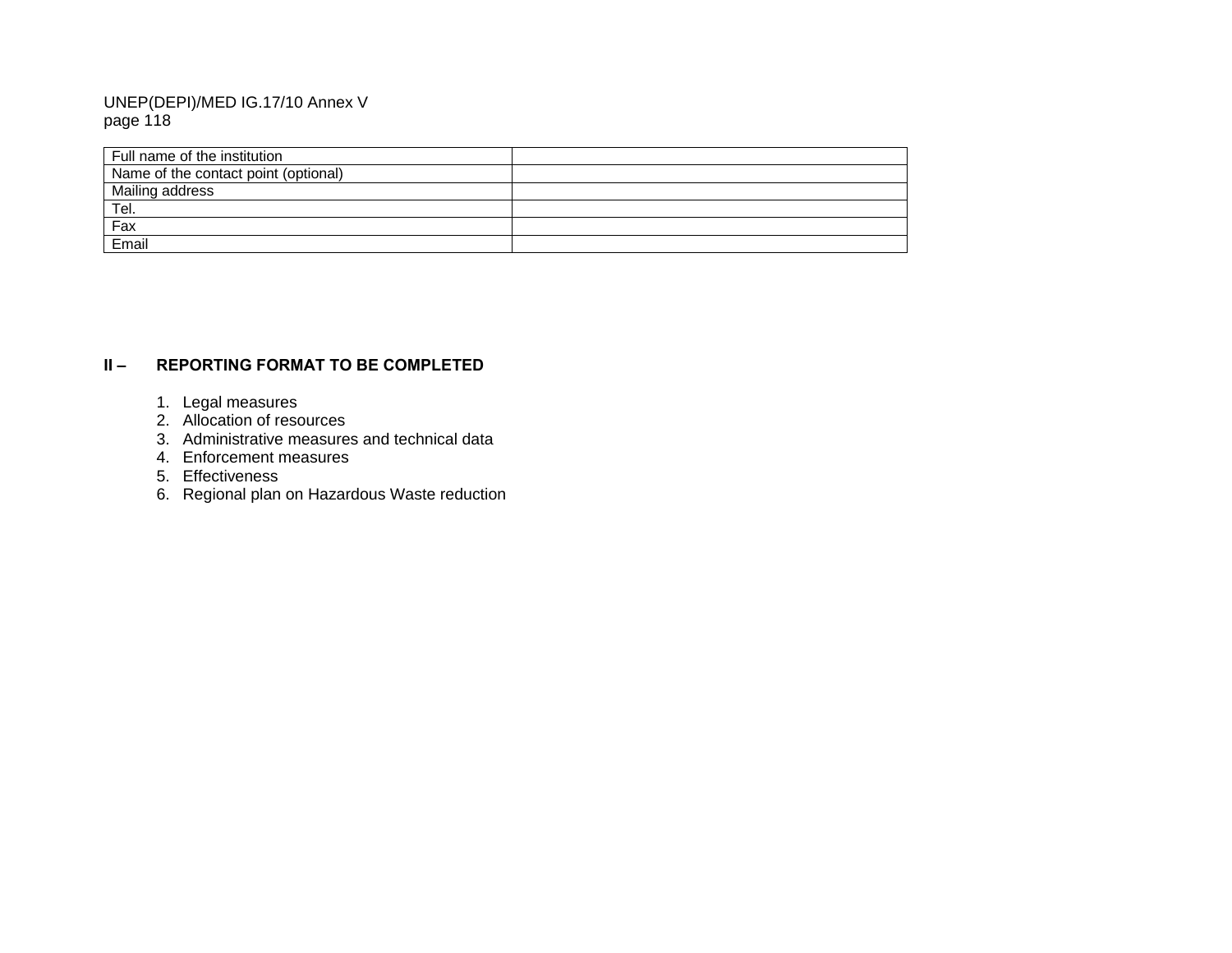# **Part I Legal measures**

## Question 1: Has the Party, in accordance with Article 14 of the Barcelona Convention, adopted legislation implementing the provisions of the **Hazardous Wastes Protocol as listed in Table I below?**

|                                  |                |                                                                                                                   |                                                 |                            | <b>Status</b>                                   |       |                |                                         |                         |                        | <b>Difficulties/Challenges</b> |                           |                         |
|----------------------------------|----------------|-------------------------------------------------------------------------------------------------------------------|-------------------------------------------------|----------------------------|-------------------------------------------------|-------|----------------|-----------------------------------------|-------------------------|------------------------|--------------------------------|---------------------------|-------------------------|
|                                  |                |                                                                                                                   |                                                 |                            | Please tick the most appropriate answer         |       |                | Please tick the most appropriate answer |                         |                        |                                |                           |                         |
| <b>Related</b><br><b>Article</b> | No.            | Description of the obligations                                                                                    | Yes                                             | $\stackrel{\circ}{\simeq}$ | development<br>Under                            | Other | Not applicable | framework<br>Policy                     | Regulatory<br>framework | resources<br>Financial | Administrative<br>management   | Technical<br>capabilities | participation<br>Public |
|                                  |                | Reduction to a minimum or where                                                                                   |                                                 |                            |                                                 |       |                |                                         |                         |                        |                                |                           |                         |
| Art. 5 para.2                    |                | possible elimination of the generation of<br>hazardous waste                                                      |                                                 |                            | Title, reference, date of enacting legal<br>act |       |                | Remarks/Comments                        |                         |                        |                                |                           |                         |
|                                  |                |                                                                                                                   |                                                 |                            | Remarks/Comments                                |       |                |                                         |                         |                        |                                |                           |                         |
|                                  |                | Reduction to a minimum and possibly                                                                               |                                                 |                            |                                                 |       |                |                                         |                         |                        |                                |                           |                         |
| 5 para.3                         | $\overline{2}$ | elimination of the transboundary<br>movement of hazardous waste through<br>bans on the import of hazardous waste, | Title, reference, date of enacting legal<br>act |                            |                                                 |       |                | Remarks/Comments                        |                         |                        |                                |                           |                         |
| t.<br>K                          |                | and refusal of permits for export of<br>hazardous waste to States which have<br>prohibited their import.          |                                                 | Remarks/Comments           |                                                 |       |                |                                         |                         |                        |                                |                           |                         |
|                                  | 3              | Subject to the specific provisions                                                                                |                                                 |                            |                                                 |       |                |                                         |                         |                        |                                |                           |                         |
| Art. 5.<br>para.4                |                | referred to in Art. 6 para. 4 relating to<br>the transboundary movement of                                        | Title, reference, date of enacting legal<br>act |                            |                                                 |       |                |                                         |                         | Remarks/Comments       |                                |                           |                         |

**Table I - Legal measures**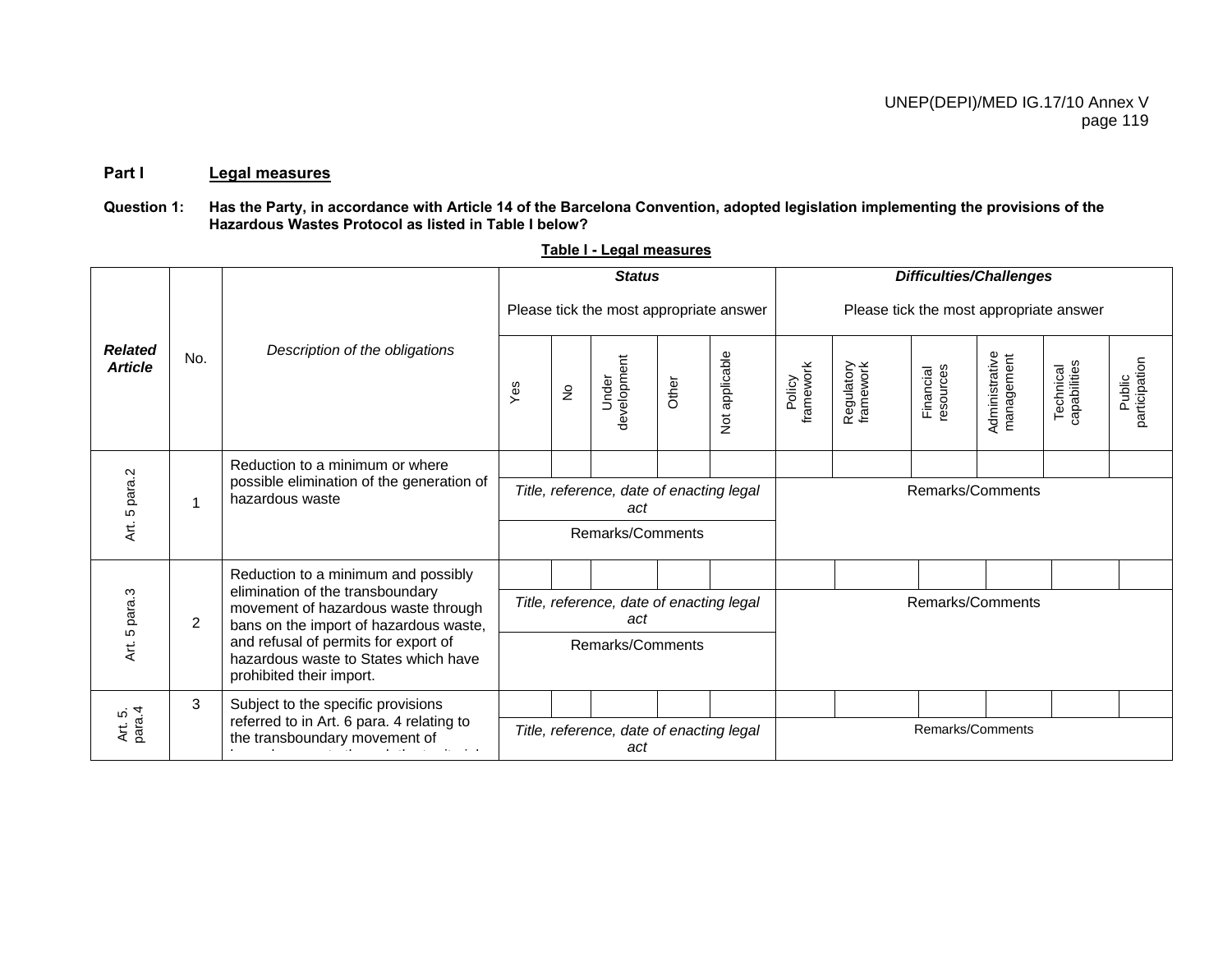|                                        |                | hazardous waste through the territorial<br>sea of the State of transit, prohibition of<br>the export and transit of hazardous<br>waste, within the area under their<br>jurisdiction, to developing countries                                                                                                                                          |                                                                     |  | Remarks/Comments                                                    |  |  |  |                  |  |  |
|----------------------------------------|----------------|-------------------------------------------------------------------------------------------------------------------------------------------------------------------------------------------------------------------------------------------------------------------------------------------------------------------------------------------------------|---------------------------------------------------------------------|--|---------------------------------------------------------------------|--|--|--|------------------|--|--|
|                                        | 4              | Subject to the specific provisions<br>referred to in Art. 6 para. 4 relating to<br>the transboundary movement of<br>hazardous waste through the territorial<br>sea of the State of transit, prohibition,<br>by the Parties which are not Member<br>States of the European Community <sup>26</sup> of<br>all imports and transit of hazardous<br>waste |                                                                     |  | Title, reference, date of enacting legal<br>act<br>Remarks/Comments |  |  |  | Remarks/Comments |  |  |
| Art. 6 para.3                          | 5              | The transboundary movements of<br>hazardous waste only take place(within<br>areas beyond the territorial sea waters)<br>with the prior written notification of the<br>State of export and consent of the State<br>of import, as specified in Annex IV                                                                                                 | Title, reference, date of enacting legal<br>act<br>Remarks/Comments |  |                                                                     |  |  |  | Remarks/Comments |  |  |
| Art. 6 para. 4                         | 6              | The transboundary movements of<br>hazardous waste through the territorial<br>sea of the State of transit only takes<br>place with the prior notification by the<br>State of export to the State of transit as<br>specified in Annex IV                                                                                                                | Title, reference, date of enacting legal<br>act<br>Remarks/Comments |  |                                                                     |  |  |  | Remarks/Comments |  |  |
| 5<br>rt. 5 para.<br>and Art. 9<br>Αrt. | $\overline{7}$ | Prevention and punishment of illegal<br>traffic in hazardous wastes, including<br>criminal<br>penalties for all persons<br>involved in such illegal activities, in<br>accordance with the terms of Article 5.5<br>and Article 9 of the Protocol                                                                                                       |                                                                     |  | Title, reference, date of enacting legal<br>act<br>Remarks/Comments |  |  |  | Remarks/Comments |  |  |

<sup>&</sup>lt;sup>26</sup> For the purposes of this Protocol, Monaco shall have the same rights and obligations as Member States of the European Community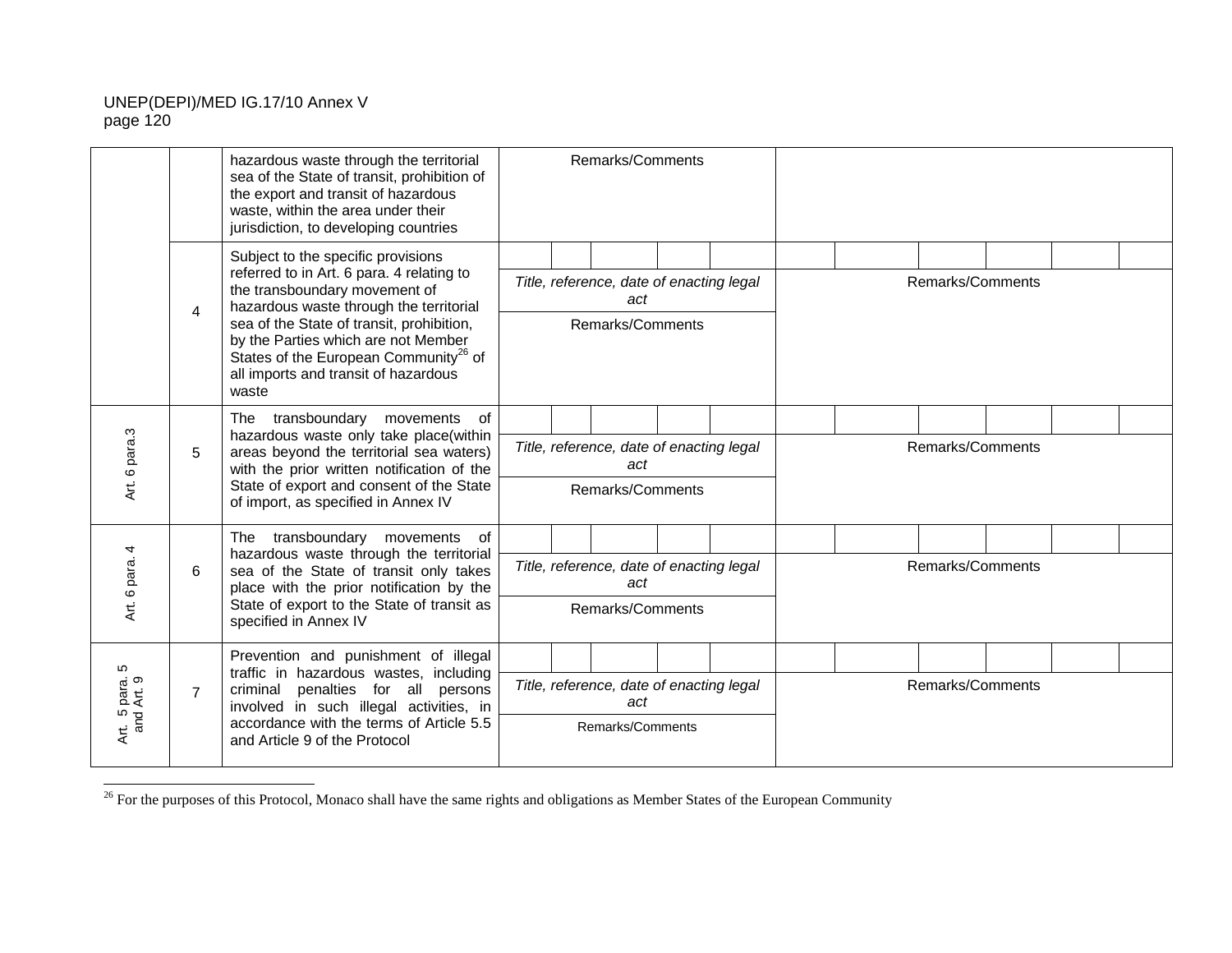#### **Part II Allocation of Resources**

**Question 2: Has the Party allocated the resources necessary to comply with the requirements of the provisions of the Hazardous Wastes Protocol listed in Table II below?** 

|     |                                                                                                                                                                          |                  |               | <b>Status</b>                               |       |                |                     |                                          | <b>Difficulties/Challenges</b> |                              |                           |                         |  |  |  |  |
|-----|--------------------------------------------------------------------------------------------------------------------------------------------------------------------------|------------------|---------------|---------------------------------------------|-------|----------------|---------------------|------------------------------------------|--------------------------------|------------------------------|---------------------------|-------------------------|--|--|--|--|
|     |                                                                                                                                                                          |                  |               | Please tick the most appropriate<br>answers |       |                |                     | Please tick the most appropriate answers |                                |                              |                           |                         |  |  |  |  |
| No. | Measures/obligations                                                                                                                                                     | Yes              | $\frac{1}{2}$ | development<br>Under                        | Other | Not applicable | framework<br>Policy | Regulatory<br>framework                  | esources<br>Financial          | Administrative<br>management | Technical<br>capabilities | participation<br>Public |  |  |  |  |
|     | To implement the requirement of                                                                                                                                          |                  |               |                                             |       |                |                     |                                          |                                |                              |                           |                         |  |  |  |  |
|     | Arts. 6 and 12 of the Protocol on<br>Transboundary movement s of<br>Hazardous Wastes and<br>notification procedures and<br>provide adequate information to<br>the public | Remarks/Comments |               |                                             |       |                |                     |                                          | Remarks/Comments               |                              |                           |                         |  |  |  |  |
|     | Necessary structures to identify,                                                                                                                                        |                  |               |                                             |       |                |                     |                                          |                                |                              |                           |                         |  |  |  |  |
| 2   | punish or impose sanctions in the<br>event of contravention of this<br>Protocol (Arts. 5.5 and 9)                                                                        |                  |               | Remarks/Comments                            |       |                | Remarks/Comments    |                                          |                                |                              |                           |                         |  |  |  |  |

#### **Table II - Allocation of resources for the establishment of institutions and monitoring programmes**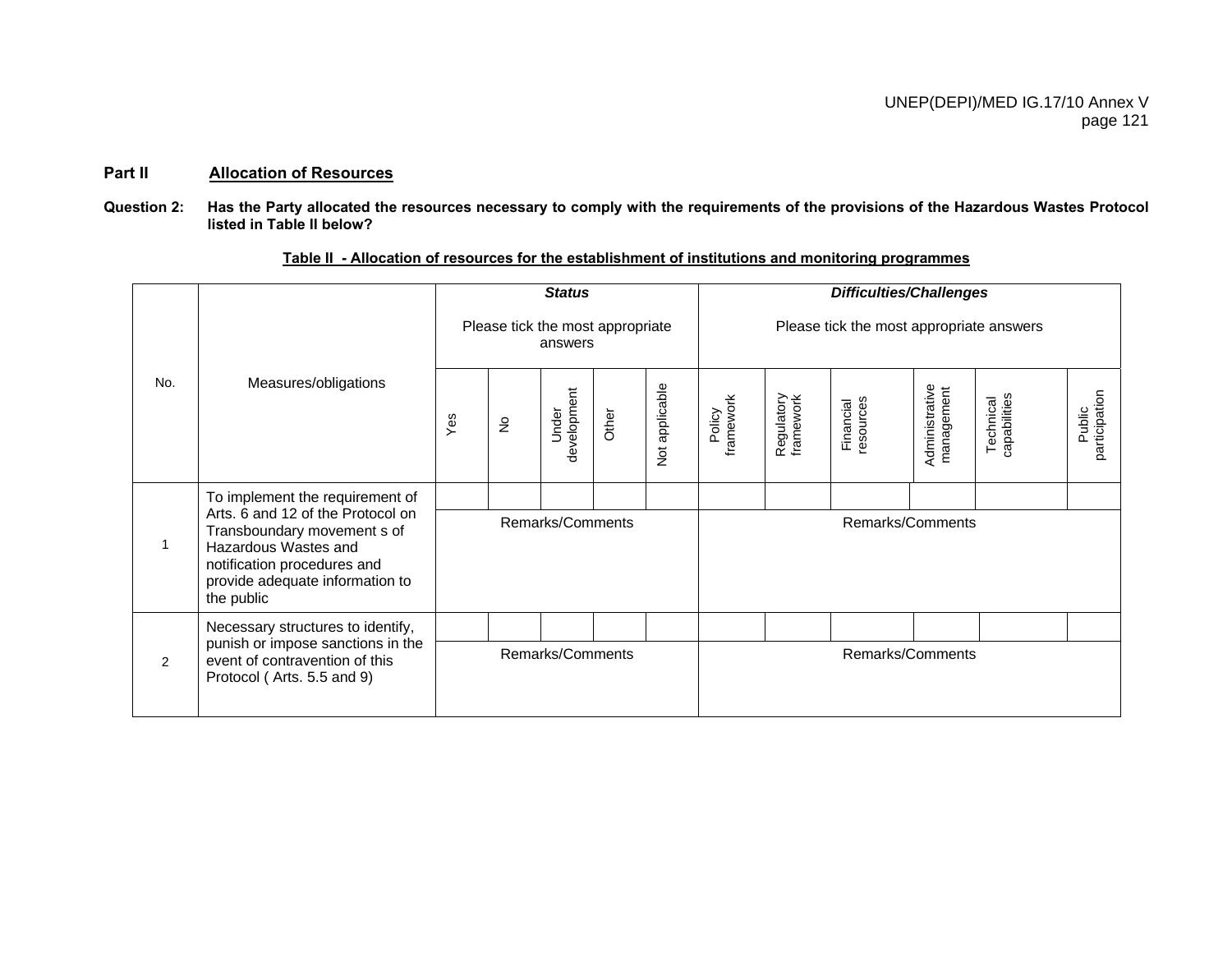#### **Part III Technical Data**

#### **III:1 Wastes other than those listed in Annex I to the Protocol considered or defined as hazardous wastes under domestic legislation ( Art. 4 para. 1)**

 *Please list any wastes other than those listed in Annex I to the Protocol considered or defined as hazardous wastes under domestic legislation and any requirement concerning transboundary movement applicable to such wastes:* 

**Table III**

| No. | Waste description | <b>Definition</b> | Main characteristics | Transboundary<br>movement procedure<br>established |
|-----|-------------------|-------------------|----------------------|----------------------------------------------------|
|     |                   |                   |                      |                                                    |
|     |                   |                   |                      |                                                    |
|     |                   |                   |                      |                                                    |

#### **III.2 Total amount of generation of hazardous wastes and other wastes ( Art. 5)**

|                                                                                                       |      |      |           |      |      |      | Table IV |                                                                             |      |      |  |
|-------------------------------------------------------------------------------------------------------|------|------|-----------|------|------|------|----------|-----------------------------------------------------------------------------|------|------|--|
|                                                                                                       |      |      |           |      |      |      |          | Total amount of hazardous wastes and other wastes generated (metric tonnes) |      |      |  |
|                                                                                                       | 1995 | 1996 | 1997 1998 | 1999 | 2000 | 2001 | 2002     | 2003                                                                        | 2004 | 2005 |  |
| Total amount of<br>hazardous wastes<br>generated (under<br>Annex IA: Y1-Y45)<br>Total amount of other |      |      |           |      |      |      |          |                                                                             |      |      |  |
| wastes generated<br>(Annex IB: Y46-Y47)                                                               |      |      |           |      |      |      |          |                                                                             |      |      |  |
| <b>Remarks:</b>                                                                                       |      |      |           |      |      |      |          |                                                                             |      |      |  |
|                                                                                                       |      |      |           |      |      |      |          |                                                                             |      |      |  |
|                                                                                                       |      |      |           |      |      |      |          |                                                                             |      |      |  |
|                                                                                                       |      |      |           |      |      |      |          |                                                                             |      |      |  |
|                                                                                                       |      |      |           |      |      |      |          |                                                                             |      |      |  |

# **Table IV**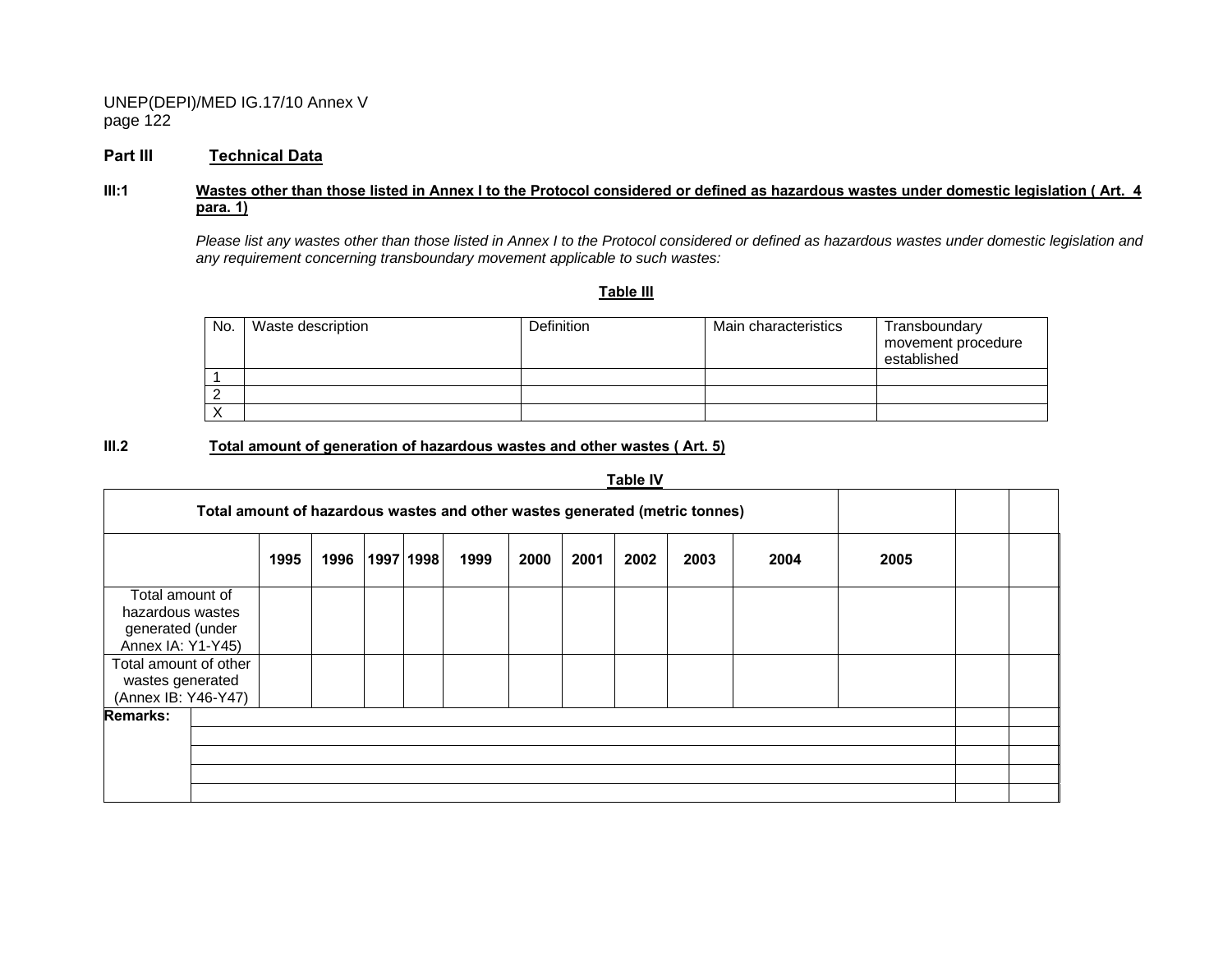### **Generation of hazardous wastes and other wastes by Y-categories in ………**

|            | If possible, please fill in quantities for categories Y1 - Y47               |      |      |      |      |      |      |
|------------|------------------------------------------------------------------------------|------|------|------|------|------|------|
|            | <b>CATEGORIES</b>                                                            |      |      |      |      |      |      |
|            |                                                                              |      |      |      |      |      |      |
|            | Waste streams (Annex I)                                                      | 2002 | 2003 | 2004 | 2005 | 2006 | 2007 |
| <b>Y1</b>  | Clinical wastes from medical care in hospitals, medical centres and clinics  |      |      |      |      |      |      |
| <b>Y2</b>  | Wastes from the production and preparation of pharmaceutical products        |      |      |      |      |      |      |
| Y3         | Waste pharmaceuticals, drugs and medicines                                   |      |      |      |      |      |      |
| Y4         | Wastes from the production of biocides and phytopharmaceuticals              |      |      |      |      |      |      |
| Y5         | Wastes from the manufacture of wood preserving chemicals                     |      |      |      |      |      |      |
| Y6         | Wastes from the production, formulation and use of organic solvent           |      |      |      |      |      |      |
| <b>Y7</b>  | Wastes from heat treatment and tempering operations containing cyanides      |      |      |      |      |      |      |
| Y8         | Waste mineral oils unfit for their originally intended use                   |      |      |      |      |      |      |
| Y9         | Waste oils/water, hydrocarbons/water mixtures, emulsion                      |      |      |      |      |      |      |
| <b>Y10</b> | Waste substances containing or contaminated with PCBs, PCTs, PBBs            |      |      |      |      |      |      |
| <b>Y11</b> | Waste tarry residues.from refining, distillation and any pyrolytic treatment |      |      |      |      |      |      |
| <b>Y12</b> | Wastes from production of inks, dyes, pigments, paints, etc                  |      |      |      |      |      |      |
| <b>Y13</b> | Wastes from production resins, latex, plasticizers, glues, etc               |      |      |      |      |      |      |
| Y14        | Waste chemical substances whose effects on the environment are not known     |      |      |      |      |      |      |
| <b>Y15</b> | Wastes of an explosive nature not subject to other legislation               |      |      |      |      |      |      |
| <b>Y16</b> | Wastes from production, formulation and use of photographic chemicals        |      |      |      |      |      |      |
| <b>Y17</b> | Wastes resulting from surface treatment of metals and plastics               |      |      |      |      |      |      |
|            | Y18 Residues arising from industrial waste disposal operations               |      |      |      |      |      |      |
|            | Wastes having as constituents (Annex I)                                      | 2002 | 2003 | 2004 | 2005 | 2006 | 2007 |
|            | Y19 Metal carbonyls                                                          |      |      |      |      |      |      |
|            | Y20 Beryllium; beryllium compounds                                           |      |      |      |      |      |      |
|            | Y21 Hexavalent chromium compounds                                            |      |      |      |      |      |      |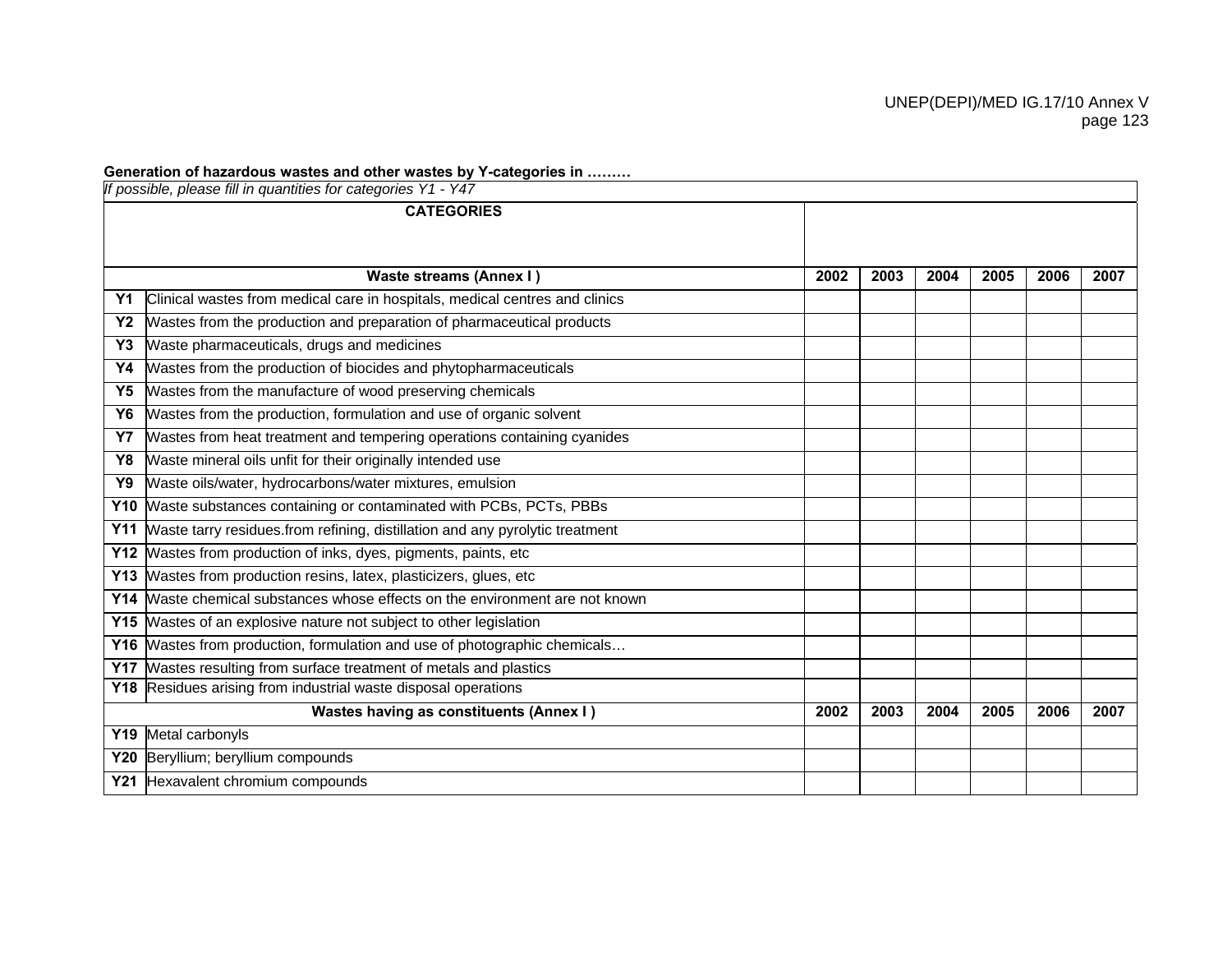| <b>Y22</b> | Copper compounds                                                   |      |      |      |      |      |      |
|------------|--------------------------------------------------------------------|------|------|------|------|------|------|
| <b>Y23</b> | Zinc compounds                                                     |      |      |      |      |      |      |
| Y24        | Arsenic; arsenic compounds                                         |      |      |      |      |      |      |
| Y25        | Selenium; selenium compounds                                       |      |      |      |      |      |      |
| Y26        | Cadmium; cadmium compounds                                         |      |      |      |      |      |      |
| <b>Y27</b> | Antimony; antimony compounds                                       |      |      |      |      |      |      |
|            | Y28 Tellurium; tellurium compounds                                 |      |      |      |      |      |      |
|            | Y29 Mercury; mercury compounds                                     |      |      |      |      |      |      |
| <b>Y30</b> | Thallium; thallium compounds                                       |      |      |      |      |      |      |
|            | <b>Wastes having as constituents (Annex I)</b>                     | 2002 | 2003 | 2004 | 2005 | 2006 | 2007 |
|            | Y31 Lead; lead compounds                                           |      |      |      |      |      |      |
| Y32        | Inorganic fluorine compounds excluding calcium fluoride            |      |      |      |      |      |      |
| Y33        | Inorganic cyanides                                                 |      |      |      |      |      |      |
| Y34        | Acidic solutions or acids in solid form                            |      |      |      |      |      |      |
|            | Y35 Basic solutions or bases in solid form                         |      |      |      |      |      |      |
|            | Y36 Asbestos (dust and fibres)                                     |      |      |      |      |      |      |
|            | Y37 Organic phosphorus compounds                                   |      |      |      |      |      |      |
| Y38        | Organic cyanides                                                   |      |      |      |      |      |      |
| Y39        | Phenols; phenol compounds including chlorophenols                  |      |      |      |      |      |      |
|            | Y40 Ethers                                                         |      |      |      |      |      |      |
| <b>Y41</b> | Halogenated organic solvents                                       |      |      |      |      |      |      |
| Y42        | Organic solvents excluding halogenated solvents                    |      |      |      |      |      |      |
| Y43        | Any congenor of polychlorinated dibenzo-furan                      |      |      |      |      |      |      |
| Y44        | Any congenor of polychlorinated dibenzo-p-dioxin                   |      |      |      |      |      |      |
| <b>Y45</b> | Organohalogen compounds other than  (e.g. Y39, Y41, Y42, Y43, Y44) |      |      |      |      |      |      |
|            | <b>Household wastes</b>                                            |      |      |      |      |      |      |
| Y46        | Wastes collected from households                                   |      |      |      |      |      |      |
|            | Y47 Residues arising from the incineration of household wastes     |      |      |      |      |      |      |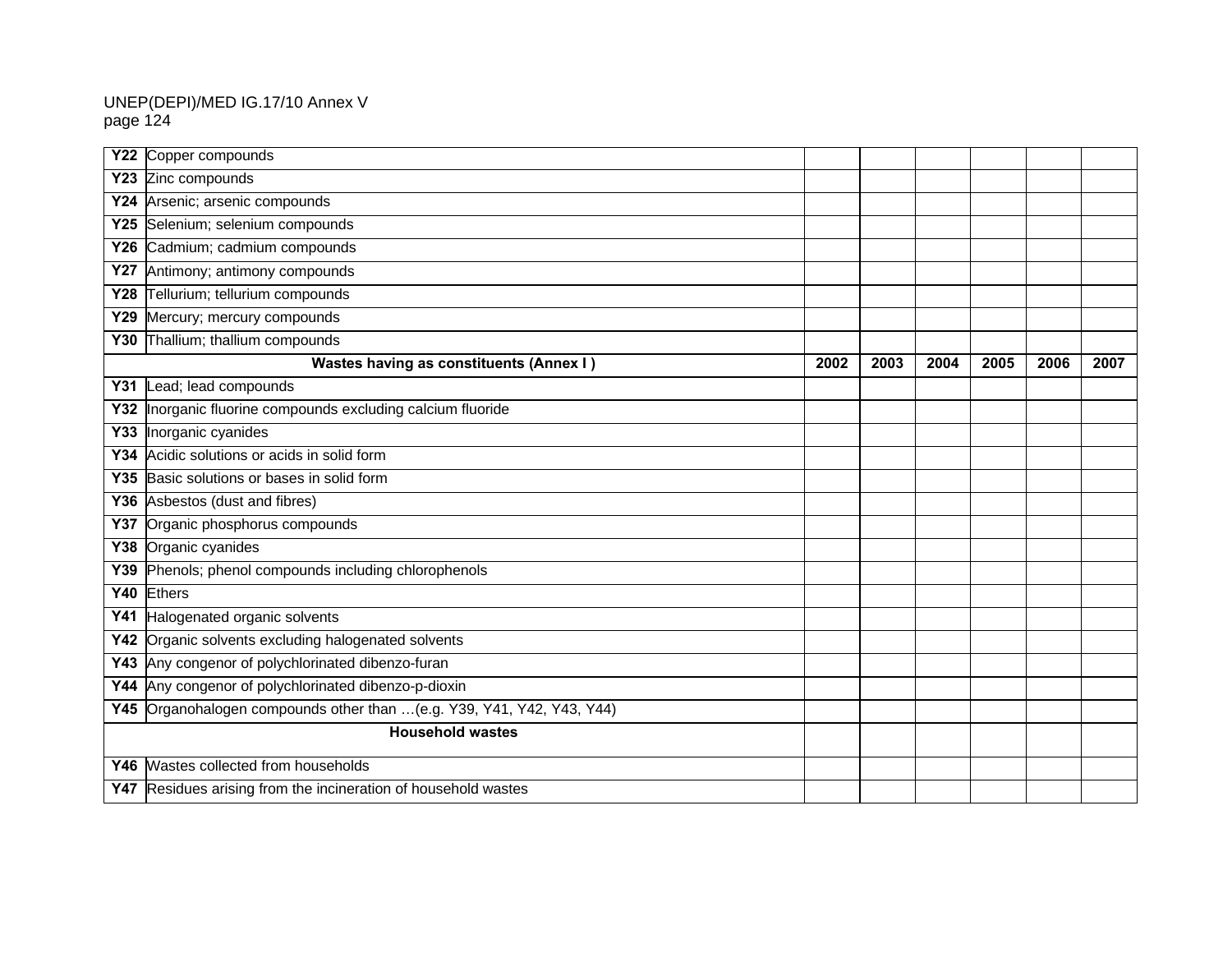#### **III.3 Transboundary movements of hazardous wastes or other wastes in which Parties have been involved Generation of hazardous wastes including the amount of hazardous wastes and other wastes exported***,* **their category, characteristics, origin, and disposal methods (Article 6, Article 8.2)**

|--|

| Total amounts exported: |                |
|-------------------------|----------------|
|                         |                |
|                         |                |
|                         | in metric tons |

|        | <b>Category of waste</b>                                                     |                            |                          |                                                 | Hazardous characteristics <sup>3</sup><br>(Annex III)                                                              |                                               |                                                     |                                        |                                |                              |
|--------|------------------------------------------------------------------------------|----------------------------|--------------------------|-------------------------------------------------|--------------------------------------------------------------------------------------------------------------------|-----------------------------------------------|-----------------------------------------------------|----------------------------------------|--------------------------------|------------------------------|
|        | <b>Annex I</b>                                                               |                            |                          |                                                 |                                                                                                                    |                                               |                                                     |                                        |                                |                              |
| Y code | <b>Waste</b><br>streams/<br>having wastes<br>as<br>constituents <sup>2</sup> | Annex<br>VIII <sup>3</sup> | UN<br>class <sup>3</sup> | $H^{\prime}$<br>$\frac{1}{2}$ code <sup>3</sup> | Characteristics <sup>3</sup>                                                                                       | <b>Amount</b><br>exported<br>(metric<br>tons) | <b>Country/countries</b><br>of transit <sup>4</sup> | Country of<br>destination <sup>4</sup> | Final<br>disposal<br>operation | <b>Recovery</b><br>operation |
|        |                                                                              |                            |                          |                                                 |                                                                                                                    |                                               |                                                     |                                        |                                |                              |
|        |                                                                              |                            |                          |                                                 |                                                                                                                    |                                               |                                                     |                                        |                                |                              |
|        |                                                                              |                            |                          |                                                 |                                                                                                                    |                                               |                                                     |                                        |                                |                              |
|        |                                                                              |                            |                          |                                                 |                                                                                                                    |                                               |                                                     |                                        |                                |                              |
|        |                                                                              |                            |                          |                                                 |                                                                                                                    |                                               |                                                     |                                        |                                |                              |
|        |                                                                              |                            |                          |                                                 |                                                                                                                    |                                               |                                                     |                                        |                                |                              |
|        |                                                                              |                            |                          |                                                 |                                                                                                                    |                                               |                                                     |                                        |                                |                              |
|        |                                                                              |                            |                          |                                                 | $\vert$ 1 The Y code must be specified or, if none is applicable, the waste streams/having wastes as constituents. |                                               |                                                     |                                        |                                |                              |

2 Need not be filled in if the Y-code has been specified.

3 Optional to fill in.

4 Use ISO codes as in the attached list.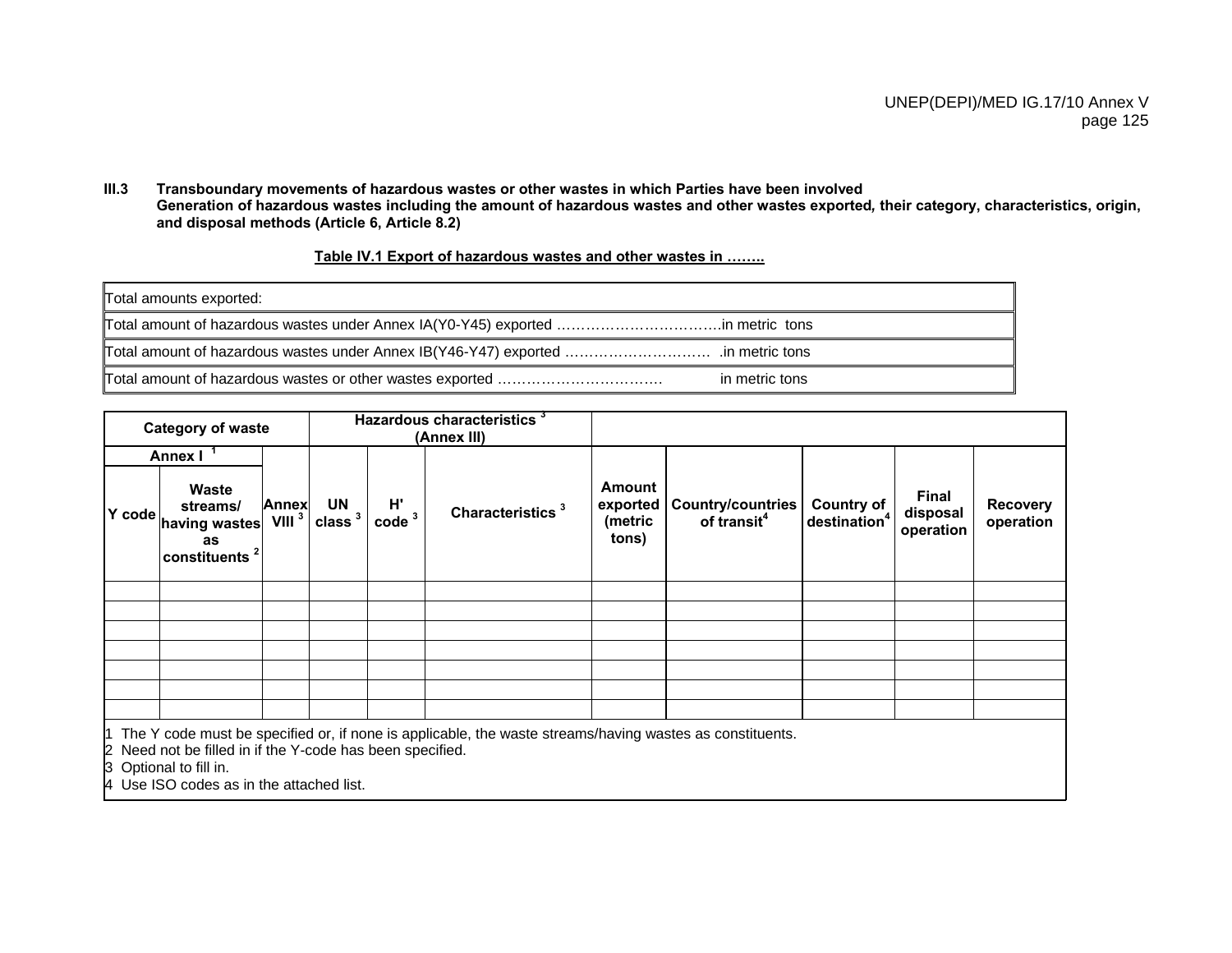*Please insert the amount of hazardous wastes and other wastes imported, their category, characteristics, destination, any transit country and disposal method as stated on the response to notification***;** 

**Table IV.2** Total amount of hazardous wastes under Annex IA(Y0-Y45) imported …………………………….in metric tons Total amount of hazardous wastes under Annex IB(Y46-Y47) imported …………………………….in metric tons Total amount of hazardous wastes or other wastes imported ……………………………………......in metric tons

| <b>Category of waste</b> |                                                                                         |  |                                 |                                                 | Hazardous characteristics <sup>3</sup><br>(Annex III) |                                     |                                                         |              |                                   |
|--------------------------|-----------------------------------------------------------------------------------------|--|---------------------------------|-------------------------------------------------|-------------------------------------------------------|-------------------------------------|---------------------------------------------------------|--------------|-----------------------------------|
| Y code                   | Annex I <sup>1</sup><br>Waste streams/<br>having wastes as<br>constituents <sup>2</sup> |  | <b>UN</b><br>class <sup>3</sup> | $H^{\prime}$<br>$\frac{1}{2}$ code <sup>3</sup> | Characteristics <sup>3</sup>                          | Amount<br>imported<br>(metric tons) | Country/countries Country<br>of transit <sup>4</sup> of | <b>Final</b> | Recovery<br>of disposal operation |
|                          |                                                                                         |  |                                 |                                                 |                                                       |                                     |                                                         |              |                                   |
|                          |                                                                                         |  |                                 |                                                 |                                                       |                                     |                                                         |              |                                   |
|                          |                                                                                         |  |                                 |                                                 |                                                       |                                     |                                                         |              |                                   |
|                          |                                                                                         |  |                                 |                                                 |                                                       |                                     |                                                         |              |                                   |
|                          |                                                                                         |  |                                 |                                                 |                                                       |                                     |                                                         |              |                                   |
|                          |                                                                                         |  |                                 |                                                 |                                                       |                                     |                                                         |              |                                   |
|                          |                                                                                         |  |                                 |                                                 |                                                       |                                     |                                                         |              |                                   |
|                          |                                                                                         |  |                                 |                                                 |                                                       |                                     |                                                         |              |                                   |
|                          |                                                                                         |  |                                 |                                                 |                                                       |                                     |                                                         |              |                                   |

1 The Y code must be specified or, if none is applicable, the waste streams/having wastes as constituents.

2 Need not be filled in if the Y-code has been specified.

3 Optional to fill in.

4 Use ISO codes as in the attached list.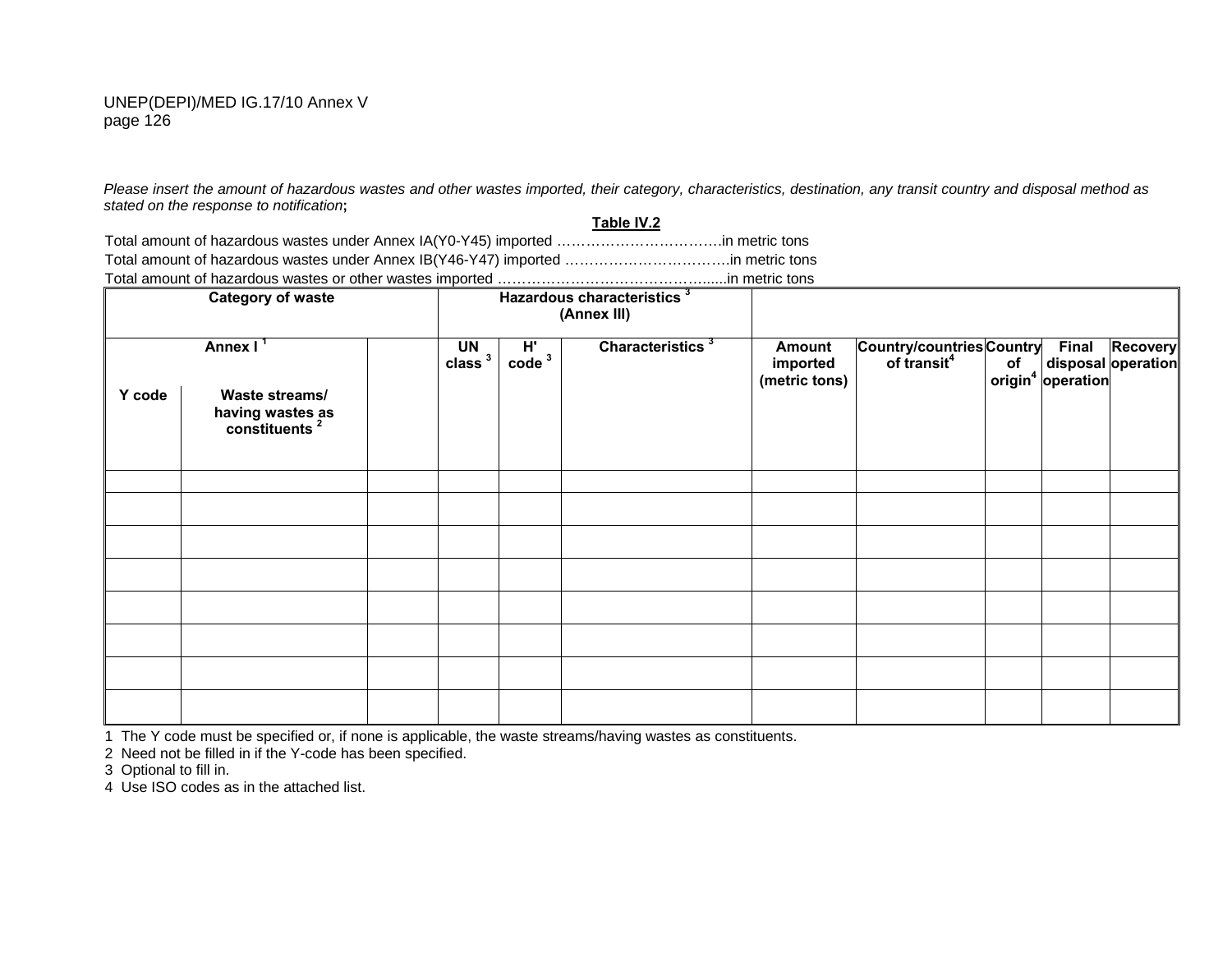*Please insert the amount of hazardous waste or other waste which did not proceed as intended* 

#### **Table IV.3**

| Waste<br>, other matter<br>disposed of<br>or | <b>Quantit</b> | <b>Remarks/Comments/Explanations</b> |
|----------------------------------------------|----------------|--------------------------------------|
|                                              |                |                                      |

#### **Information on accidents occurring during the transboundary movement and disposal of hazardous wastes and other wastes and on the measures taken to deal with them (Article 8.2)**

*Please provide information on accidents which have occurred (if any) during the transboundary movement and disposal of hazardous waste or other waste and on the measures taken and their effectiveness* 

**Table V**

Accidents (if any) **Measures taken Effectiveness of measures Accidents** (if any)

### **Information on alternative disposal options applied within the area of Parties' national jurisdiction (Article 8.3)**

*Please provide any information available on alternative options for the disposal of hazardous wastes carried out within the area of the national jurisdiction of the Party.* 

| Available alternative options for the disposal of<br>HW carried out within the area of national<br>iurisdiction | <b>Description</b> |
|-----------------------------------------------------------------------------------------------------------------|--------------------|
|                                                                                                                 |                    |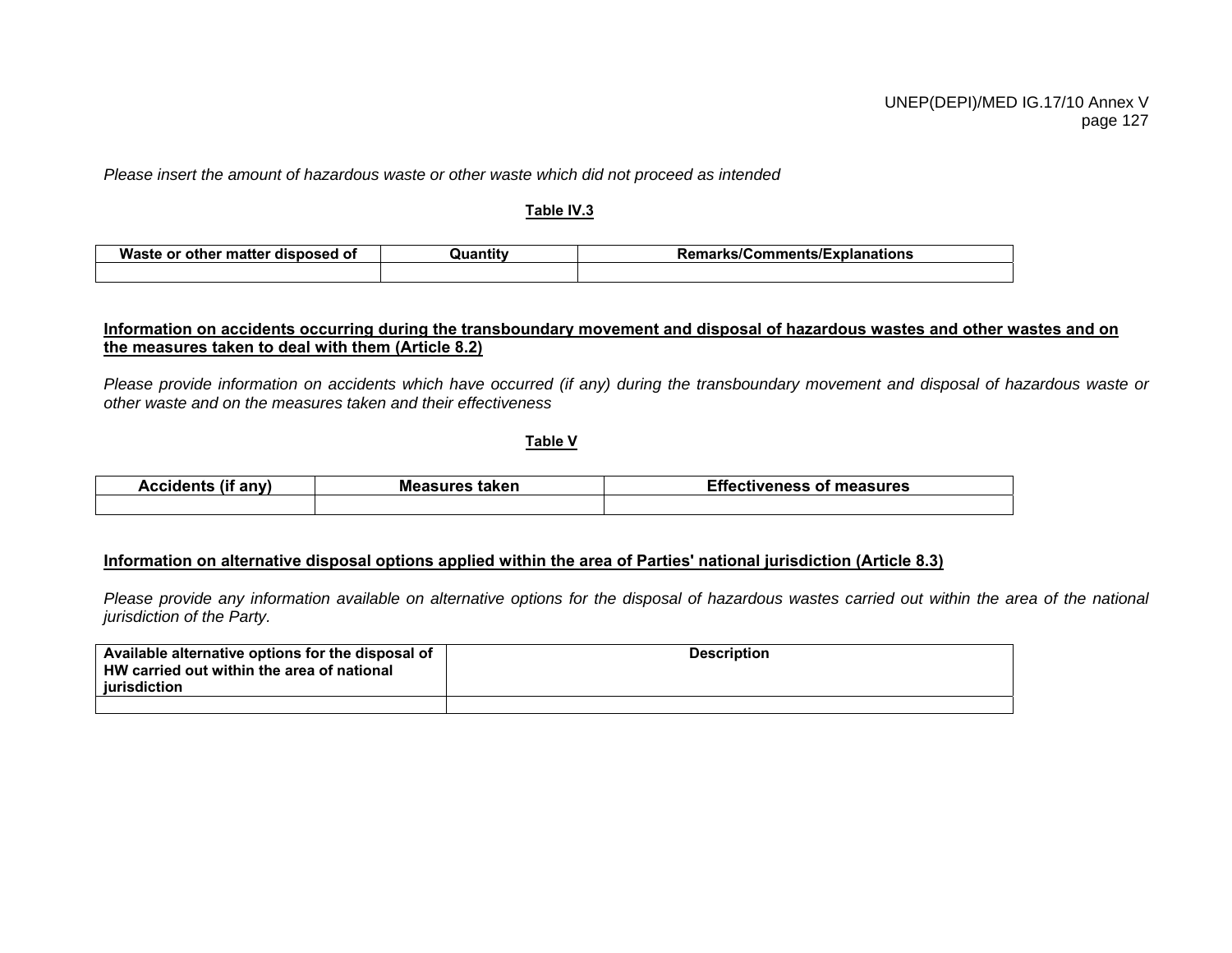#### **Part IV Enforcement measures**

Please insert the data in Table VI below

#### **Table VI - Enforcement measures**

| Enforcement<br>measures in the event<br>of contravention of the<br>Protocol | Number of<br>inspections | Number of<br>contraventions | Number of<br>criminal<br>sanctions<br>applied | Number of<br>other<br>enforcement<br>measures<br>applied | Number of<br>clean<br>measures<br>implemented | Remarks/<br>Comments |
|-----------------------------------------------------------------------------|--------------------------|-----------------------------|-----------------------------------------------|----------------------------------------------------------|-----------------------------------------------|----------------------|
| Requirements of<br>Articles 5.5 and 9                                       |                          |                             |                                               |                                                          |                                               |                      |

#### **Part V Effectiveness**

- Total amount of hazardous waste generated
- Total amount of hazardous waste imported
- Total amount of hazardous waste exported
- Number of inspections
- Number of contraventions of the Protocol
- Number of contraventions of the Protocol in which sanctions were applied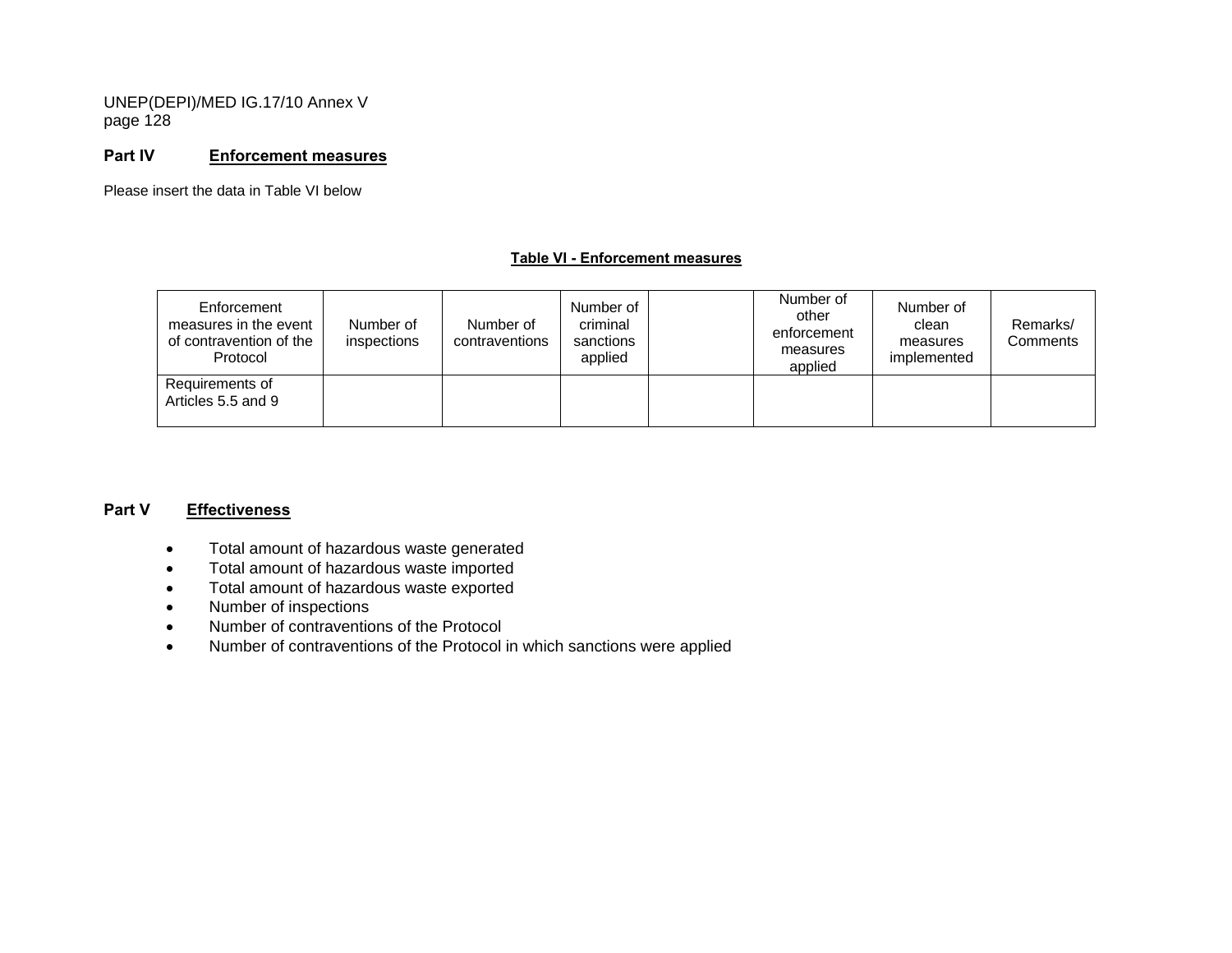# Part VI Implementation of the Regional Plan on the Reduction of Hazardous Waste Generation by 20% in 2011

|                                             |                                                                                               |                                                                                                                                           |  |             | <b>Status</b>                           |       |                | Difficulties/Challenges                    |                         |                        |                              |                           |                         |  |
|---------------------------------------------|-----------------------------------------------------------------------------------------------|-------------------------------------------------------------------------------------------------------------------------------------------|--|-------------|-----------------------------------------|-------|----------------|--------------------------------------------|-------------------------|------------------------|------------------------------|---------------------------|-------------------------|--|
|                                             |                                                                                               |                                                                                                                                           |  |             | Please tick the most appropriate answer |       |                | Please tick the most appropriate answer(s) |                         |                        |                              |                           |                         |  |
| Reference                                   | No                                                                                            | Description of the obligation                                                                                                             |  | $\tilde{z}$ | Undergoing<br>process                   | Other | Not applicable | framework<br>Policy                        | Regulatory<br>framework | resources<br>Financial | Administrative<br>management | Technical<br>capabilities | participation<br>Public |  |
|                                             |                                                                                               | Has the Party an official inventory of<br>Hazardous Waste (HW), based on an                                                               |  |             |                                         |       |                |                                            |                         |                        |                              |                           |                         |  |
| HW Regional<br>Plan, Section<br>6.2.1       | $\mathbf{1}$                                                                                  | international<br>classification<br>(Basel<br>Convention, European Union, etc) or<br>based on a<br>national one,<br>updated<br>regularly?  |  |             | Remarks/Comments                        |       |                |                                            |                         |                        |                              |                           |                         |  |
|                                             |                                                                                               | Party<br>introduced<br>national<br>Has<br>the                                                                                             |  |             |                                         |       |                |                                            |                         |                        |                              |                           |                         |  |
| HW Regional<br>Plan, Section<br>6.2.1       | for HW producers, waste<br>registers<br>management and transport companies?<br>$\overline{2}$ |                                                                                                                                           |  |             | Remarks/Comments                        |       |                |                                            |                         |                        |                              |                           |                         |  |
|                                             |                                                                                               | Are measures set for preventing mixture                                                                                                   |  |             |                                         |       |                |                                            |                         |                        |                              |                           |                         |  |
| Section 6.2.2<br><b>HW Regional</b><br>Plan | 3                                                                                             | of different types of waste, irregular<br>in<br>storage/accumulation,<br>practices<br>inappropriate treatment or uncontrolled<br>dumping? |  |             | Remarks/Comments                        |       |                |                                            |                         |                        |                              |                           |                         |  |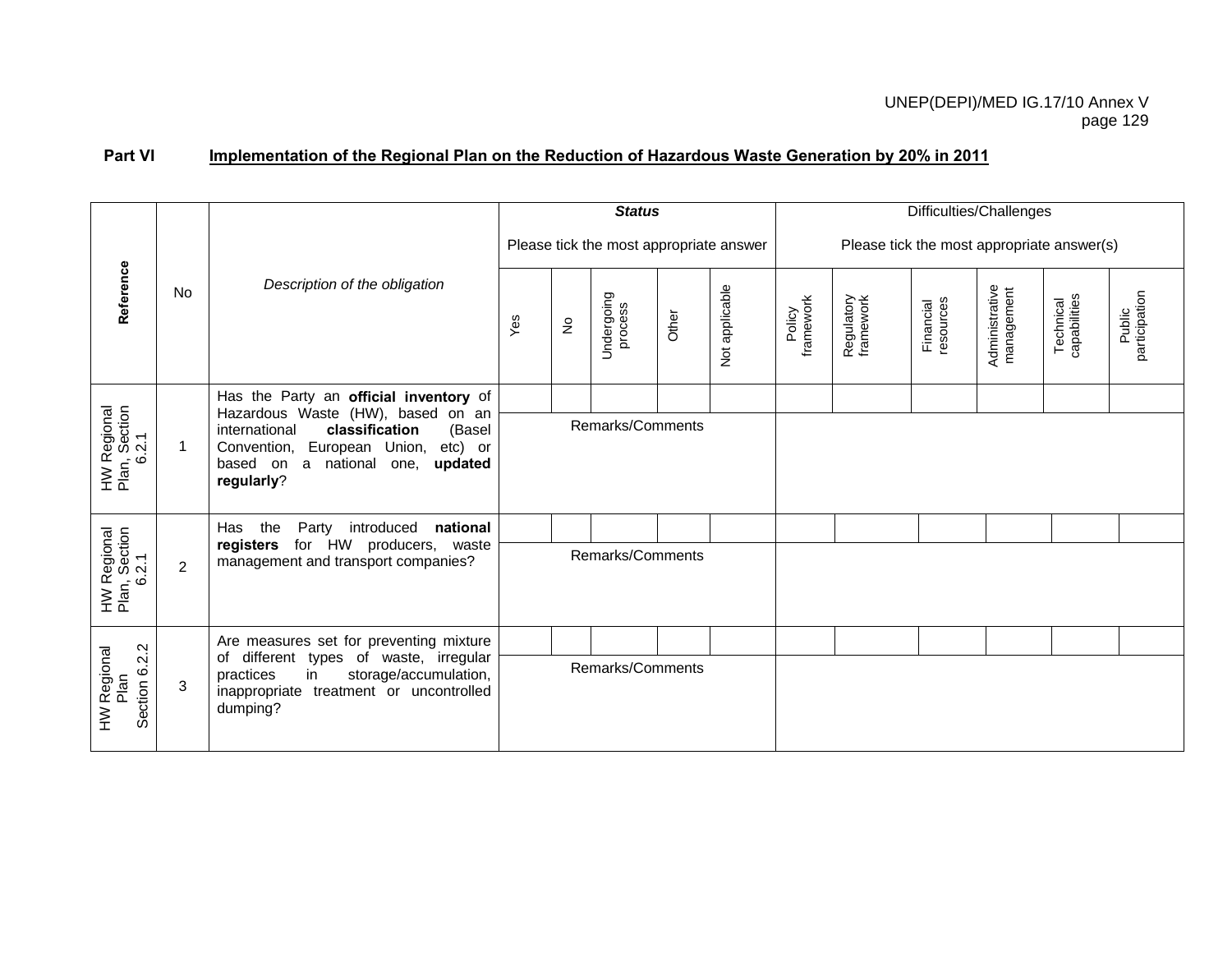|                                    |   | Has the Party set a national strategy for<br>reducing HW that set priorities, at the                                                                                                                                                                                                                                             |  |                  |  |  |  |  |
|------------------------------------|---|----------------------------------------------------------------------------------------------------------------------------------------------------------------------------------------------------------------------------------------------------------------------------------------------------------------------------------|--|------------------|--|--|--|--|
|                                    | 4 | level of both HW flows and sources of<br>generation, according to the information<br>provided by the national inventory?                                                                                                                                                                                                         |  | Remarks/Comments |  |  |  |  |
|                                    |   | Has the Party set a national plan                                                                                                                                                                                                                                                                                                |  |                  |  |  |  |  |
| HW Regional Plan,<br>Section 6.2.3 | 5 | establishing actions, targets<br>and<br>deadlines according to the priorities<br>defined by the Strategy and if so, what<br>actions, targets and deadlines were<br>developed during the corresponding<br>biennium                                                                                                                |  | Remarks/Comments |  |  |  |  |
|                                    |   | Among the following types of actions,                                                                                                                                                                                                                                                                                            |  |                  |  |  |  |  |
| HW Regional Plan<br>Section 6.2.4  | 6 | explain the mechanisms that were<br>implemented to promote the application of<br>cleaner production in the main sources<br>of HW during the biennium: capacity<br>building, awareness raising, voluntary<br>agreements, economic instruments,<br>voluntary instruments (e.g. eco-labelling,<br>environmental management systems) |  | Remarks/Comments |  |  |  |  |